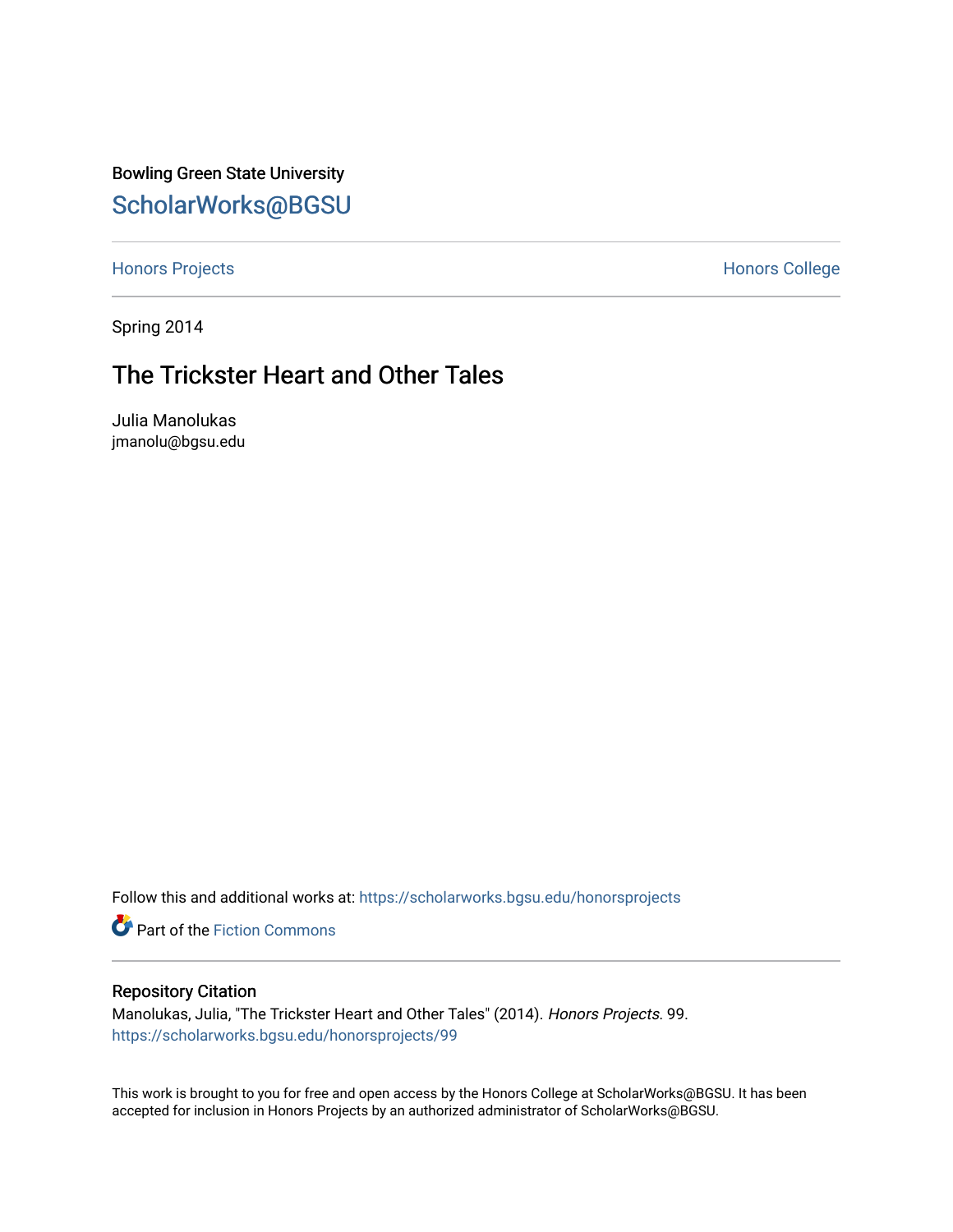"The Trickster Heart" and Other Tales

Julia Manolukas

#### HONORS PROJECT

Submitted to the Honors College at Bowling Green State University in partial fulfillment of the requirements for graduation with

#### UNIVERSITY HONORS

28 April 2014

Dr. Theresa Williams, English

 $\mathcal{L}_\text{max}$  , and the set of the set of the set of the set of the set of the set of the set of the set of the set of the set of the set of the set of the set of the set of the set of the set of the set of the set of the

 $\mathcal{L}_\text{max} = \frac{1}{2} \sum_{i=1}^{n} \frac{1}{2} \sum_{i=1}^{n} \frac{1}{2} \sum_{i=1}^{n} \frac{1}{2} \sum_{i=1}^{n} \frac{1}{2} \sum_{i=1}^{n} \frac{1}{2} \sum_{i=1}^{n} \frac{1}{2} \sum_{i=1}^{n} \frac{1}{2} \sum_{i=1}^{n} \frac{1}{2} \sum_{i=1}^{n} \frac{1}{2} \sum_{i=1}^{n} \frac{1}{2} \sum_{i=1}^{n} \frac{1}{2} \sum_{i=1}^{n} \frac{1$ 

Dr. Esther Clinton, Popular Culture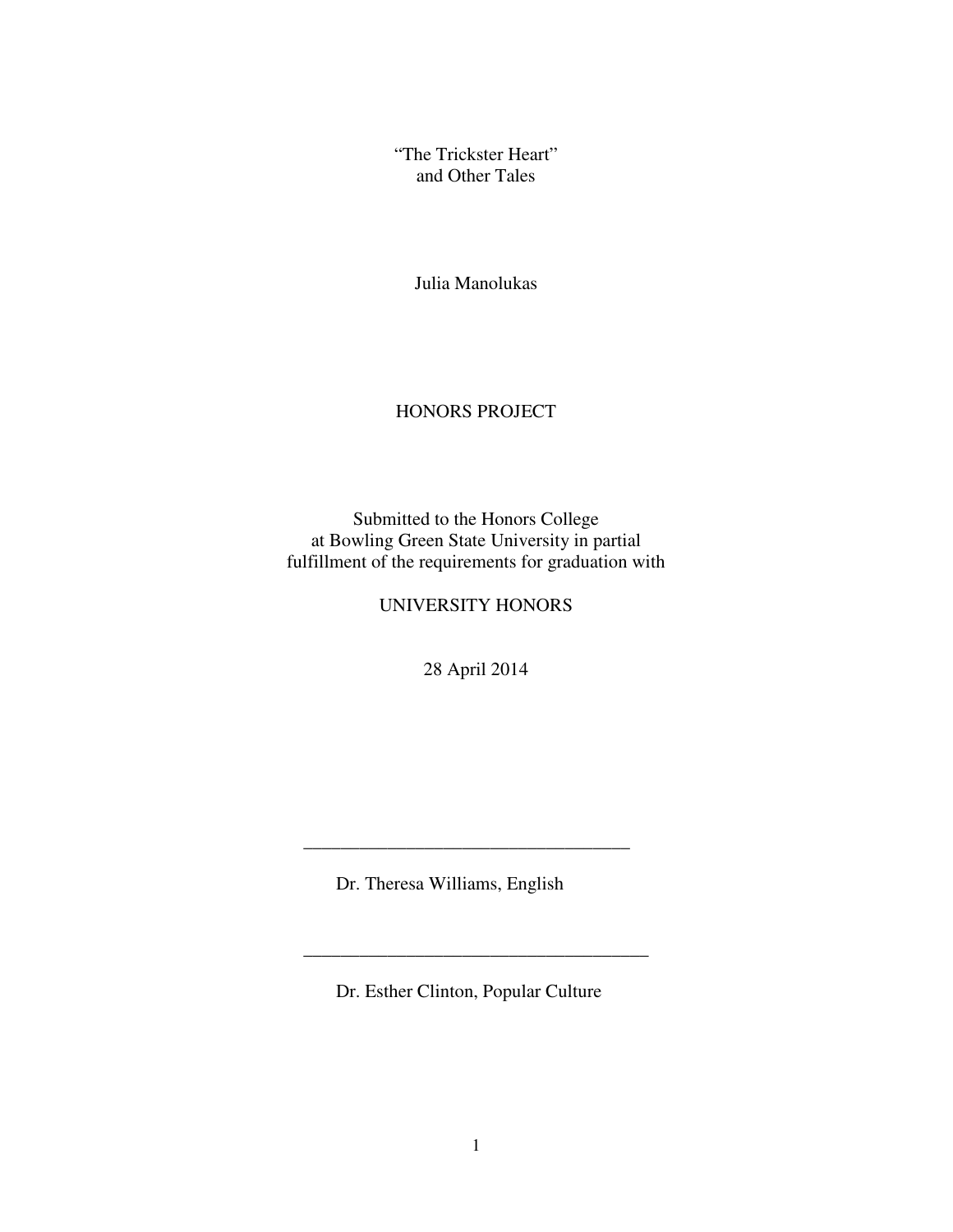# Table of Contents

| Afterward: The Trickster Heart ---------------------------------- 23 |
|----------------------------------------------------------------------|
|                                                                      |
| Afterward: The Crow and the Clay Doll --------------------------- 38 |
|                                                                      |
| Afterward: The Queen's Only Daughter ---------------------------- 60 |
|                                                                      |
| Afterward: The Dark Man's Kiss ------------------------- ------- 91  |
|                                                                      |
| Afterward: The Mother's Contract ------------------------------- 118 |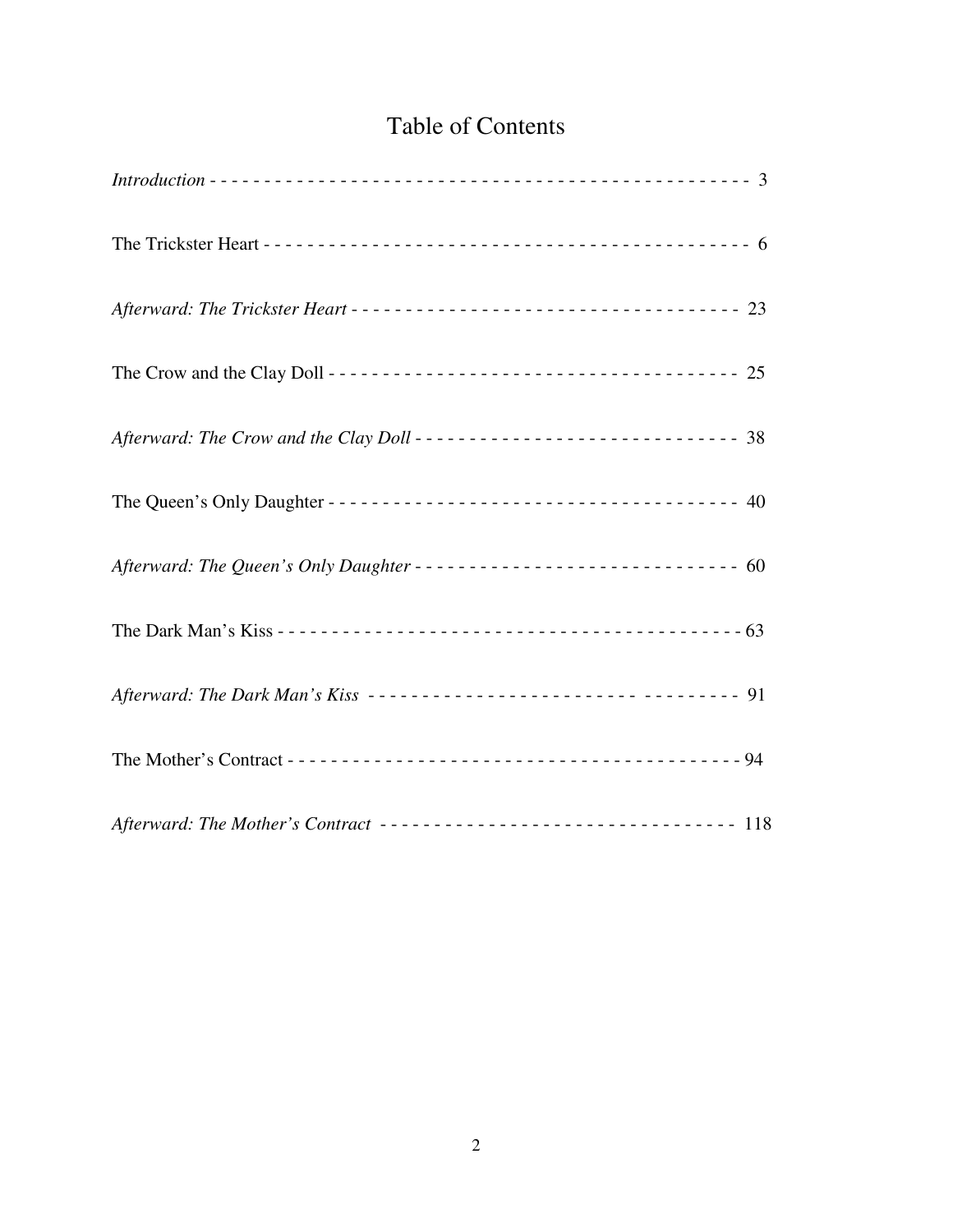## Introduction

When people think of fairy tales, they probably think of Disney and "happily ever after." To many people, then, my collection of tales may seem strange, as all five of them feature rather unhappy and tragic endings. And, yet, these endings might not be so abnormal after all. There is a precedent for violence, trauma and unhappy endings in the fairy tale form. Think, for example, of Hans Christian Anderson's tale, "The Little Mermaid," which ends with the prince marrying a different woman (Anderson 60) and the mermaid, who has spent the story experiencing knives on her feet whenever she walks (Anderson 56), throws herself into the ocean and dissolves into sea foam (Anderson 64). In the Grimm's "Snow White" the story ends with the evil queen being forced to dance to death in red hot shoes (Grimm 354) and though this may seem like justice, it is still cruel and, really, not very happy.

Unhappy endings do have a precedent in fairy tales—not everything is happily ever after. And yet, it was that idea of "happily ever after" that most people associate with fairy tales that made me want to write tales that flip that notion on its head. I wanted to break with the supposed norm and so created fairy tales that did not end "happily ever after" for anyone. It was an interesting way to stretch both myself as a writer and, in some ways, this genre.

Most, if not all, of my tales feature characters who are of puberty age. This is a trend seen in many fairy tales. In my personal opinion, this probably comes from the idea that many fairy tales can be seen, in some way or another, as "coming of age" tales. Often the tales end with young women married off, transitioning from child-like singleness to adulthood and marriage. Look, for example, at "Red Riding Hood." Many consider this tale to be about puberty, dealing with menstruation (Dundes 211), a form of coming of age, and entering womanhood. This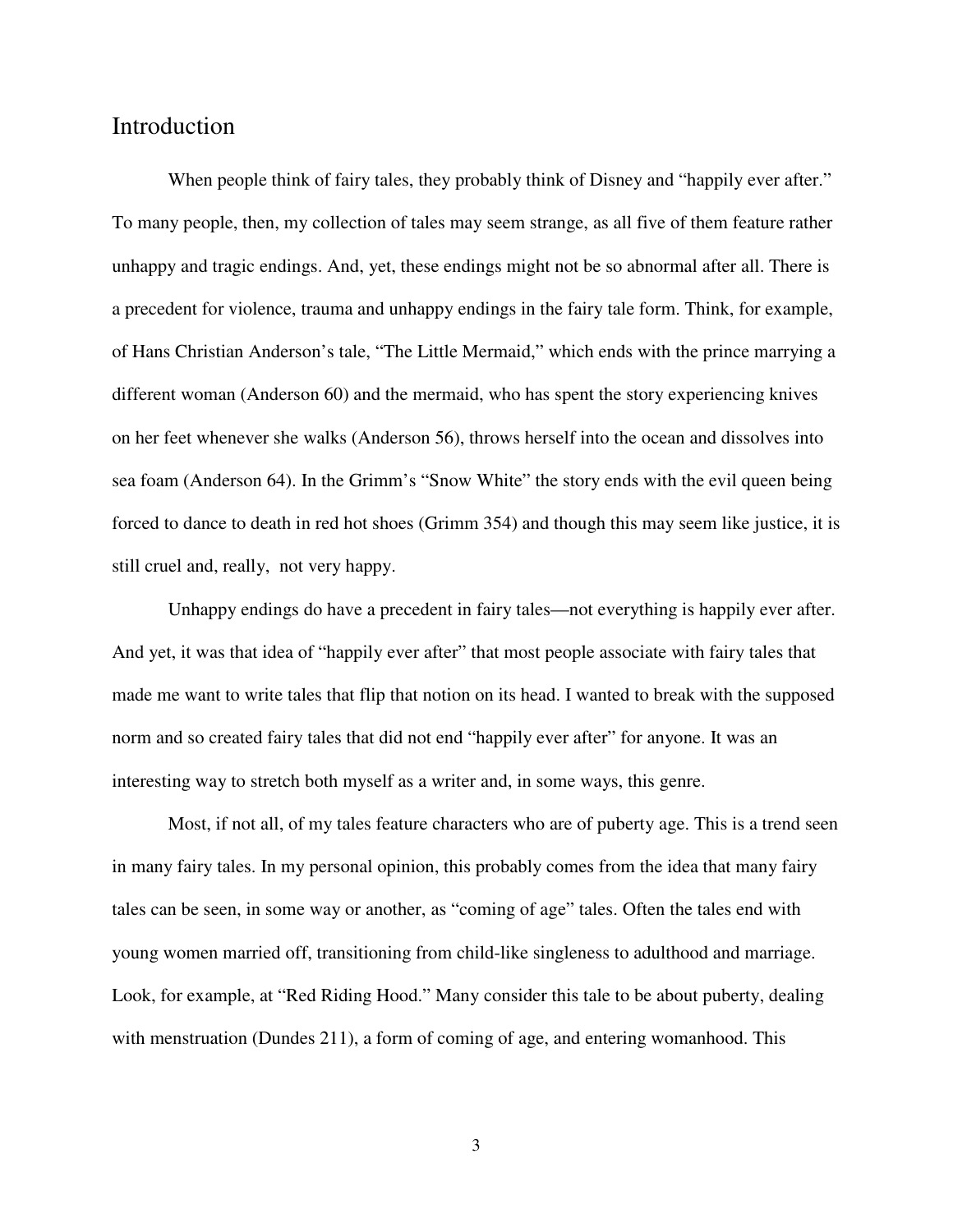transition found in many fairy tales was a major theme in my work. I wanted to specifically look at the move from child to adult but with trauma or violence as a catalyst for that transition.

This desire to show such a transition also explains, again, why my fairy tales have unhappy endings. I was so interested, when writing my tales, in creating coming of age stories where the transition is forced on the characters. This resulted in violent and sad stories, with puberty age protagonists, which are still in keeping with the rich tradition of fairy tales.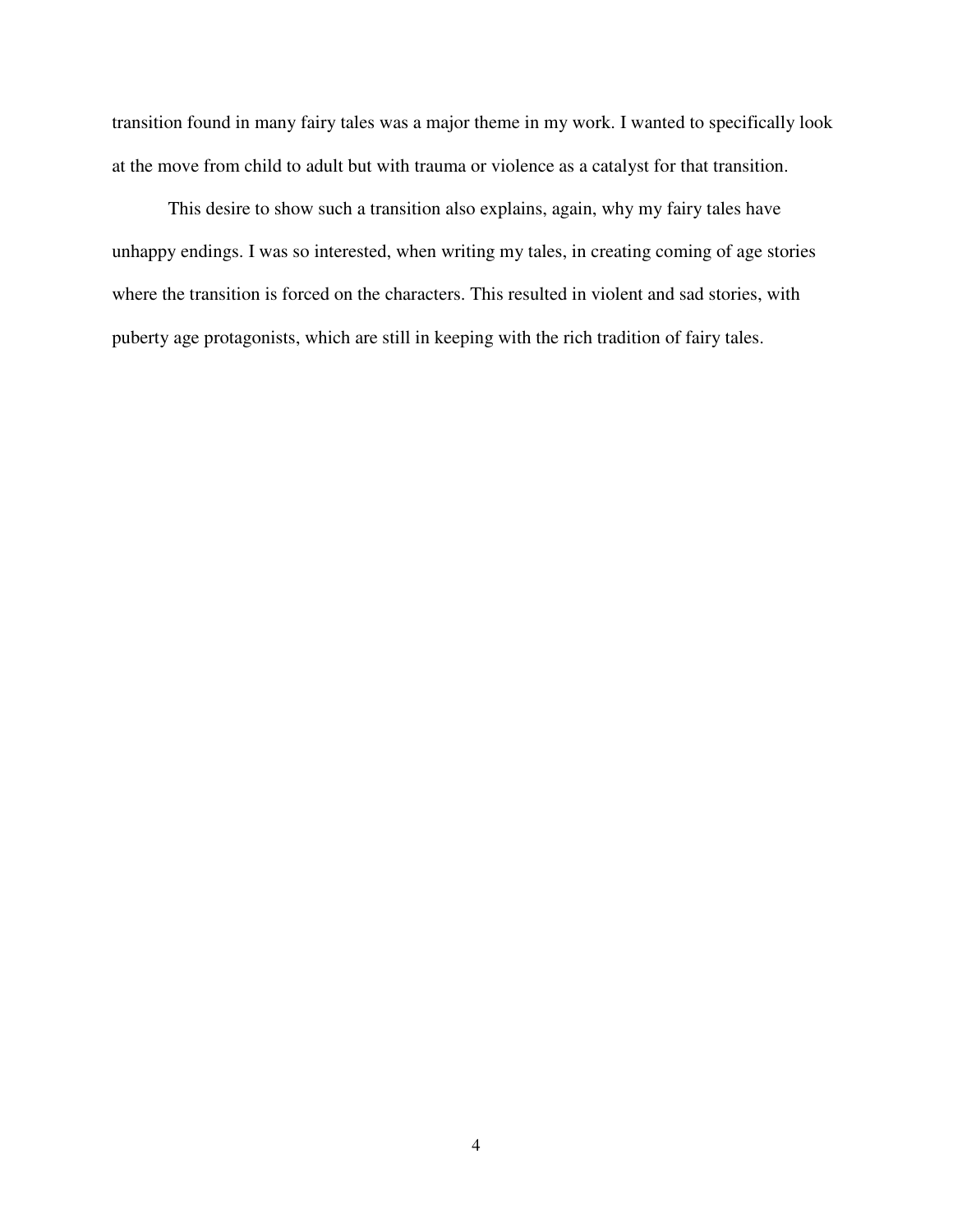#### Works Cited:

Andersen, Hans Christian. *Andersen's Fairy Tales*. New York: Signet Classic, 2004. Print.

Dundes, Alan. "Interpreting "Little Red Riding Hood" Psychoanalytically." *Little Red Riding* 

*Hood: A Casebook*. Ed. Alan Dundes. Madison: University of Wisconsin, 1989. Print.

Grimm, Jacob, and Wilhelm Grimm. *Grimm's Complete Fairy Tales*. New York: Barnes &

Noble, 1993. Print.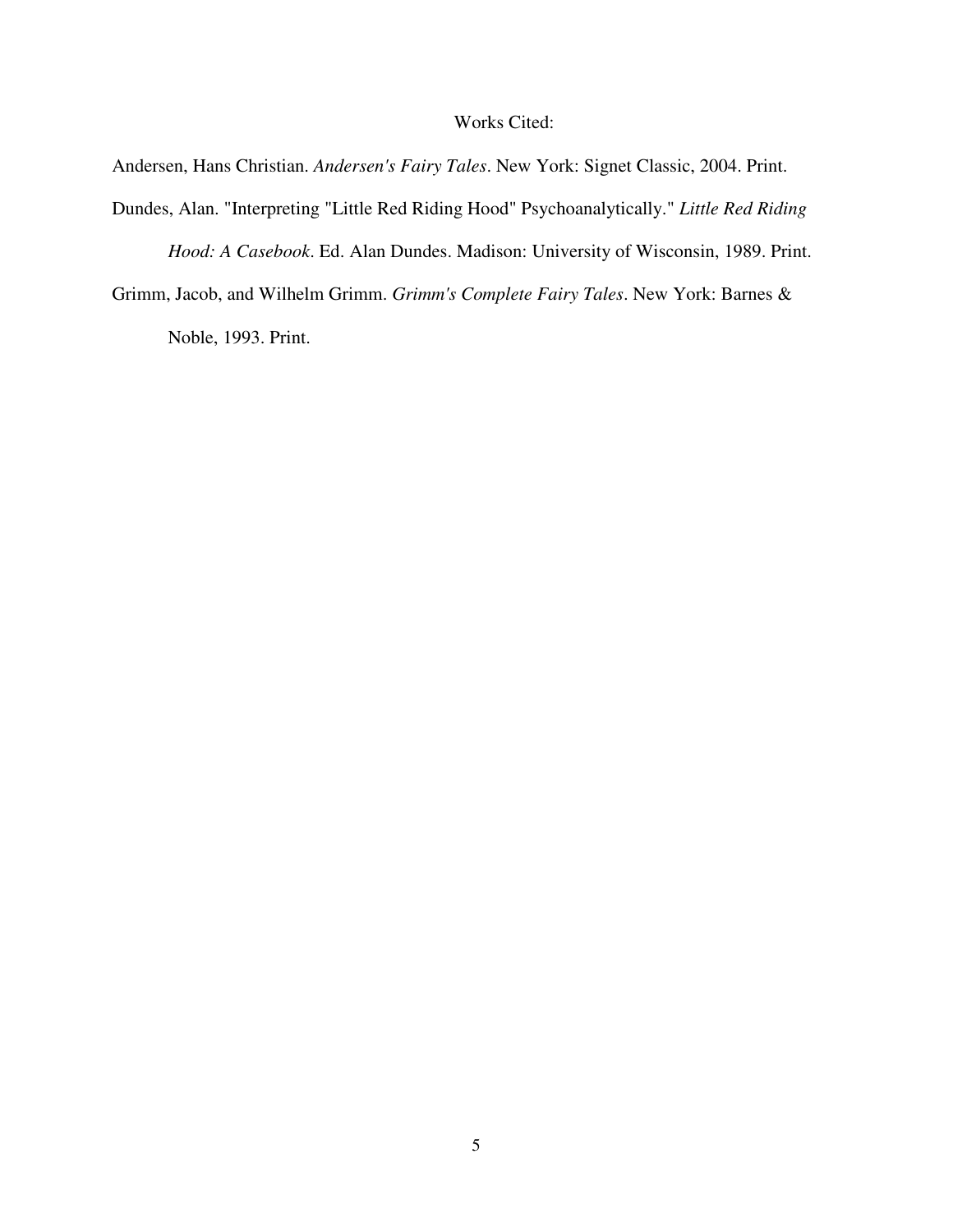## The Trickster Heart

Once upon a time, there lived a queen who hated her king. She was the most beautiful woman in the land and her father, a poor man with a failing farm, sold her to the king in exchange for wealth and riches. For the king had fallen in love with her the moment he saw her, standing in a crowd in one of the peasant villages he paraded through. When he left the village a few hours later, it was with his new queen in tow.

The queen hated her father for selling her to a cruel and careless man. But as time went on memory of her father faded and that hatred faded with it, replaced with the overwhelming hatred she felt for the man who shared her bed. She hated him for taking her from her home. She hated him from robbing her of her happiness. As the years wore on, the queen grew to hate her husband more and more.

When she discovered she was pregnant, she feared for her child. She knew she would have a daughter and she knew her husband, who prized beautiful things, would keep the girl locked away from the world just as he kept his wife. He would regard her as a possession to admire not as a real girl who longed to run and laugh and scrape her knees. In her desperation and fear, the queen summoned a witch.

Fern was a wise woman with a wrinkled face and a green tint to her gray hair. She arrived as a nurse maid to care for the queen during her pregnancy. When the two were alone, they discussed magic. "You must protect her," the queen told Fern. "In case I am not able."

Fern sang magic over the unborn girl. "She will be strong," said Fern to the weakening queen, "but I am afraid she will be beautiful too. Her beauty is a magic too powerful for the likes of me."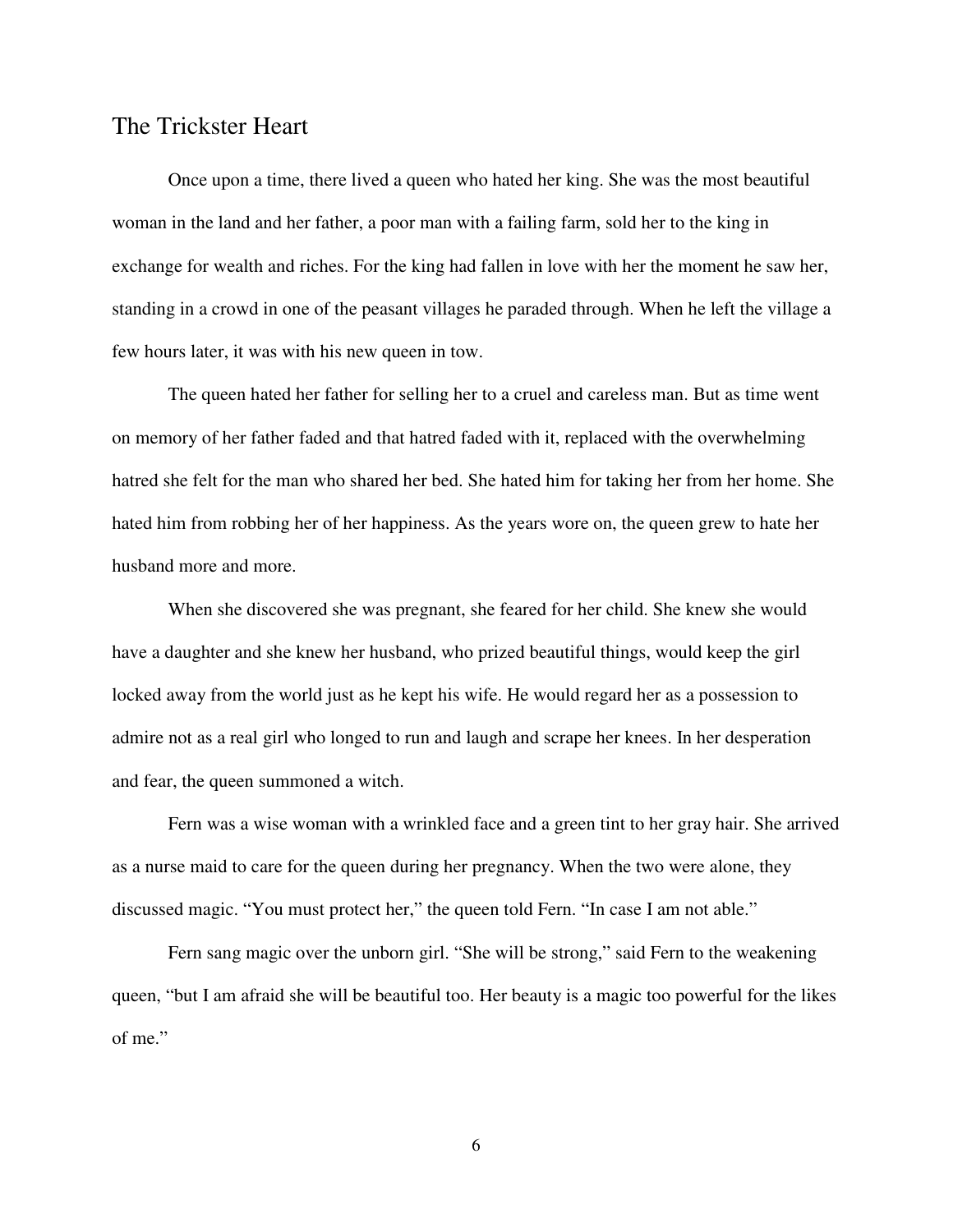When the princess was born, the queen named her Isadora. She held her young daughter for just a moment, the length of three breaths, before she died. Fern took the child from her dead mother's arms and cared for her. She limited the king's time with the child and sang the infant lullabies as she grew. The magic in her words made Isadora's hair, a vibrant crimson, grow and grow and grow. By the time Isadora turned nine, her long hair trailed so far behind her it was braided each morning to prevent it from catching on chairs and door handles.

Around this time the king, who had long been a widower, began to notice his young daughter's beauty. He admired the fair color of her skin, the deep red of her lips, the pale gray of her eyes. He admired the way she laughed, the way she spoke, the way she sang. He admired her thin figure and delicate painter's fingers. He admired her because she reminded him of his late wife. Her face held him in rapture. So the king decided he would marry his only child.

This had been Fern's greatest fear. But she had prepared since Isadora's infancy to rescue the princess from her treacherous father. She had waved magic into the girl's hair to make it strong and make it long so that, in Isadora's new home, the princess would be quite safe. In the still of a moonless night, the witch stole the young princess away. They traveled for miles through a dark and twisted wood, eventually arriving at a tall stone tower with one window at the top. A thin wooden ladder leaned against the tower's side. Fern urged the girl to the top, following behind.

"This," said Fern to the young princess, "is your new home. When I leave, I take the ladder with me. You will be alone here. No way in or out but the hair growing from the top of your head. I will visit as often as I can, child, but I bid you remember: let no man inside your tower. Let no man see your face."

"My face?" said the small Isadora. "What's wrong with my face?"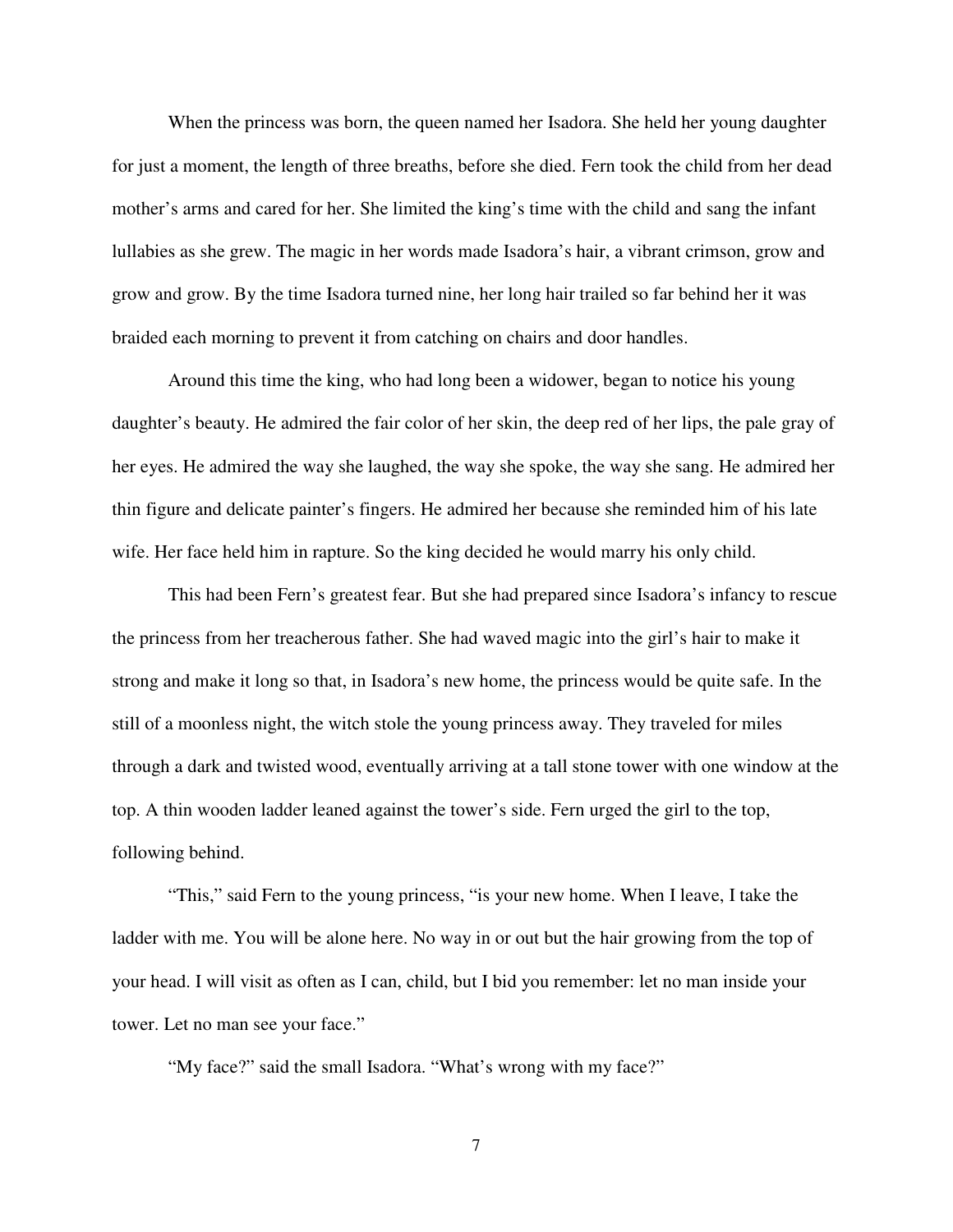"Your face is beautiful, my dear, and it is magic. Your face is enticing for a man. So you must not trust him with it. Men are like wolves, my love, and you would not trust a wolf to treat you right, would you?"

Isadora shook her head, though she did not truly understand Fern's words

"I will return as often as I can."

And, for the first year or so, this was true. Fern visited Isadora and each time bid her to let her crimson hair down from the window. Fern climbed to the top, causing the young princess no pain at all, and together they would eat and paint and sing songs. Then one afternoon, Fern told Isadora that she would not see her for quite some time.

"But why?" Isadora asked.

"Another woman requires my aid. I will go to her and stay as long as necessary. When I am done, I will return to you."

"How long will you be away?"

"A few months, I'd think. It pains me to leave you, child, for I am very fond of you but I am a witch. I must use my magic to help as many as I can." Fern gave the young girl a firm hug. "We will be together again soon, my dear."

This, however, was not so. Fern traveled to the foreign land where she worked for a queen whose unborn child was cursed. The magic wrapped around the child caused his mother great pain and Fern, despite all her powers and remedies, found she could not break the curse. When the boy was born, both prince and queen died together. The bereaved king, outraged, had Fern beheaded. The wise witch died with a young girl's name on her lips. Miles away, Isadora sat in her tower and waited. But Fern did not come again.

\*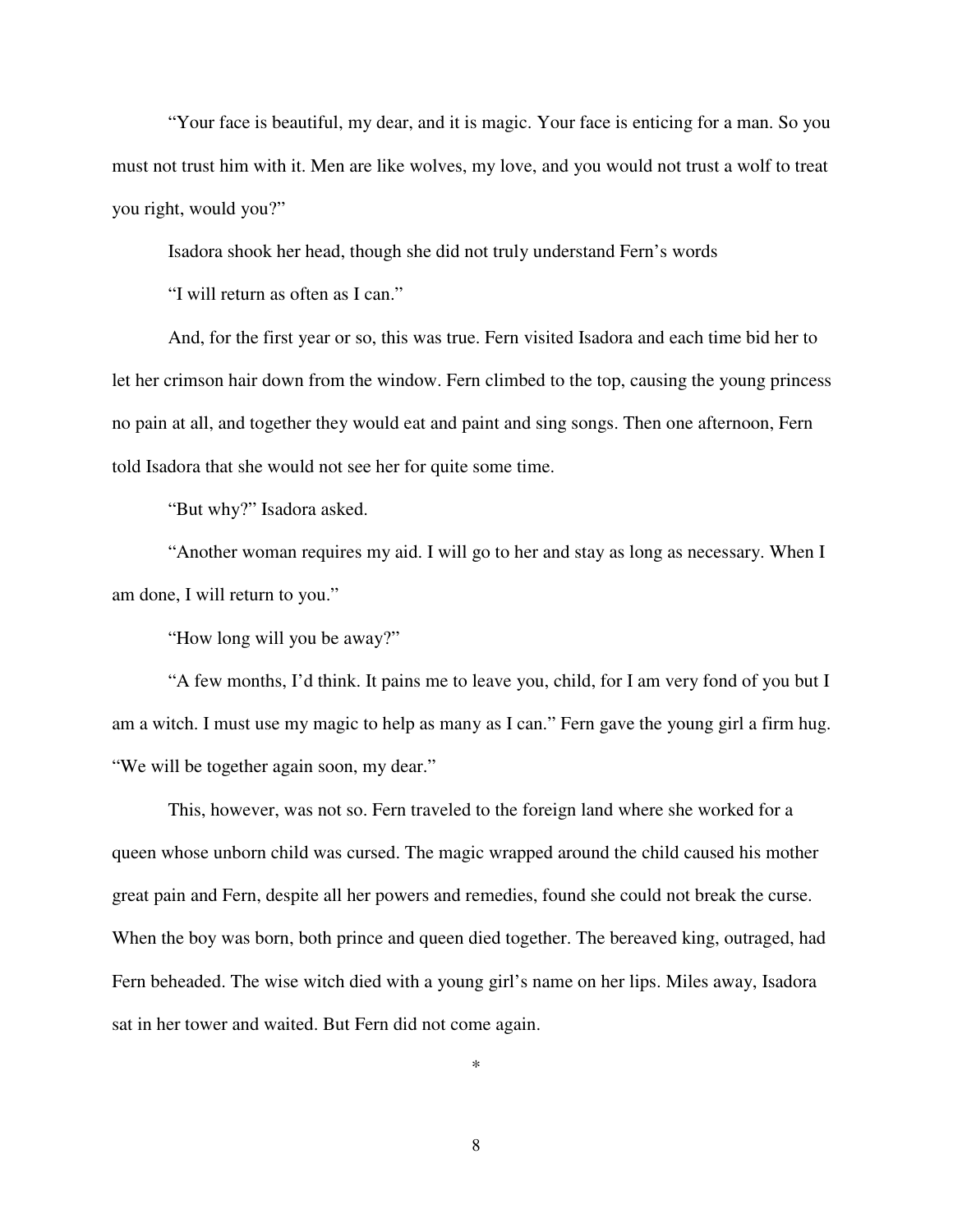Isadora sat singing, braiding her long, wet hair. She was newly sixteen and very lovely, much like her dead mother. She sat on the ledge of the tiny window, breathing in the fresh summer air and singing half remembered lullabies. Her hair curled around the table and chairs, around half-finished canvases and open boxes of paint littering the tower floor. This tower replenished itself. Isadora never ran out of food or water or entertainment. As she braided, Isadora watched the forest spread below her, the line of trees stretching on forever toward the horizon. She often dreamed about leaving her tower behind and adventuring through those trees, discovering the world beyond. But she had no way to leave the tower. And, besides, Fern's warning always lingered in her mind.

Her fingers ached when she reached the end of her hair. The braid sat coiled and heavy in her lap. She fiddled with the ends, humming under her breath, when she heard a shout from down below.

Surprised, Isadora leaned forward to see down to the forest floor. A young man stood there, waving his arms. She could see his torn tunic and mud in his pale hair. He called up, "Please, will you let me in? I am running from wolves. I will be eaten alive."

Isadora's heart moved at the young man's plight. But she was wary. Fern's warning was her clearest memory from life before she came to the tower. And Fern had told her to let no man inside and to trust no man with her face. But Isadora had not seen another human in nearly six years. And the delicate heart within her could not let his man die. So she climbed from the window sill and tossed her braid over the ledge for the young man to scramble up. As he climbed, Isadora eyed the dragonfly changing screen positioned by the stairs. She determined to hide there. Even if she helped the young man to escape the wolves, she would not let him look upon her face. She would not trust him with that.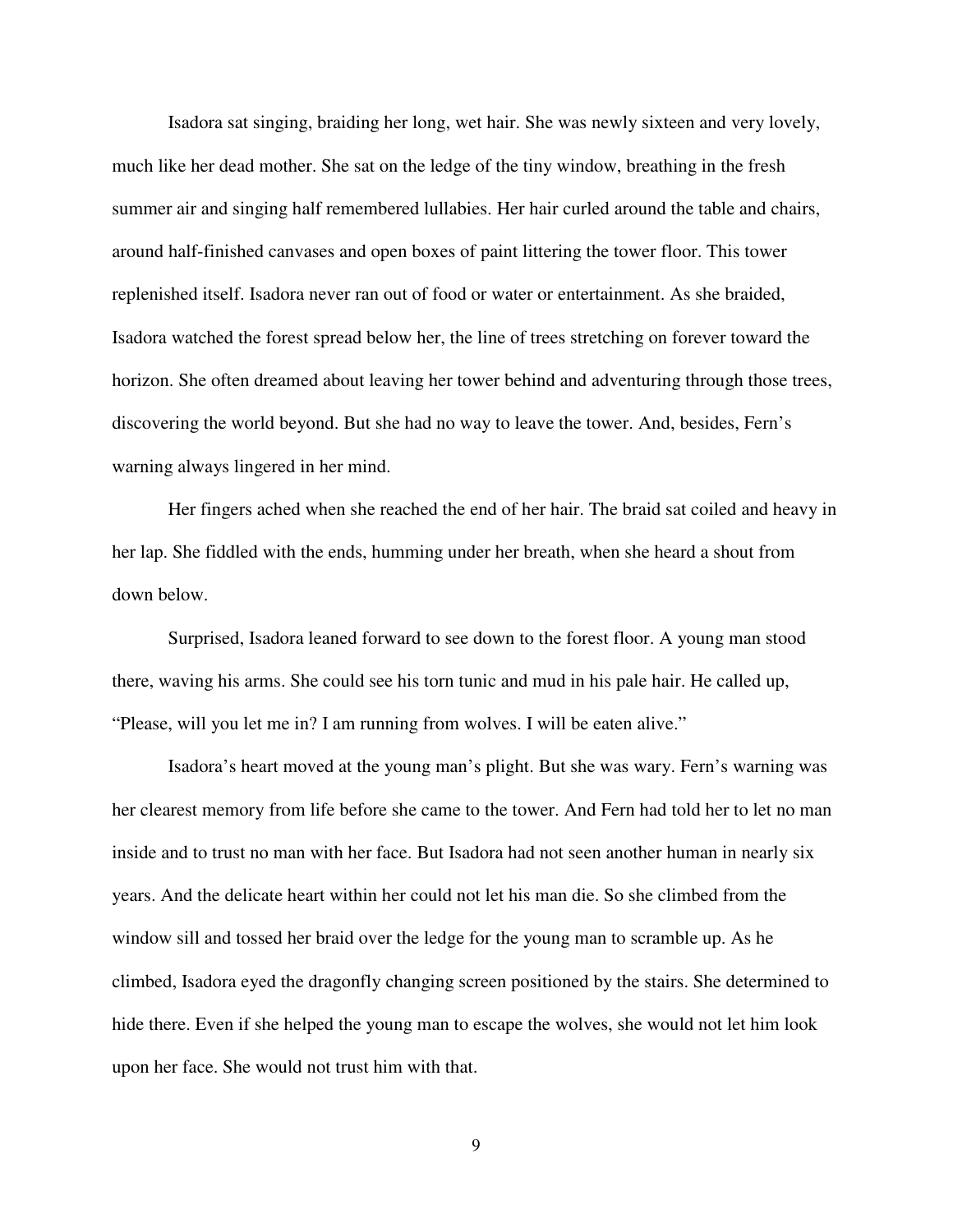The young man reached the ledge and lifted himself up and in, grunting as he collided with the stone floor. Before he could look up at her, Isadora disappeared behind the screen.

A voice said, "Thank you. I… Miss?"

Isadora bit her lip, mind racing.

"Why are you hiding?" She heard him rise, heard him stumble forward across the floor, could see his outline through the dragonfly changing screen. A hand curled around the edge of the screen. On his middle finger was a golden ring, the large sapphire speckled with mud. It winked at her.

Without thinking, she cried out, "Stop! Take a step further and I'll turn you into a toad!" The man stopped. "A toad?"

"Yes, um, a great, big, ugly, nasty toad. With lots of warts!"

The fingers flexed against the changing screen. "Are you a witch, then?"

"Oh, yes." Isadora grabbed hold of the lie with both hands. "A very *powerful* witch."

"I see. I… I'm sorry for disturbing you."

His remorse made her stomach prickle with shame. "Are you hungry?"

The fingers disappeared. "Hungry?"

"Surely after all of your running."

"Yes," said the man. "I'm hungry."

"I will feed you," she said. "And then you will go."

She should send him away now. Isadora knew that was what Fern would have done. But Fern was not here. Had not been here for years. Most likely would never be here again. Isadora was lonely. Here was another person with which to talk. She would let him rest, she would feed him, then he would be gone and she would be alone again. Out of danger, but alone once more.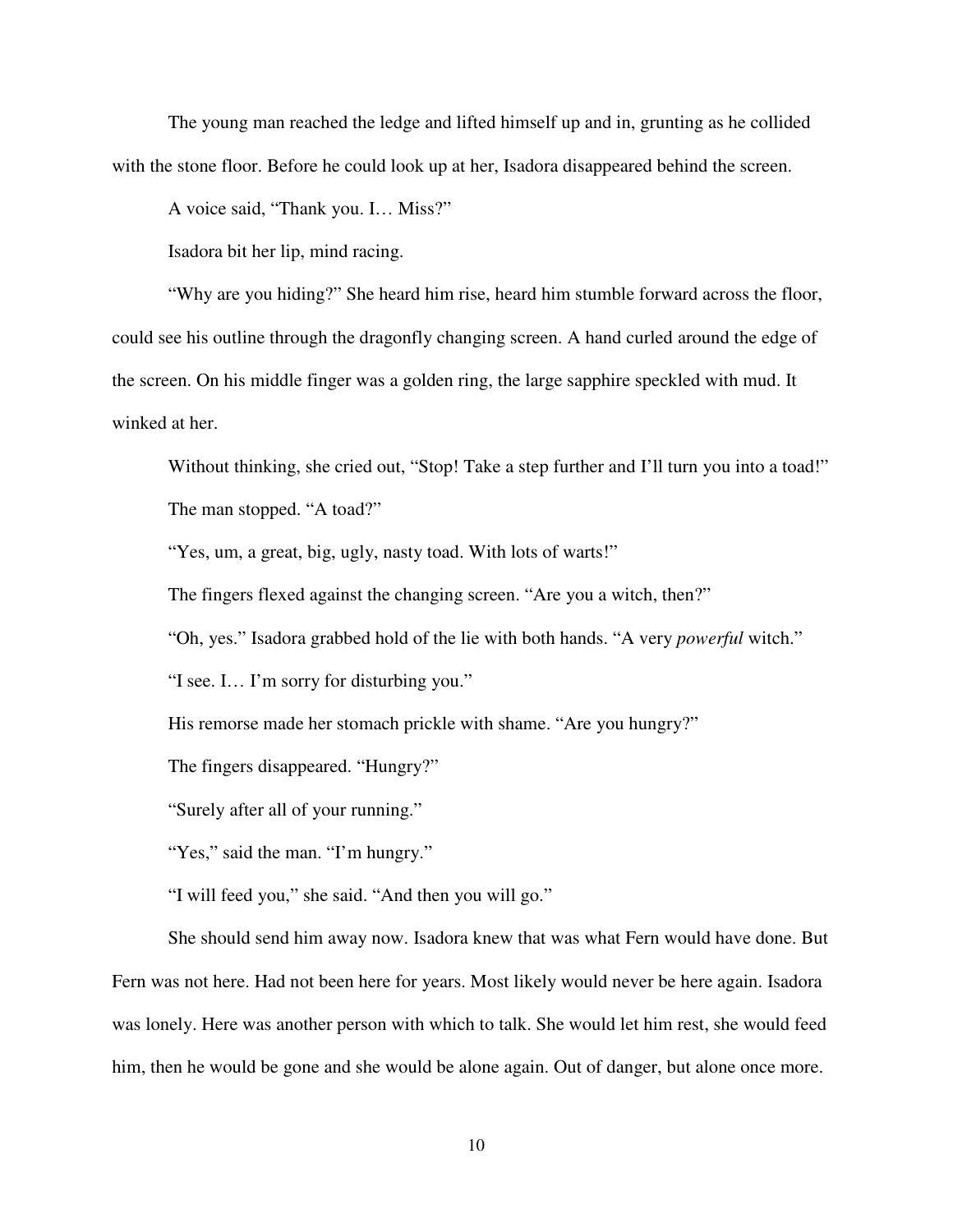"This tower is enchanted," Isadora said, as his footsteps moved away, "if you tell the pots what you want, it'll make it for you."

He said nothing.

"Go on, try it."

"Stew."

Isadora laughed. "What kind of stew?"

"Rabbit and potato stew."

There was a pause, a clattering of pots, and then a warm aroma filled the air.

The man laughed. "That's amazing."

"It's magic."

He moved closer. Isadora listened to the scraping of one of the wooden chairs at the table. She said, "Why were you in the forest?"

"Hunting. But the doe got away from me, the wolves came upon us, I lost my horse and my men and I had to run. I thought they would kill me until I saw your tower. A blessing from the heavens."

Isadora blushed, though he was only complimenting her tower on its convenient location. "Have you been out of the forest?"

"Of course I've been out of the forest. I'm a *prince*. I've been all over the world."

"What's it like?"

"What is what like?"

"The world outside the forest. All I can see from my window is the trees, the trees stretching on forever."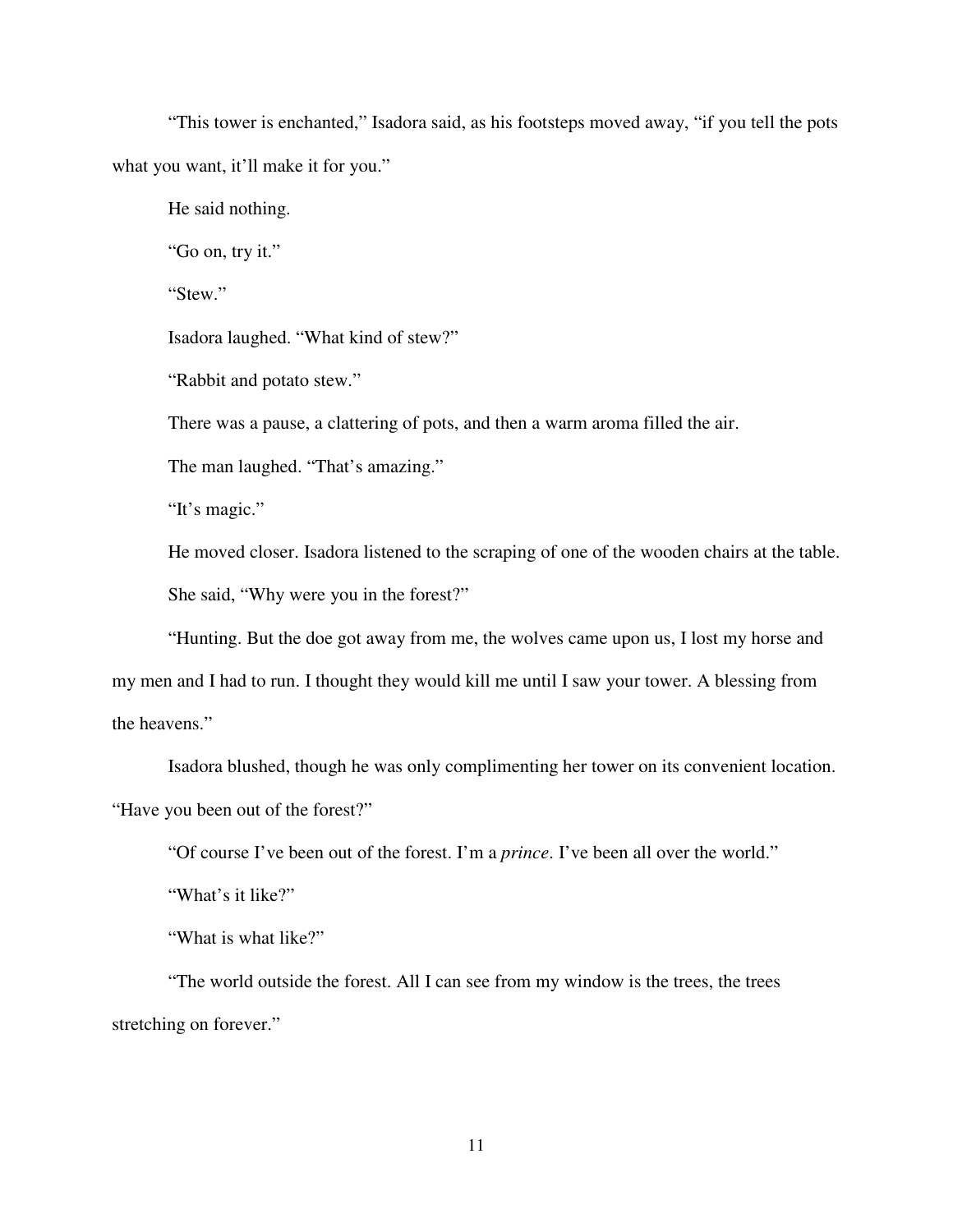"The world is large outside the forest," the young man said after a pause. "There are towns and castles and rivers and oceans."

"Oceans," said Isadora wistfully.

"Great bodies of water that stretch on for miles and miles, like your trees out there."

"Have you seen the ocean?"

"Yes. And I've sailed it many of times."

"Tell me about it."

The young man said nothing. Then, "Why don't you leave your tower?"

Isadora hesitated, pulling at her bare toes. "Tell me about the ocean."

The young man did not question her again. He began to talk. His deep voice washed over her like the ocean he described and Isadora found herself enraptured by the images he created. She could taste the salty sea air on her teeth, could feel the spray from the water as it crashed the boat's side, could feel the deck swaying beneath her feet. He moved from the ocean to corridors of a castle, carrying her deep inside to the kitchen, where strange spices teased her nose. He had started to describe rolling green hills when he interrupted himself.

"The pot's boiling over. Does that mean the stew's…?"

"Done. Yes." Isadora shook her head, as if dispelling cobwebs from her hair. "It's done. There are bowls in the cupboard to its left."

She listened to him move around the kitchen, listened as he crossed back to the chair and moved it again as he sat. He ate noisily, slurping and slobbering, making Isadora wrinkle her nose. She imagined the brown stew dripping down his front, dirtying his already messy tunic.

"Is it good?" she asked, poking her bare feet.

"Oh, yes," said the prince, the words mush in his mouth. "Very good."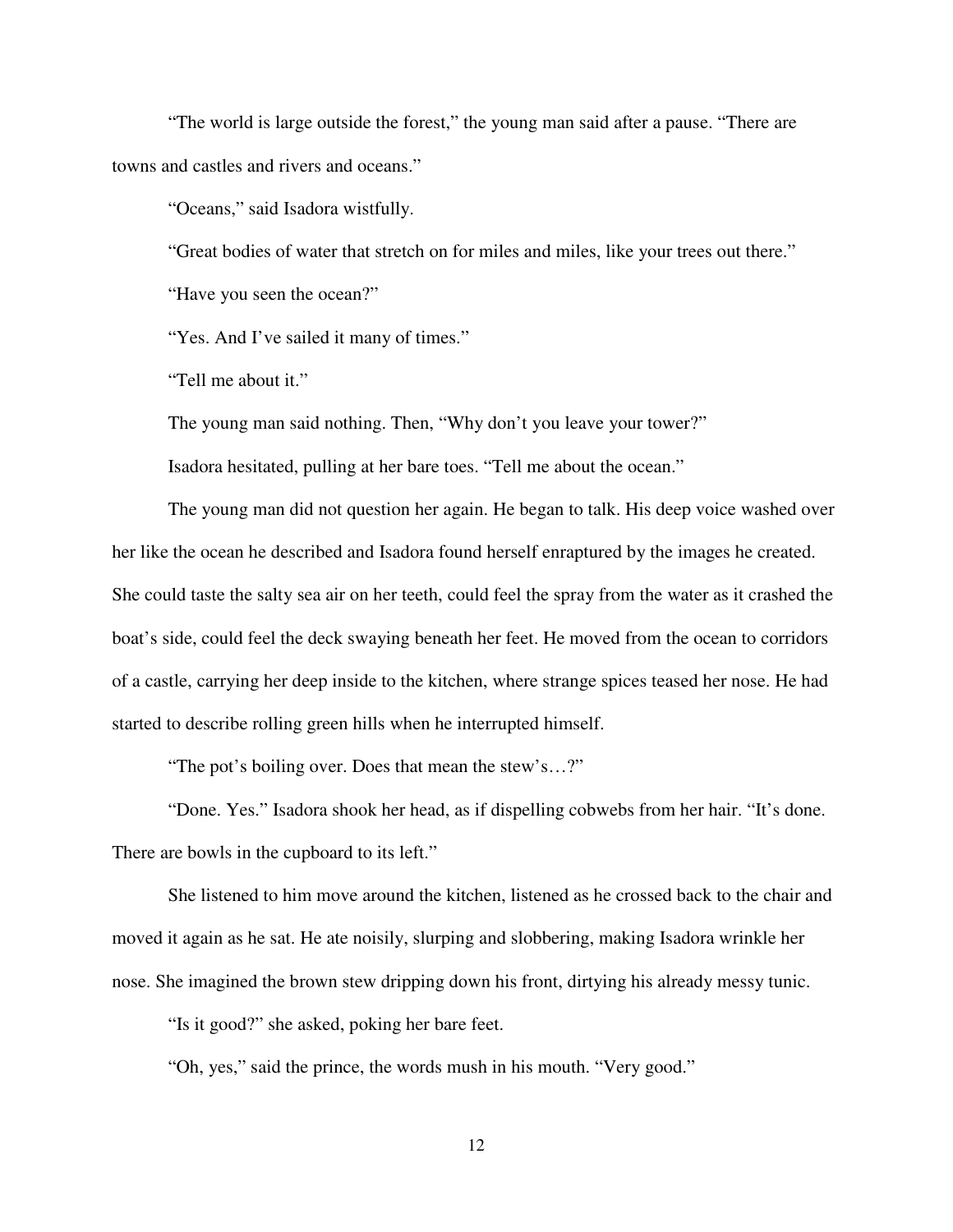She listened to him eat, her stomach rolling, and then listened some more as he rose and ladled another bowl. He ate for what may have been hours, not speaking, only slobbering and Isadora wished he would stop. She wished he would tell her more stories. She wanted to ask him to stay longer, to tell her more but this had gone on long enough. His staying any longer would be dangerous, she told herself. Fern would not have liked it. So as he set his bowl down, she said, "I think you had better go now."

"Go?" repeated the young man. "Now?"

"Yes," said Isadora, rising on the stairs. "I've fed you. It's been long enough now, the wolves chasing you are no doubt gone. You should leave too."

The chair scraped the floor as the prince stood. He said, "Very well."

She didn't want him to leave, not really. He would take his stories with him and she would be left behind to paint and daydream.

"How should I climb down?"

Isadora furrowed her brow, teeth sinking into her bottom lip. "You'll climb down my

hair. Walk to the window and stand facing it. If you turn to look at me, I'll turn you into a toad." She heard him moving. "Why?"

"I don't like men to look at me."

"Are you very ugly?" The laughter in his voice underscored each word.

It irritated her, that smug laughter. She said, "No, it's because I'm terribly, horribly beautiful."

"Ah," he said.

Isadora leaned around the screen. The young man stood with his back to her, arms crossed over his chest, staring out the window. "I'm going to approach you," Isadora said, "and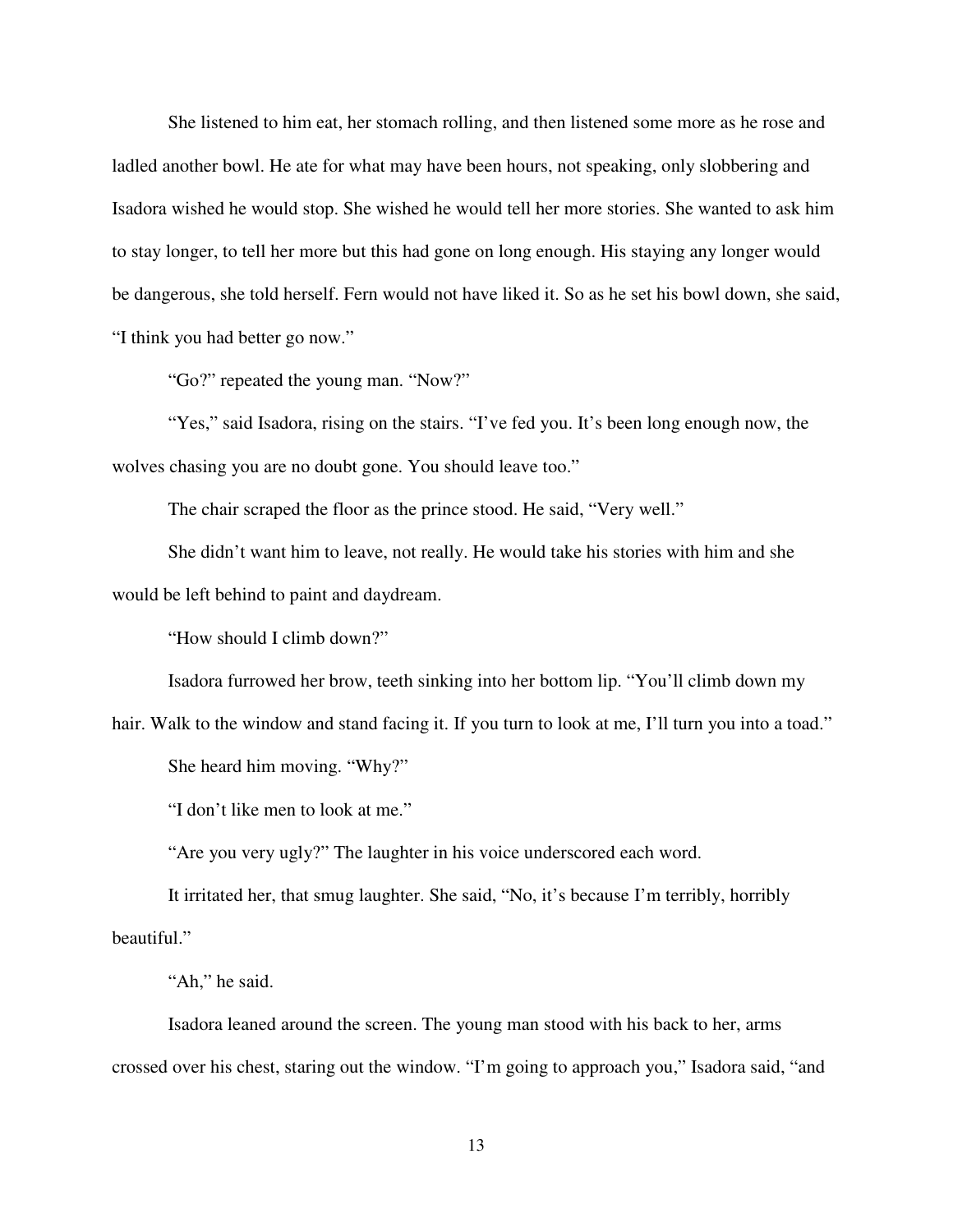I'm going to throw my hair over the ledge. I'll turn away while you climb down but if you play any sort of trick on me--"

"You'll turn me into a toad?"

Isadora said nothing as she carried her hair across the room to the window. Keeping herself a few steps behind the prince, she threw the mass of hair in her arms out the window, listening to the thick braid smack against the tower side. Then she turned to the wall to hide her face. "You can go now."

"Thank you, kind lady," said the young man. Isadora turned her head just enough to steal a glimpse at him. He was looking down, his face half hidden by the angle, but she could see a smile playing on his mouth. He started to lift his head and Isadora turned again, cheeks heating.

He said, "I'm Percy, by the way."

Isadora didn't answer, didn't know what to say.

"Does the powerful, lovely witch have no name?" He laughed as he said it and she did not know if she liked his laugh at all.

She held her breath, as if waiting for the answer, as if she did not know it. Then she heard her own voice say, "Isadora."

"Ah," said Percy, "that's a beautiful name."

"Thank you."

"Goodbye, then, Isadora."

"Goodbye, Percy."

"*Prince* Percy." His voice smiled.

"Prince Percy," Isadora repeated, softly, after he had gone.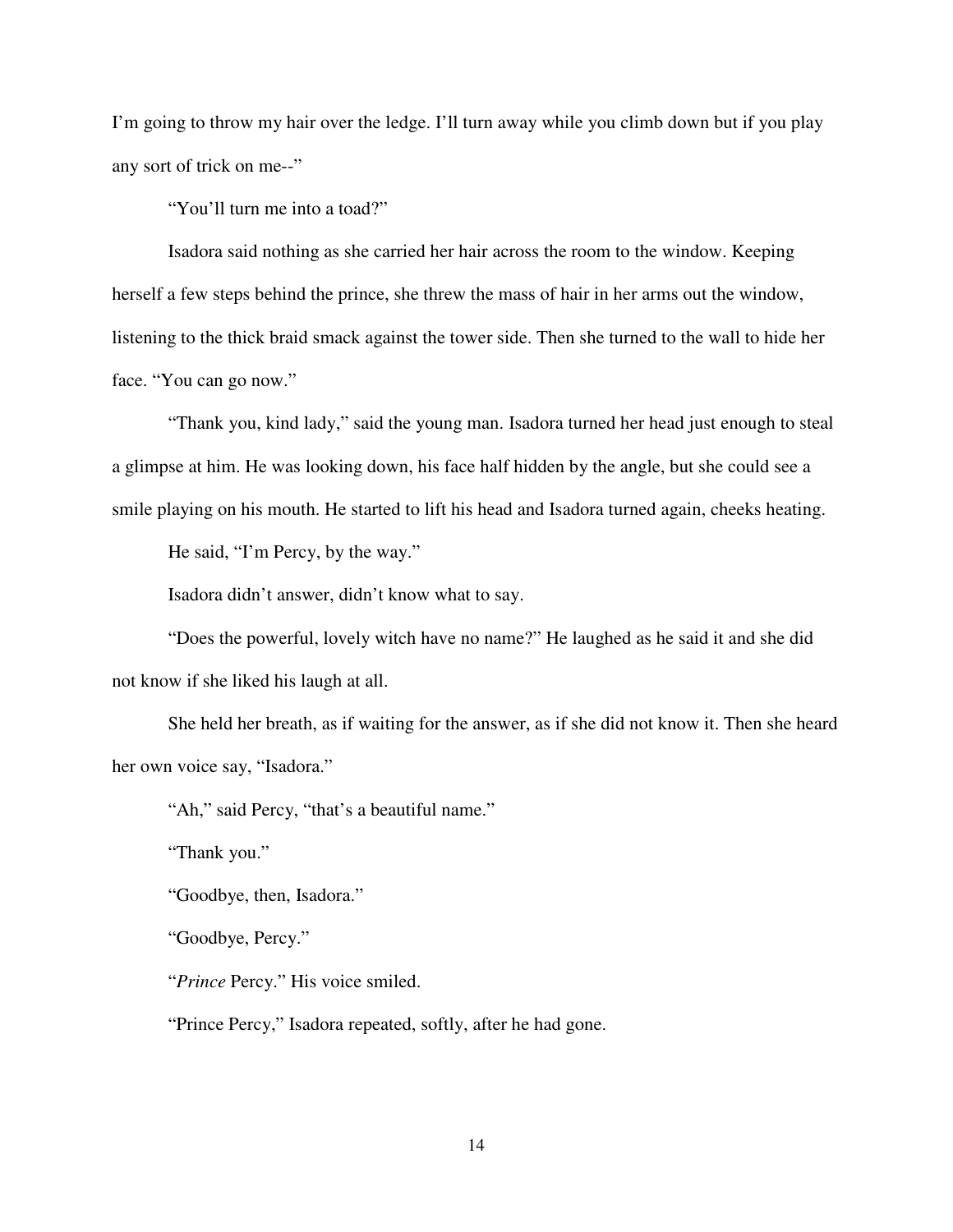He returned in nine days, beckoning her from the forest floor: "Isadora, Isadora, let down your hair."

She did, hiding herself behind the screen as he climbed inside.

"What are you doing here?" She made her voice as demanding as possible.

The shadow of Percy moved through the room toward the stove. "I came for some of that stew. The best I've ever had."

He spoke the desired food aloud and Isadora listened to the movement in the kitchen as the enchanted pots began preparing his meal.

"I thought, too, that because you enjoyed my stories so much perhaps I could entertain you with a few more?"

Isadora's chest felt very warm and she smiled into her lap. He had come all this way to tell her more stories. He must have understood how lonely she truly was. "Yes," she said. "I would like that."

And so it went. Percy visited her often. Each time he greeted her the same way: "Isadora, Isadora, let down your hair!" And each time he climbed inside, prepared some stew or bread with cheese and cold meats and sat at the table telling her stories. He seemed so gentle in these moments and Isadora, hungry for human companionship and glimpses at the world outside her trees, found herself longing for the sound of his voice after he went away. She sat up some nights on her window ledge and sang songs to the wind, thinking of Percy and missing him.

One afternoon, Isadora lay stretched out on the floor, painting dragonflies on bits of papers, throwing the sheets aside and starting anew, in a different color. She stuck out her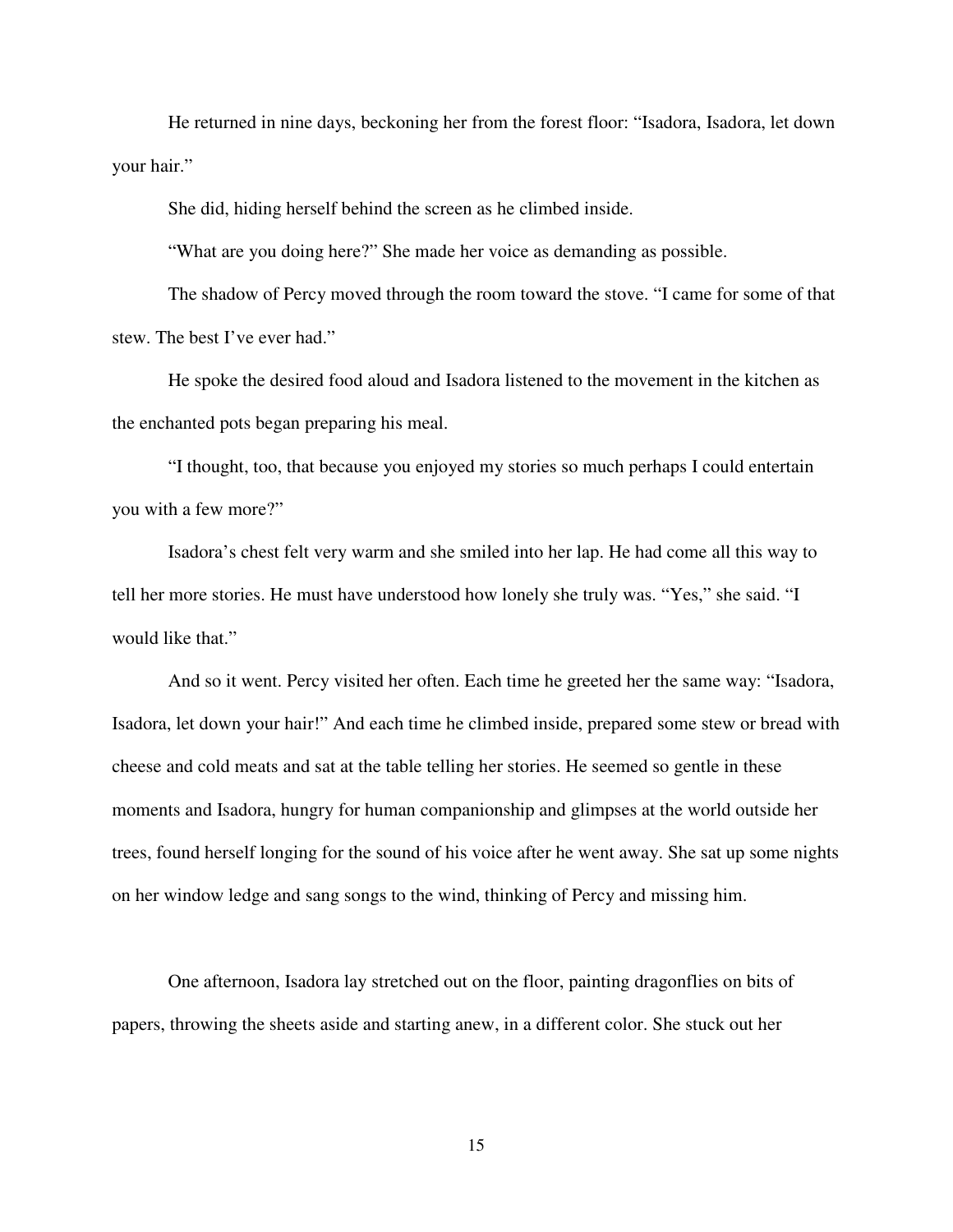tongue, brows drawing together, as she examined a rather vague yellow painting. From down below, outside her window, came his voice:

"Isadora, Isadora, let down your hair!"

Isadora shot upward, the paintbrush falling from her hand to roll across the floor, leaving a yellow streak in its wake. She wasted no time in throwing her braid out of the window, peering out long enough to see that Percy had dressed himself rather grandly today. He wore a red tunic, gold sparking as he moved in the orange sunlight. His black boots shined and the sapphire ring, even from so far away, flashed.

As soon as she could, Isadora fled to her changing screen, hiding herself behind it as Percy climbed into the room. She feared that a glimpse at Prince Percy in all his finery would cause her to linger and then, of course, he would see her face.

 Percy crossed the room and sat down in a chair, clearing his throat. Then he began to speak. Isadora listened, in silence, as he told her enchanting tales from his childhood, as he recited love poetry, as he described, in vivid detail, his mother's favorite tapestry. His voice, deep and smooth and rich, held Isadora in place. She tugged on her bare toes, studying the uneven stone floor, her mind far away. Percy's words lifted her up and took her elsewhere, out of the tower, free from captivity and loneliness and the weight of all that red hair. Isadora heard herself sighing, moaning softly, exclaiming in surprise at twists and turns in his many tales.

 He paused a handful of times, to pour himself water or request more stew. In those moments, Isadora didn't speak. The silence, disrupted only by his movements in the kitchen, held a hideous bulk and Isadora found herself drowning in it, like the ocean he had described so vividly on more than one occasion. Without his words, she was stuck in the tower that had been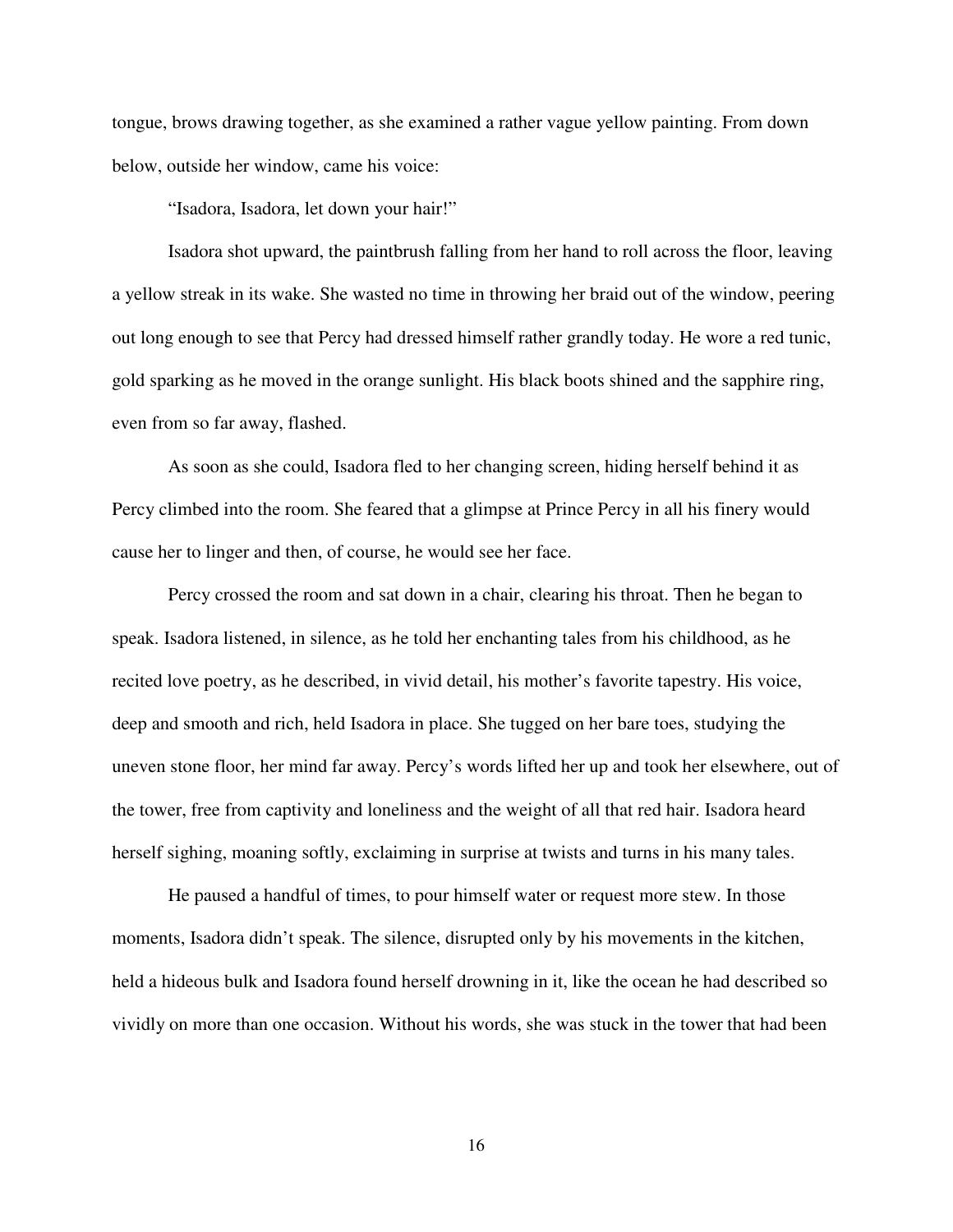her prison her entire life. She would never go anywhere, unless he put down his soup and took her some place.

 When Percy rose for another cup of soup, pausing yet again, Isadora couldn't help herself from crying out, "Please, sir, if you would only tell me more stories."

 He stopped walking. His shadow, vague and blurry through the screen, turned toward her. Her eyes traced the outline of the bowl held in both large hands. "You like my stories?"

"Yes," said Isadora, who had loved them the first time he came and longed for them in all the days since. "You know I like them very much."

"I'll tell you more," he said, "if you'll come out from behind your screen."

Isadora's throat constricted. "No."

"I would like to look at you."

 "You can't," Isadora said after a moment. "You can't look at me. Men aren't allowed to look at me."

He stepped closer. "And why not?"

"Fern told me I shouldn't let any man look at me."

"Who is Fern?"

 "The witch who raised me. She left me long ago." Isadora lowered her head and pinched the skin of her feet.

"I see." Percy paused. "Was she a wise witch?"

"The wisest."

"And why did she tell you to hide your face?"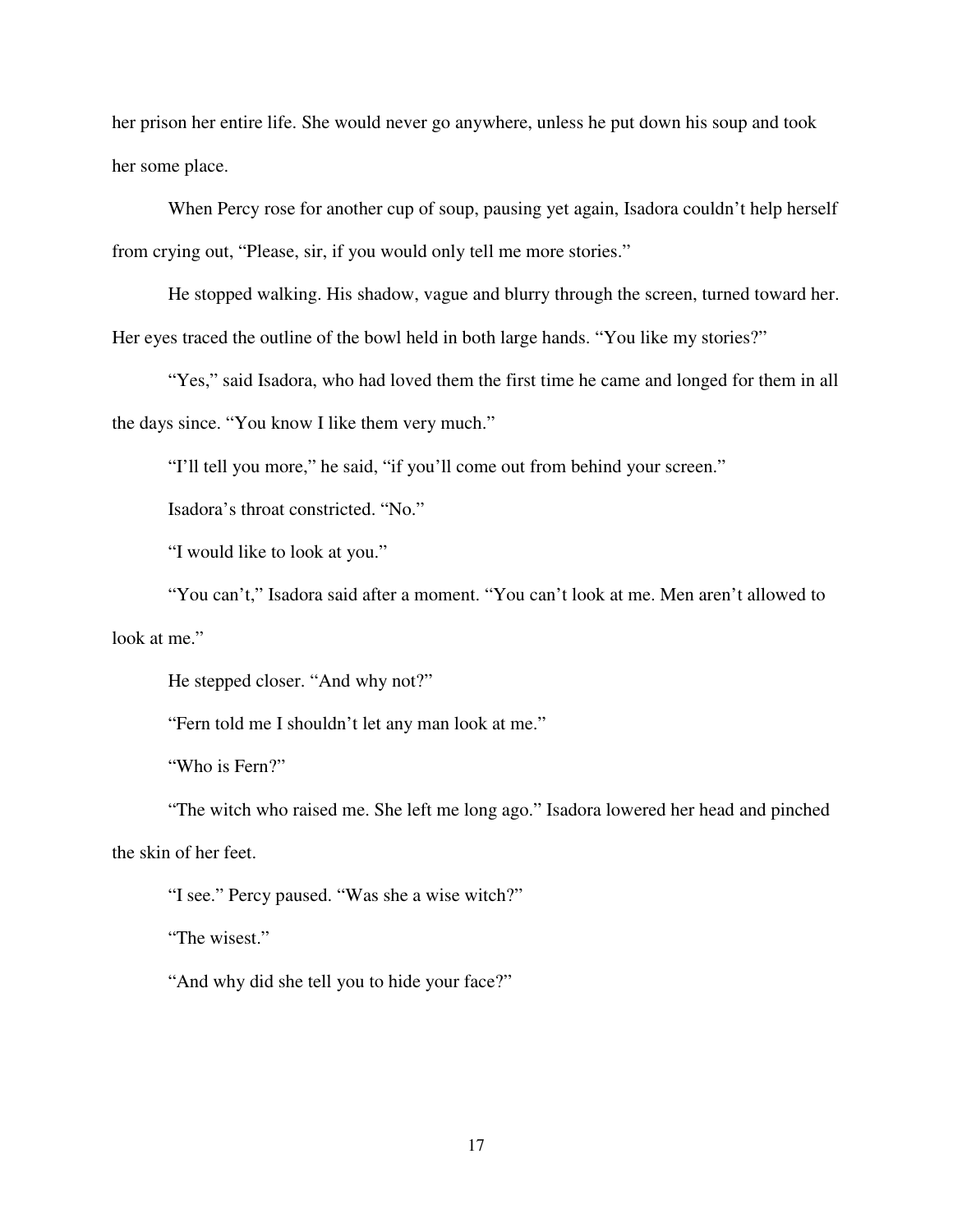"When I was a young girl, my father became enchanted by my beauty and sought to marry me. Fern took me away, to this tower, to protect me. She warned me not to trust a man lest he harm me as my father tried."

 "But surely your father was a brute." Isadora looked up as his voice drew closer. Percy's shadow through the screen was darker, more defined. The bowl was no longer in his hands. "And surely we've spent enough time together for you to be assured that I am *not*."

 "Not a brute," Isadora said softly, thinking of his kind words and his delightful stories. "Not a brute at all."

 "You can be assured, dear Isadora, that I will not harm you like your father did all those years ago. I care about your wellbeing, about your safety, about your heart. For, you see, it is your heart that I am after."

 That organ gave a rather loud lurch. Isadora pressed her hands to her chest. "My… my heart?"

 "Yes, that elusive mystery, that trickster, that object of my utmost desires. I humbly ask, lovely Isadora, if you shall let me possess it." His fingers curled around the edge of the screen; the sapphire ring grinned at her.

 Fern had said never to show her face to a man. "We sang magic over you as a child," Fern had said, "and men are a dangerous, greedy lot. Do not trust a man with your face, child. They are treacherous and villainous like wolves."

 But Percy was not after her face. He had never seen her face, had only heard her voice, and yet he loved her. For that was what this meant, Isadora knew now. He was in love with her. And she felt a curious stirring in her gut whenever he spoke. Percy did not want her face; he wanted her heart. Isadora stood, willing to give him what he desired. He spoke so kindly to her,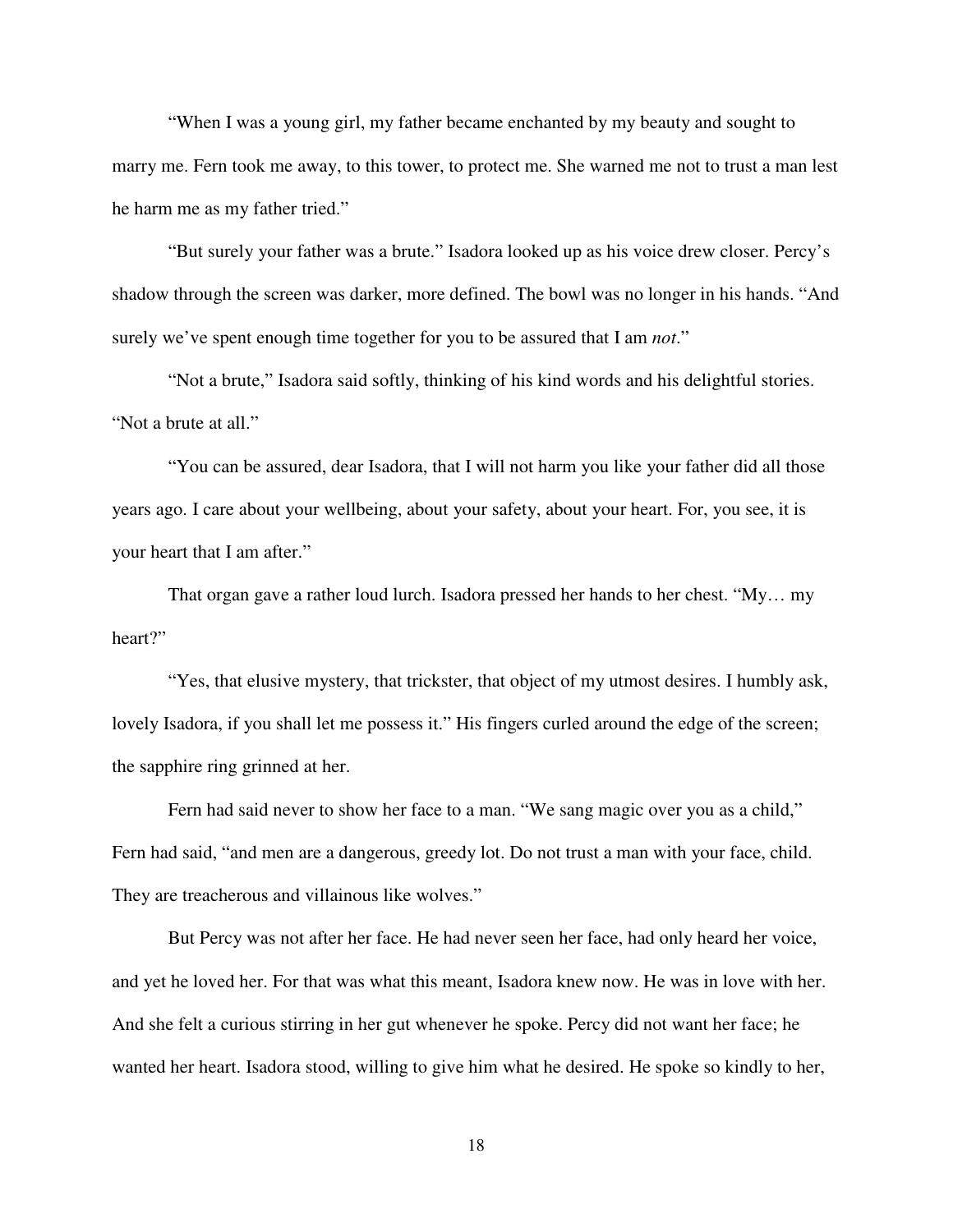was so patient, told her such elegant, glorious tales. A man like this would not hurt her. A man like this could not hurt her. So Isadora covered his fingers with her own and pushed the screen aside.

 She noticed first the smile on Percy's face. She had never managed to see him straight on before this moment. He had tanned skin, smooth and unmarked, as well as blond hair that lounged across his forehead with carefully practiced indifference. He had blue eyes, like the ring beneath her hands, and dimples around his mouth. He dressed fine today, in a red tunic with golden embroidery and a gold chain around his neck. She would notice the clothing did not fit him quite right and the curious coldness in his eyes later but for now her attention was drawn to the smile curving his thin, pale lips.

 It was a smile which showcased all of his teeth. They were long and white and slightly pointed. As she stared at his mouth, he licked the lips, his tongue thin and strange and slightly gray. He pulled his tongue across the long white teeth, slowly, and Isadora felt her stomach twisted, repulsed by the movement. He shifted and she saw the excess fabric at his shoulders, how it bunched from being too large. She looked into his eyes, saw coldness in their depths, saw them winking at her gleefully.

 He said, "You really are *lovely*. The king told me it was so but I, well, I never believed him as to *how* beautiful."

"The king?" she repeated. "What king?"

 "Your father, darling love, of course. What other king would be so interested in getting you back?"

 He reached for her but Isadora, overcome with nausea, ducked away. She tripped over her hair as she moved around the screen, toward the other end, pushing it aside. Percy came at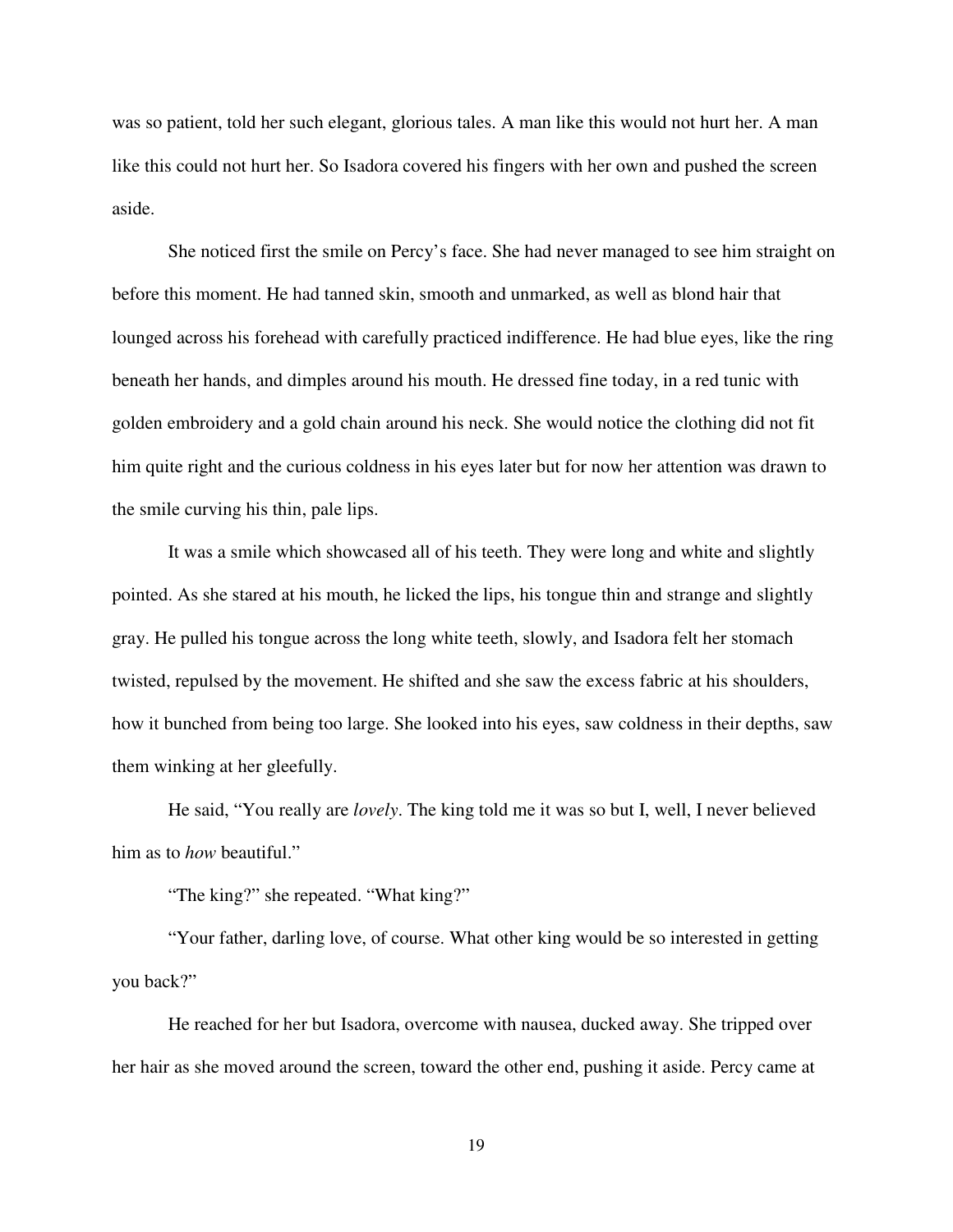her, arms extended, and she stepped away from him, backwards, bare feet knocking into one another.

 "What are you talking about?" Her voice came out high pitched, strained. "You know my father?"

 "Of course I know your father." He followed her around the room with a gleeful smile, as if their chase was a lover's game. "He's the one who hired me."

Isadora spun, putting the table and several chairs between them. "*Hired* you?"

 Percy stopped walking and gave her a casual, nonchalant shrug. "Yes, paid me good gold too. It took him a very long time to find the tower and even then neither he nor any from his kingdom could approach it. That's why he hired me, a foreigner, to play the part of a prince and take you home again. He gave me the clothes, told me to act a prince, all to seduce you into leaving with me, get you to come willingly and when we returned to your father it would be too late for you to escape. But I didn't expect…" Percy laughed, covering his mouth with his fingers in some strange show of modesty. The blue ring on his finger laughed too. "You are so beautiful, Isadora. That face of yours is enough to drive a man insane." He started around the table and Isadora backed away from him, stepping on her hair, tripping over it.

 "Come here, love," said Percy as he followed her, never hurrying but always so close behind. "Come here."

 She was backing away, trying to keep her eyes on him, her gaze returning again and again to those cold eyes, to that feral mouth. She ran into the wooden table, sending a cutting board with bread and cheese tumbling to the floor. Before she could move away again, Percy grabbed hold of her hair, jerking her back. He pressed her to the table, putting his arms on either side of her, and lowered his leering face to hers.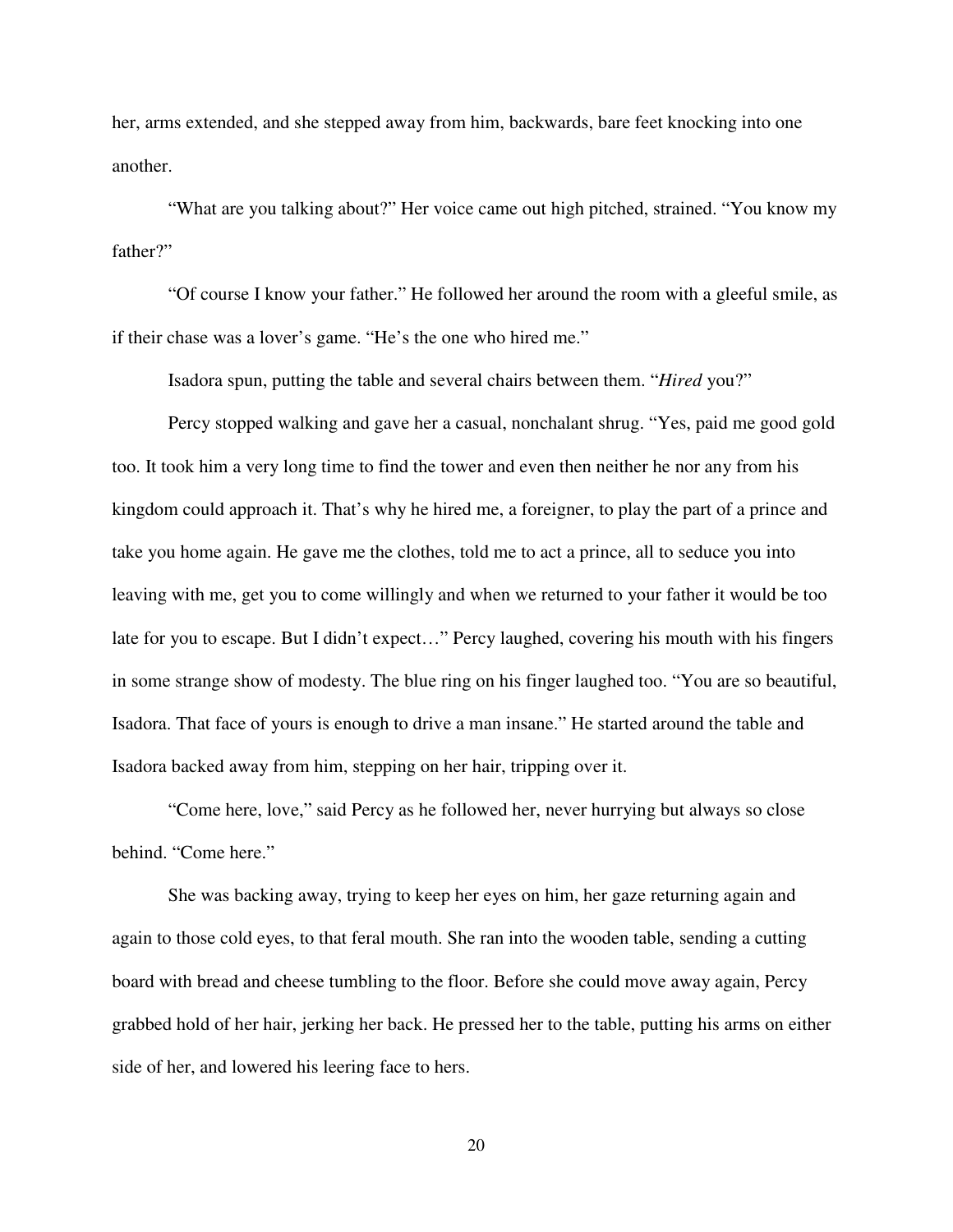"Be still now," he said, "so I may love you."

 He kissed her with his mouth open, with her mouth open to scream, and their teeth ran into one another. He angled his head, trying to fit his mouth cleanly to hers, but Isadora fought him, jerking her head away. He smelled wrong, like burnt flesh and unwashed skin, the smell overwhelming her, choking her. One hand clasped the back of her head, pushing it forward, while the other grabbed at her skirts, pulling them up and up and up. When his hand touched her bare thigh, she began to cry.

 Her mouth had opened too wide for him to kiss so Percy drew his face back, pressing it instead to her neck. His fingers crawled inward along her skin, like the spiders she sometimes found while in the bath. Blood vibrated in her ears and Isadora turned her face away, pulled herself back, fingers scraping the table, nails digging into the impressionable wooden surface. She cried, loud angry sobs that made her chest hurt. His breath made her neck feel hot and moist. His fingers crawled and danced on her skin; her fingers crawled and wept along the table's surface.

Then her right hand brushed the handle of the breadknife.

 She did not think. Her fingers curled around it. With her other arm, she pressed against his shoulder, leaning all of her weight forward. She shoved him and Percy, surprised at this sudden show of force, took a step back. Not much of step but enough. Enough space for Isadora to bring her arm up and throw her arm down and press the knife through fabric and skin to imbed it in the blue eyed imposter's chest. Percy looked down, white mouth open, and Isadora, grunting, jerked the knife out again. Blood like ink bubbled up, like water in a pot, and spilled down the front of his tunic, trailing down and down and down, like poisoned tears. Blood slipped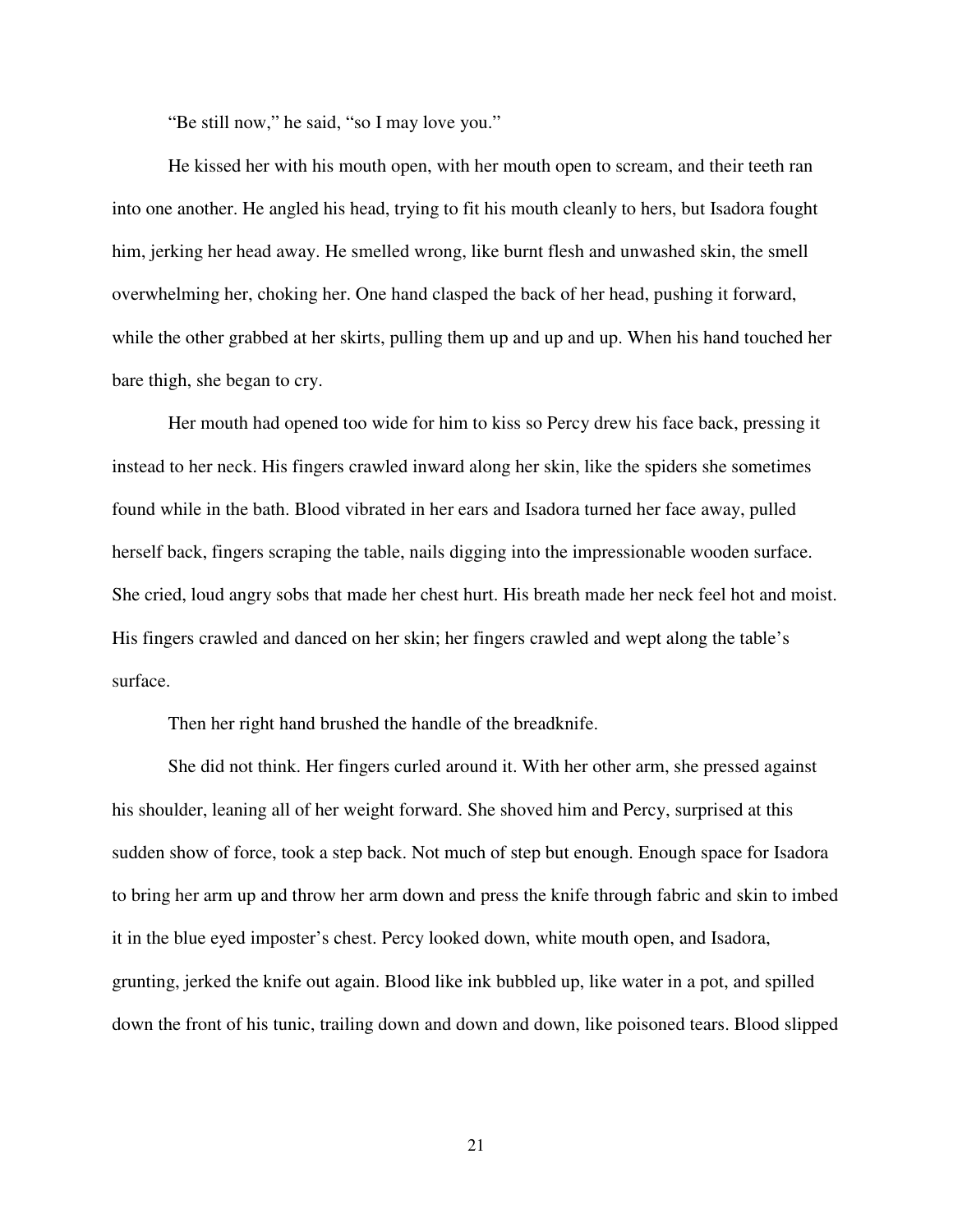from the corner of his mouth, curving along his chin. The blue eyes winked at her. The false prince crumpled at her feet.

 Tears tasted like salt and rabbit stew. Isadora dropped the knife on the table and stepped over the body. She stared down at the false prince, at the ring on his finger, at the blood spreading over her floor. Isadora bent down and grabbed his arms. She dragged him across the floor, over her dragonfly paintings, to the window. It was a struggle to lift Percy up onto the ledge and push him out of the window. As he fell, Isadora watched, wiping a hand across her mouth, smearing blood on her lips. When she licked them, they tasted metallic.

 Percy's body made no sound when it hit the ground. Or, if it made a sound, she could not hear. Isadora left the window and returned to the table, picking up the knife. She studied the blood soaked blade thinking of Fern's words about men and wolves and the face of her father, a cruel and frightening shadow. She thought of Fern who had gone never to return and her father who sought her still and would do anything to possess her. She thought of Percy who promised her protection and tried to break her instead.

 She teased the tip of her pointer finger with the tip of the blade before raising it to her throat. Then patiently, carefully, Isadora sawed off her crimson colored hair.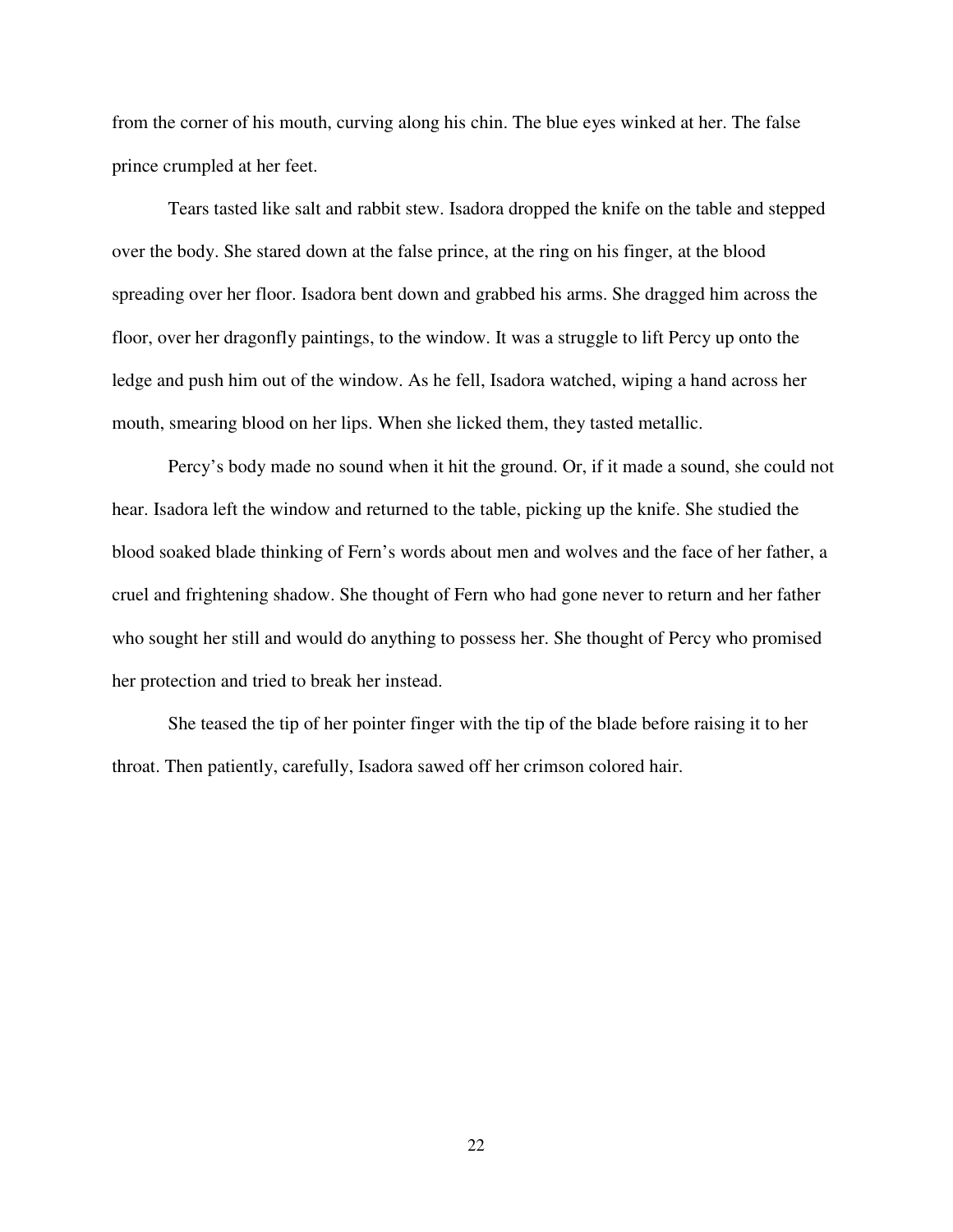## Afterward: "The Trickster Heart"

 When writing "The Trickster Heart," I drew heavily from the classic Grimm's fairy tale "Rapunzel." From this story, I drew the ideas of a beautiful princess locked in a tower, with only her magical, long hair to let people in or out (Grimm 92). I was also inspired by the tale "The Princess in Disguise," that in its beginning tells the story of a king who, after the death of his beautiful wife, decides to marry his daughter (Grimm 71). I used this detail—which I found both shocking and interesting when I read the original tale—as the catalyst for the events in my story.

In the telling of my story, I departed greatly from the original "Rapunzel" tale. The woman who shuts the main character in the tower is a good witch, in my story, as opposed to a villainous sorceress like in the original tale (Grimm 90). Instead, it is the prince who is the villain. In the original Grimm's fairy tale he's the hero (Grimm 92), but in my story, I chose to make him a predator as well as the antagonist. I was interested in exploring the idea of the loss of a sort of mental virginity, the idea of losing one's innocence. That aggression from a male was a way to create this change in the main character. I was also aware of the idea of "rape culture," where songs like Robin Thicke's "Blurred Lines" support the idea of men taking what they want without really asking. It's an attitude our culture seems to be supporting and so I decided to draw upon those ideas when crafting my tale, and chose to make the prince a liar, a cheater and brute, as opposed to a romantic hero.

The ending of "The Trickster Heart," may be the happiest in my short collection of tales. Though Isadora commits murder at the tale's close, she does it in self-defense and chooses, of her own free will, to separate herself from a world that has revealed itself to be predatory and dangerous.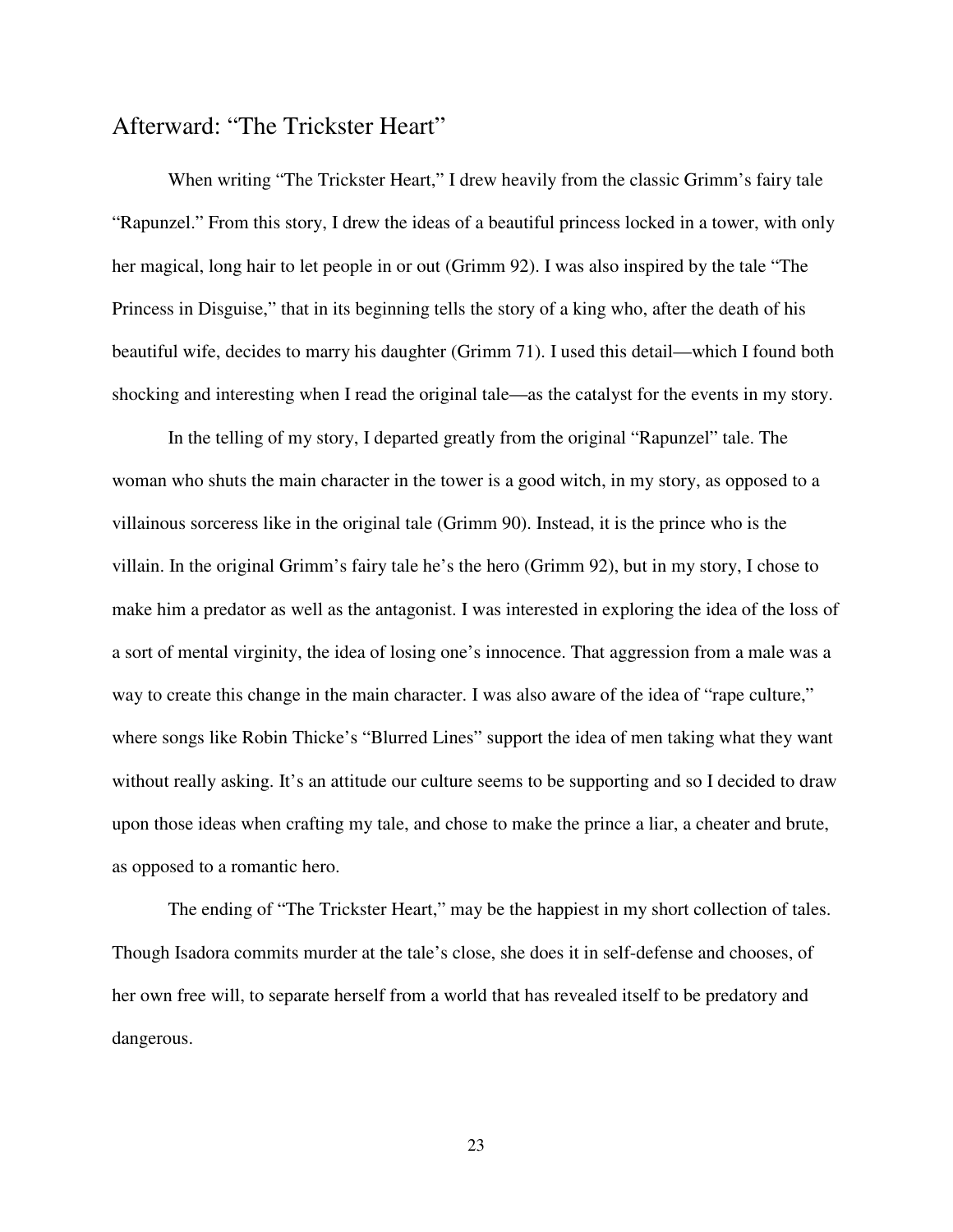### Works Cited:

Grimm, Jacob, and Wilhelm Grimm. *Grimm's Complete Fairy Tales*. New York: Barnes &

Noble, 1993. Print.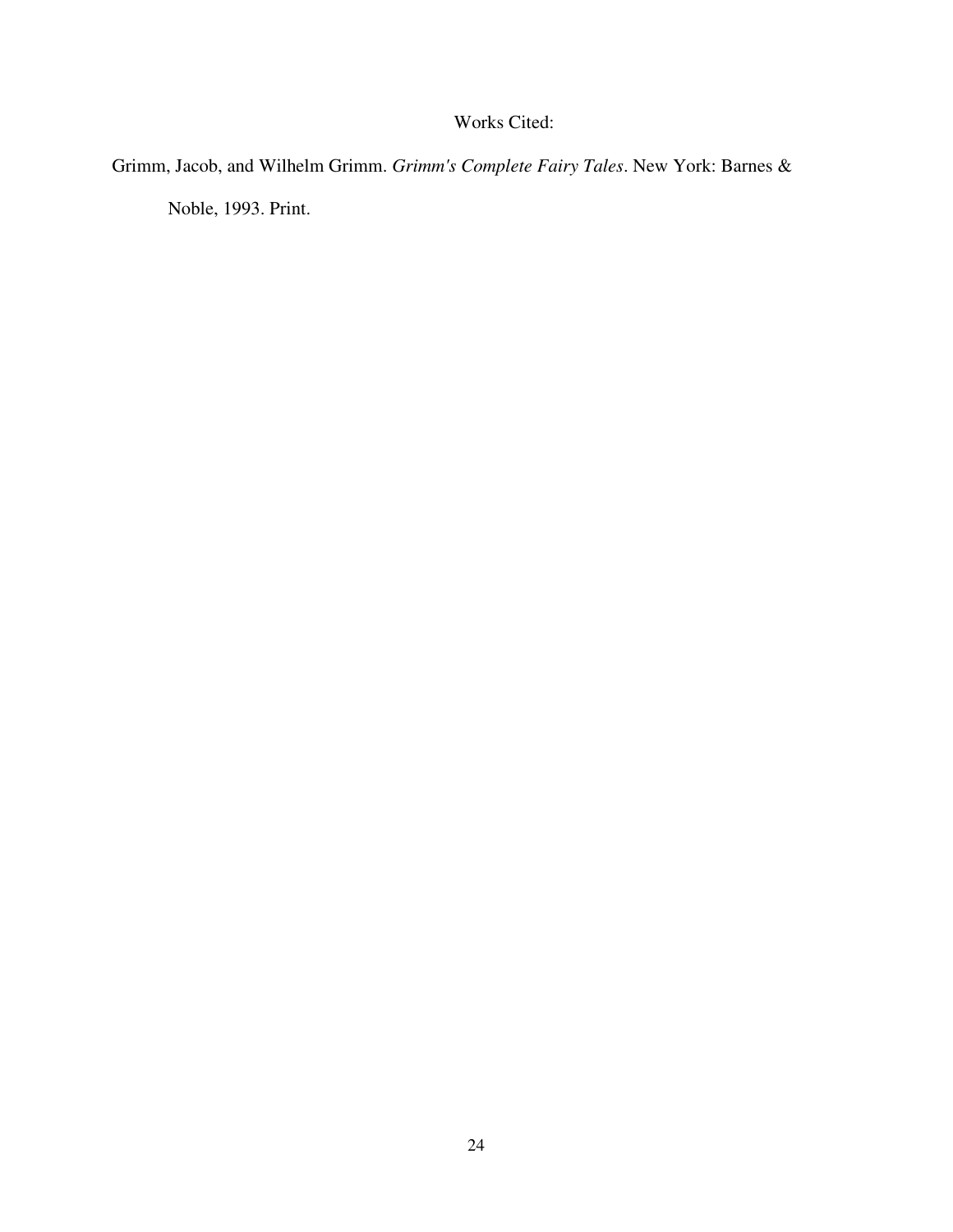## The Crow and the Clay Doll

There once lived a widower with one daughter and one son. His daughter was on the verge of sixteen, his son nearly ten. After his wife died, and he knew he would have no more children, the widower, a potter by trade, set about making a companion for his young son. The small family lived in a secluded village filled with the old and those becoming old, with very few children for the young boy to play with. His sister had begun to take on more responsibilities in the household and had less hours in the day to devote to her younger brother. The widower, heart heavy at the sight of his son downcast amongst his soldiers and blocks, decided to build for his little boy a magnificent clay doll.

 He kept the creation of this doll a secret from his son, wanting to surprise him. Each night, after the boy was tucked into bed, the widower crept down to his workshop and worked by candlelight, creating the arms, legs, torso and head of the doll while his daughter kept him company with a book by the fire. The widower focused first on the feet. Crafting the tiny toes gave him much trouble, and often he would have to crush his clay and start again. The arms proved equally difficult. He wanted to form fingers posed in such a way that his son could hold hands with his new doll, but the fingers would slouch or turn in the wrong direction or come out too fat or too thin. The torso he created as simply as possible, sure to take measurements for the clothing his daughter would create for the doll. Then he arrived at the head, and here the widower faced his most difficult problem: He did not know what gender to make his son's doll.

 It seemed obvious, at first, to make the doll into a boy, for what little boy did not want a companion just like himself? But his daughter suggested making a female companion for her brother.

"It will remind him of me," she said, "and of Mother."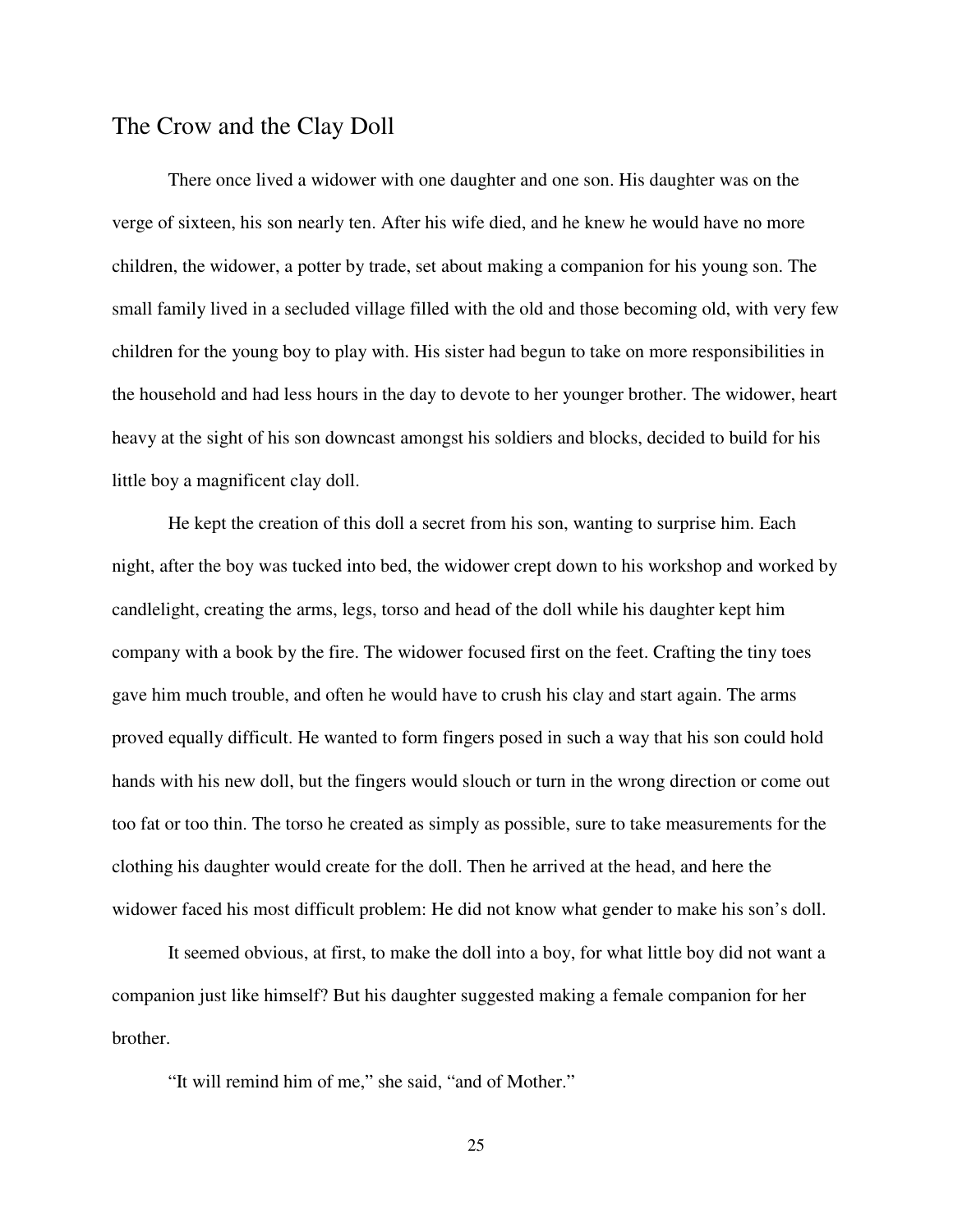The widower spent the most time on the head of his son's clay doll. He carefully formed her eyes, her nose, her lips, the dimples around her mouth and eyes, the smooth curves of her cheeks. When she was perfect, he fired her, limbs and torso and head. His daughter sewed a little yellow dress for the doll. He decided, as he readied paints for her face, that he would paint black curls upon her head. The painting of the pale eyes, the red lips, the eyebrows and hair took the widower almost as long as crafting the head out of clay. After the doll was properly painted, the widower assembled her and dressed her in the yellow dress. His daughter named her Victoria, after her dead mother.

 They presented the doll to the boy, who was overjoyed at the present. The widower loved to watch his son playing with Victoria in his workshop, holding her hands and making her hold toy soldiers or wooden animals. He loved the sound of the boy's laughter and the joy that often colored his face. The boy adored Victoria so much he insisted on sleeping with her. The widower loved to kiss them both goodnight, while his daughter read aloud to the pair. When his son was occupied elsewhere, not playing with Victoria, the widower liked to sit the doll on a stool nearby as he worked, speaking to her as if she were real. If the boy noticed his father's growing affection for the doll, he said nothing. If the daughter noticed her father's growing affection for the doll, she kept her worries to herself. It had been so long since her father had seemed so happy that she could not bear to take any of that happiness from him. As for the boy, he comforted himself with the knowledge that Victoria was made out of clay and could not move unless he became her arms and could not speak unless he became her voice. His father could never love a silent clay doll as much as he loved his flesh and blood son.

Then the boy met the crow.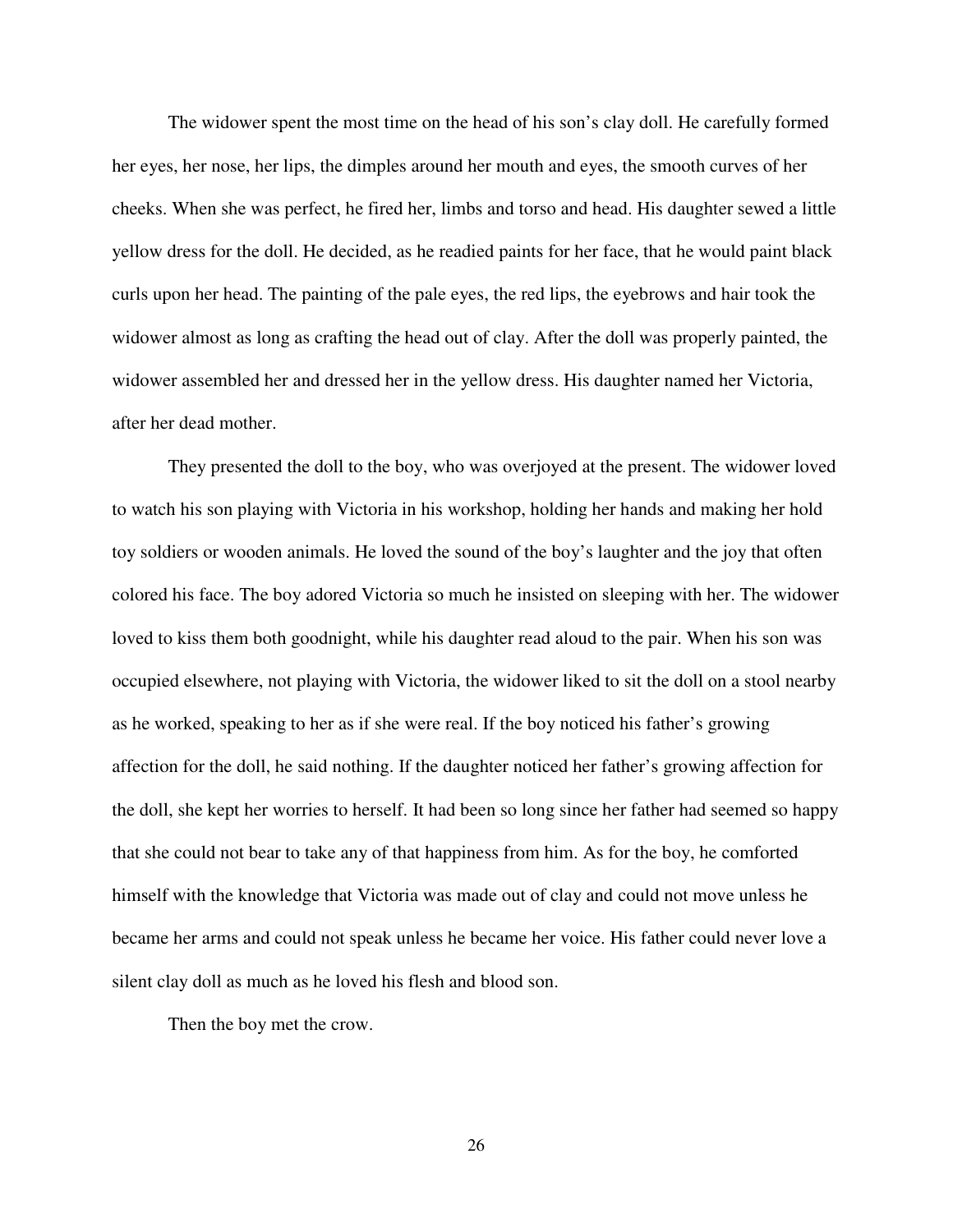Sitting in the front yard with wooden soldiers and Victoria, the boy was in the midst of conducting an extravagant battle of good and evil when a crow dropped out of the sky and settled in the grass a few feet from him. The boy eyed the crow, who eyed him back but did not stop his playing. The crow did not move, aside from the shuffle of a feather or two, as it watched the boy playing with his toys. When the boy leaned forward to put a toy soldier in Victoria's waiting hand, the crow opened its mouth and said, "What a lovely doll."

 Wary, the boy glanced at the bird. The boy knew of the magic of crows. Crows could be tricky if they wanted. His father had taught him never to believe a crow, if he could help it. And his sister said he shouldn't talk to strangers anyway.

"Thank you," said the boy as politely as he knew how.

"Wherever did you get it?"

"My father made it," said the boy.

The crow cocked its head to the side. "All by himself?"

"Yes."

"Your father is very talented."

The boy's chest inflated.

"He must have loved that doll very much to make her so lovely."

 "No," said the boy. "It's me he loves. He made the doll as a gift for me because he loves me more than anything in the whole world. Except maybe my sister." The boy seemed uncertain about this last thought.

The crow's black eyes glittered. "Do you love your doll?"

"Oh yes." The boy shifted forward in his eagerness. "I love her very much."

"What is her name?"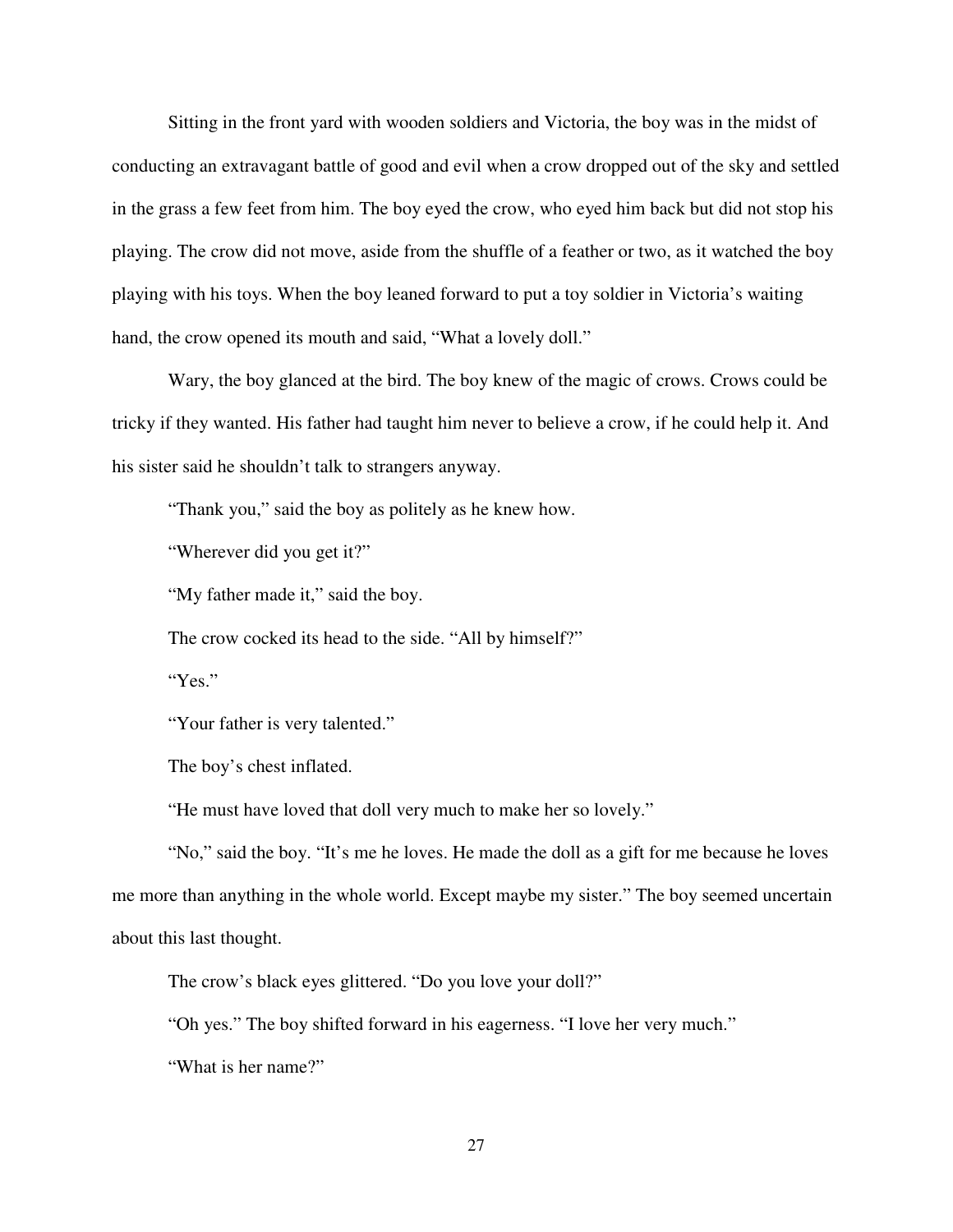"Victoria," said the boy. "After my mother. She's dead."

 "I'm sorry to hear that," said the crow. "Death is an inevitable, though painful, circumstance."

The boy said nothing, knocking one toy soldier on the head with another.

"It is a shame your doll does not move on her own."

"Yes," the boy agreed. "She can't speak either."

"A shame," said the crow again, hopping closer.

 Again the boy was silent, watching the crow through his lashes as the inky bird examined the doll with black eyes.

"I wonder, would you like it if she could speak? If she could move?"

The boy glanced at Victoria. "I don't know."

"Oh, come now," said the crow. "Would it not be delightful to have a companion just

your size, to play and run and laugh with?"

The boy bit his lip. "That does sound nice. I wouldn't mind that."

"Yes," said the crow, clicking his beak. "Yes, I imagine you wouldn't."

 "But it's impossible," the boy said with a sigh. "There's no way to make her walk and talk all on her own. I have to do that for her."

The crow turned its thin head on the boy, the black eyes twinkling. "What about magic?"

"I don't know magic," said the boy.

"You don't." The crow clicked his beak again. "But I do."

 "You can use magic like that?" The young boy had thought the magic of crows was limited to their ability to speak.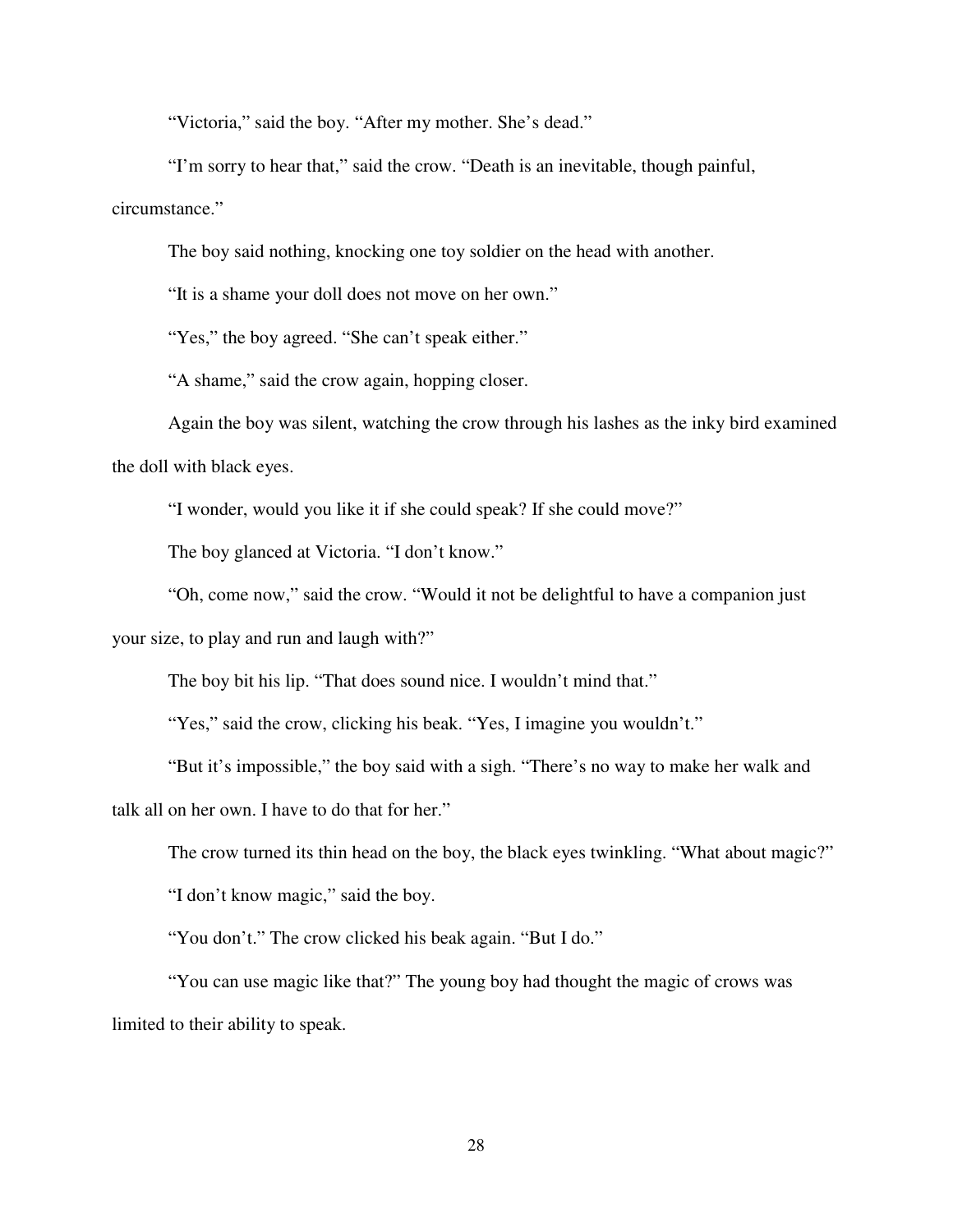"Of course," said the crow and winked one beady black eye. "Crows have long possessed magic that comes from the sun and the moon, the trees and the winds and the clouds overhead. I can bring your doll to life very easily. But first we have some things to discuss. We must make a bargain, an agreement of sorts."

 The boy narrowed his eyes, his fingers tightening around the wooden soldier. "What do you want from me?"

 "From you?" The crow gave a great, powerful caw, as if it were laughing at him. "Nothing. No, I will give you this gift free of charge."

 "My father says crows are tricky," said the boy. "And my sister says I shouldn't talk to strangers."

 "Your sister seems very wise," said the crow. "But your father is both honest and a little unjust. Crows are not tricky; we're just very fond of words. Sometimes people misunderstand us, though we're certain we've been nothing but straightforward."

"Then why should I trust you?"

 "Because you have nothing to lose, boy." The crow hopped forward. "And much to gain."

The boy watched the crow and waited.

 "My only request is this: once I turn your doll to life, you must promise you will not harm her."

The boy gaped at him. "Harm her? Why would I do that? I love Victoria!"

 "Yes," said the crow, hopping still closer. "You love her now, but how will you feel about her when she walks and talks?"

"I'll like her even more," the boy declared. "We'll be better friends than before."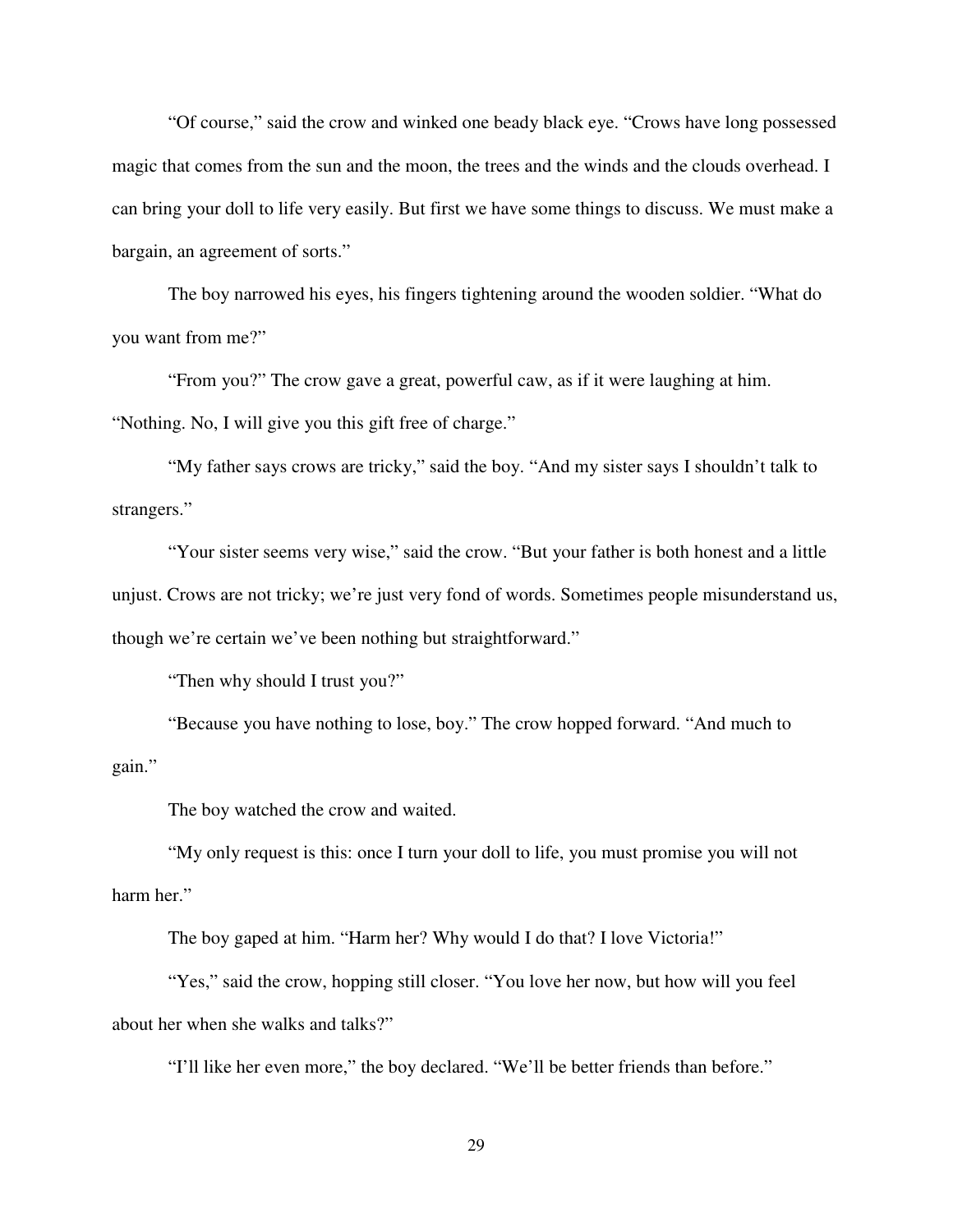"Well, then, I imagine it will not be difficult for you to resist harming her."

"It won't be hard at all!"

"You promise me you won't do her any harm?"

"I promise."

 "Do you *swear*?" The crow was quite close now, one hand span from the boy's lap, watching with its beady black eyes, the little head tilted to one side.

"Yes," said the boy with the eagerness of youth. "I swear."

"I can see you are a brave and clever boy."

"Yes," the boy agreed, his head turned toward his doll.

"I must, of course, add the final part of the bargain, mustn't I?"

The boy said nothing. He did not appear to be listening.

 "If you do harm your doll, then you owe me something in return. For all my wasted magic you see. If you harm the life within your doll, I shall take some life from you, as a fair trade. Do you agree?"

 The boy's eyes were now fixed greedily on Victoria, as if hunting for some show of movement. He was so distracted by the thought of his doll coming to life that he paid hardly any attention to what the crow said. So, without a second thought, he said, "I agree. I swear on it all. I do! Now will you make her come to life?"

 "Oh, yes," said the crow and had the boy bothered to look he would have seen that the crow was smiling in that strange way crows do. "Yes, I will."

Later, when questioned by his father and sister, the boy was not able to explain exactly how the crow brought the doll to life. He remembered no words or incantation, no white glow. The crow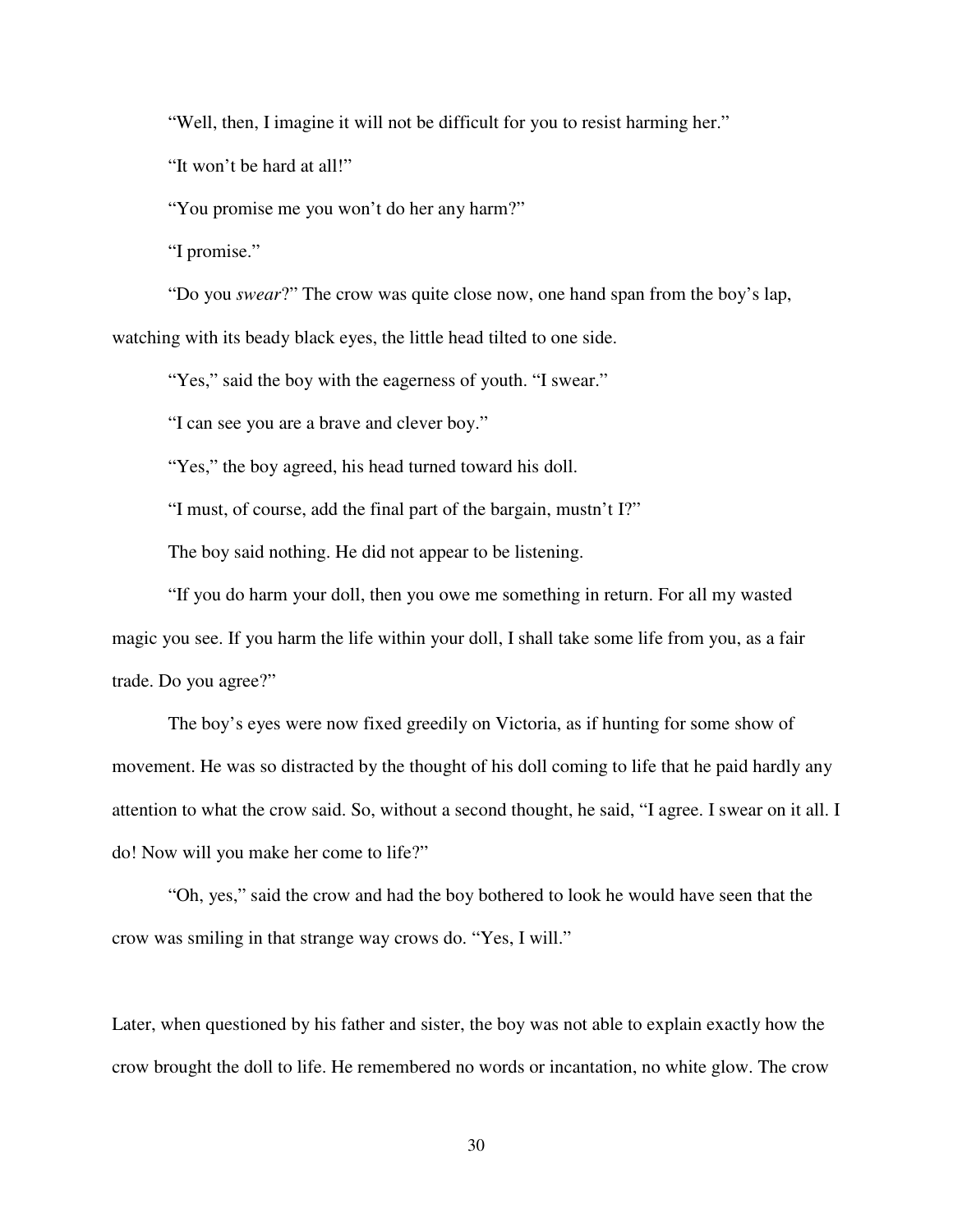did not touch his doll. One moment Victoria stared sightlessly ahead and the next she blinked her blue eyes. She moved her little arms; the boy watched her fingers twitch, her toes wiggle. With a delighted cry, he lurched forward and threw his arms around her. To his surprise, she was still made of clay. She could move now, yes, but the arms that curled around his back were still stiff and rough. The boy drew back, turning to speak to the crow, but found no one. The bird had disappeared. He could find no evidence of it in the sky. His brow furrowed, he stood, helped Victoria to her feet, and led her inside to see their family.

 The widower was very startled when he saw Victoria talking and moving on her own. Then he became very afraid, fearing witchcraft, and then very angry when his son explained the encounter with the talking crow.

"Foolish boy," the widower cried, taking his son by the arms, "you know better than to make deals with a crow."

 "He didn't want anything in exchange," the boy said. "Just my promise that I wouldn't hurt Victoria."

 The widower studied his son's face with narrowed eyes. It did not sit right in his stomach, a crow performing such magic without taking any form of payment.

His daughter touched his arm. "Look at this as a gift, father. Let us consider it a blessing."

Finding no trace of falsehood in the boy's face, the widower released his son and turned his eyes upon the doll. She smiled at him. Very soon, he stood marveling at Victoria's blinking eyes and moving arms and the sweet trill of her surprising voice.

 It took the widower and his family some time to adjust to the talking and walking clay doll. When the widower tucked his son and Victoria in for the night, he was taken by surprise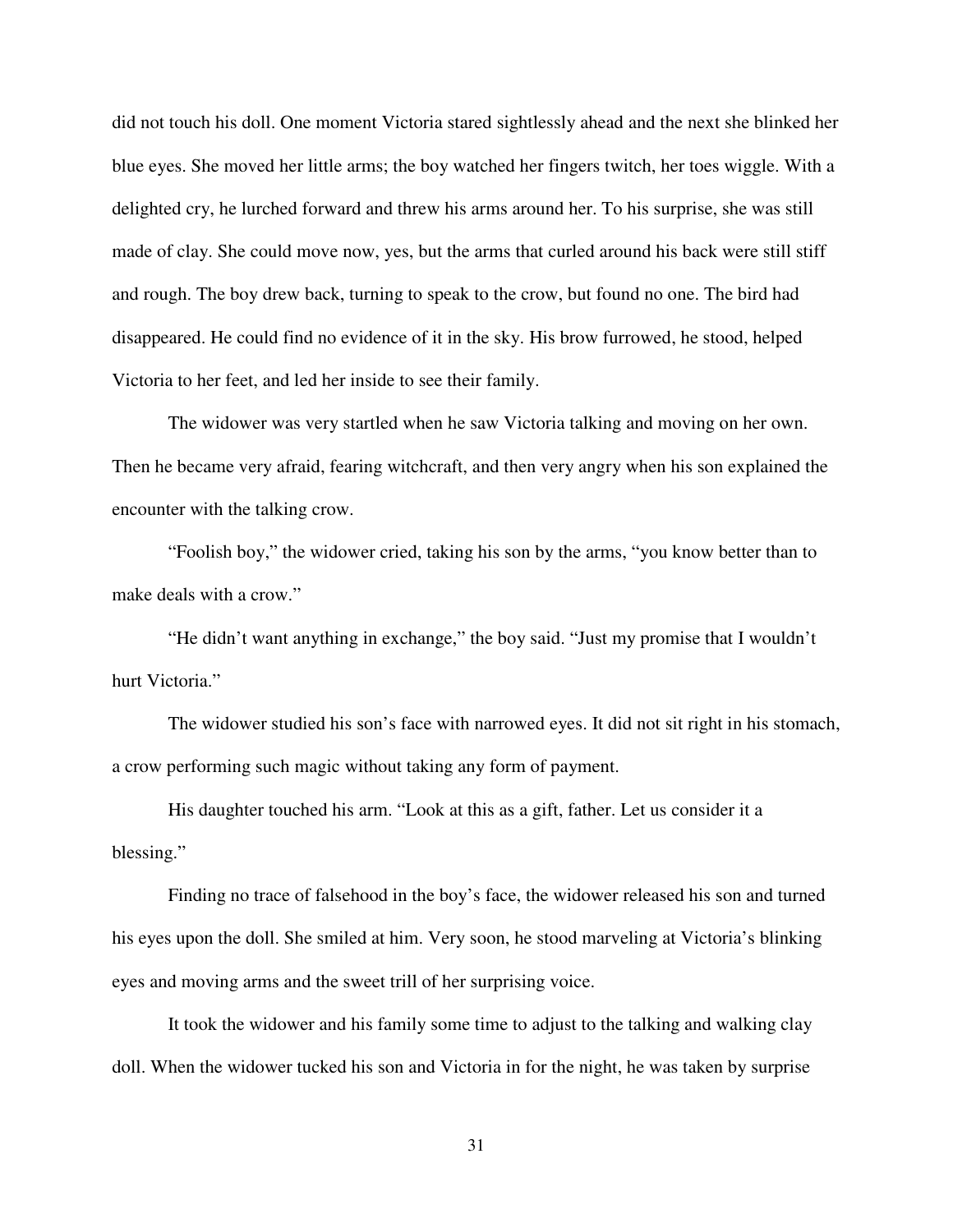time and again when a higher voice echoed his son's in saying "I love you, Daddy." Though Victoria didn't eat, the daughter made her meals to playact with from potato skins and other old or rotten vegetables, and the boy guided Victoria's stiff clay fingers to push the food around on her plate. The widower liked to sit at his potter's wheel and peer out the window, watching Victoria and his son chase each other around the yard, play with toy soldiers and wood blocks. It made his heart grow warm, seeing his son and his new daughter playing together like lifelong friends. It lessened the weight of sorrow and loneliness in their house. His daughter, at the sink washing dishes, would on occasion cross to him where he worked and kiss his graying temple.

"It is such a joy," she said, looking at her brother, "to hear him laughing like that again."

Around this time, the boy met the crow again. One afternoon, he swept the small path leading from the road to their door, humming under his breath. Victoria sat beside the door on a stool, watching the sky. The boy turned his back on his doll to find the crow seated in the dirt, right in his way. The boy waved his broom at the crow, but it did not fly away.

"Move," he said. "Go on. Get out of here."

 The crow cocked its head and clicked its beak. "That's no way to treat someone who gave you such a special gift."

"Oh," said the boy, lowering his broom. "It's you."

"Yes," said the crow. "It's me. I've come to see how your doll is doing. Do you like her?"

"Yes," said the boy. "Very much."

"No problems?" The crow hopped to the left, to peer past him.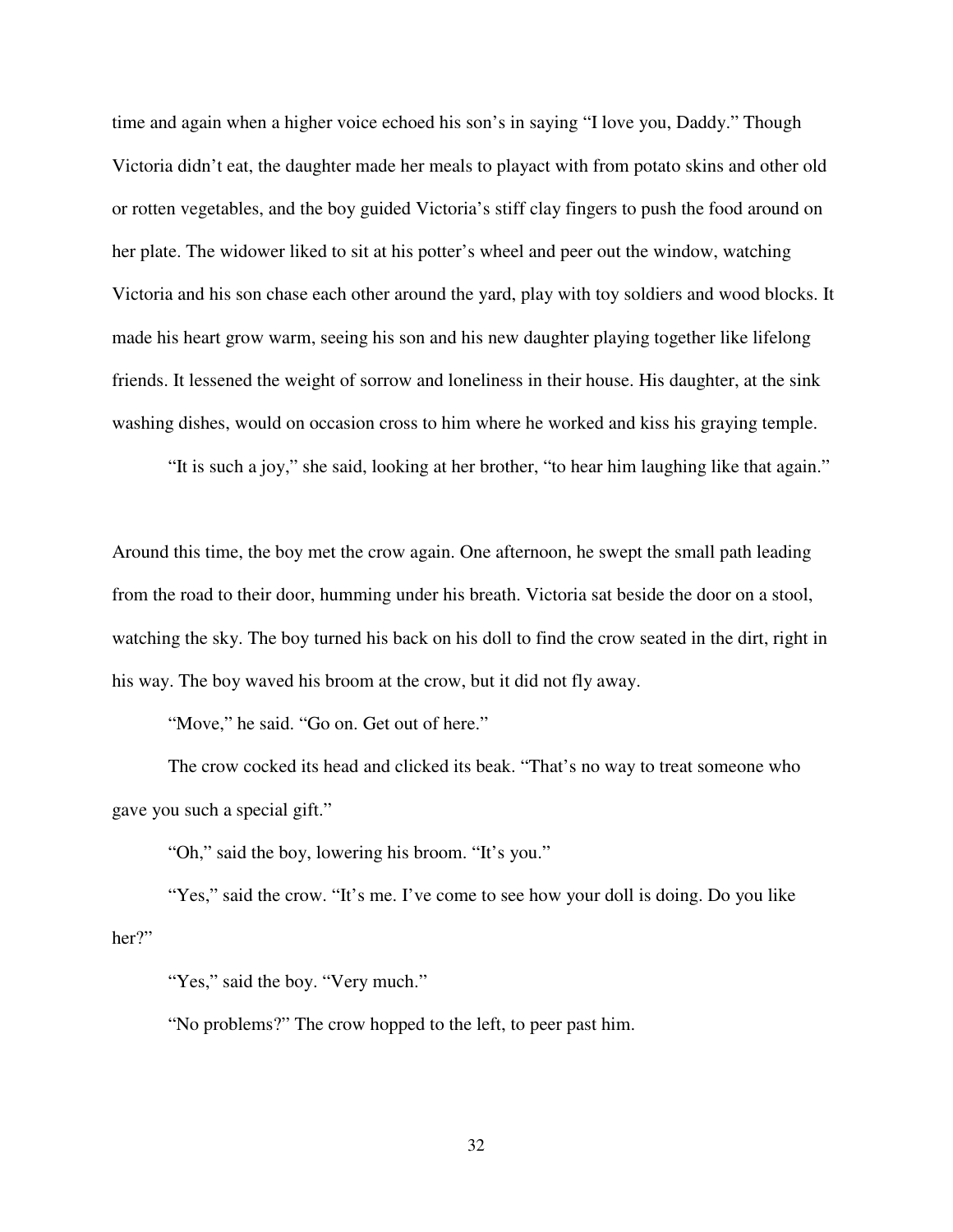The boy followed the bird's gaze. Victoria still stared up at the sky. "She's very nice," he said. "I like her."

"And your sister? Your father?" asked the crow. "Does they like her too?"

"Yes, but not as much as me."

"Indeed? Are you sure?"

 "Yes," said the boy, turning back to the crow with a glare. "She's just clay after all. I'm the real son and the real brother."

 "Of course." The crow hopped again and clicked its beak. "I've only come to remind you of your promise. You are not to harm your doll."

"I know. I remember."

"You are not to harm her even if your father does love her more."

The boy scowled at the bird. "My father doesn't love Victoria more than me."

 "No," said the crow. "Of course not." It flew away, leaving the boy standing there with his broom, the clay doll behind him watching the clouds.

It did not take long for the son to notice the change in his father. The widower took over bedtime story duties from his daughter. As he read, he often angled the book in such a way that his son barely saw the pictures while Victoria's large blue eyes took in every detail. When the daughter served them breakfast, the son noticed that his father always added extra to Victoria's bowl of oatmeal while his oatmeal barely brushed the rim. The old man was always stroking Victoria's clay head, always spinning her around so she giggled, always chiseling her new dolls from blocks of wood. His sister seemed to always be sewing Victoria new dresses and making her fresh hair ribbons. Meanwhile, the son noticed his toy soldiers were chipped, their paint fading.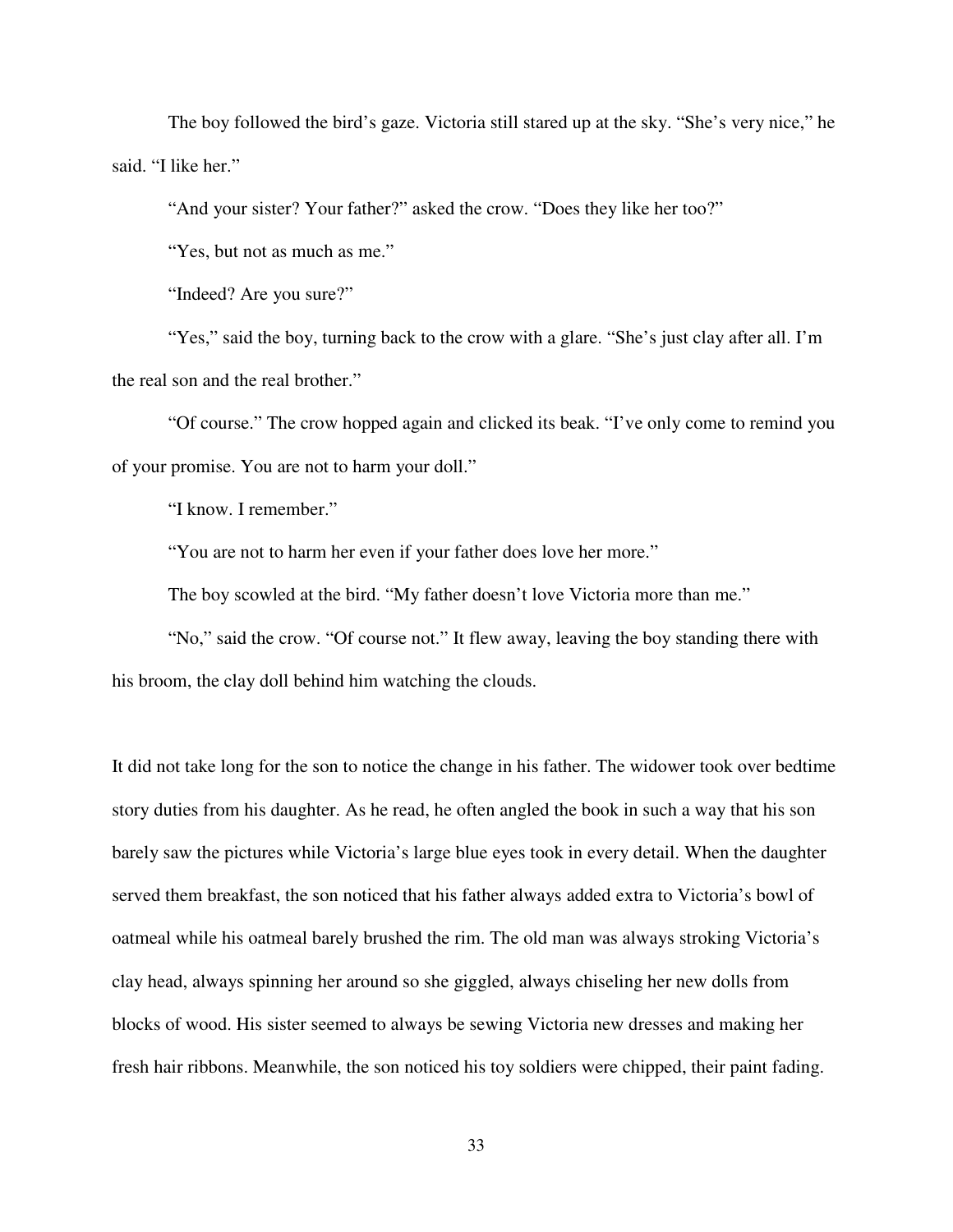His brown trousers had a hole in them that his sister never had time to repair. And not once, since Victoria came to life, had the widower really hugged his son.

The young boy's heart began to grow cold.

 One chilly evening, several months since Victoria came to life, the son sat in the yard once more, bashing soldiers into one another, knocking his train from its tracks, throwing wooden blocks at the tree. He could hear his father and sister and Victoria inside the warm house, laughing as his sister prepared stew for dinner. The son felt cold all over and, with a grunt, dropped his soldiers and wrapped his arms around himself. He sat there, shivering.

 Around this time, the crow arrived. Just as before, it appeared from nowhere, dropped onto the lawn in front of him. The boy stared at it, too irritated to be wary. The crow stared back, clicking its beak and ruffling its feathers.

"Well," said the crow at last, "how are you liking your doll now?"

"I don't like her at all," said the boy.

"Indeed?" The crow tilted its tiny slick head. "Why is that?"

"She takes all of my father's attention," said the boy. "He has no time for me anymore."

"Ah," said the crow, hopping forward. "That must be very difficult for you."

"I *hate* her."

 "Well!" squawked the crow. The firelight from inside the widower's house flickered in its bottomless black eyes. "I'm sure you must be miserable. Hating someone takes a lot of one's spirit."

 "I am miserable," said the boy. "I'm so miserable I could cry." Tears shivered on his dark lashes.

The crow moved closer. "Why don't you cry? Perhaps you will feel better."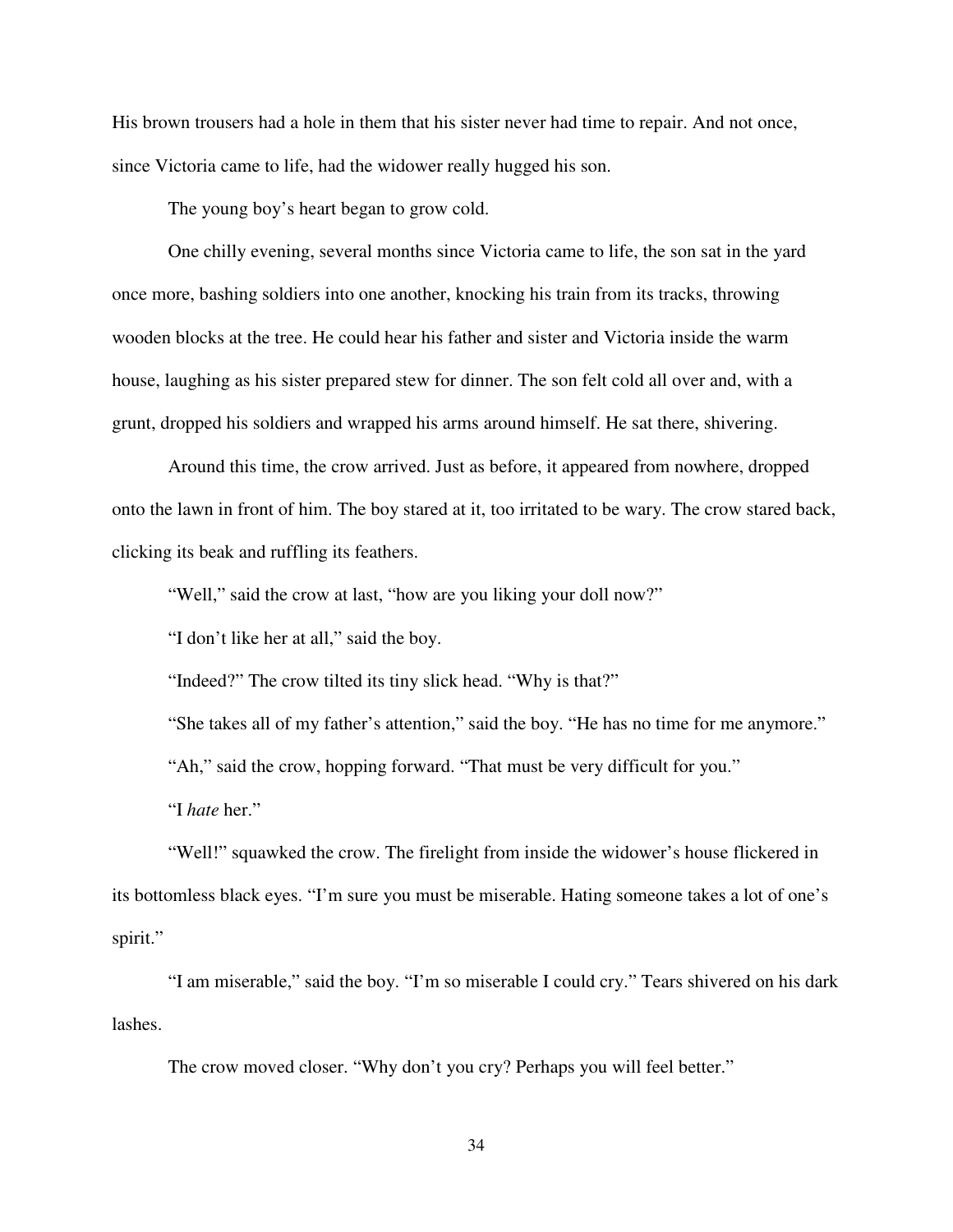The boy's lower lip trembled. Then, with a great wail, he began to sob. The crow sat in silence, watching, as tears and snot rushed down the boy's face, slipping into his open mouth, curving along his chin and down his bare throat. The frail frame shook with the weight of his misery and anger, his tiny fingers curled into fists. With an exhausted cry, the boy fell backward, his arms spread like angel wings, his small chest heaving. The wailing stopped. His breath came out in white puffs and the tear tracks on his face began to freeze.

 The crow hopped around the boy's body to perch beside his head. The bird cocked its head left, then right, black eyes glittering. "Do you feel better now?"

"No," said the boy in a thick voice.

"And why not?"

 "Because she's still in there." He pointed at the orange window of the widower's house. "When I go inside, she'll be there. When I go to bed and I wake up, she'll be there. She's always there, everywhere I look, everywhere I go."

 "Mm," said the crow and clicked his beak. "It seems as though you really want her gone, don't you?"

 "Oh, yes," said the boy, turning his head to look at the crow. In the darkening afternoon, the boy's eyes looked black. "I want that very much."

"Well," the crow said, "why don't you get rid of her?"

The boy's brows came together. "Get rid of her? How do I do that?"

The crow clicked his beak again. "She's made of clay, isn't she?"

"Yes."

"How does one break clay?"

"By smashing it?"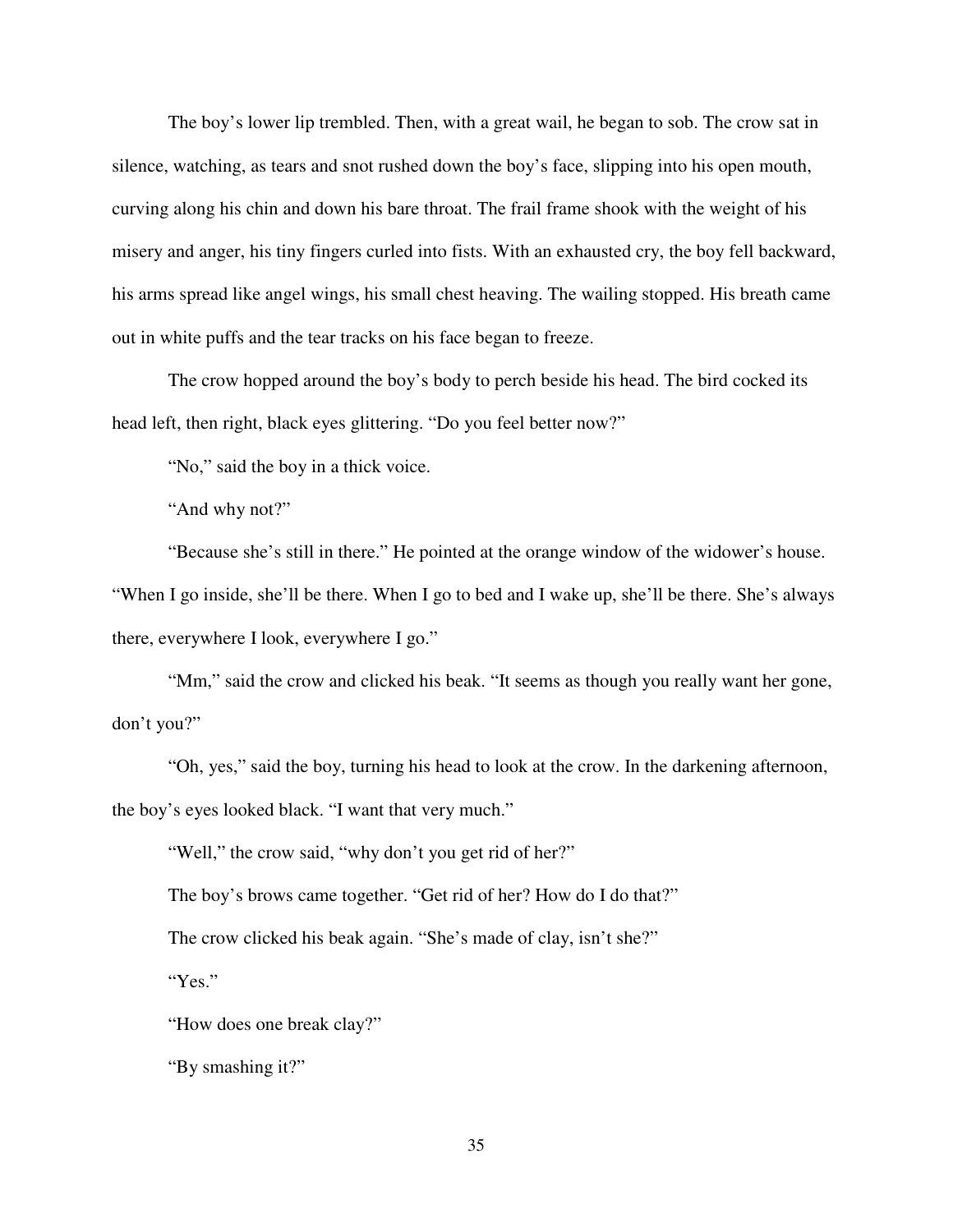"Yes," said the crow as the boy turned to look at his father's house. The crow smiled, in that way crows do. "By smashing it."

That night, the widower tucked his son and his clay daughter into bed. He read them a bedtime story, kissed them each good night, and went downstairs to his workshop. Selecting a pot he'd been working on for a client down the road, the widower set about painting, humming under his breath.

 Upstairs his daughter sat on her bed tending to a tear in her brother's trousers. She chided herself for letting the hole grow so large; time seemed to slip away from her as the days grew shorter. She let the pants rest in her lap as she stretched her arms above her head, pushing hair out of her face. She thought of her brother's face at dinner, the way his narrowed eyes would not leave the doll seated across from him. It made her uncomfortable. She would have to talk with him in the morning.

 As she moved to pick up her sewing again, the daughter heard a crash. It came from the room beside her own, where her brother and Victoria slept. She turned her head toward the noise. When another crash sounded, she set aside her sewing and stood. A third came as she opened her bedroom door. As she covered the small space between her door and her brother's, there was a fourth crash and a fifth. Then all was silent.

The girl opened the door slowly, unsure what she would find beyond.

 Pieces of clay littered the floor, a torn silk nightdress amongst the debris. She stepped into the room and knelt, picking up one crooked piece of clay, part of a blue eye staring sightlessly up at her. Her heart pounded in her throat. The daughter lifted her head toward the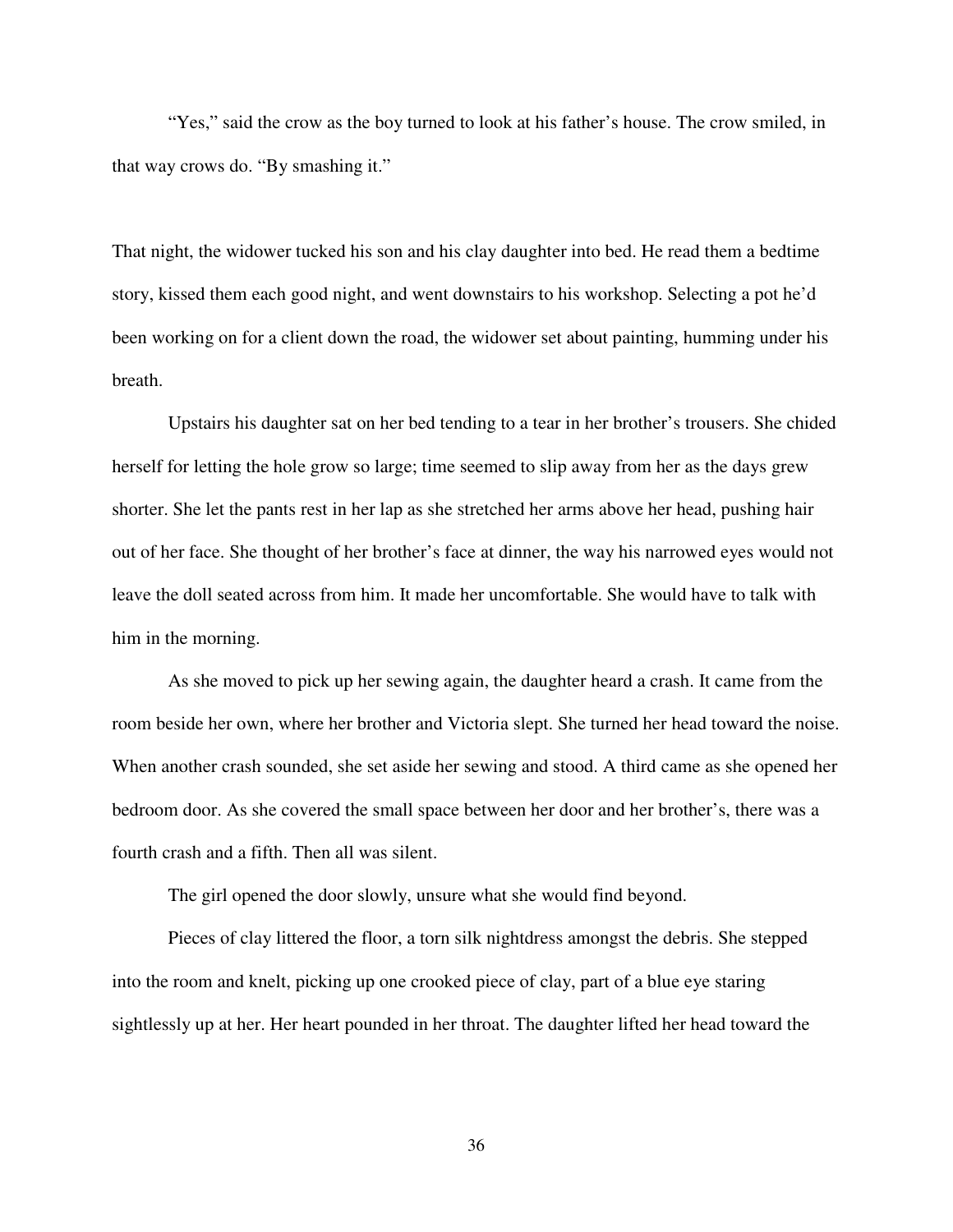bed. One hand rose to her mouth to cover a gasp. Her brother's body lay strewn across the bed, facing up, his mouth agape, his big eyes black and empty.

 Sitting on the bed beside him was a crow. Its long, dark beak rustled around in her brother's left eye, the small, round head jerking this way and that. It drew its beak out and threw a shadow up into the air, catching it and swallowing it with jerky, uneven motions. It lifted its head toward the daughter, blackness dripping from the tip of its beak.

"I told him not to harm her," the crow said. The black eyes glowed. "He promised me the life inside of him should any harm befall the life contained inside that very lovely doll. I'm afraid he did not listen. So he is mine. Forever."

The clay eye slipped from the daughter's fingers. It shattered.

 "No," she said, her voice a strained whisper. "No, that can't be. There must be some way that you can—that we can—he's my *brother*."

"Ah, yes," said the crow. "I'm sure you loved him very much."

"Yes," said the daughter. "Very much."

"Well," said the crow, hopping toward the edge of the bed. It tilted its head to regard her, black eyes glittering. "Perhaps together we can arrange some sort of bargain."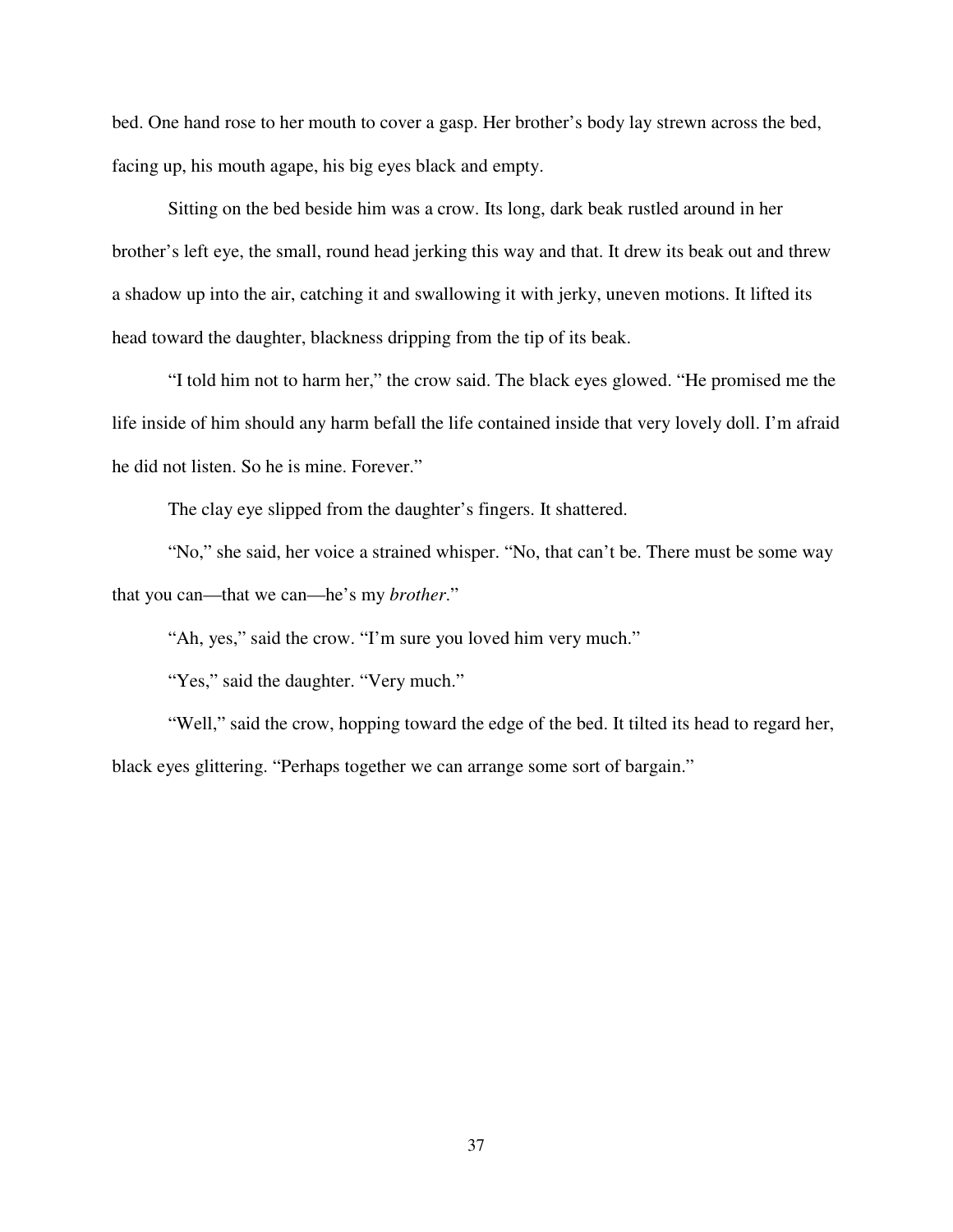### Afterward: "The Crow and the Clay Doll"

 "The Crow and the Clay Doll" is my shortest tale. Its influences are not as concrete or specific as the other tales in my collection. My main inspiration, I suppose, would be the idea of Pinocchio, the wooden puppet brought to life (*Pinocchio*). I was interested in a doll created to fulfill the role of child when a child already exists in that family. I wanted this doll to receive life through a tricky bargain, often seen in fairy tales. From there, I went with it.

 I wanted the crow to seem wise and all knowing—I wanted the reader to get the feeling that the crow knew, from the beginning, exactly how the story would end. For contrast, I wrote the boy to be easily persuaded and influenced—he allows the crow to exacerbate his unhappiness with his father's preference for the clay doll, Victoria, and caves to the suggestion he destroy her, despite the bargain hinging on no harm coming to the doll.

 This is my only story to feature a male as the main character and yet, through the sister, I was able to continue the theme of women dealing with trauma and sorrow. I wanted the sister to be kind and loving but also aware of her brother's jealousy so that, in the end, she will feel the loss of her brother perhaps more strongly than she would have otherwise.

The sad ending of this story lies with the folly of youth. I wanted to hint that tragedy never truly ends, that it continues to crop up in different ways throughout life. To show this, I wanted the daughter to confront the crow and seem inclined to make a bargain, implying that the whole disastrous business would soon repeat itself.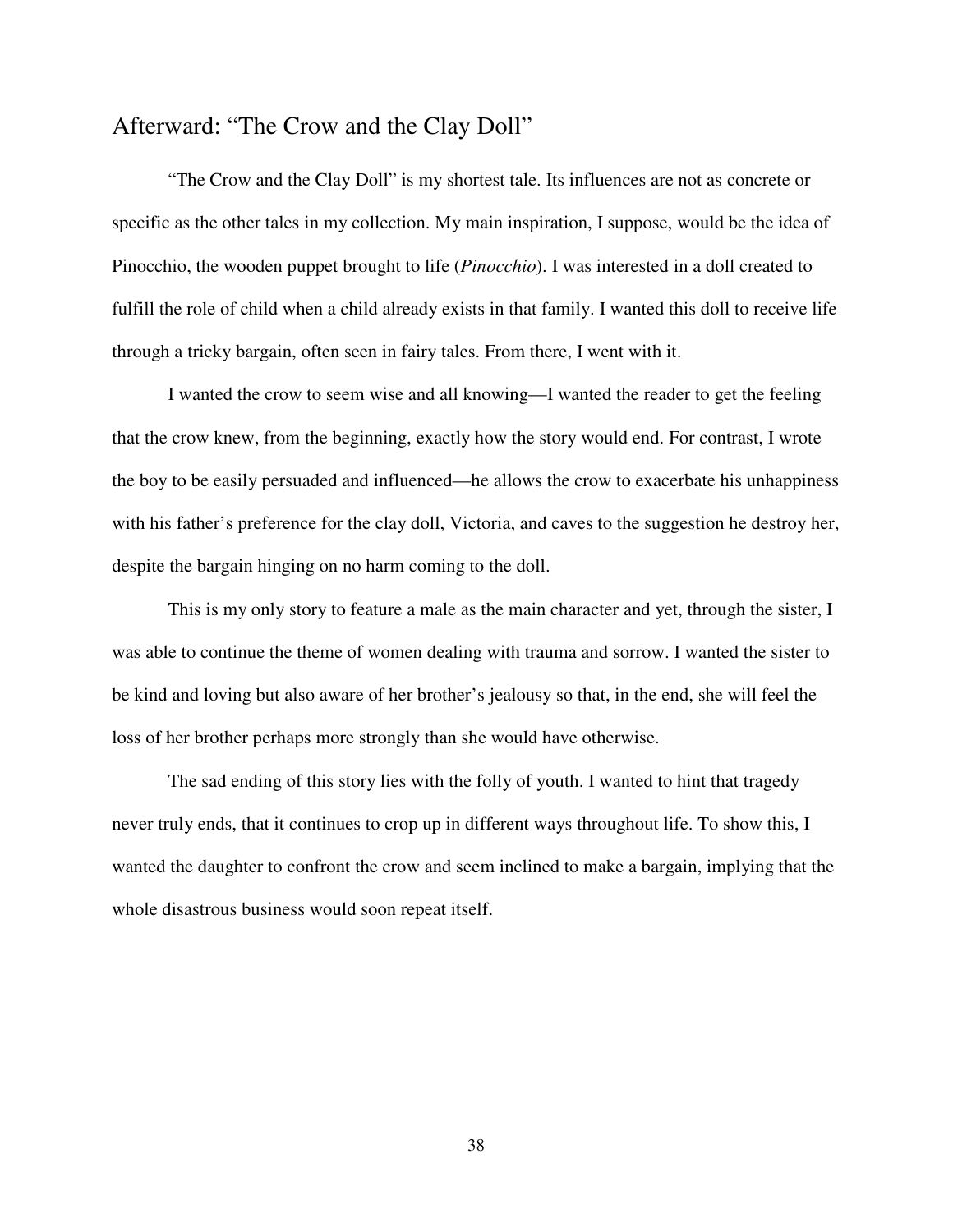# Works Cited:

*Pinocchio*. Dir. Ben Sharpsteen and Hamilton S. Luske. Perf. Cliff Edwards, Dickie

Jones, Charles Judels, Christian Rub, Evelyn Venable. Disney, 1940. DVD.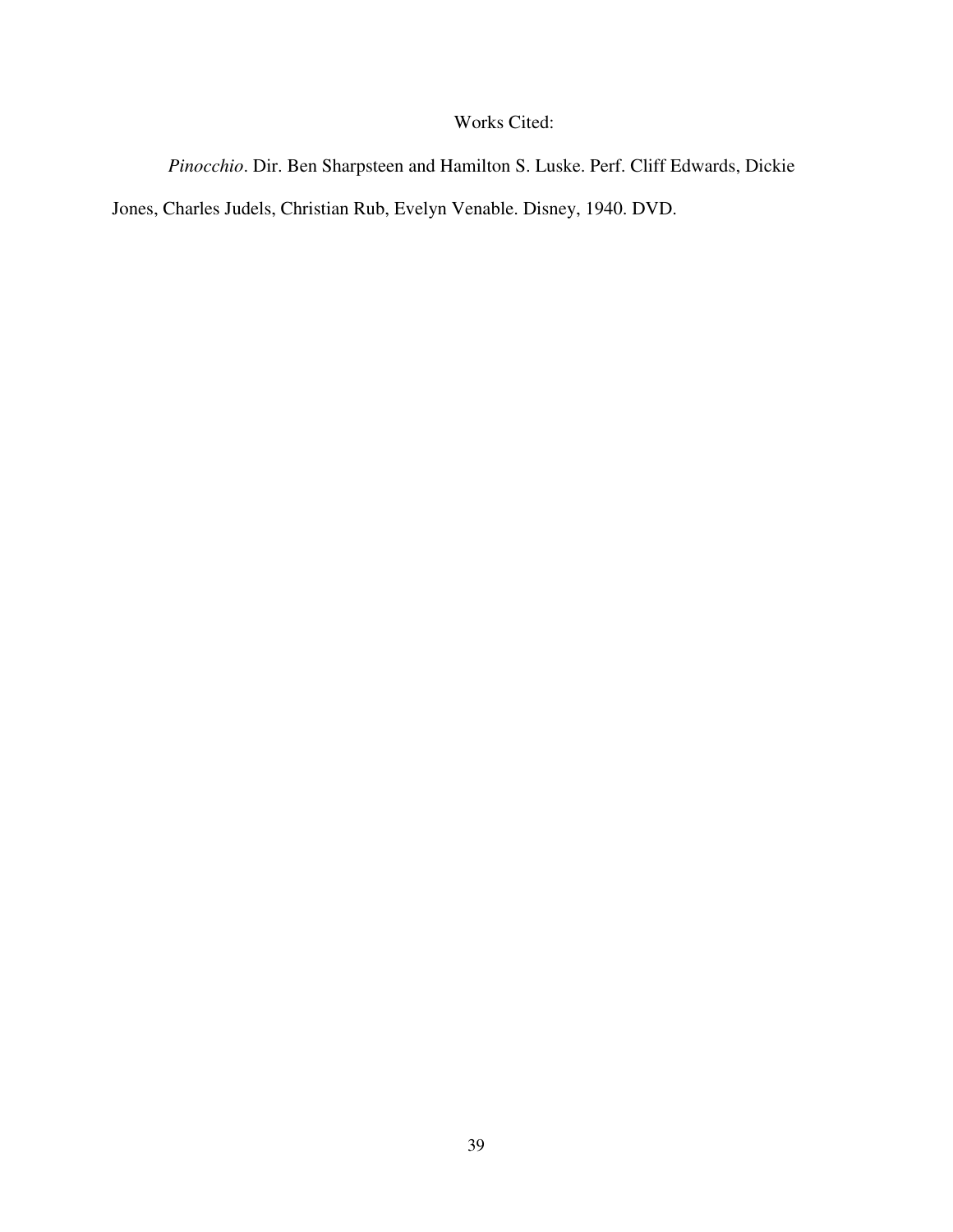## The Queen's Only Daughter

Rowena was born a triplet, the youngest of three. In the chaos of childbirth, one brother, then the other, both born before her, died. When only one baby, red faced and screaming, was shoved into the exhausted queen's arms, she narrowed her eyes in confusion.

"Where are the others," she said, for she had heard the midwife announce one boy and then the next moments before. "Where are my sons?"

 The king entered from the outer room. He stood with his hands on his wife's shoulder as she held the screaming infant girl. They listened as the midwife explained how the boys did not have enough air in the womb, how their sister crowded them, how they were born with no life. The king bowed his head and wept. The queen's grip on her daughter tightened, her face twisted, rage overcame her. The midwife, as if sensing the escalating emotions, took the girl from her mother with the excuse of cleaning her.

 When the door swung closed behind the midwife, the king fell to his knees and pressed his face to his wife's tiny hands. As he wept, she stared straight ahead, her jaw tight, her beautiful face a terrible frown.

The key turning in the lock made Rowena lift her head. Her fingers on the paper stilled; her grip on the pencil relaxed. She shuffled the papers spread on the desk, placing a half-finished bird and part of a tree overtop the face she'd been working on. The key left the lock, the doorknob turned and her mother, dressed in black silk and rubies, stepped through the door. The queen's dark curls were twisted into an elegant knot on the top of her head, pinned in place, her diamond tiara stark and dramatic. She stood in the doorway with her head tilted up, the green eyes bearing down on her young teenage daughter.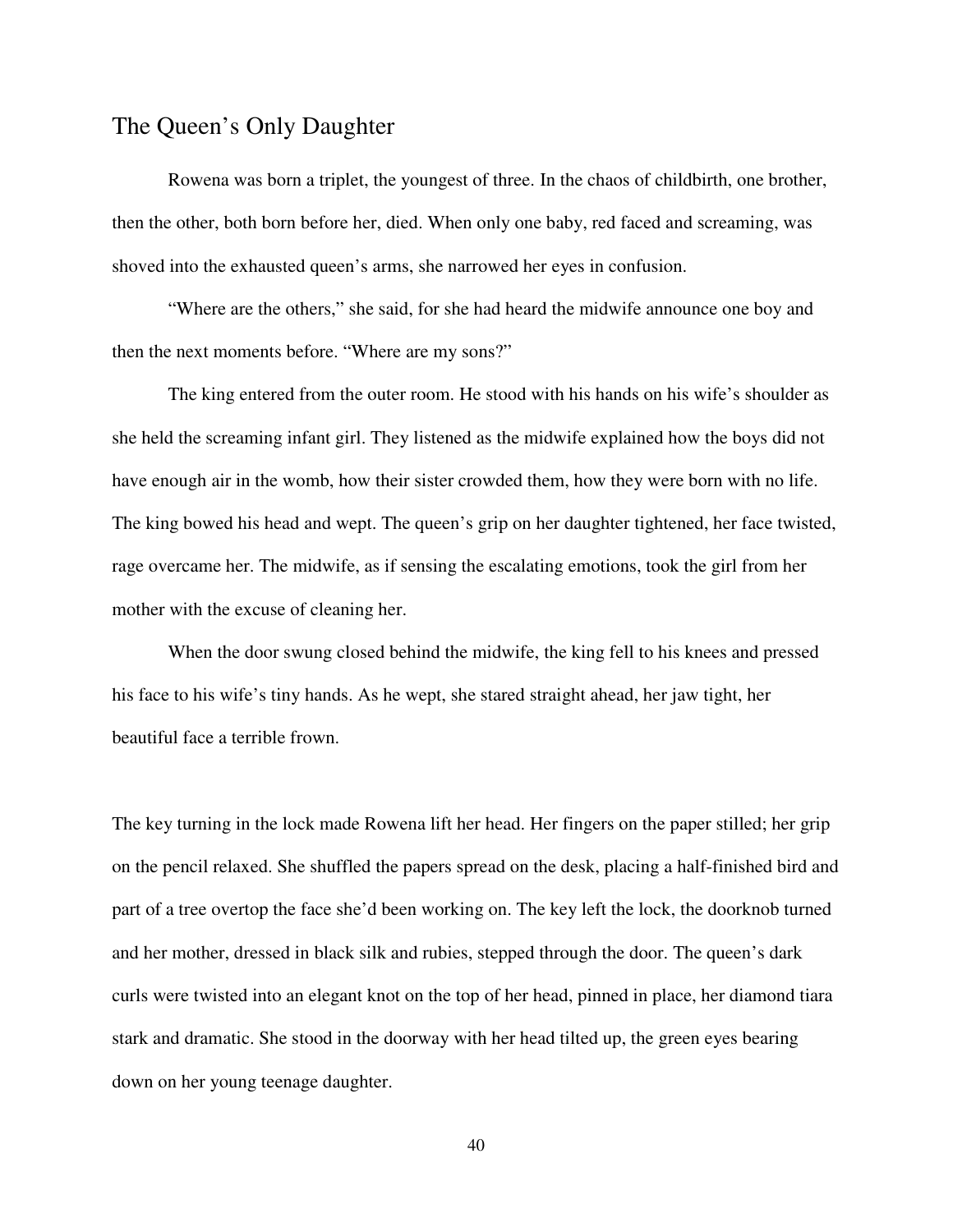"The cook told me you did not eat all of your breakfast today."

Rowena pressed her tongue against the backs of her teeth.

"Is this true?"

 "Yes," Rowena said. After a deep breath, she pressed onward, "I had already eaten the eggs and the bacon, Mother, and so I could not finish the oatmeal, Mother, it was just too much and  $I-$ "

 "I did not bid you speak, child," the queen said, her icy voice arresting the words in Rowena's mouth. "I do not care to hear your excuses. Do you understand?"

"Yes, ma'am."

"You did not eat all of your breakfast."

 It wasn't a question, but the way her mother stared at her, with that narrow-eyed intensity, told Rowena an answer was expected. She said, "No I did not, ma'am."

 "Then you will be punished." The queen clapped her hands, the large rings on them flashing. A grizzled man bowed inside, a whip coiled in one hand. Rowena knew what would happen next. She had experienced a countless number of thrashing in her fifteen years. She rose without waiting for her mother's command. The queen's mouth tightened, as if she was unsure whether to be irritated that her daughter moved without an order or pleased that Rowena knew what to do.

 She was whipped ten times. She refused to cry out. When her mother had her fill, she ordered the man away and sent for Madeline to treat the fresh wounds. Rowena lay face down her bed as the man's footsteps retreated down the hall. Her mother lingered in the doorway, pulling at the jewels around her neck.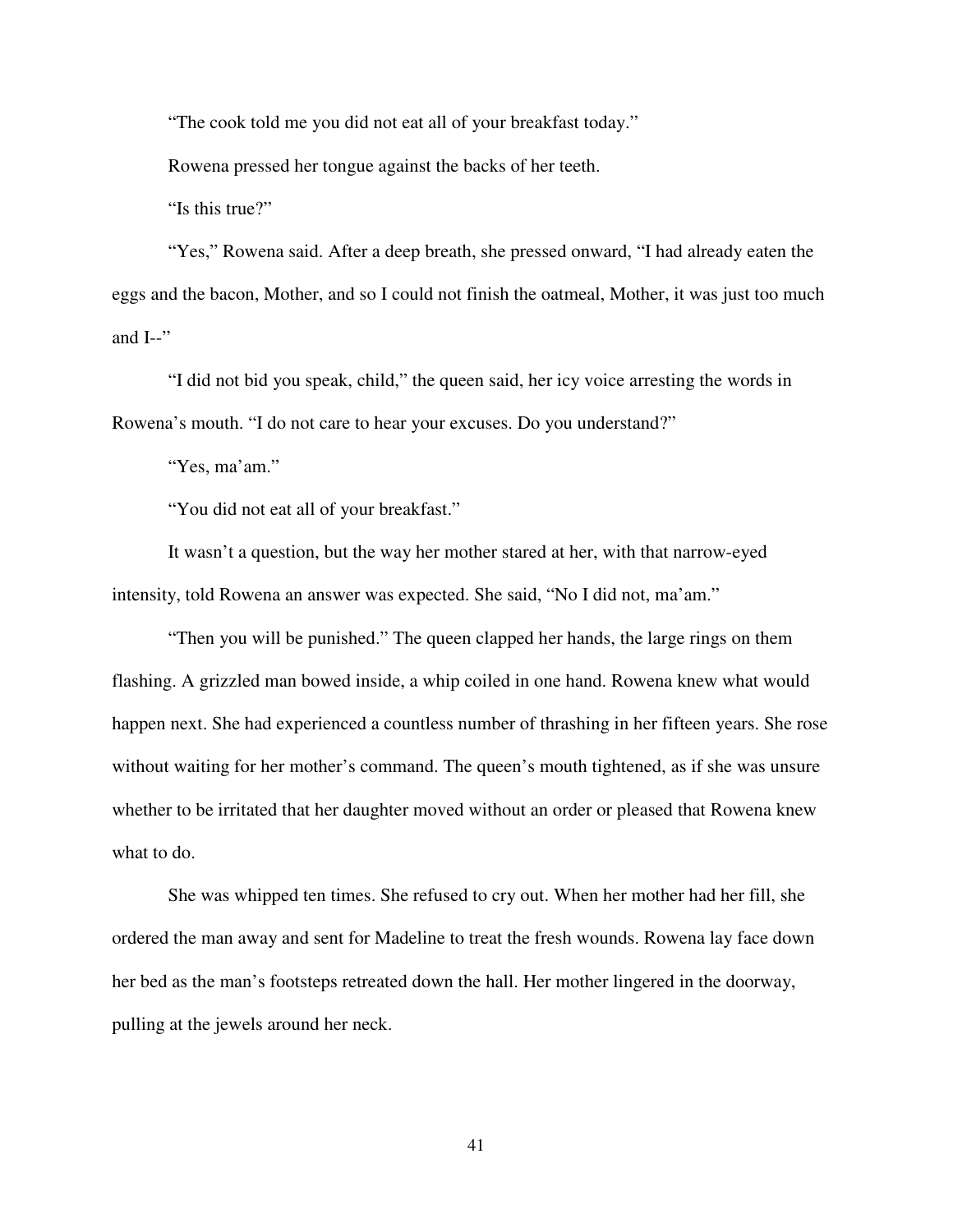"You will eat every bit of your breakfast tomorrow. You will eat no lunch and no dinner today."

 Madeline appeared in the doorway, and the queen, after another look at her daughter, left. When the footsteps faded, Rowena allowed herself to cry. Madeline sat beside her on the bed, making a soft noise under her breath. The princess's back was littered with scars, and as Madeline began treating the new wounds, she could not keep silent.

"If your father were alive," she said, "he would not stand for this."

 Rowena pressed her face to the blankets and said nothing. Her father had died when she was six years old. She barely remembered him. She knew only her mother, her restrictions and her cruelty, the heat of her gaze and the demands of her presence. Rowena was carted out for her mother's fancy dinners, for affairs of state, when visitors asked too many questions about the princess's absence. Most days, though, Rowena spent in her room drawing or reading or sitting in the window dreaming.

 Madeline bandaged her back, brushed at Rowena's curly red hair, and left the princess, locking the door behind her. Alone now, Rowena lifted her head toward the window, the midmorning sun warming the dark room. She longed to see the world outside her window, to experience a life different from her own, a free life without her mother's harsh words and harsher punishments, where she could laugh and run and draw whatever she wanted without fear of discovery or persecution.

Rowena fell asleep dreaming of a better life. Tears continued to trickle down her cheeks.

The next day, the pain in Rowena's back had fallen asleep, lying in wait to strike her at random and inopportune moments. Rowena spent the morning on the window sill. Leaning her back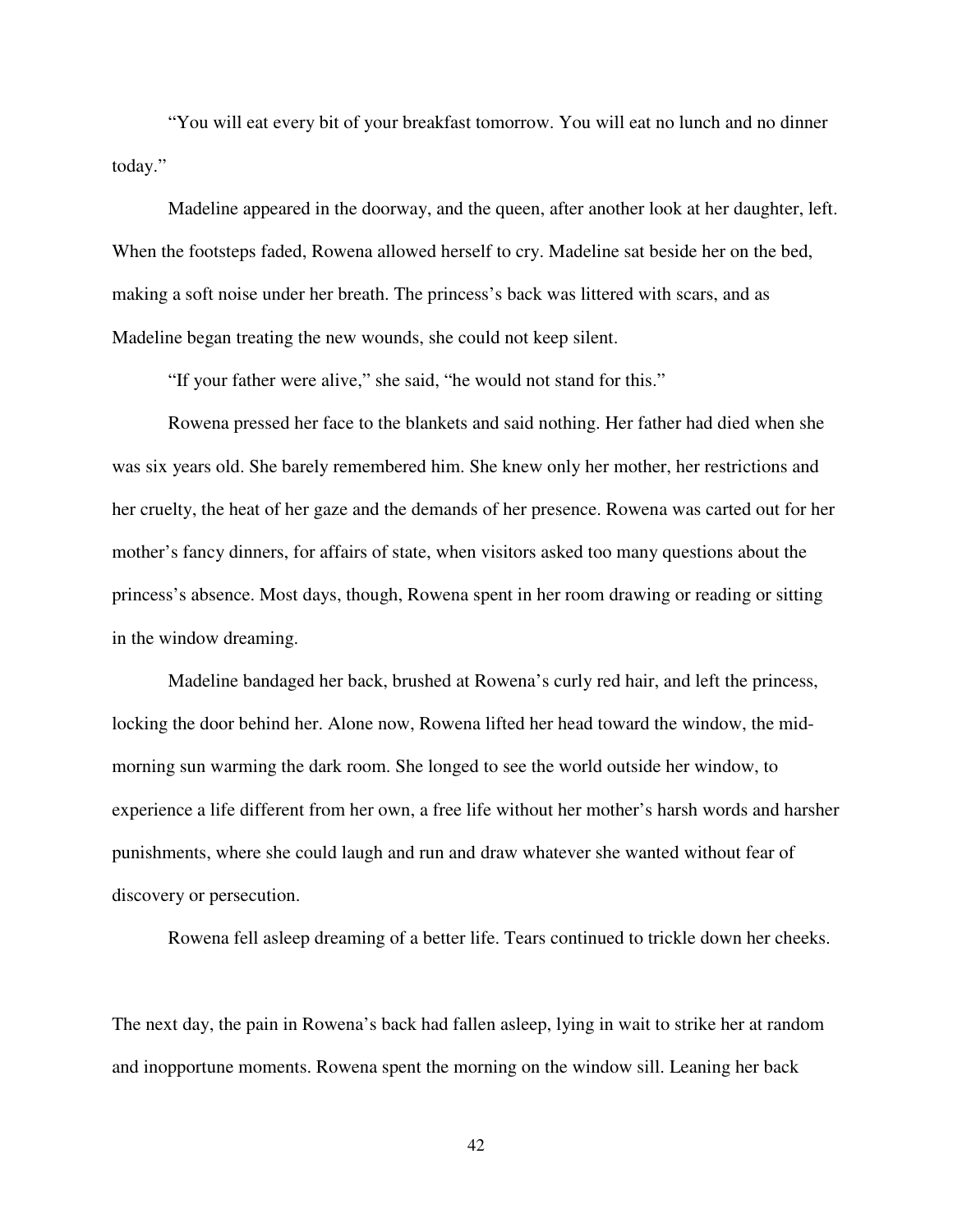against the wall as she sat on the sill was her favorite way to watch the clouds move in the sky. As she sat, staring at the sky, tears began to leak down her cheeks. She was unaware of them at first, distracted more by a blue jay that skirted past than the pool of water growing on her hands.

 A rustling in the tree beside her window drew her attention. The great oak grew on the other side of the low wall of the castle garden, several of the branches hanging just slightly into the yard. She lifted her head as a face emerged in the leaves, a handsome man's smiling face. The chin and cheekbones were sculpted, the eyes big and blue, the dark hair swept up and back from the grand forehead. It was the face half-finished on her desk, a sketch she hid from her mother because the love in her heart had a tendency to overflow onto the page. Love was not allowed in this castle. Love was dangerous.

 For a moment, neither of them spoke. Then Rowena offered a little nod and a weak smile and said, "Your Highness."

 The prince's face split in a slow, bright smile. "Your Highness." He swept out one hand, using the other to keep a firm grip on the tree. The smile faded, though, when he noticed the tear tracks on her cheeks. "Rowena," he said, "what happened?"

"My mother and I had a disagreement today."

"A disagreement?"

"Yes."

"About what?"

She smiled at her fingers. "Oatmeal."

He smiled only because she smiled. "What about oatmeal?"

"She wanted me to eat it, but I was too full. It would have made me sick."

"A silly thing to argue over."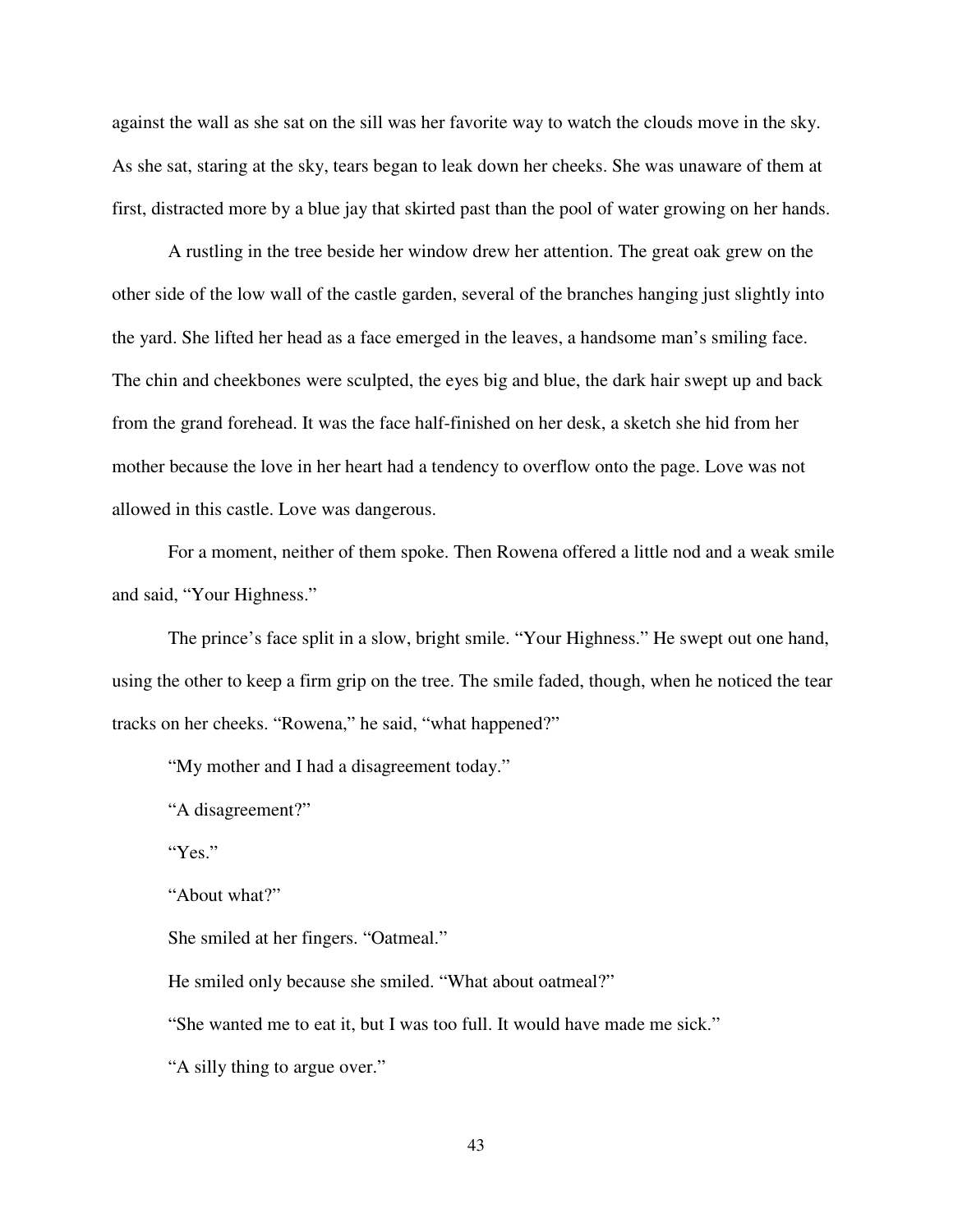Rowena sighed, leaning her head against the window sill. She stretched her legs out in front of her, tugging her dress to cover her knees. The prince watched the movement of her tiny feet.

"My mother is very particular."

"I'm sure she'll make a very great in-law."

 Rowena blushed. Since they met five months ago, the prince had made it clear that he wanted to marry her. But Rowena insisted on waiting. Waiting for what, she was not sure. But she knew that they had to wait.

"You don't like strawberries," said the prince. "What fruits do you like?"

"Apples," Rowena said. "Apples are my favorite. Red ones."

"Sweet, not tart."

"No, never tart."

 "I love peaches," the prince said, "and strawberries." He said this last with laughter, grinning so wide it made Rowena blush again. "Am I ever going to be able to touch you?" he asked when the laughter subsided. "Even just to hold your hand?"

 The tree limbs closest to Rowena would not hold his weight: they were thin and flimsy. He had to stay closer to the trunk and farther from her. She longed to take his hand in hers, to feel his breath on her face, to run her fingers through his hair. They'd talk about meeting in the garden, about his scaling the low wall. But Rowena was not often from her room, and should her mother discover him…

 It was impossible. So Rowena lowered her eyes to disguise her sadness. "One day." "Soon?"

"If my father were alive…"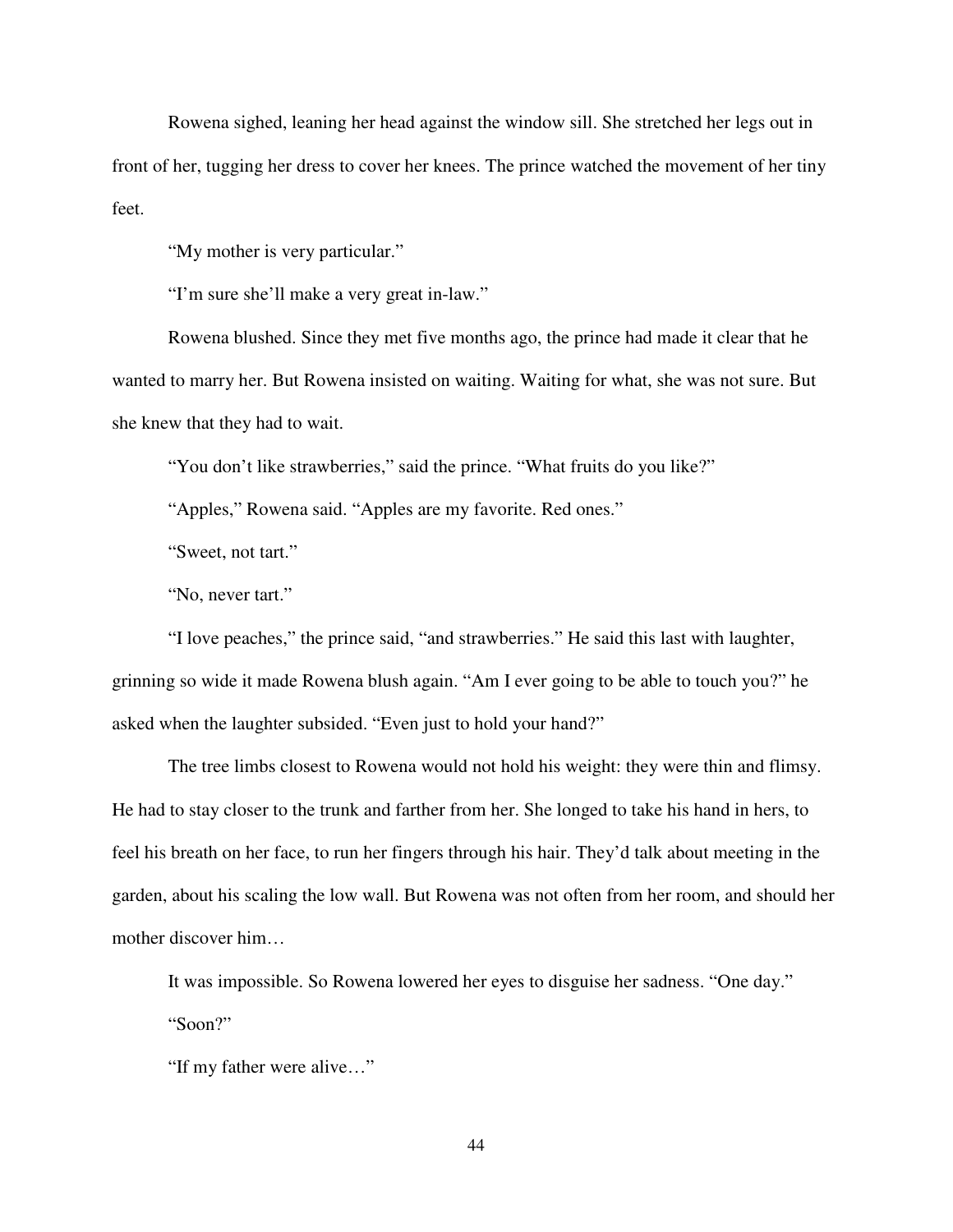"Why will your mother refuse to be persuaded about your marrying? Surely if you fight so often, she would welcome the chance to be rid of you." He smiled at the end, as a comfort to her.

"She is difficult sometimes, my mother. She's hard to understand."

The prince said nothing, only watched her through the leaves with a pained expression.

 "I've something to show you," Rowena said when she thought she might begin to cry again. "Don't move." She left the sill for her low drawing table and shuffled through the papers until she found the half-finished drawing of his face. She had just reappeared in the window, holding the picture out for him to see, when the key started to turn in her lock. "Hide," she hissed, turning her back to the window. "*Now*." She didn't linger to see if he obeyed for the door swung and her mother in all her finery stepped through.

 The queen stood still for a moment, eyes narrowed on her daughter. "Why are you by the window?"

"No reason," Rowena said but she said it too quickly, and her voice cracked.

 Her mother raised a dark eyebrow and crossed to the window, pushing her daughter aside to peer out. Rowena closed her eyes, holding her breath coiled beneath her collarbone, waiting for an exclamation of rage or surprise or both. But her mother said nothing, leaned out of the window for the length of five heartbeats, before leaning back in again.

 "Madeline told me she's taken care of you," the queen said, stepping around her daughter, away from the window and toward the door.

"Yes," said Rowena.

"Then you will be prepared for the dinner this evening."

Rowena's eyes shot up in surprise. She hadn't known any special dinner was planned.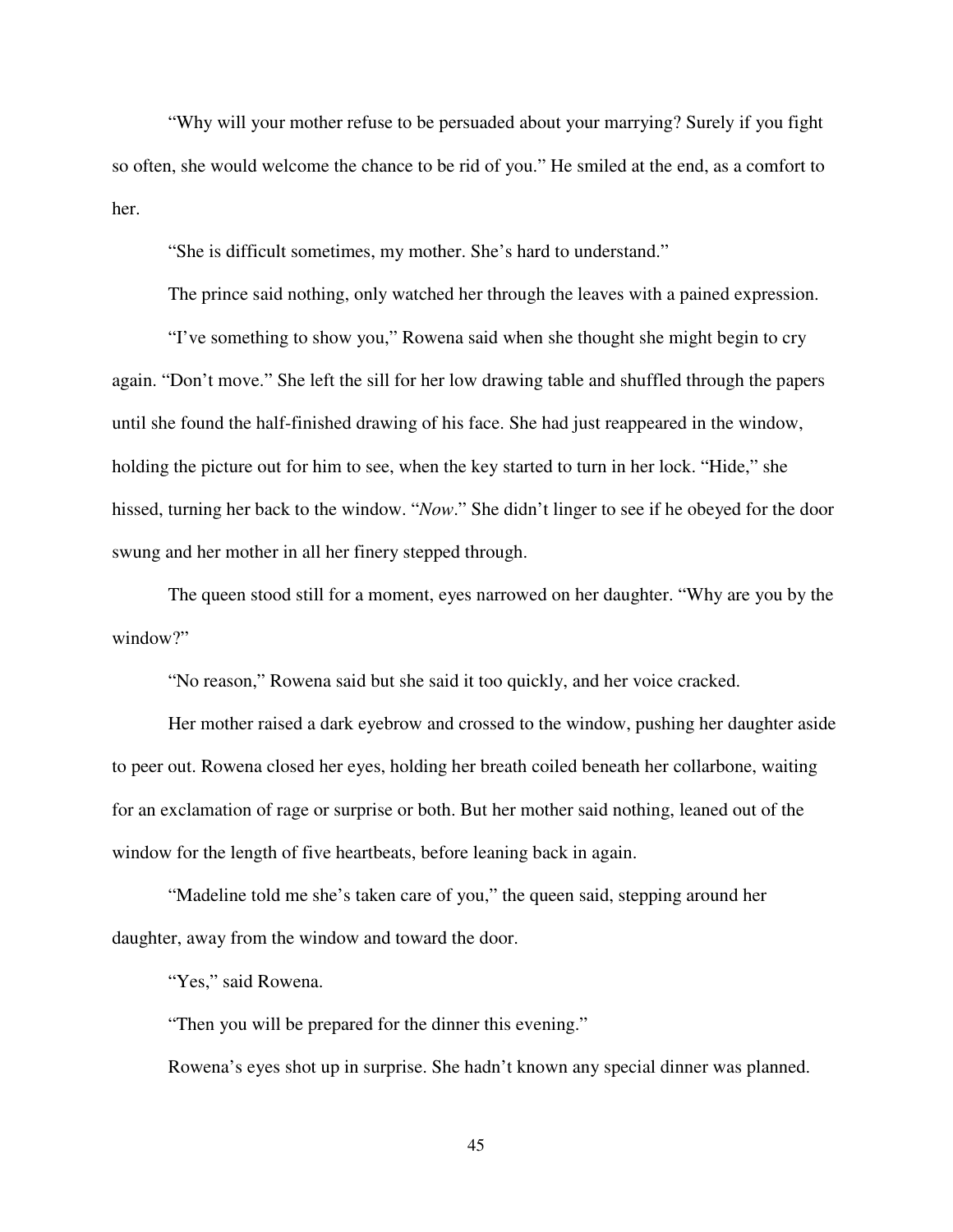With a smirk, the queen said, "A lesser duke is coming to dine, with his son. An interesting prospect for us, wouldn't you say?"

 Rowena's heart sunk. The moment had come at last. Her mother planned to marry her off.

 The queen's hand grasped her chin, the red nails digging into Rowena's cheeks as the woman lifted her daughter's face so that their eyes met. "You are excited at the idea of such a marriage, are you not?"

 "Yes," Rowena said. The words came out a little distorted from her mother's grip. "Yes, Mother."

 "Very good." The queen released Rowena's face. "Madeline will be in at half-past three to prepare you for dinner. You will behave yourself this evening, won't you, child?"

"Yes, ma'am."

"Do not embarrass me. The sooner I can marry you off, the better."

 When her mother's back was turned, tears started unbidden down her cheeks. She watched the blurred version of her mother disappear through the door and listened to the turning of the key in the lock. She dropped the drawing of the prince on the table and wiped at her cheeks as she returned to the sill.

His face appeared in the leaves, concerned, his brow creased. "Tears again."

 "I cry too much," Rowena said and tried to laugh. She wished she didn't cry. She hated herself for crying so much. But there were moments, more often now than before, when the weight of her misery settled too heavily upon her shoulders. She pressed a hand against the wall, bracing herself as the sobs reared up, threatening to trample her.

"What happened?" asked the prince.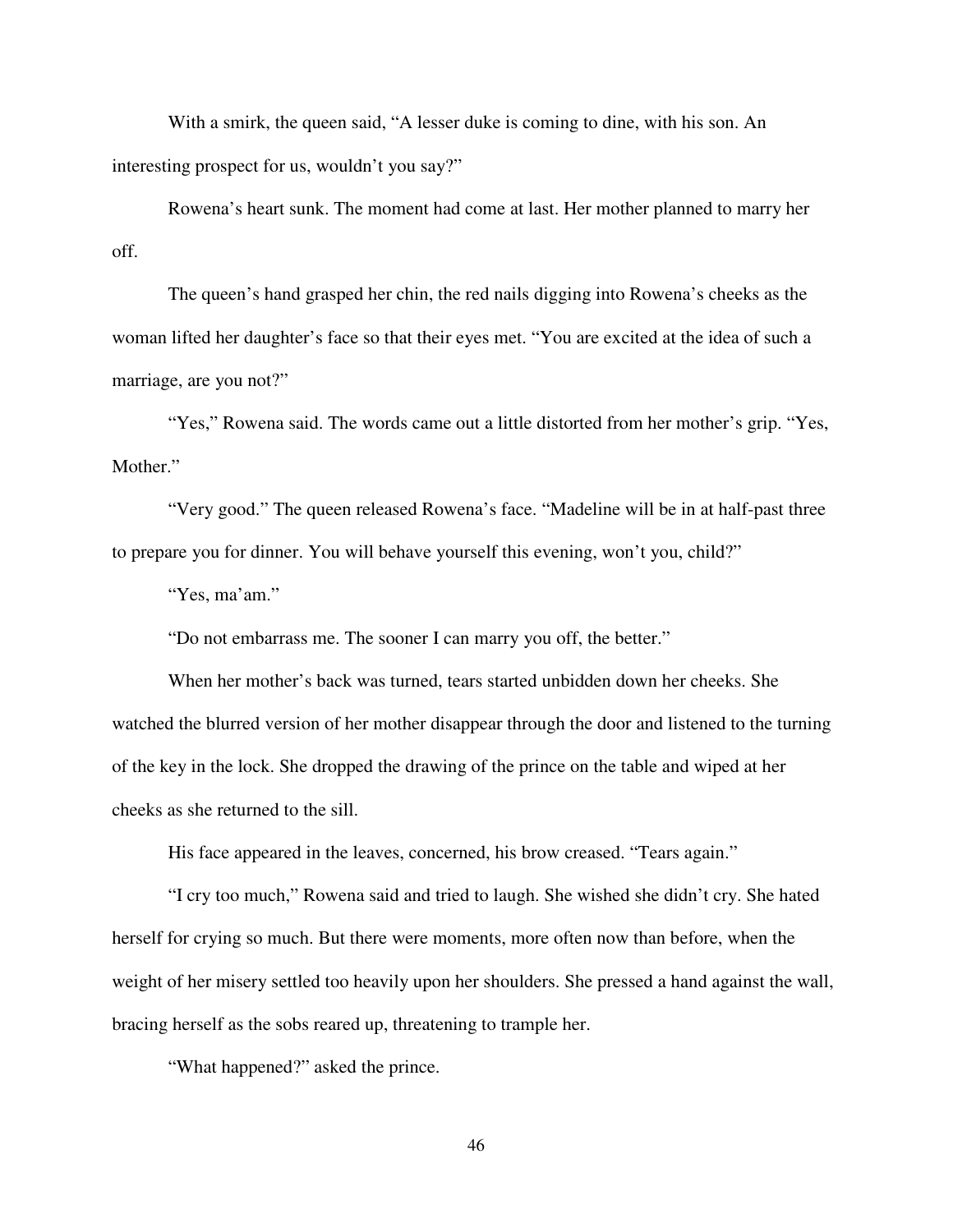The sound of his voice was a comfort. She focused on it, on the way it sounded when he laughed, or spoke sweetly to her. She wrestled her unruly emotions under control and kept swallowing until the mucus that had threatened to choke her disappeared down her throat. Then she lifted her head and offered a weak, watery smile.

"My mother has plans for me to marry."

His face remained very still, as if he did not know how to react to this news.

 Rowena pressed on, "The son of a lesser duke dines with us tonight. My mother considers it a profitable marriage, only what I deserve."

 "A *son* of a *lesser duke*?" The prince's voice cracked, his mouth hanging open. "That's an insult!"

Rowena shrugged, trying to hold her misery at bay. "It's my fate, I suppose."

 "And what about me?" He was growing red in the face, his knuckles whitening on the branches. "What am I supposed to do?"

 Rowena leaned forward to study the ground below, where a few wayward leaves had fallen on the grass of the garden. "Marry a princess more suited for you."

 "There is no princess more suited for me than you." He took a deep breath, leaning forward. "No one but you, Rowena."

 Rowena's face turned scarlet. He had never called her by her Christian name before. "Your Highness."

"My name is Benedict," he said. "Please."

Rowena swallowed. "Benedict."

He smiled so wide that her heart broke. She began to cry again.

"Hush now," Benedict said, "we must plan."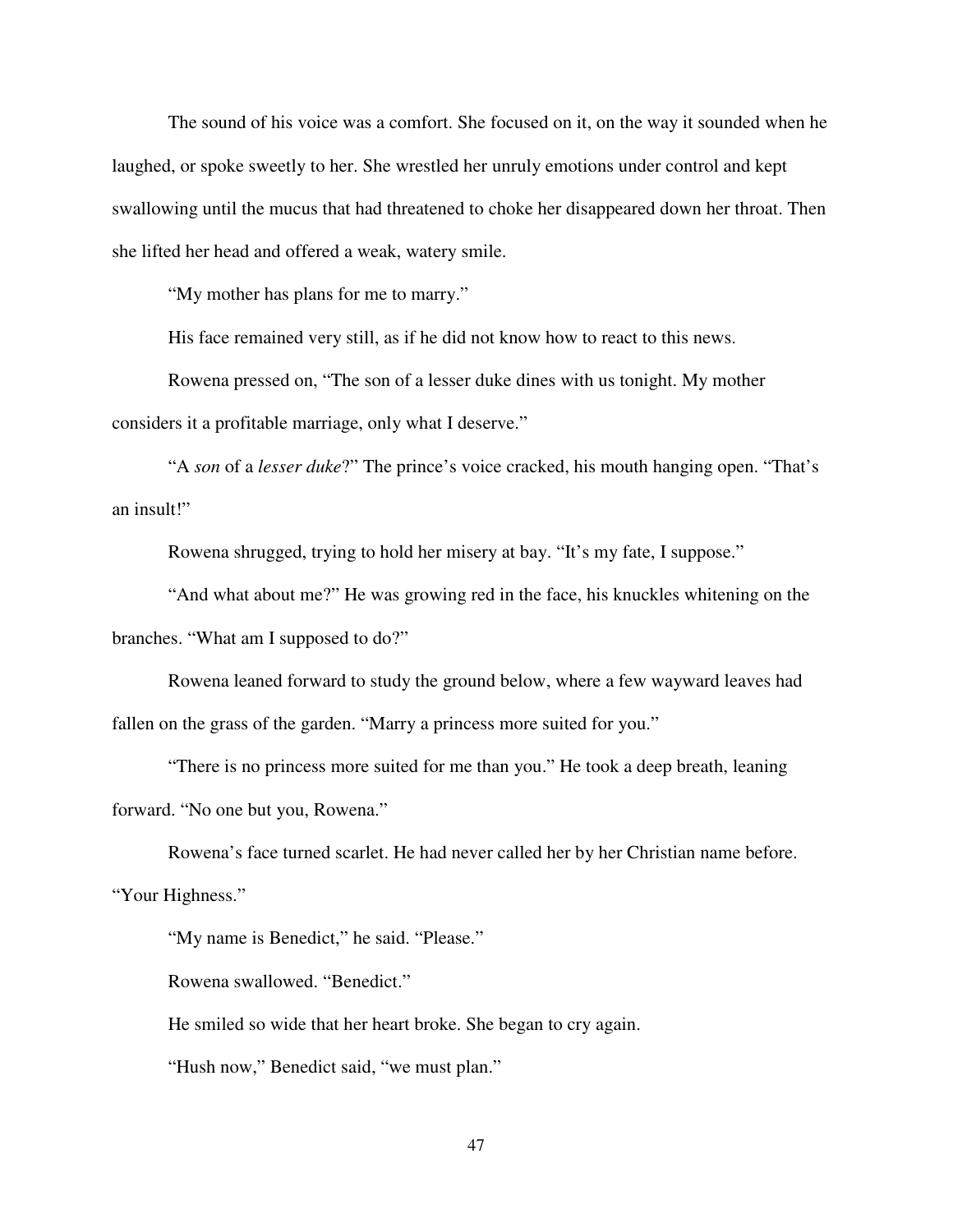"Plan?" Rowena wiped her cheeks against her sleeve. "For what?"

 "Your escape." Benedict raised his dark eyebrows. "When will your mother force you to marry this son of a lesser duke? Tonight?"

"No, not tonight. I'm only meeting him tonight."

 "Excellent. Then you'll leave tonight, after the dinner. We can't risk waiting any longer." Benedict leaned forward, glancing at the ground, at the branches of the tree, at the low garden wall. "The branches are thin close to you but you weigh much less than me. I wonder… would you be able to jump into the tree?"

Rowena eyed the gap with her lip caught in her teeth. "I don't… I could try."

"If you fail, you'll die." He did not say it unkindly, just bluntly.

 Rowena pitched herself forward, eying the trees and the garden below. "I can do it," she decided, trying to sound more confident than she felt. "There are a lot of them. The branches themselves are just thinner."

 "You must be careful. I'd rather you not die." He smiled on this last, as comfort to her, and Rowena's nerves calmed somewhat. "You'll come to meet me in the forest. I know of a little house where one of my father's old guardsmen lives. He practically raised me. He'll watch over you if I have not arrived. He can marry us there, in the house, right away. Then we'll ride to my home, where you be welcomed as the princess you are, where you will no longer be afraid or in pain. And I will have what my heart most ardently desires."

Rowena lowered her face, embarrassed at his bold declarations.

 "Sweet, fair, lovely Rowena. Will you meet there? It's along the tiny river that flows into the forest from this very garden. Follow it until you come upon the house. Will you be there before the sun rises and marry yourself to me, as my heart longs but dares not dreams?"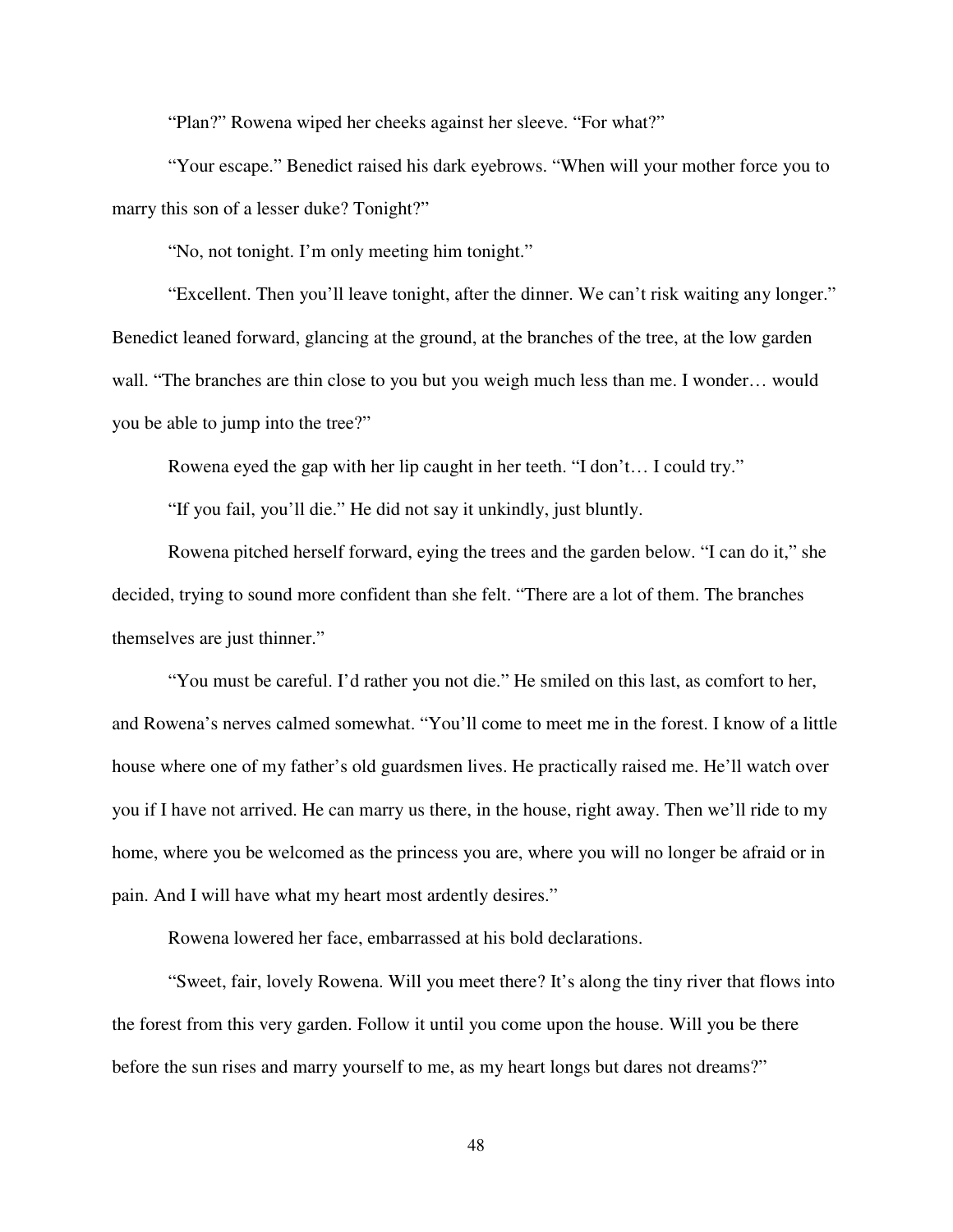"Yes," Rowena said, giving him an almost childish curtsy. "I will marry you, Benedict."

 The prince's face was broken open in joy. "Excellent. Marvelous. I will leave you to prepare yourself. I have my own preparations to make. Soon, soon, we will be together. Together and never parted. My fair Rowena, my lovely Rowena, remember that I love you so. I have only loved you and I will, for the rest of my days, love you."

 Madeline found the young princess staring out her window, the memory of Benedict's words in her head.

"Come along then," the older woman said, "let's bathe you quick."

Her head still full of Benedict, Rowena followed the maid out of her small bed chamber.

The queen waved a hand in front of her mirror, clearing the image of her daughter's bedroom. She pressed a fist to her chin, arms crossed, lips pursed.

"Mirror," she said, the magic in her voice strengthening her command, "tell me again, who is the most beautiful in all the land?"

 The mirror's surface shivered, a silver face emerging just beneath the class. Without gender or defining feature, the lips of the face did not move as it spoke, "It is one who stole a king's heart, my lady, one who stole a prince's life and even now claims the love of another."

"Say her name."

"The most beautiful in the land is your daughter, my lady. The princess Rowena."

 "Yes," said the queen. Her dark eyes narrowed. "It has always been Rowena, since her birth, since she robbed me of my sons and then of my husband. Had she not wanted the return of a lost hunting dog, he would not have been felled by wolves. It was her selfishness that killed him. I locked her away for it. Had she not been so beautiful, he would not have fallen privy to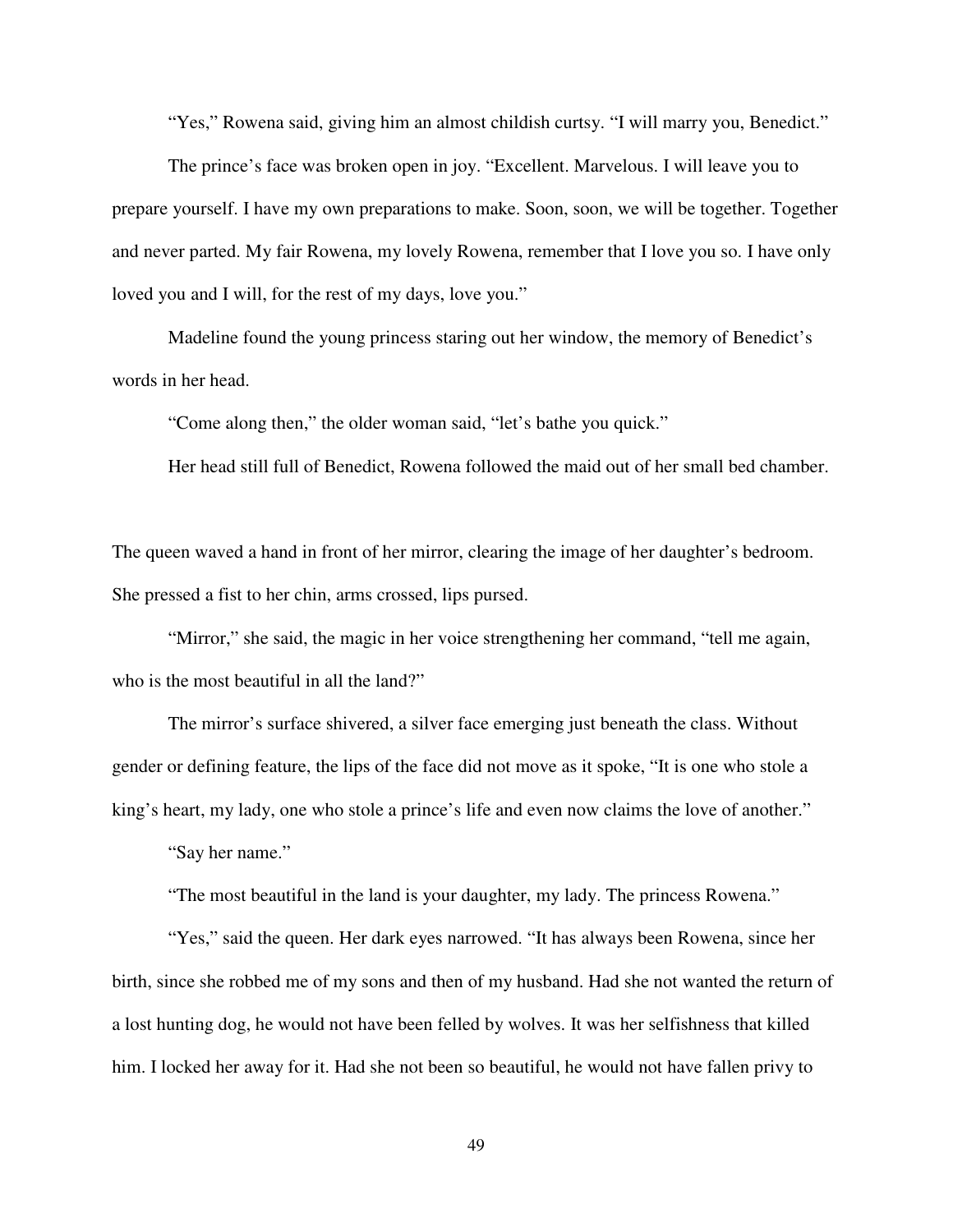her foolish demands." The queen studied her reflection overtop of the mirror's face. "She is a beauty, of course, a trait I unwillingly gave to her. But she will be gone soon, married to that duke's son, and I will never have to see her again."

"Permission to speak, highness?"

"Go ahead, then."

"You have overheard her plans for escape, tonight, with the Prince Benedict."

"Another idiot caught in her web."

"Will you allow her to leave?"

 "Of course not, you fool. I'll seal off her window. She'll be cut off from that boy forever, until she's married and out of my sight. Only then will I have pea--" She stopped.

"My lady?"

 A slow, wicked smile spread across the queen's face. She turned to the mirror with her grin, waving a jewel-laden finger at the mirror. "Mirror, show me the boy."

 The silver faced disappeared. The mirror's surface rippled, and a scene replaced it. Prince Benedict pulled a white stallion to a stop before a small stone cottage, tying his horse to a tree before pulling open the door and disappearing inside.

 "Mirror, watch him. Do not lose him. I have preparations to undergo." The queen left her dressing chamber, where the magic mirror hung on the wall, and rang a bell on the table beside her grand bed. A moment later a servant boy appeared.

"Bring me a basket of apples," said the queen. "Red ones."

Benedict leaned low over his horse, his heartbeat a thunder in his ears so loud it overcame the hoof beats of his stallion. He wanted to sing, his stomach bubbled with joy, his head was filled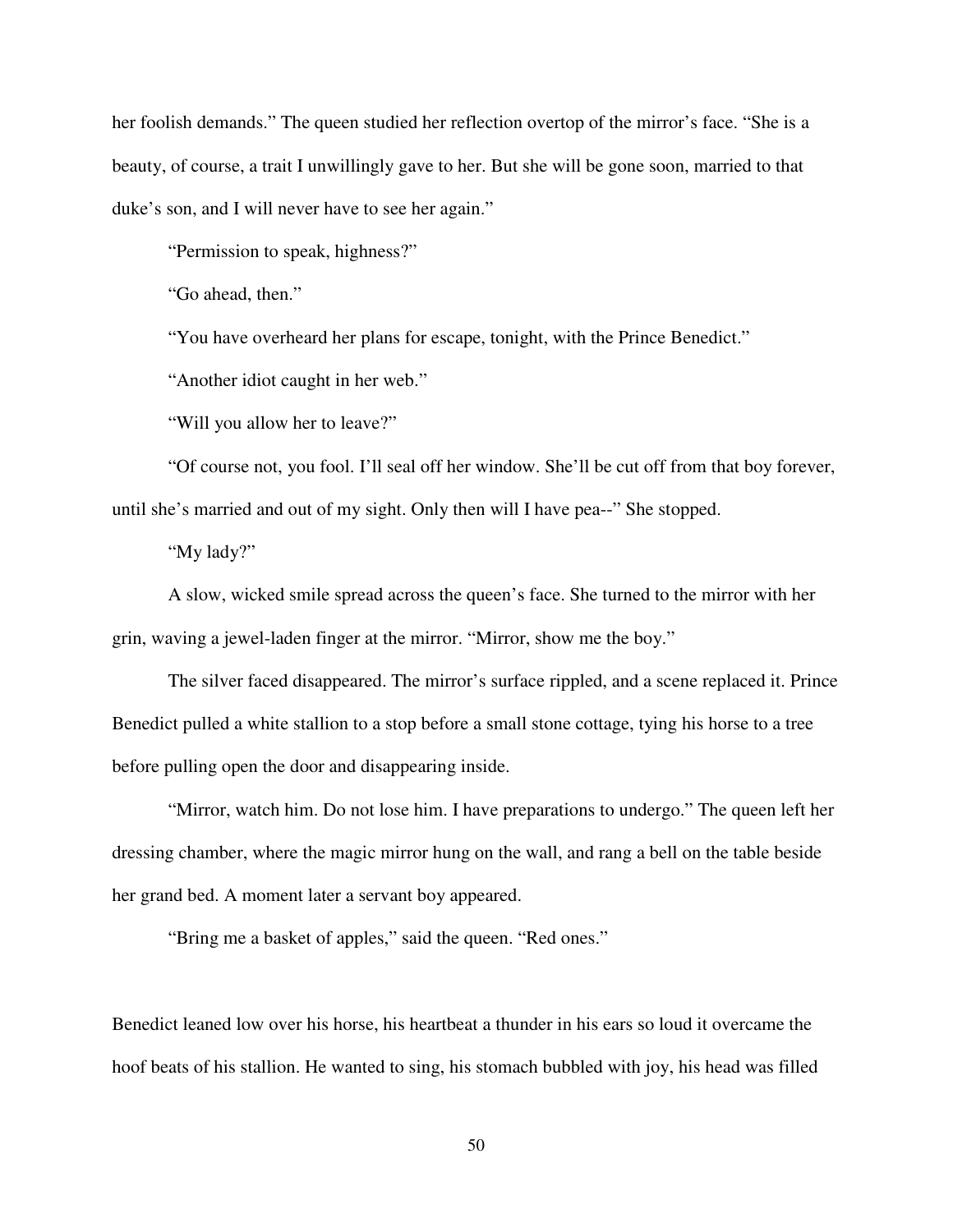up with pictures of Rowena. Rowena, who would be his wife before the night was over. Benedict let out a whoop, digging his heels into his horse.

 Up ahead, a woman stepped suddenly into the road. Benedict, reacting more from instinct than thought, yanked on his reins. The stallion, having lived under his master's direction his entire life, reared up in an attempt to stop. The white horse came to a halt just shy of the woman, who stood with her back facing them, in a long black cloak, hood up.

Benedict patted his horse's neck. "We almost ran you down, fair maiden."

The woman turned, a wicker basket over her arm.

 Benedict's swallowed. Before him stood the most beautiful woman he had ever seen. Her skin was the color of freshly fallen slow, smooth and unmarked. Her hair, what he could see beneath her hood, was all gold and copper, formed in elegant, breathtaking ringlets that curved along her forehead and neck. A large red ruby, trimmed in gold, lay cradled in the hollow of her collarbone.

 "A prince," she said, and her voice made him think of honey and a warm embrace. "Are you a prince? Oh, please, tell me you're a prince."

 "Yes, fair lady," Benedict said, scrambling off his horse. He paid the beast no mind as it pawed at the ground, eyes rolling at the woman. "I am a prince, of the kingdom just through the woods. How can I be of assistance to you?"

 "I'm lost," said the woman, coming closer. "I need someone to guide me home. And I have heard talk of the princes here, how they are kind and gentle. I did not know," she added with a sly smile, "that they were so very handsome."

 Benedict's chest swelled. "Kind and gentle we are, ma'am. But fearsome too, should any forest beasts attempt to harm you."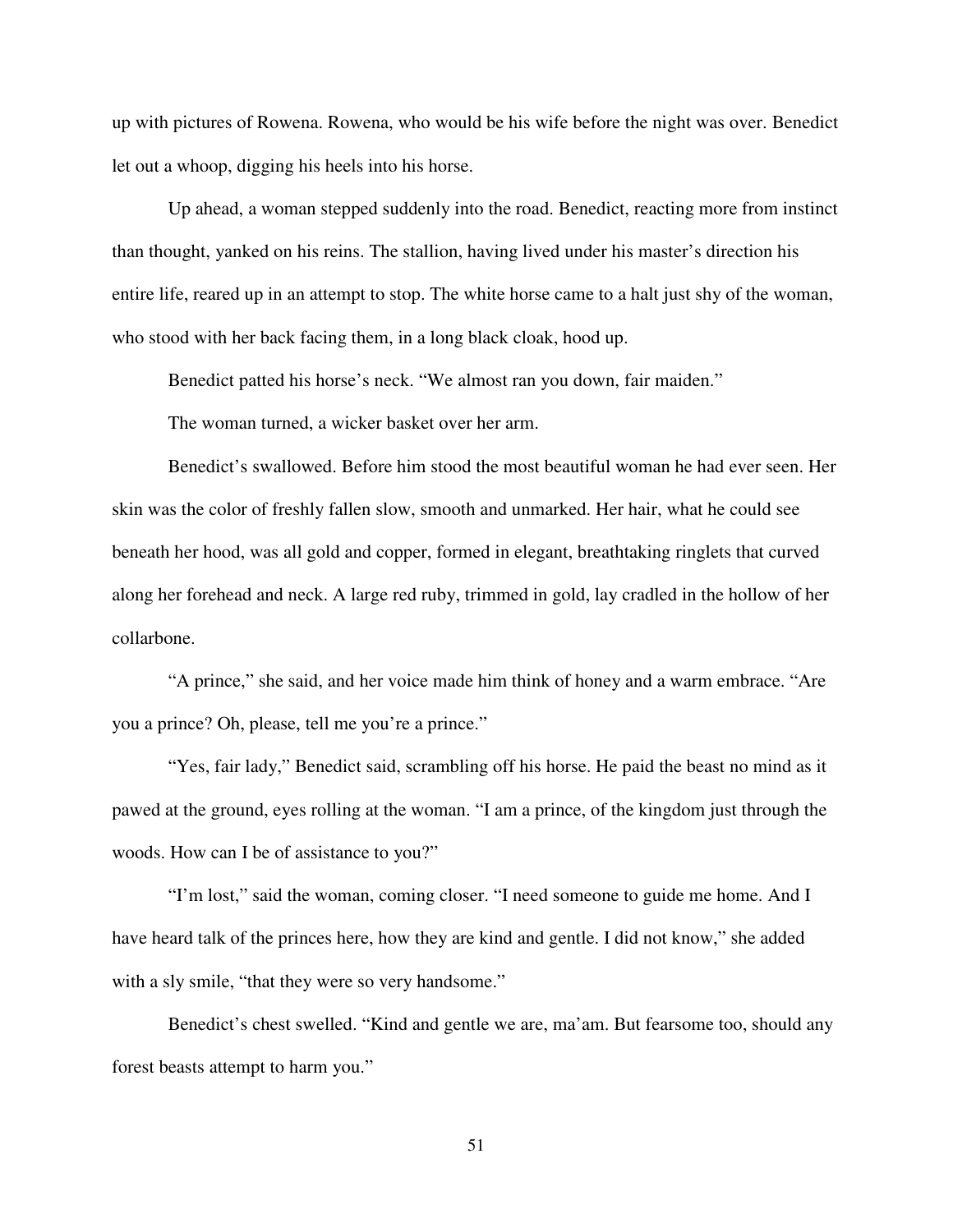"Oh, yes." The woman's eyes, a lovely shade of green, widened. "Oh, yes, I was chased by a hideous bear only earlier this afternoon. I tore my dress, see?" She undid the clasp of her cloak and held it open. "See, the hem there, at the bottom."

 But Benedict was not staring at the hem of the dress. Instead he gaze open mouthed at the slim form of the woman, dressed in shocking candy apple red. He drank in her curves, his stomach growling. The woman moved closer, still talking about the hem of her dress, seeming unaware of the prince's growing appetite.

 "My mother gave me this dress," the woman said. "A present in which to flee my father's castle."

"Castle?" Benedict swallowed.

 "I'm a princess," the woman said with a demure smile, lowering her head. "At least, I was. Until my stepfather decided he would marry me in addition to my mother."

 "No!" Benedict shook his head to clear it, trying to muster appropriate horror at the young woman's situation.

 "My mother was as horrified as you, kind prince, and she sent me off to your kingdom for protection. She suggested that I might find more than protection here. But I became lost on the road. I am low on food. I have only this one apple left." She uncovered her basket. A gleaming red apple winked up at them.

 The sight of the apple brought a face to Benedict's mind. He took a sudden step backward, shame rushing forward to overwhelm him. "I can lead you home, your highness. But more than that I cannot--"

 "I do not ask much more," said the young woman. She stepped closer, tilting her face back to meet his gaze. "Protection is more than enough. Unless…"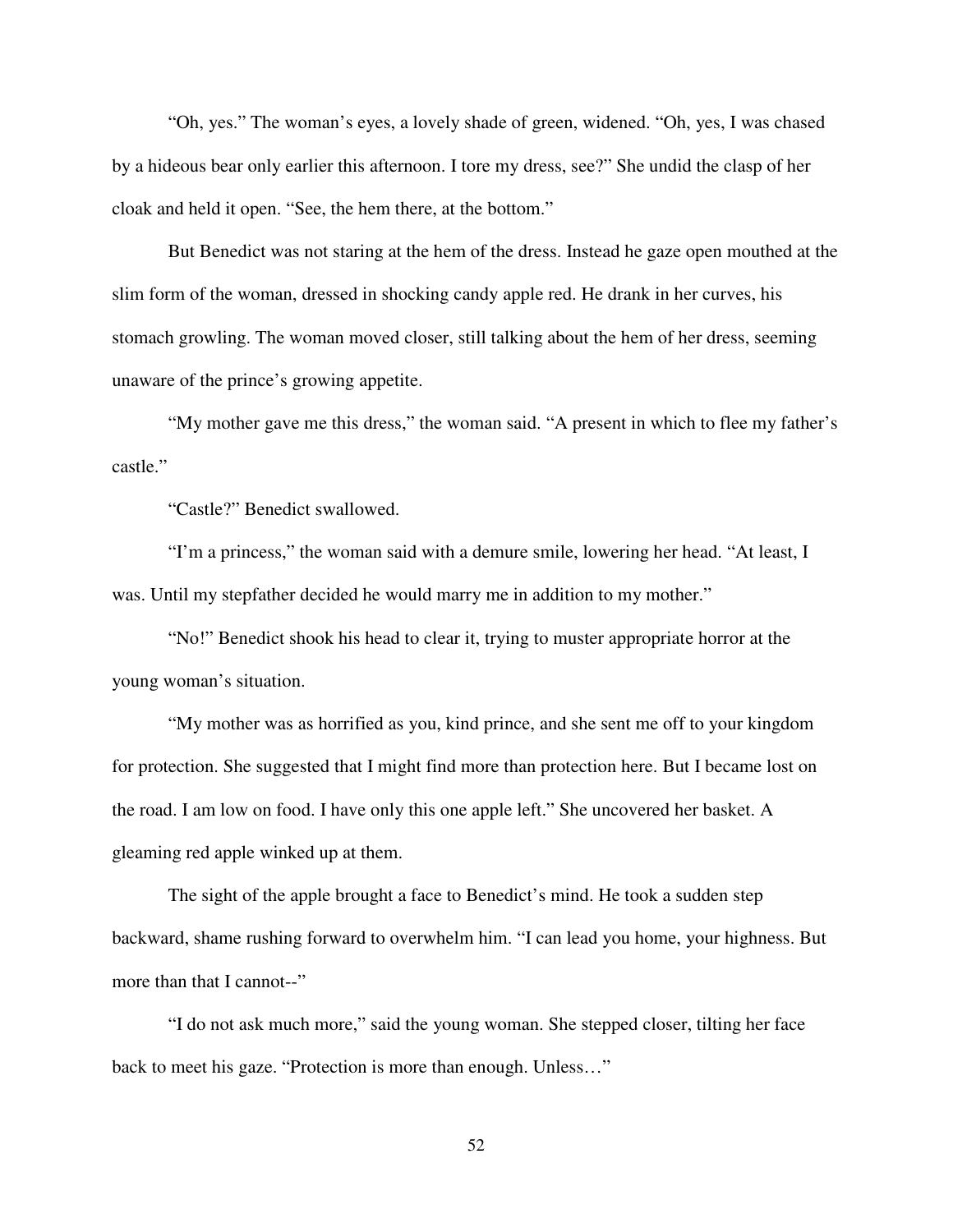Benedict cleared his throat. "Unless?"

 "Unless there is a prince available to marry?" She was very close now. The scent of her invaded his nostrils; she smelled like summer wind. "I am no one now that my stepfather has stripped me of my title, my home, my land. But I am a princess by birth, bred from the cradle to make a prince very, *very* happy."

 "I am sure we can find you a prince to marry, Your Highness. I am, unfortunately, not that prince."

 "No," frowned the young woman. Her lips gleamed an impossible red. "Are you promised to another?"

"Yes," said Benedict, glad to put forth the excuse. "A young princess who lives not far from here. I plan to marry her this evening."

"Congratulations to you," said the young woman.

Benedict accepted her congratulations with a relieved smile.

 "A kiss for good luck?" She raised a thin, pale eyebrow. The curve of her lips, in that small smile, made his stomach grumble.

"On the cheek, then," said the prince, unable to resist.

"Of course. You're nearly a married man."

 She did not kiss him on the cheek. As Benedict lowered his face to make his cheek available for the kiss, the young woman curled her fingers in his collar to pull him close. She reached for his cheek but, at the last minute, pressed her lips to his mouth. The kiss began slow at first until a fire erupted in Benedict's head, eradicating all thoughts of another, and he grasped at the woman, kissing her eagerly.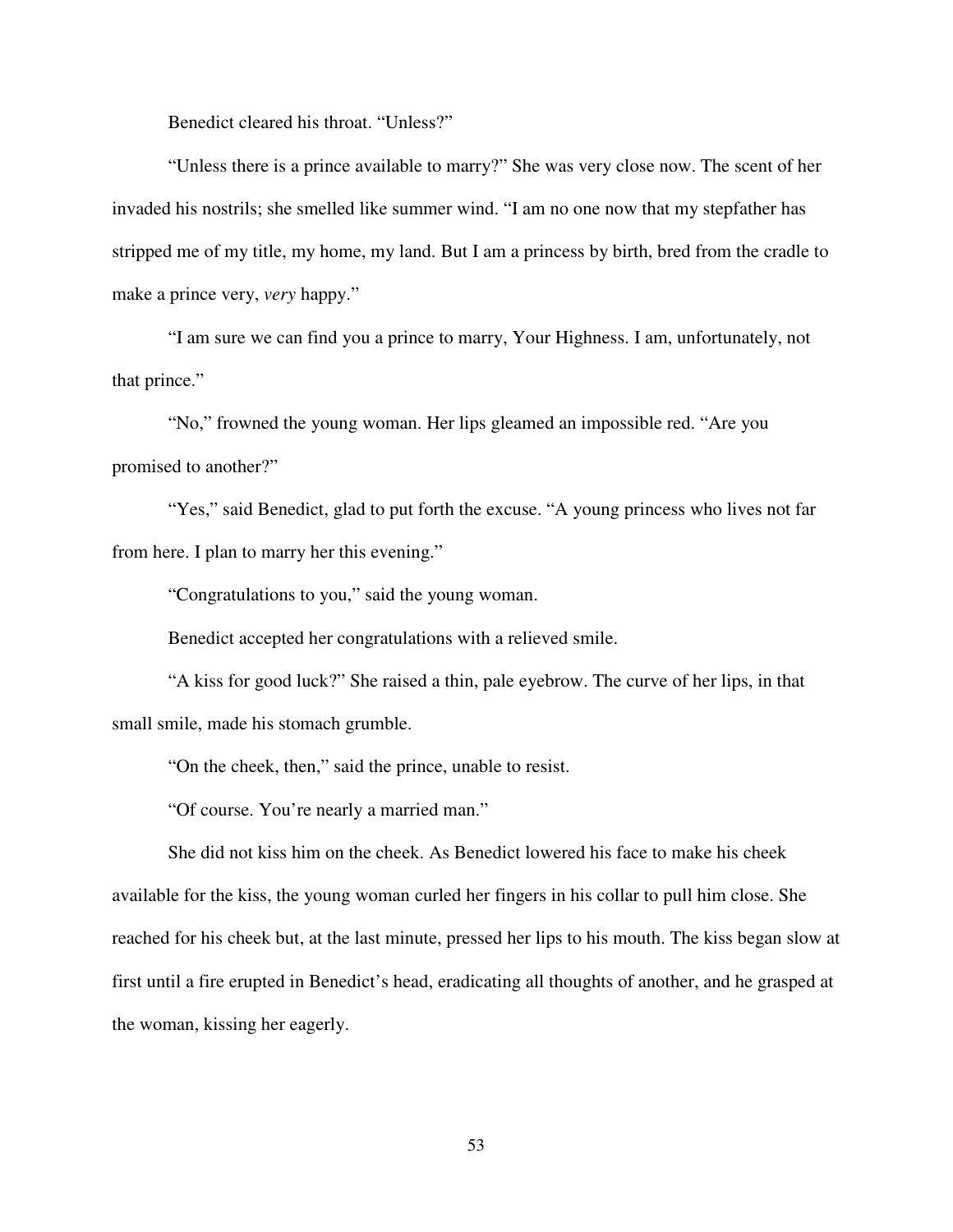She pulled away with a slick smile, grinning as the prince gasped. His fingers twisted in the cloak at her back. She touched his cheek with cool fingers.

"You love only me, do you not, dear Benedict?"

"Yes," said the prince. His dark eyes were half lidded and glazed. He was still hungry.

"And I will love you passionately and often if you do for me one great task."

"Anything," said Benedict, who wanted nothing but to kiss her again.

 "Take this apple as gift to the girl who will appear in the forest cottage tonight. You do not remember her, do you?"

"Who?"

"That's a lovely boy." She teased his mouth with her thumb. "Offer this to her as a goingaway present. Make sure she bites it. Do you understand?"

"Yes."

"Take this basket, return to the cottage, and wait."

"A kiss?" He dared not let himself be so hopeful.

 With a cruel smile playing on her lips, she pulled the prince's face to her own and kissed him for a very long time.

The queen appeared in Rowena's room to escort her to the dinner. Her mother looked breathtaking in a dress of green silk and large ruby, trimmed in gold, resting in the hollow of her collarbone. She led Rowena through the halls of the castle without a word, speaking to her daughter just as they reached the grand dining hall.

"Smile," she ordered, "and be polite."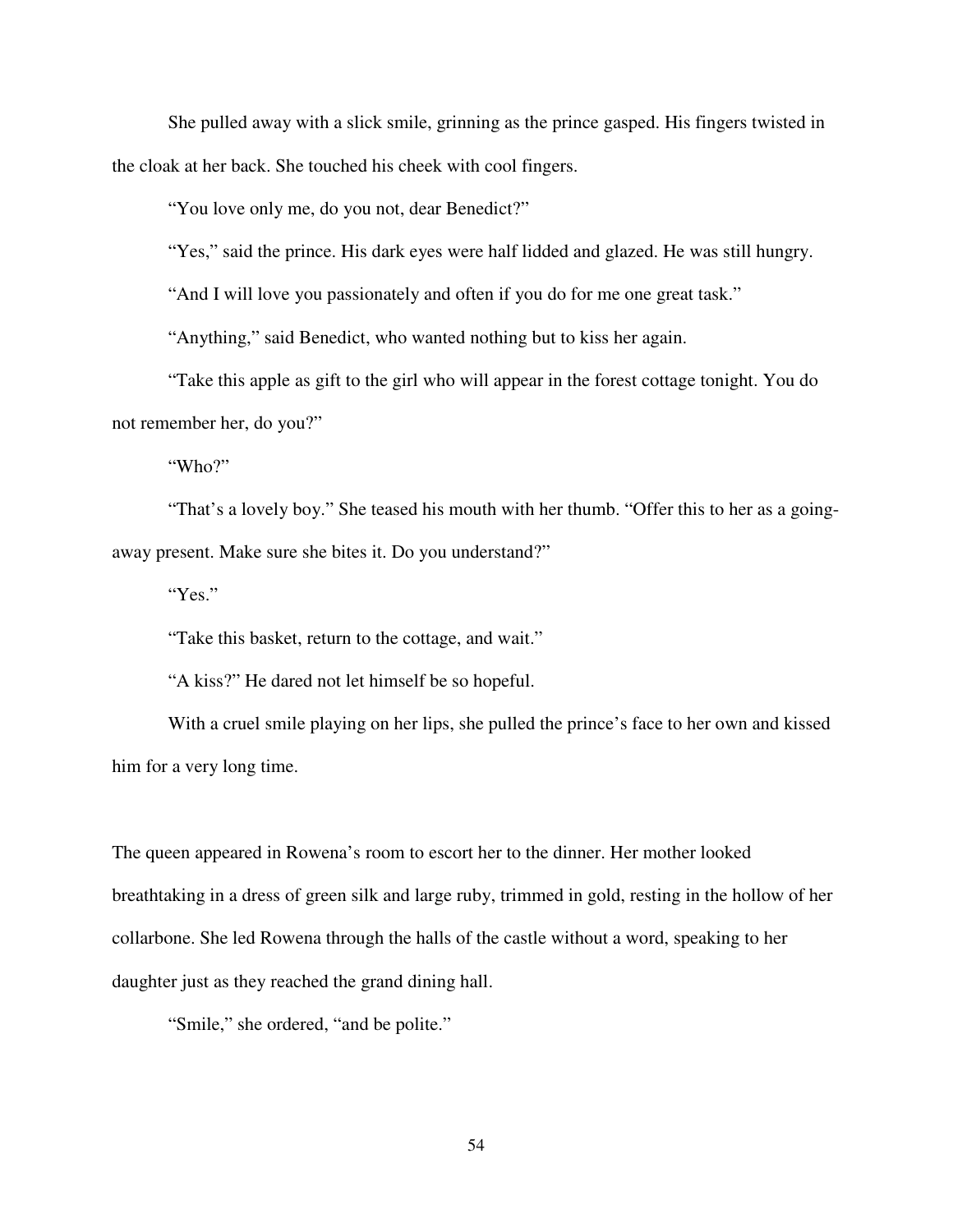The queen stepped forward first with a curtsey and an outpouring of applause. Rowena followed a few moments later, her breath feeling stoppered in her throat. She felt silly in her fine evening dress, a pale yellow one, the only fine dress her mother allowed her to wear. The applause that greeted her as she stepped inside was very loud, overwhelming, more than her mother had received.

 Rowena felt like a rare, exotic bird, greeted with long stares and eager smiles by the individuals she was introduced to as she made her way down the table to her seat. The lesser duke's son rose to greet her with a sweet sort of grin. He was handsome, Rowena decided as he approached, with pale hair and skin and solemn blue eyes. He looked very nice in his navy blue finery.

 The prince was introduced as Warren. He pulled her chair back for her with an elegant sort of bow. After a blessing was said over the meal, Warren engaged her attention and did not relinquish it the whole of the night. Rowena found him to be intelligent, kind and thoughtful. He did not tease her if she flubbed her words and selected the wrong fork for the salad course. He gave her every opportunity to speak and listened intently to each of her answers or questions. His responses were thoughtful and composed, always respectful. She saw how a girl could fall in love with a man like Warren, whether a lesser duke's son or the heir to a throne. But she kept Benedict always in the front of her mind, waiting on the back of her tongue, a reminder that her heart belonged elsewhere with a man just as loyal and true, if not more so, than Warren.

 The evening ended as wonderfully as it began. Warren escorted Rowena to her bedroom, the pair trailed by their respective parents. He kissed her hand and bowed her goodnight.

"I look forward to seeing you again," Warren said.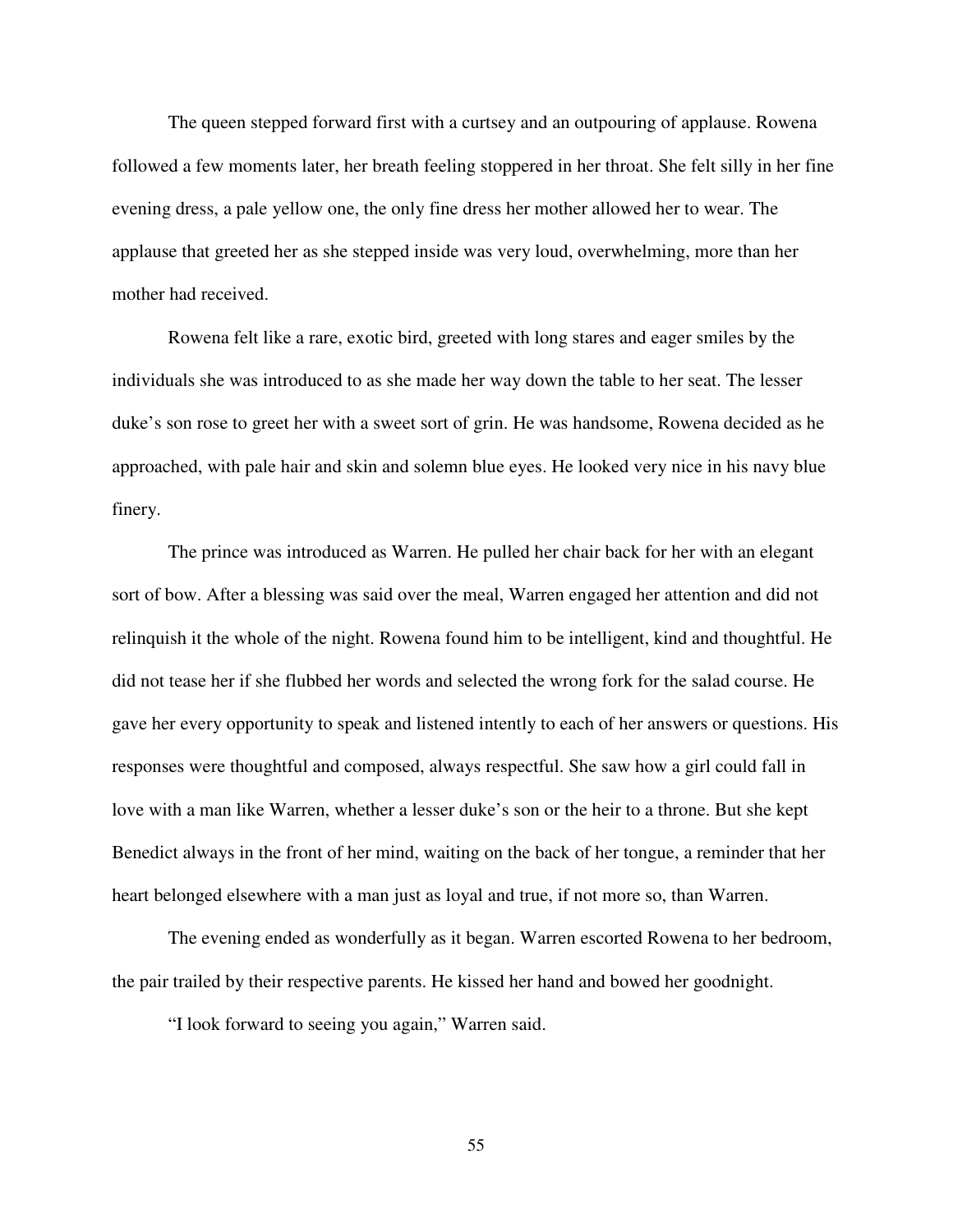"Good night," Rowena said with a smile. She glanced at her mother, who gave a slight nod of approval.

Rowena disappeared into her bedroom, leaning her back against the door to gather herself. Warren was a charming young man, and she really was quite fond of him. But she had a prince of her own to meet. Without another thought for the kind duke's son, Rowena set about preparing for her journey.

 She decided against bringing any clothing or supplies with her. The walk to the forest cottage would not be a long one, and when she and Benedict were married, she would have dresses and pencils and pages for days. She would carry only herself and her nervous, fluttering heart to her wedding night.

 It took Rowena longer than she expected to undo her fancy dress by herself. Madeline never came to undress her. Though strange, she counted it an unexpected blessing. When she finally had the dress off, she dug through her small wardrobe for a pair of old riding pants that had belonged to a messenger boy. One summer her mother had ordered her to pull weeds from the garden and given her the garment to wear. It had been a brutal summer but one of the best of Rowena's life. She spent so many days outside in the breeze, under the sun. Choosing the pants now, Rowena thought it would make navigating the tree much easier than if she wore a dress. So she pulled on the pants and an old tunic, tucking the tunic inside. She found her sturdiest pair of boots, pulled them on and then surveyed herself in the mirror. After much debate she decided to twist her red hair into a bun at the base of her neck to keep it out of her face. She looked nothing like a princess. But she was ready.

 As she swung her legs over the sill, Rowena felt no pang at leaving her childhood home. Her father was long dead; she hardly remembered him. Any kindness he might have shown her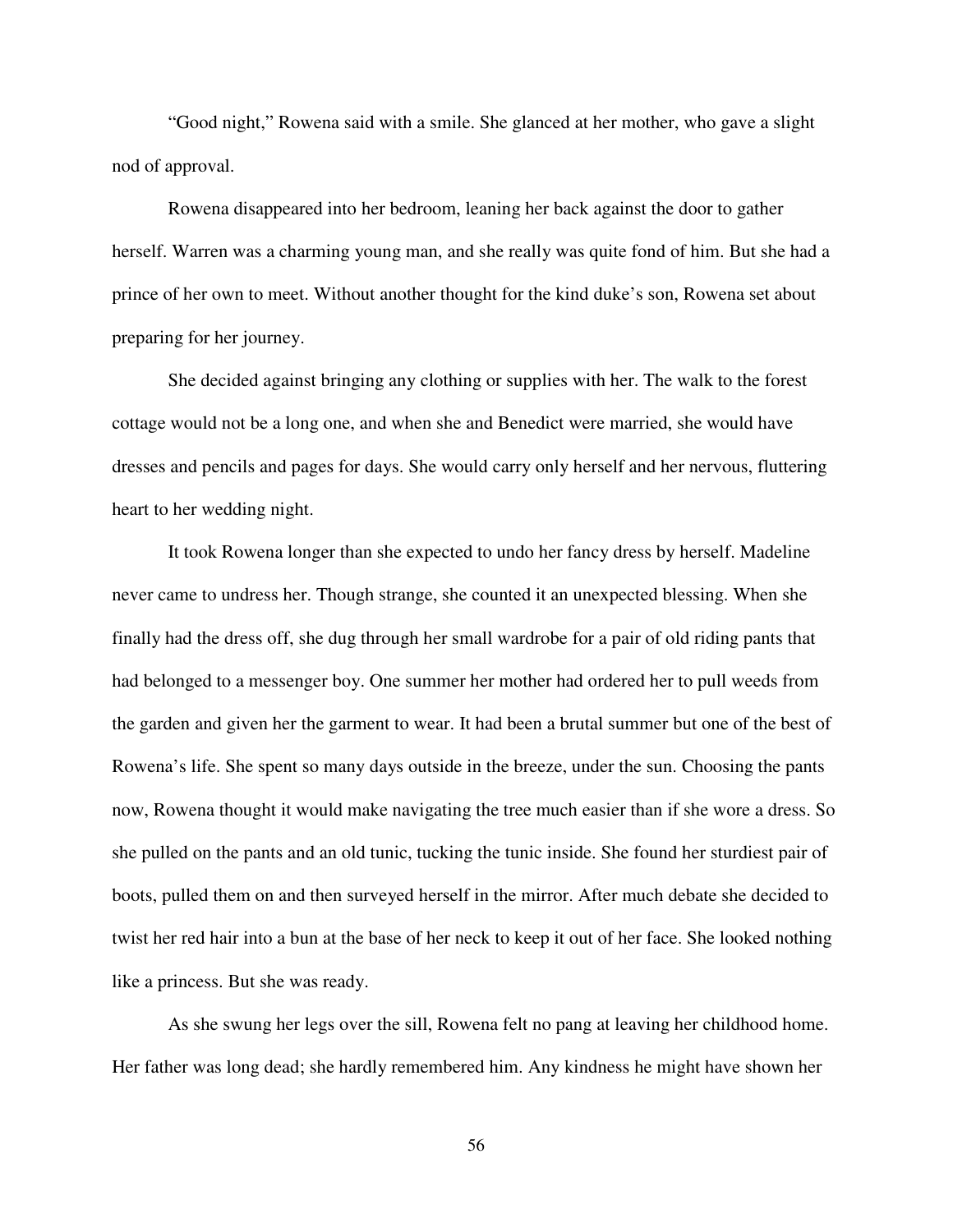was a memory smudged and blurred, a faint shadow impossible to discern. She thought only of her mother's cruelty, of her isolation, of the despair and misery and hopelessness that had been her constant companions since childhood. That was behind her. Ahead of her waited a prince who would love and cherish her all the days of her life.

 Rowena surveyed the tree branches with apprehension. The shadows made them look thicker, sturdier, and she clung to the illusion as reality. Standing on the sill, she glanced only once at the garden below before taking a deep breath and launching herself into the tree.

 The branches seemed to catch her, cushioning her fall and holding securely. Rowena did not pause to catch her breath. Grabbing whatever branches she could find, she scrambled through the tree to the trunk. She clung to it a moment in disbelief, her heart a symphony in her ears. Then she climbed down the trunk. A thrill went up her when her feet collided with solid ground. She had never set foot outside the castle grounds before. Rowena cast the dark castle one final glance before she turned toward the forest and began to run.

 From high inside her tower, the queen watched her daughter go, toying with the large ruby on her collarbone.

Rowena had no trouble following the river to the tiny house. The moon was high in the sky, and it shone down through the trees, bathing the forest in light bright enough to see. She approached the house with a thundering heart, with short breath, with a mixture of excitement and nausea boiling together in her stomach. Taking a deep breath, Rowena knocked once on the door of the tiny cottage.

 To her surprise, Benedict stood there, behind the open door. He looked at her with a strange, distant expression, his blue eyes green and foggy. He said nothing, and Rowena,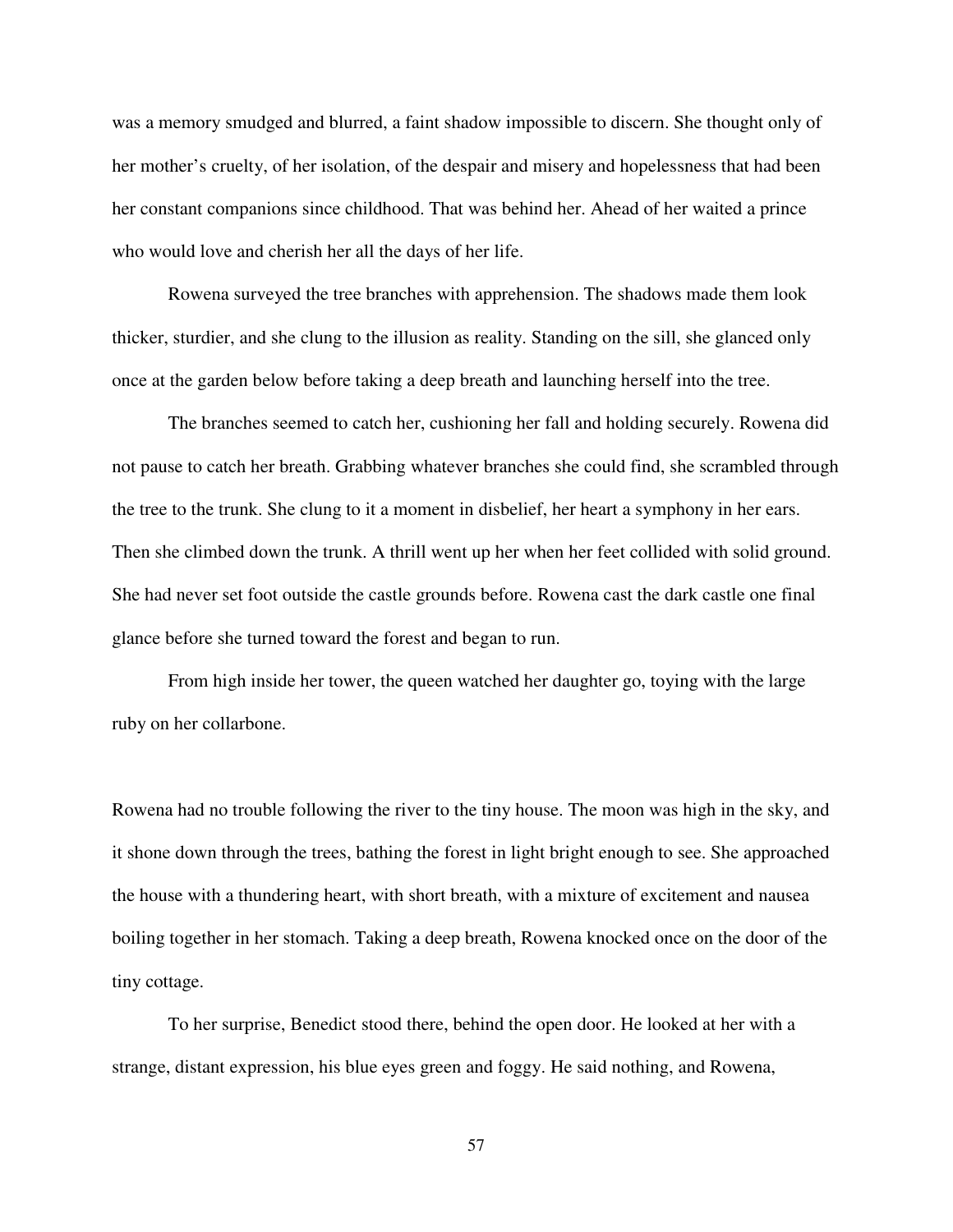confused but overcome with joy at seeing him, flung herself into his arms. Benedict touched her back but did not return the embrace. Brow furrowed, Rowena pulled back.

"Benedict," she said, "is everything all right?"

"Yes," said the prince. He thrust an arm between them, a shining red apple balanced on his palm. "I brought this present for you. I know how you love apples."

"Yes," Rowena said with a smile, taking the fruit from him. She cradled it in both hands, fingers brushing the gleaming red skin. "It's lovely. It's almost too beautiful to eat."

"Eat it," Benedict said without much feeling. "It's delicious."

 "If it tastes half as good as it looks…" Tears welled in Rowena's eyes. "Oh, Benedict," she said, "I'm so happy."

"And I," said the prince. And he smiled.

Beaming at him, Rowena lifted the red fruit to her lips, grazing the apple's surface with her teeth, before piercing the thin skin. She took a large bite, startled by the apple's sugary sweetness. She'd never tasted an apple so sweet. It was crisp and yet soft, and she paused a moment with it on her tongue, luxuriating in the taste. Then she swallowed. With the movement of her throat came a feeling of opening. Almost instantly Rowena gagged, struggling to breathe. She dropped the apple, hands rising to her throat. They came away bright red, as if some of the apple's color had rubbed off on her fingers. She looked up at Benedict, watched him smiling still, the expression cruel and immobile on his face. Rowena's knees weakened. She fell to the ground, bracing her apple-red hands on the ground. She heard gagging. Her head filled with white noise. She focused on the wooden floor before her, focused on Benedict's muddy boots, focused on the red dripping into a pool below her. She thought of her father, a shadow in a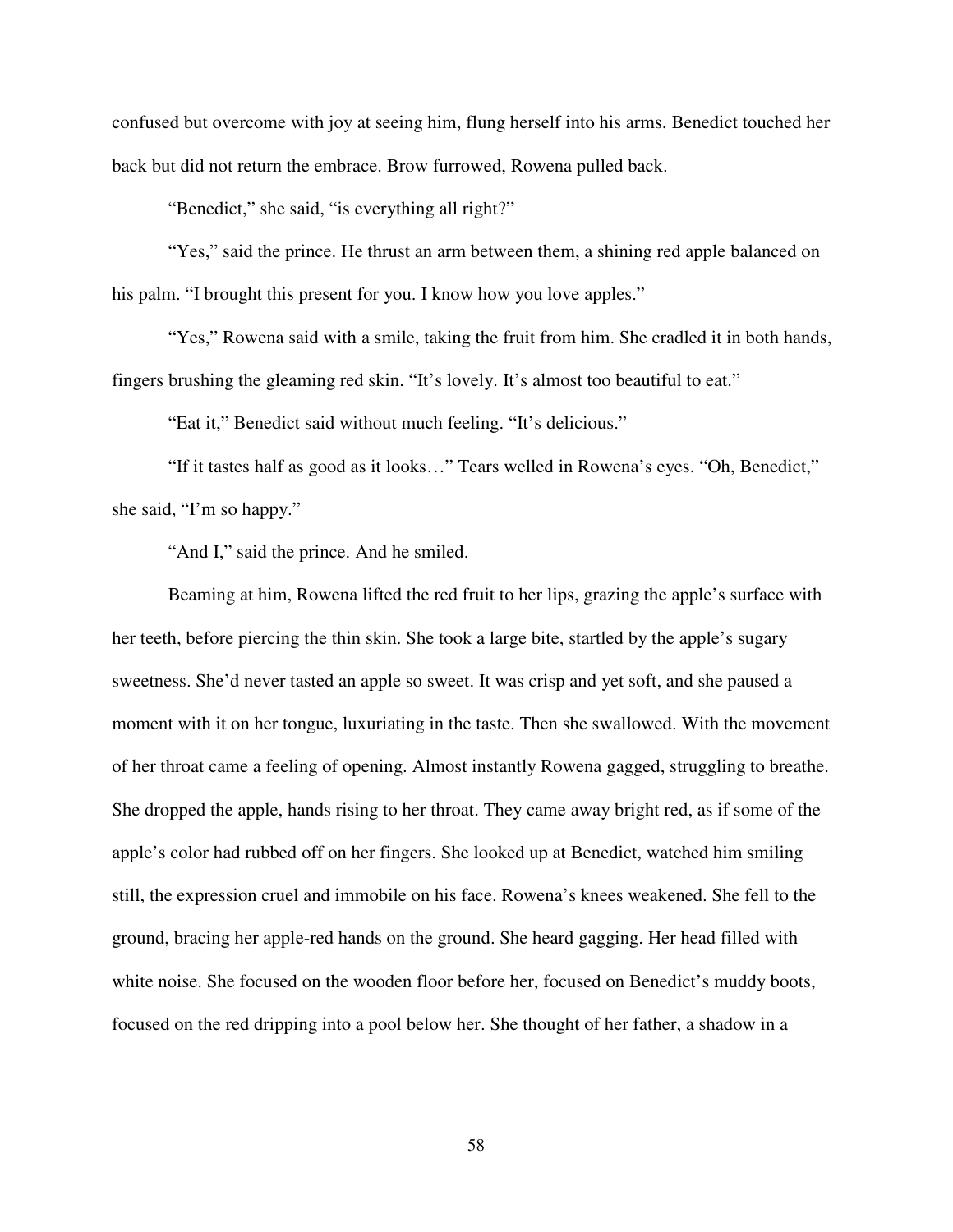dream, of Warren with his gentleman's bow, of Benedict and the way he used to smile at her, and of the apple which had tasted so good.

Far away, the queen chewed her own apple and smiled.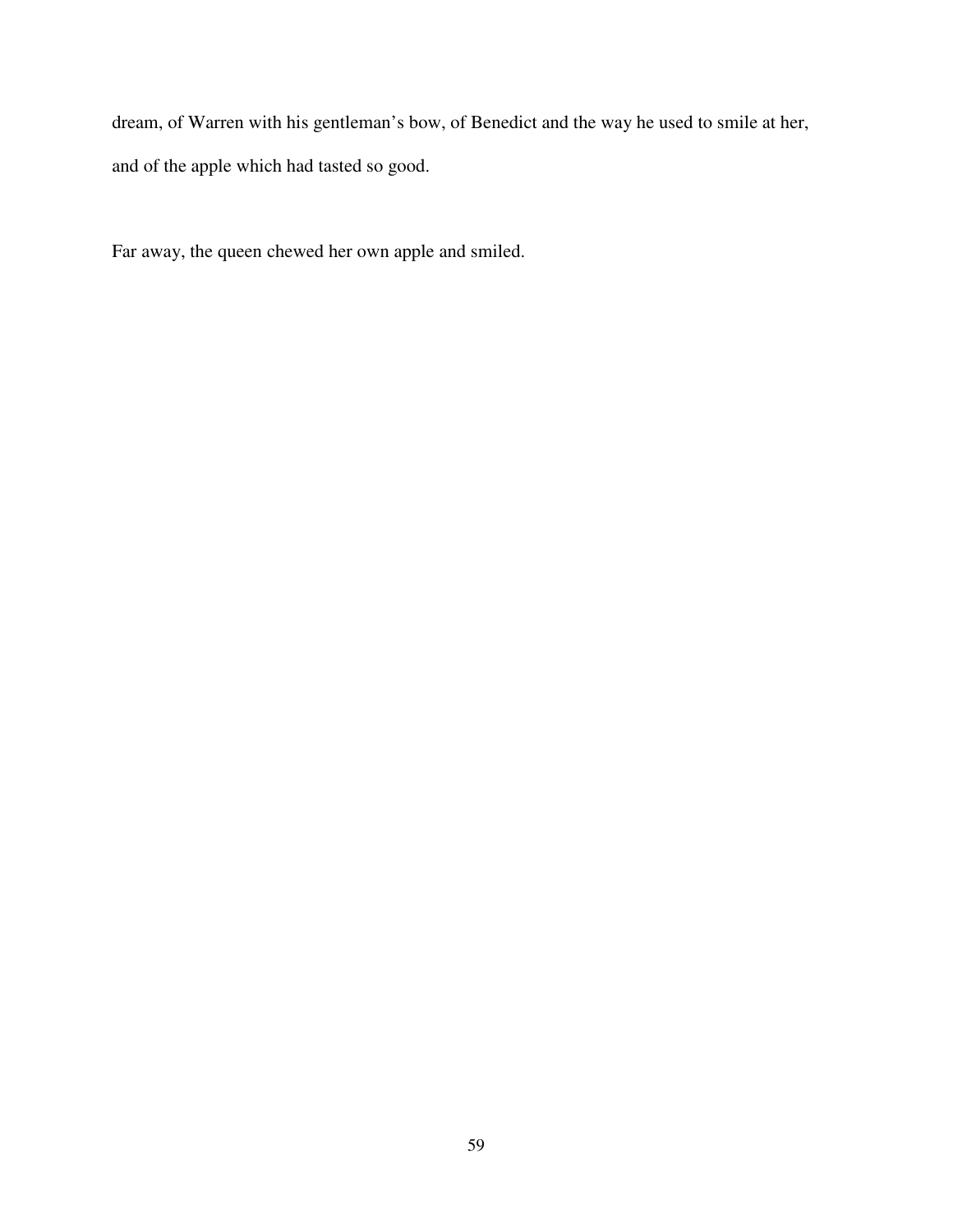### Afterward: "The Queen's Only Daughter"

 "The Queen's Only Daughter" borrows some, but not much, from the classic fairy tale "Snow White and the Seven Dwarves." I borrowed mainly the idea of a cruel mother figure who regarded her daughter with jealousy and hatred (Grimm 346), and used a poison apple to kill her (Grimm 352). I left out the huntsman (Grimm 346) and seven kind little men (Grimm 347). Instead, I increased the importance of the prince, in my tale named Benedict. The plot hinges on Benedict and the princess' relationship and the decision to escape her mother and elope.

 A major change I made in the story was to make the villain the princess' mother as opposed to her step-mother. When I first made the decision, I didn't put much thought into it. I was interested, I suppose, in the great lengths a parent will go to against a child they do not like (here, I think, I was influenced a bit by the novel *Flowers in the Attic*). I also had the great importance of a male heir in mind—one of the reasons the queen is so angry is that, of her three unborn infants, the two boys die and only a girl, who grows to rival her in beauty, remains. The Queen's hatred only escalates when her husband dies in pursuit of pleasing their daughter. The Queen views her daughter as a rival for attention and affection as well as the cause of the loss of the men in her life. I don't believe the change has such a large impact on the story, aside from making the cruelty the princess receives all the more shocking as it comes from her mother and not a step-parent.

 I also wanted the poison apple to come from the prince as opposed to the mother in disguise. Here, we arrive upon the tale's sad ending. Rowen, the princess, lets her childish daydreams run away with her. She trusts a prince who, at first, seems as wonderful and heroic as any fairy tale prince. But Benedict is easily swayed by his lust and allows himself to be used to bring about Rowen's demise. Men harming young women is a theme in all of my stories and,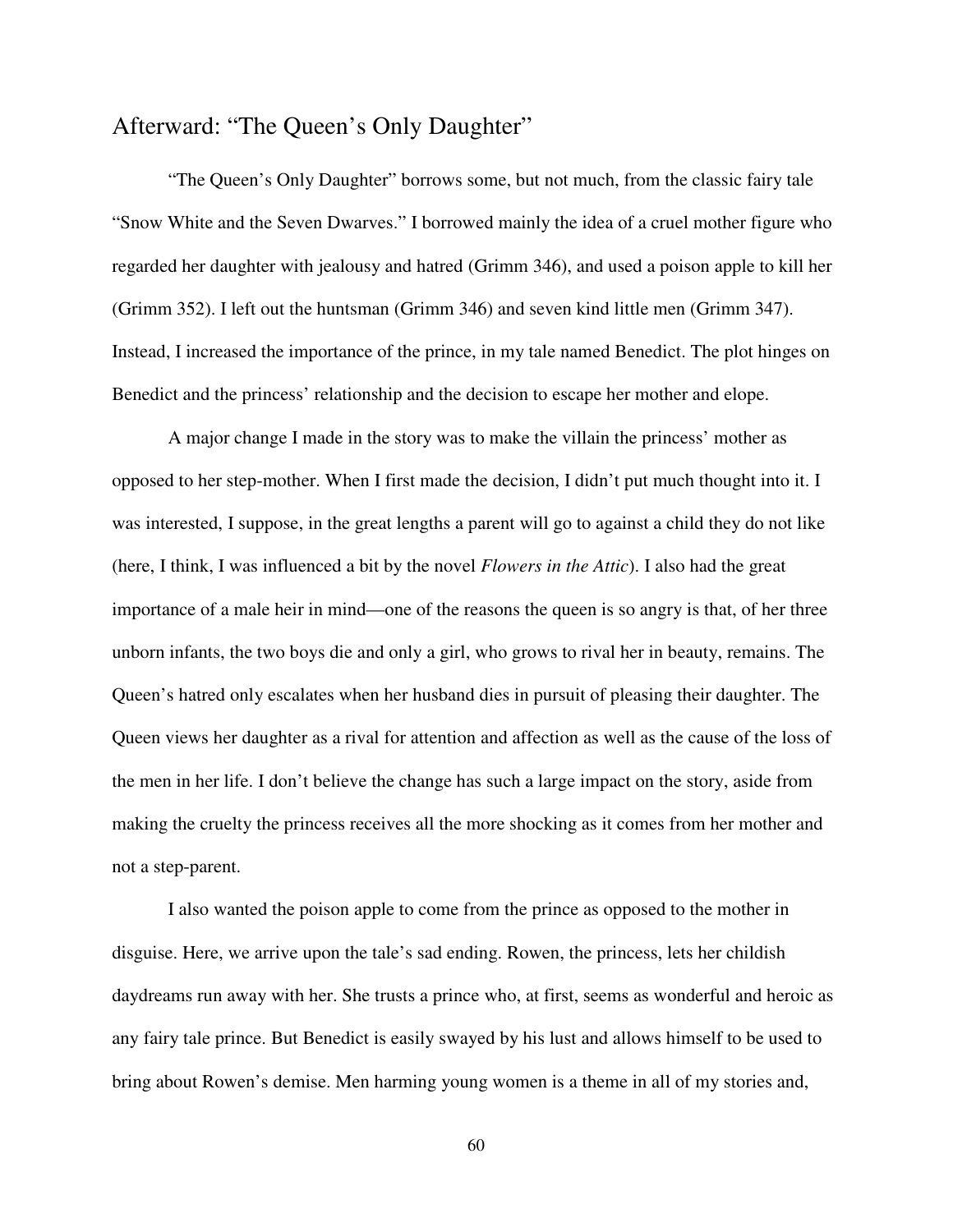even though this pain is instigated by the evil stepmother, a man is still used to carry it out. This betrayal increases the tragedy of the story. There is something terrible and poetic about this ending that, when I wrote it, I couldn't help but love.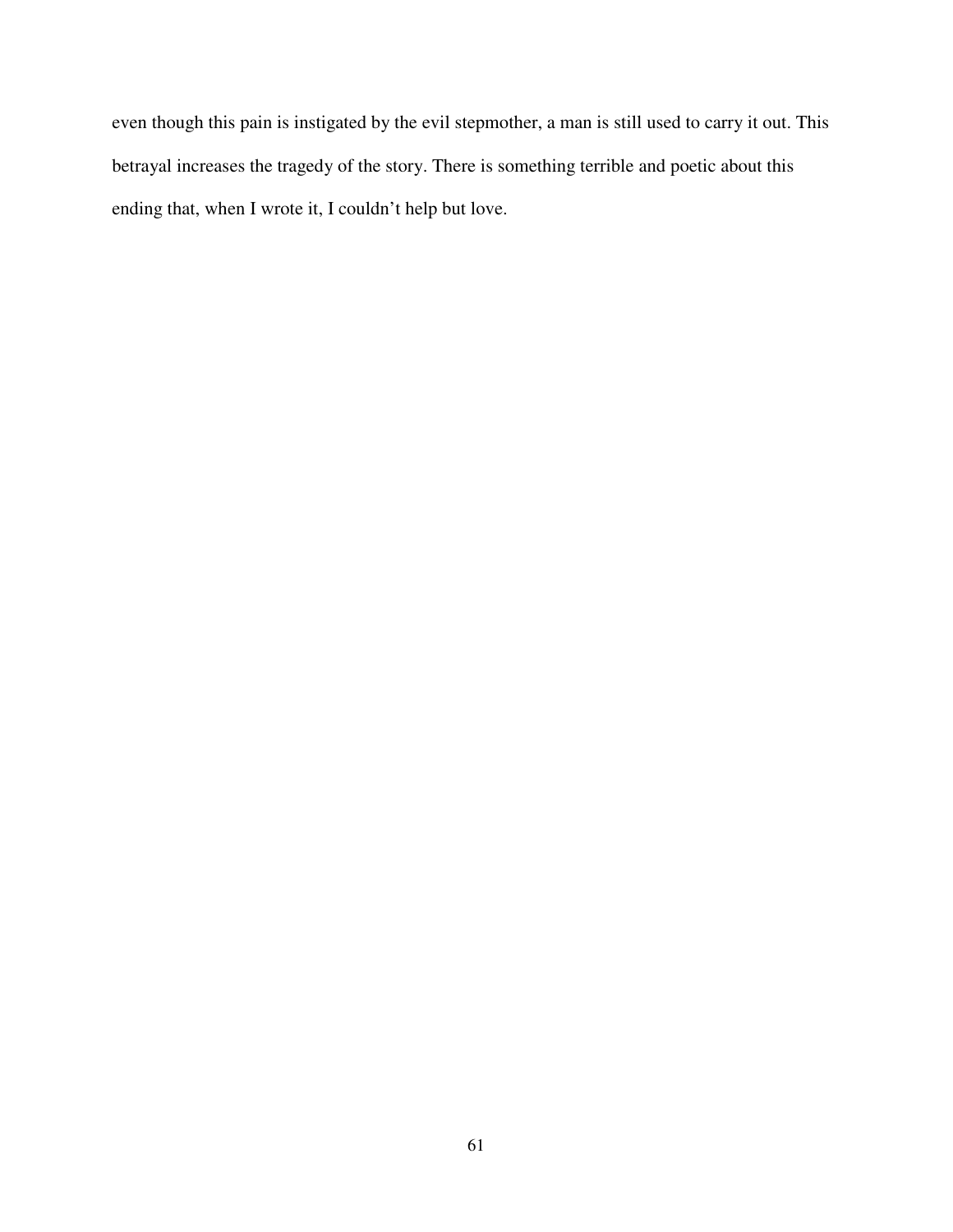#### Works Cited:

Grimm, Jacob, and Wilhelm Grimm. *Grimm's Complete Fairy Tales*. New York: Barnes &

Noble, 2009. Print.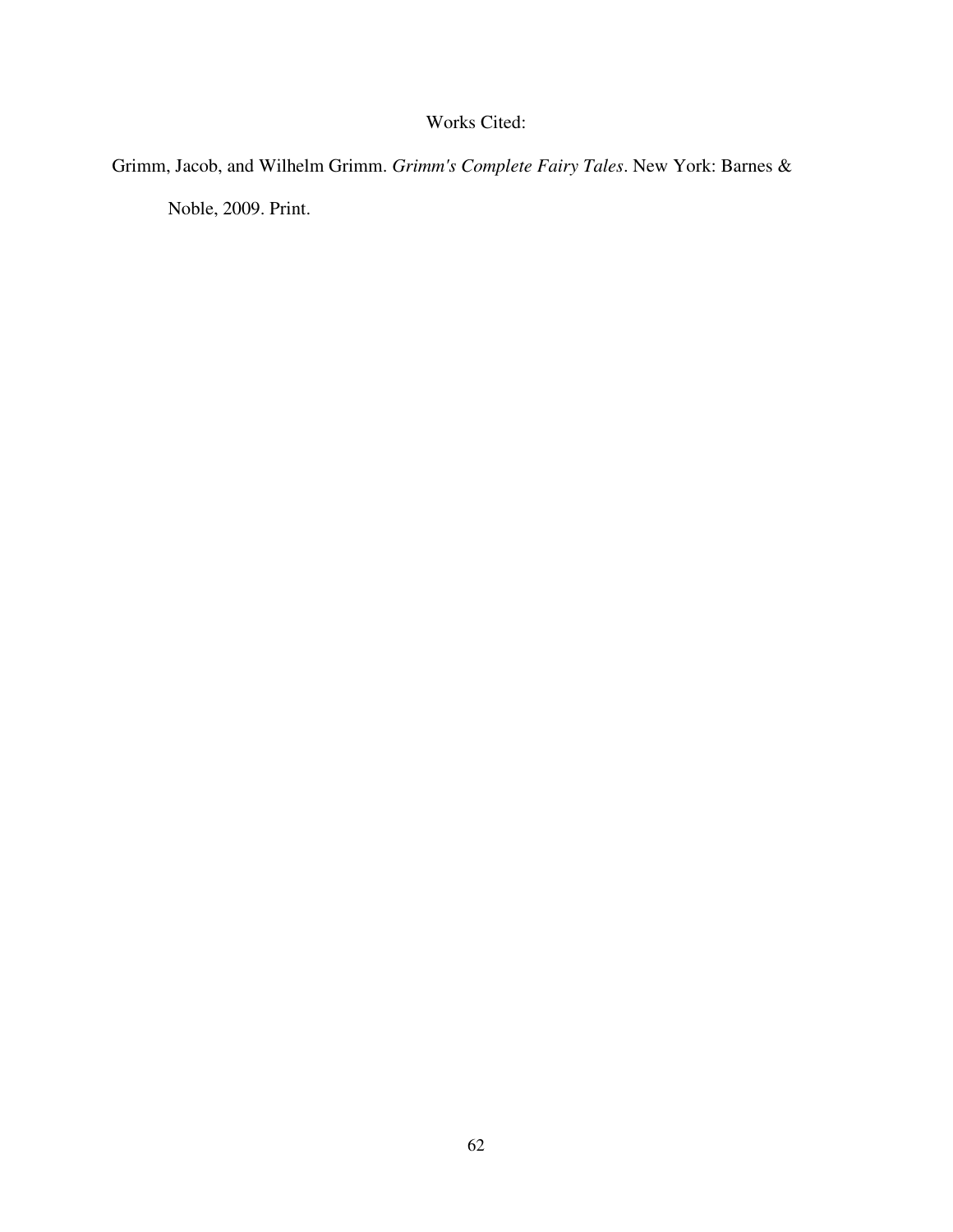#### The Dark Man's Kiss

Grandma Alice's face looked like a crumpled map. Wrinkled, nearly beyond recognition, with purple birthmarks on her cheek and forehead, plum-colored continents of a far-off land Delia always wanted to visit. Her grandma never talked about the birthmarks, but Delia had imagined them to be a gift from a fairy, or, in her more cynical moments, evidence of a curse from a wicked witch. Grandma Alice always ignored the few questions Delia was brave enough to ask as a bold young girl years ago.

But tonight was different. Tonight, Delia turned sixteen, a magical number for young girls. She'd been waiting her entire life for this one evening, the night when she would, in the world of teen movies and romance novels and popular culture, be a *woman*.

Surprising for a night of such importance, but Delia had no extravagant birthday plans. Birthdays had never been her favorite part of the year. Seeing as her parents were killed in a car crash the night she turned seven, Delia chose not to dwell on her birthday. Grandma Alice baked a cake, gave her granddaughter a few small gifts, but always on the day after Delia's birthday, when she was one day older than the year before.

But tonight would be different. Because tonight she turned sixteen and Delia was committed to celebrating. She had made a special dinner for Grandma Alice and herself to share. Chicken and potatoes, green vegetables and yellow vegetables and sour cream. All of Delia's favorite things. After dinner would be cake and gift-giving. But Grandma Alice had another present, a real surprise that she unveiled to her granddaughter as Delia began the washing up.

Delia dropped some dirty utensils into a big pot of hot, soapy water as her Alice filled a mug to the brim with black tea. The old woman's wrinkled fingers grasped the string and lifted the tea bag in and out of the water, her gray eyes focused intently on this solitary task. Then she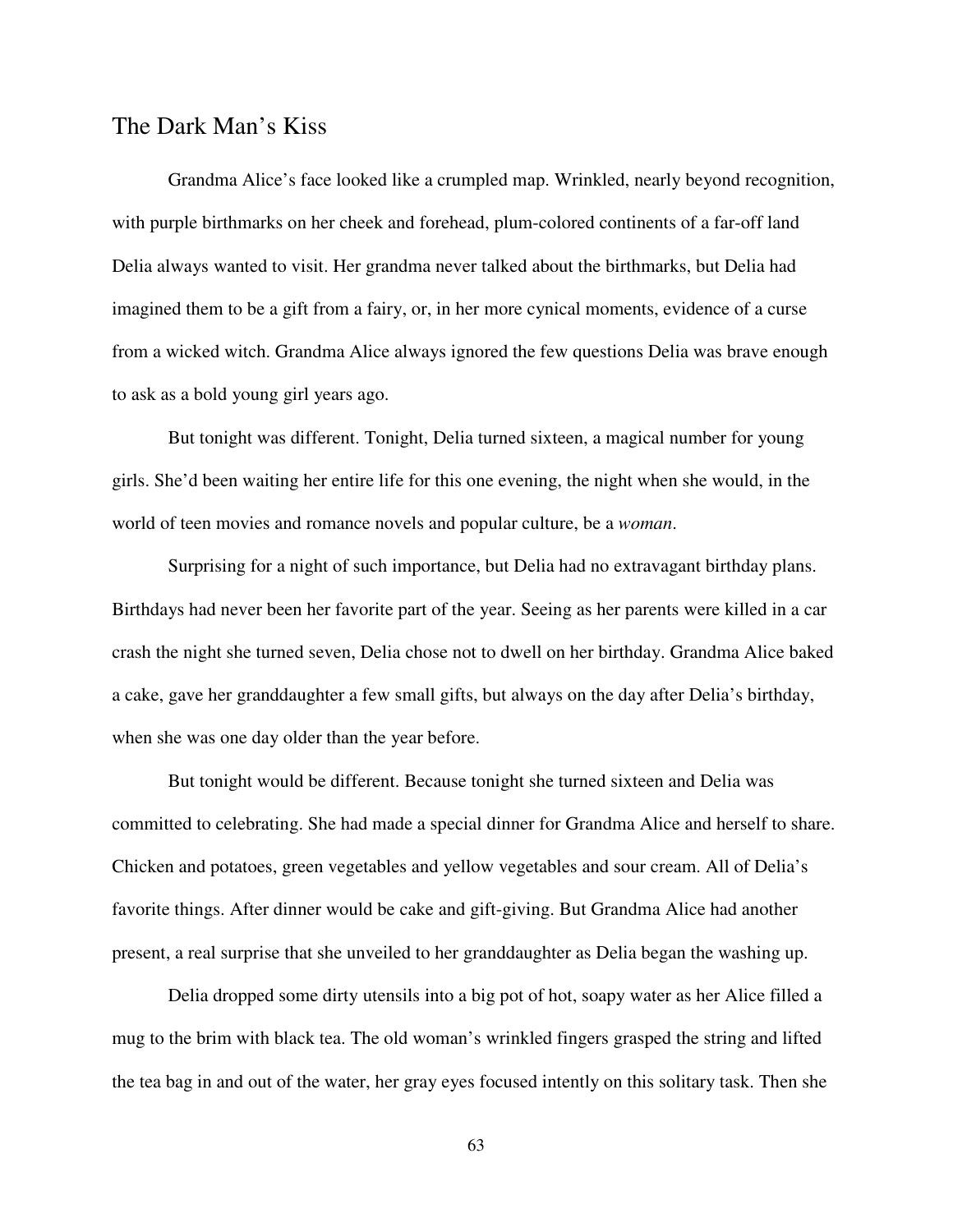set the tea bag aside, in the small saucer beneath her cup, and curled all ten fingers round the warm mug. She lifted her pale eyes from the smoky liquid to her granddaughter, a white apron tied around her waist, blond hair pulled into a messy knot at the base of her neck.

"Delia," Grandma Alice said, her voice whispering like the turned pages of an old, yellowed book. "I have something to tell you."

Delia twisted the water knob, so the water gently streamed out instead of gushed. She brushed at her face with her wrist, smearing soap bubbles on her cheek.

"Yes, Grandma?"

"I know you've wondered for many years how I came to have these purple marks on my face."

Delia felt herself blushing. They never talked about the marks on her Grandma Alice's face. It was like a scar. You never acknowledged its existence even though everyone in the room was staring at it.

"Well, um, yeah, I have, but you really don't have to--"

"Tonight," said Grandma Alice, "I am going to tell you the story."

Her heartbeat pounded in her ears, a thunderous parade of horses in Delia's head. She swallowed the copious amount of saliva pooling on the back of her tongue and focused her gaze on her washing up.

"All right, Grandma," she said. "If you, um, you'd like."

"It's a story set long ago, before television and radios and cell phones, when the world felt quite young. I was a girl, then, living on a farm with my mother and three brothers. I was about your age. About to turn sixteen, in fact…"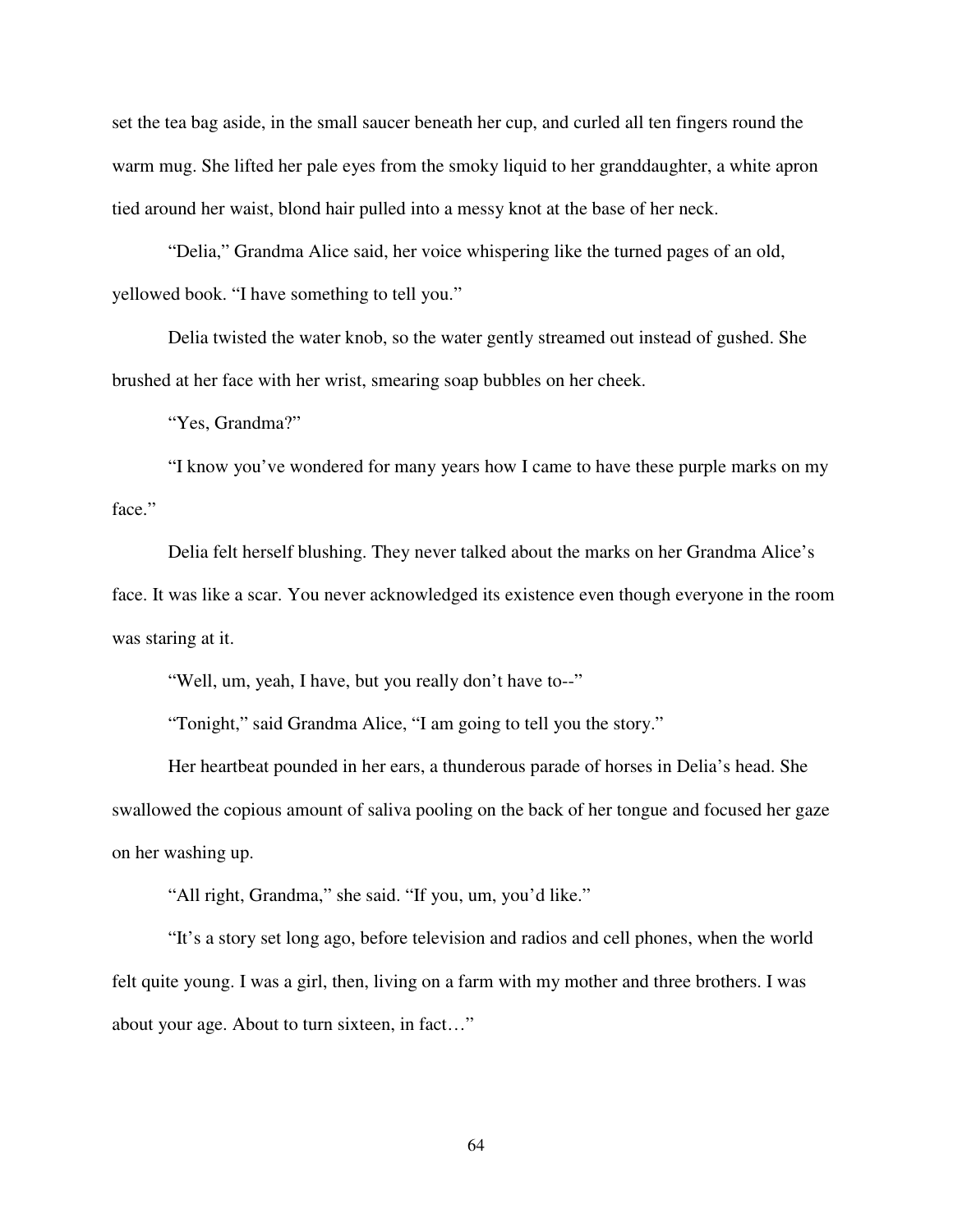Alice lay stretched on her stomach, her arms folded in front of her, pointed chin digging into one forearm. She watched the movement of the fall breeze on the surface of the pond behind their farm house. It was late afternoon, and the air smelled different, spicier. Alice wore a black dress that fell to her knees when she stood and no shoes, her pale hair braided down her back. Her eyes looked more blue than gray. There were no purple bruises on her unlined face.

There the wind blew warm enough in fall to lay without a sweater, and the sunset took one hundred years to set. It was in such a moment, in such weather, that Alice met the toad.

She lay with her arms beneath her chin, staring at the water and dreaming of life elsewhere. Her skin smelled like mud and animal fur, despite the hours she'd spent in the bath scrubbing with hard soup. The hair that fell in her eyes reminded her of hay. She knocked her ankles together, knowing that the bottoms of her bare feet were black with dirt. She had grown up on this farm, and on days such as these, she found herself sick of the whole thing. On days like these, she wanted to go somewhere else, wanted to be someone else. Into this longing came the toad.

The toad came upon her so suddenly that Alice wondered if she'd fallen asleep with her eyes open. It seemed to take only the span of one blink to the next for the toad to appear in front of her, a few inches from her crossed arms. It was not a frog, though most stories like this contain frogs. This was a toad. A great, big, ugly brown toad, about the size of Alice's spread palm, with big black eyes blinking lazily in the fading sunlight. The toad had a series of darker brown, swirling patterns on its back. Its stubby arms and stubby fingers twitched, and as it sat in the grass, staring, Alice counted and recounted the stubby fingers, eight in all.

She said to the toad, "You surprised me."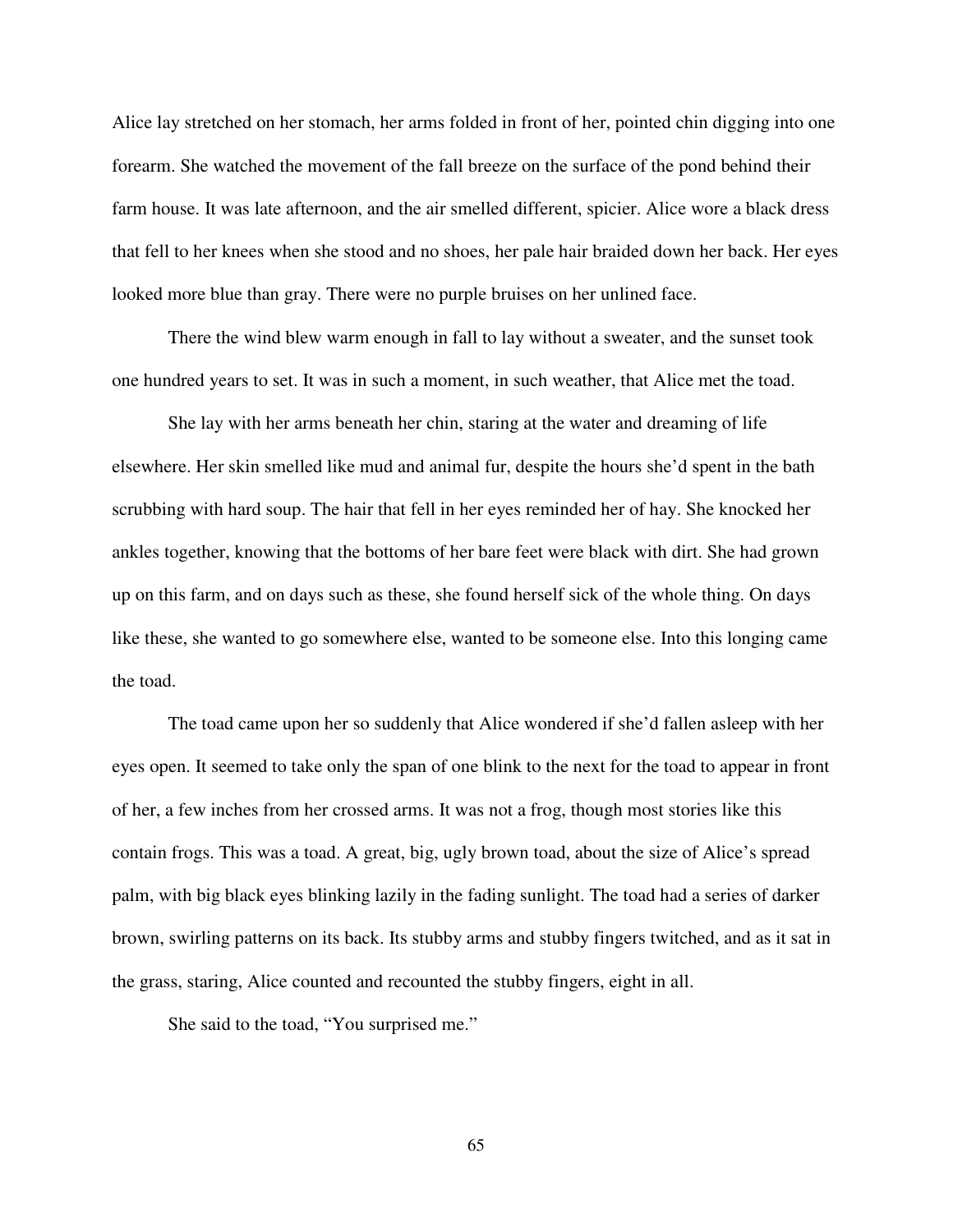The toad blinked its black eyes and said, "I've been here all along. You're just not very good at looking."

Alice leaned her head back to yawn, her jaw popping. "I suppose that's true," she said as she settled on her arms once more. "My mother's always asking me to stop spending so much time inside my head."

"I had a mother once," sighed the toad.

Alice raised her pale eyebrows. "What happened to her?"

"She died long ago."

"I'm sorry," said Alice, because that was the polite thing to say. "How did she die?"

"Terribly," said the toad and sighed again. "Yes, horribly, terribly, so horribly terribly my mother died."

"Really." Alice found herself growing bored with this conversation. She'd never spoken to a toad before, but if all of them were so vague and so repetitive she didn't know if she'd speak to another again.

"She was murdered." The toad shuffled a bit closer.

Alice's blue eyes brightened. "Murdered? How? By who?"

"It was terrible," said the toad. "Terribly, horribly terrible. My mother was murdered,

brutally, horribly murdered… by a *witch*."

The toad said this with great drama, hushing his voice and shuffling closer to Alice.

Amused, but to appease the toad, Alice let out a shocked gasp, which turned quickly into a yawn.

A gentle fall breeze brushed past, pulling loose bits of hair from her braid.

"Yes," said the toad, "a witch. A witch that came to our castle disguised as an old beggar woman, seeking shelter for the night. My father let her in, but the old beggar woman sought an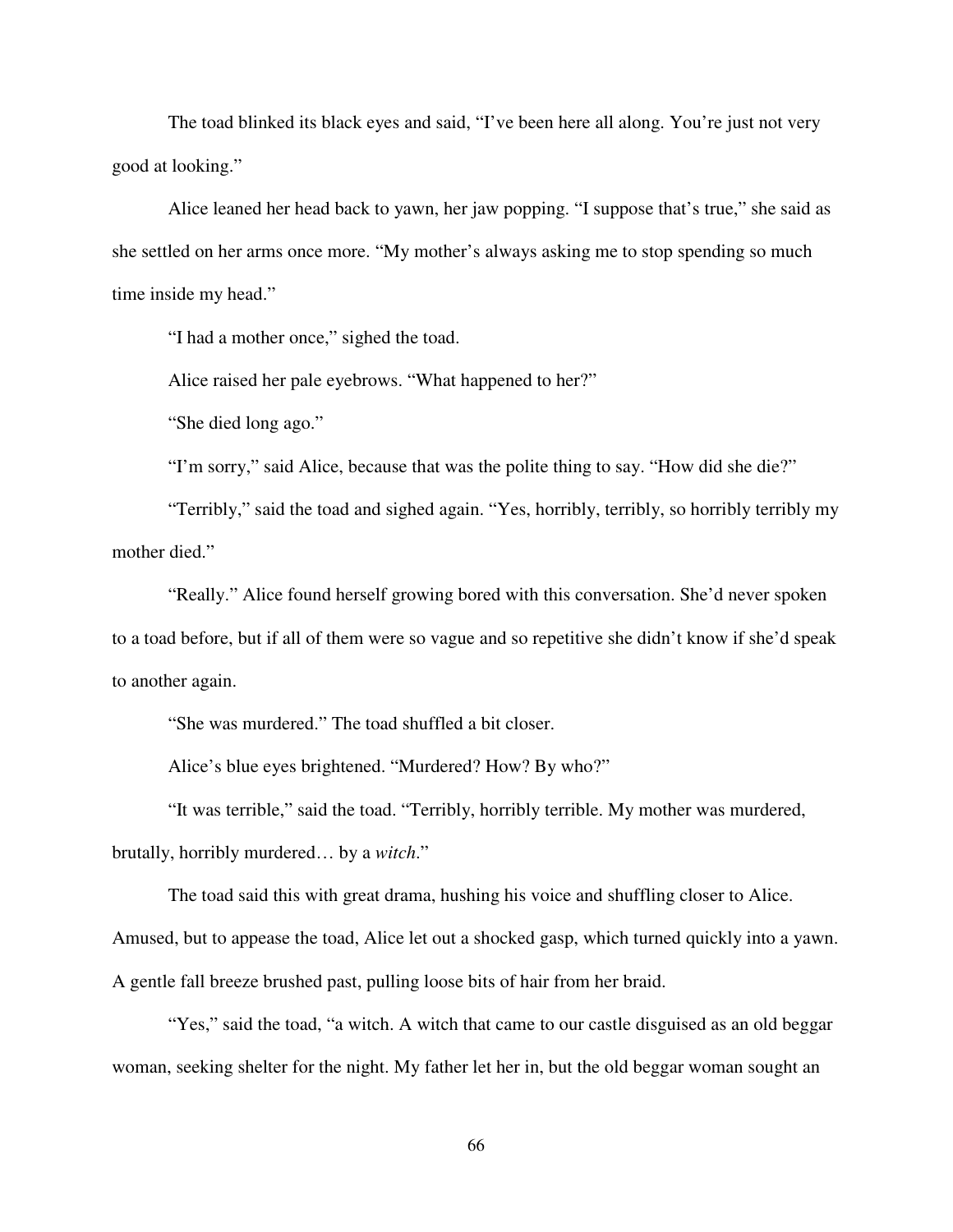audience with my mother. My mother was beautiful, you know," the toad gave a wistful sigh, "the most beautiful woman in the land. With hair like sunbeams. She was very delicate, my mother, and could not stand the sight of anything ugly, dirty or altogether unpleasant. And this beggar woman was all three of these. My mother refused the audience, of course."

"Of course," agreed Alice.

"And the witch was very angry. So she transformed into her true form, a beautiful but terrible witch, and murdered my mother in cold blood. She wanted to marry my father, you understand, for he was the most powerful and, more importantly, the most handsome king in all the land. She planned to return to the castle a few days after my mother's death, presenting herself as a Queen, and marry my father. But, you see, she encountered a thorn she had not suspected."

"Really? What?"

"Me. That is, I *saw* her murder my mother."

A slow, lazy sort of smile stretched across Alice's face. "You saw her kill your own mother?"

"Yes. That's what I said isn't it?" The toad gave an impatient huff.

Alice's eyes were bright, unperturbed by the toad's mounting impatience. "How did she do it?"

"How did who do what?"

"How did the witch kill your mother?"

The toad's mouth stretched in an attempt to look scandalized. "What a thing for a young lady to ask!"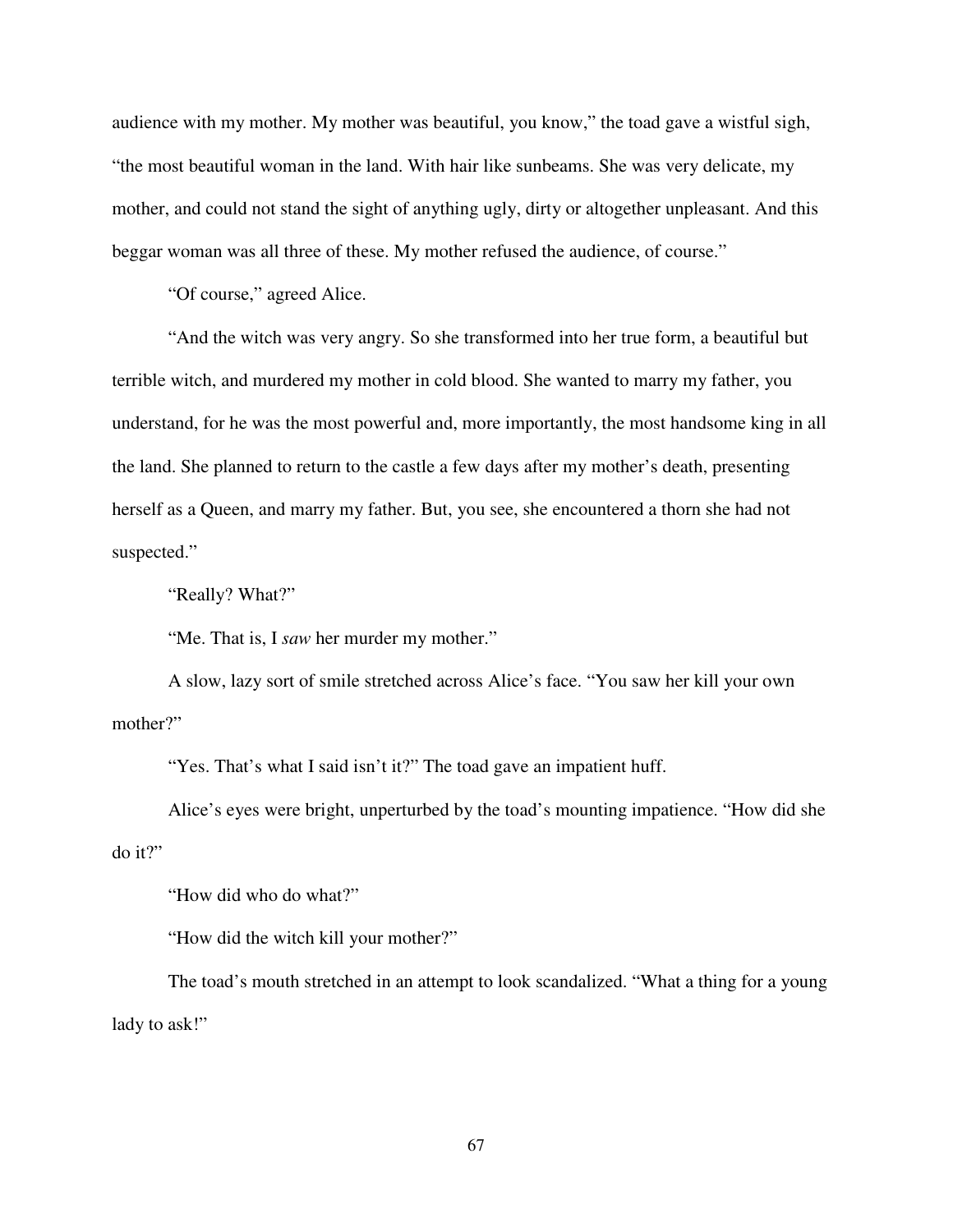"Well?" Alice leaned forward, her chin digging farther into her arm. Around them the wind whispered and the sun continued its achingly slow descent beneath the earth. "How'd she do it?"

The toad's eyes blinked slowly once before he shuffled closer and said in a hushed voice, "Cut her into tiny pieces and burned the bits in the fireplace! Her head went off first, then her arms and legs and then the witch minced the rest of her torso and her limbs into little bits and fed them piece by piece into the fire."

Alice suppressed a giggle. This was the most gruesome death she'd ever heard. "What did it smell like? The burning bits of your mother?"

"Like spoiled meat," said the toad in his conspiratorial whisper, "and also like rotten apples. It was an unpleasant smell. It was the smell that gave me away. I couldn't handle it, and so I retched, rather loudly, and the witch discovered me beneath my mother's bed."

Alice lifted an eyebrow, a smile teasing the corners of her mouth. "And what were you doing under your mother's bed?"

The toad shuffled to the left, then to the right, then he made a sound like a grunt. "The witch discovered me beneath my mother's bed and pulled me out. 'You've discovered my secret,' she said," here the toad pitched his voice very high, making the words sound strange and gargled, "and I was sure she would kill me, cut me into pieces like she did my mother. But then the witch said, 'I hate to kill a handsome young man like you. So I'll curse you instead. You'll spend your life as a toad until a beautiful princess kisses you.' Then she waved her hand and here I am, a miserable toad."

"That really is an unfortunate story," said Alice, yawning again. She lifted her head to glance over her shoulder, back to the farmhouse. She could see the silhouettes of her brothers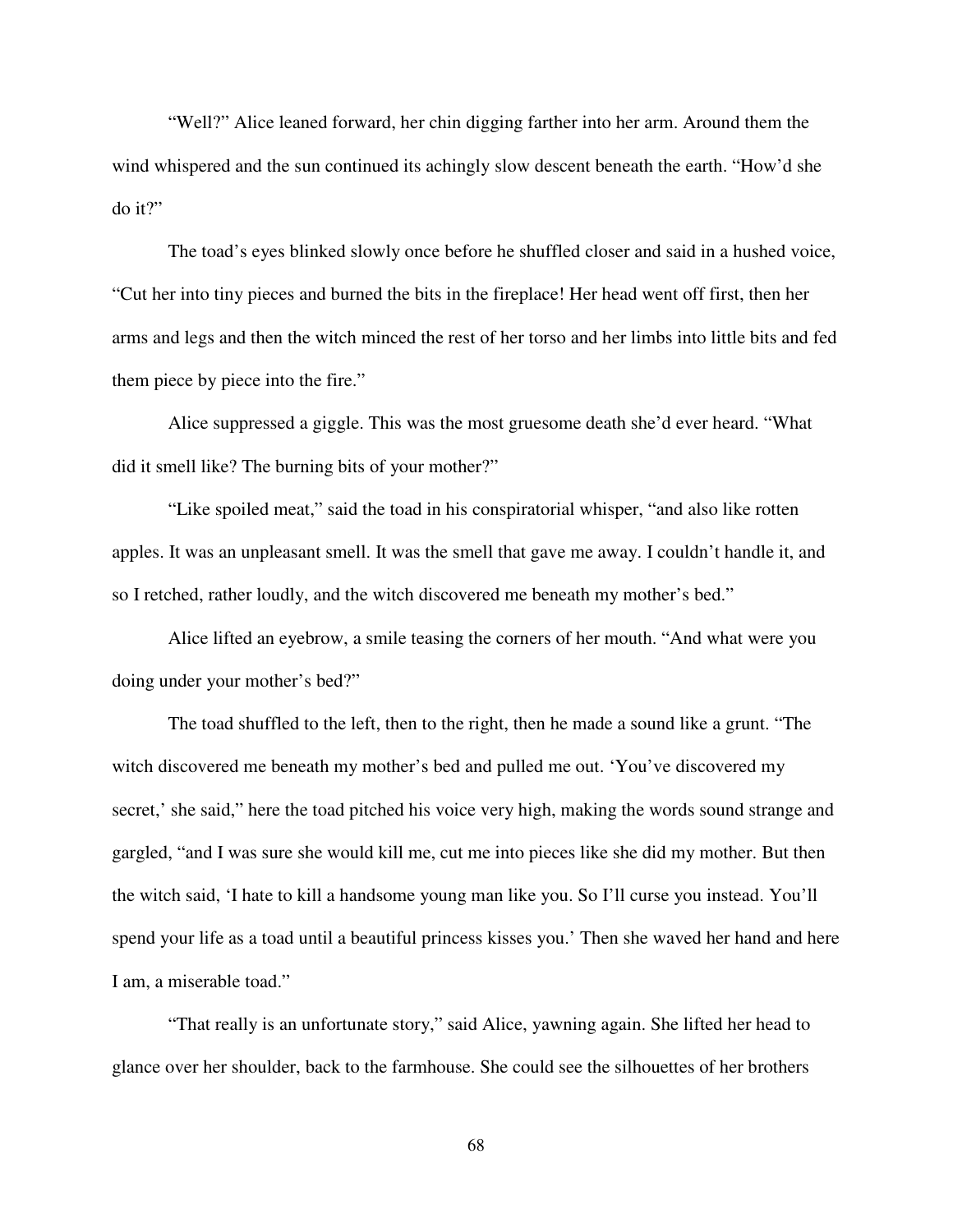moving in the dining room, setting the table for dinner. Her mother would be calling her in any moment. Alice turned back to the toad to tell him this and found him very close to her, as close as possible with touching her crossed arms.

The toad stared very intently at her face with his black eyes blinking in that slow,

measured way. He said, "There's only way to break my curse."

Alice leaned her head back, putting some distance between her and the toad, who smelled thick, like a spoonful of cinnamon. "What's that?"

"I need a kiss from a princess."

"Oh," said Alice, "of course."

The toad studied her for a silent moment. "Are you a princess?"

"I live on a farm," Alice said. "Do I look like a princess?"

"You're beautiful enough to be a princess."

Alice's face colored, despite herself. "Well, I'm not. Not a princess."

The toad sighed, the sound rushed and angry. "I'm running out of time."

"Time?"

"I need to kiss a princess before the end of the eighteenth hour of the eighteenth day of the one hundred and eightieth year since I became a frog. The hour is almost up."

Alice glanced around the empty yard, back up to her brightly lit house, and at the sun setting patiently. "I don't know where to find you a princess."

"You're my only hope."

"Except I'm not a princess."

"Could you perhaps be the princess of the, erm, pond over here?"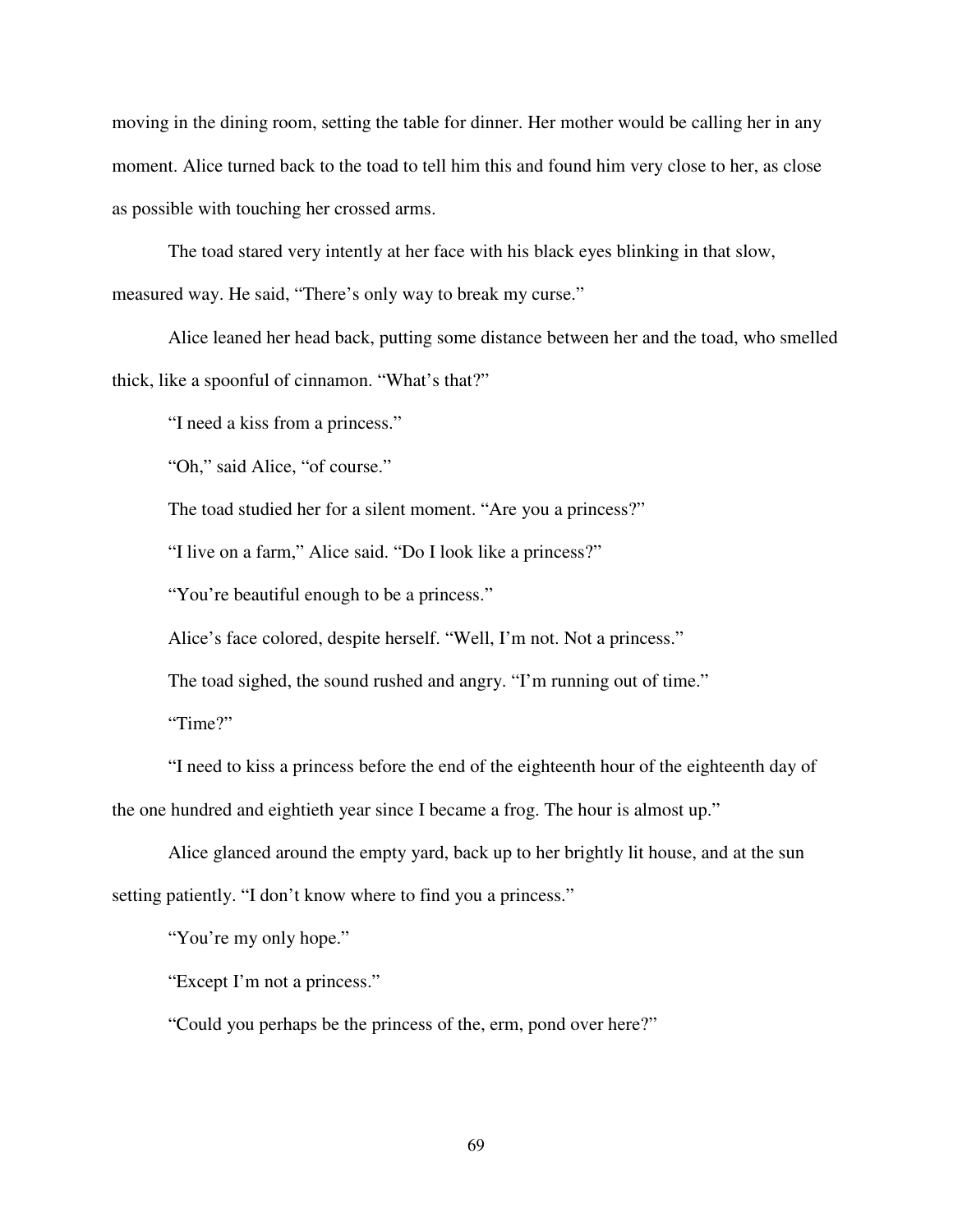Alice studied the toad's reflection in the water. She shrugged. "What have you got to lose, right?"

"You'll do it?"

"Sure."

The toad may have been smiling. "Do it, please, before it's too late."

Alice unfolded her arms and picked the frog up, holding him like one holds a cheeseburger just before taking the first bite. The toad's skin was curiously hot, not at all clammy and wet like Alice expected. She'd caught a few toads with her brothers around this very pond. *Those* toads felt like strange, squishy clods of mud, slick and wet and sticky too. But the toad in her hands had an intense sort of body heat, and having it so close to her face, the cinnamon smell she'd noticed before increased, forcing its way up her nose until she was choking on it.

"Go on, then," said the toad, squirming in her fingers. "Kiss me already."

"All right, all right." Alice squinted at the toad, moving him this way and that to pick the best spot. To be honest, she had no real desire to kiss a toad. But she'd already promised her help. She couldn't just take it back. "You don't need to rush me."

"We're running out of time!"

Alice looked at the sun. It hadn't moved even an inch in the sky. "Here goes nothing, I suppose. A kiss from a 'princess.'" Closing her eyes tight, she brought the toad to her lips and kissed him once, quickly.

She barely had time to open her eyes before the wind rushed at them, imbued with sudden strength and violence. It pulled at Alice, dragging her dress across the backs of her legs and yanking strands of blond hair from the meticulous braid. Dust swirled everywhere, obscuring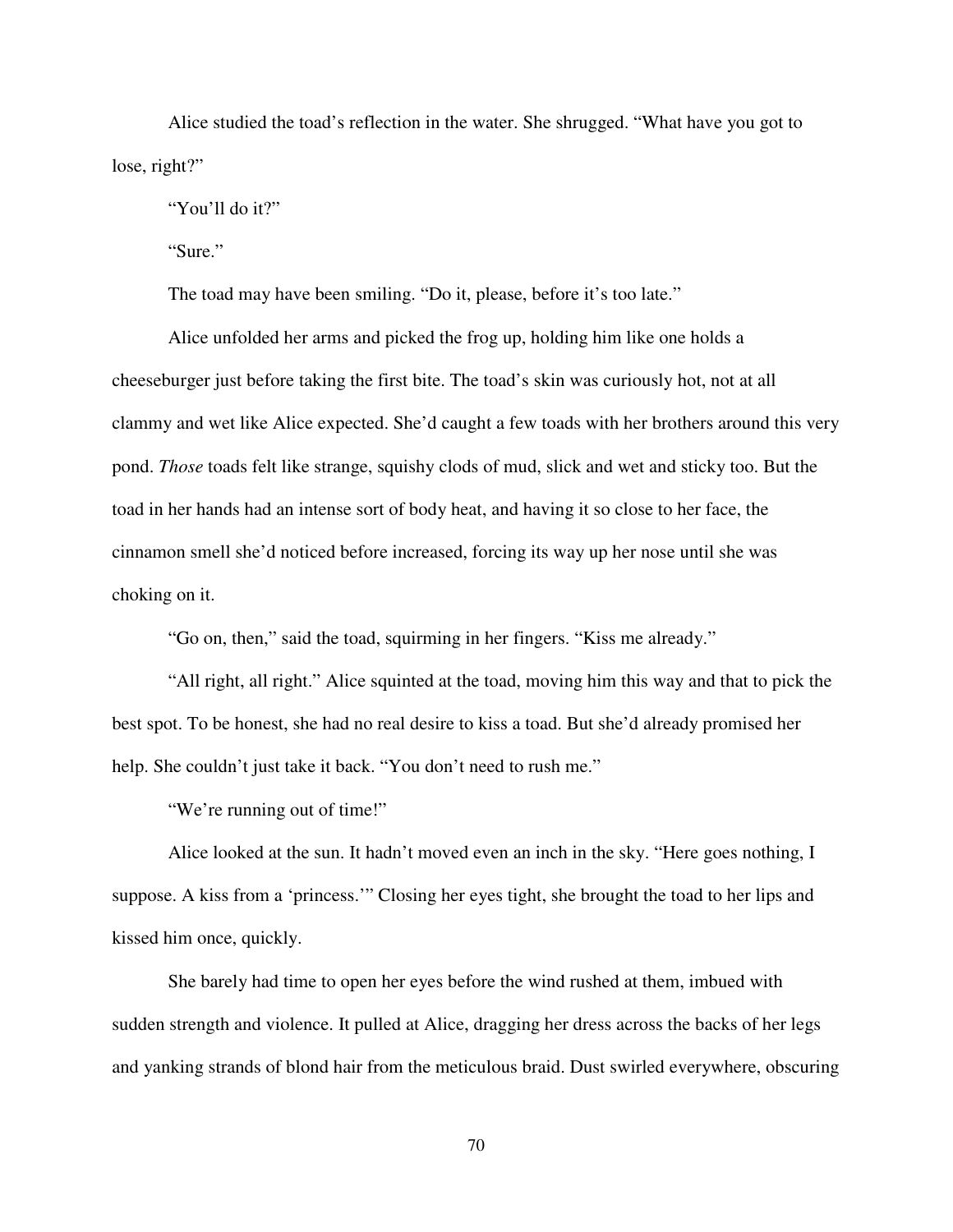her voice and filling her mouth with grime. Then, just as quickly as it came, the wind disappeared and the dirt settled down and Alice realized, in the chaos, that she had dropped the toad.

She examined the patch of grass right before her, but when she found no trace of him, her gaze moved toward the pond. Then she saw the feet.

It would be more accurate to say that she saw the *boots*. Black boats shining in the forever fading sun; the tops of the boots stopped just below the knee. Said knees were clad in tight, dark pants, a black belt hung loose and useless round a surprisingly narrow waist and a shirt of clinging, dark material covered a thin chest and bony arms. Long fingers drummed impatiently against the hips, wearing black gloves. The body looked like a minimalist pirate.

Then Alice worked her way up to the man's face. For, despite the feminine shape to the hips and waist, this was the body of a man. Only the face was hard for Alice to look at. She could make out a long, sloping nose, crooked like it had been broken, a wide mouth with thin, curling lips and two large, black eyes. It was the eyes that made her realize that she was still looking at the toad. They had the same bulging, penetrating, endless darkness. The man's black hair swayed on the top of his head, as if he were submerged underwater.

He was a strange man because his skin seemed to be colored in various shades of dark, like smears of ink at different stages of drying. He was a *dark* man. Alice had no other word for him.

The Dark Man let out a gleeful laugh, like a child, and stretched his arms above his head. His form fitting clothing moved with him.

"What bliss, what bliss," he said in a high pitched voice that startled the hairs on Alice's arms. "What bliss to be free again, free at long last!"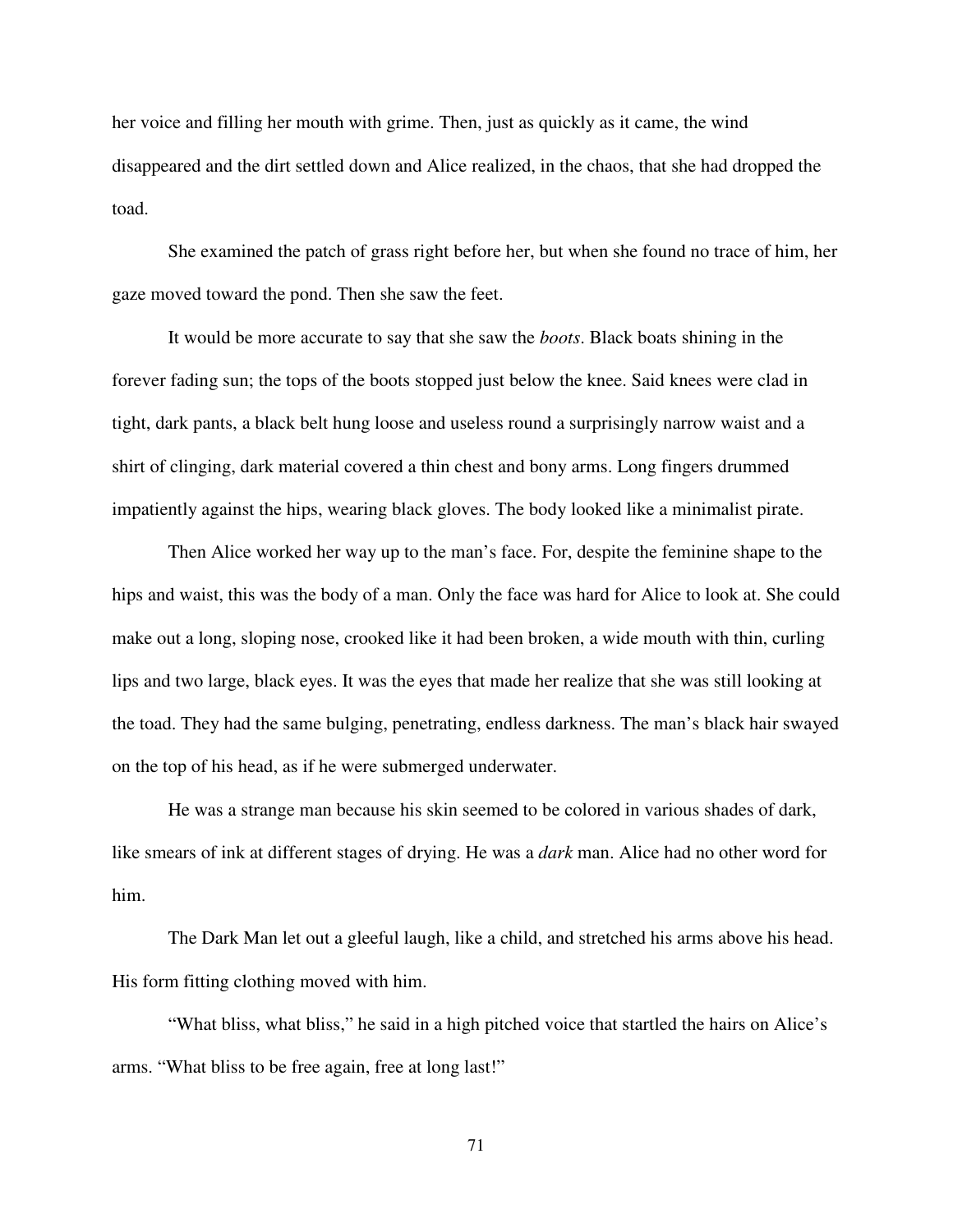"Sorry," said Alice, broken from her surprise by the sound of this strange voice. "I thought only a princess could break your spell."

"It wasn't a spell, darling girl." The Dark Man ran a hand through his moving hair. "It was a *curse*. A nasty, nasty, ugly, smelly old curse put on me but a stupid smelly old witch. And it did *not* agree with my digestion." He burped. Then giggled.

Alice wrinkled her nose. The wind carried the belch to her – it smelled like cinnamon and rotten meat. "I thought only a princess could break your curse."

"Not quite, not quite." The Dark Man squatted, resting his forearms on his knees. "You see, it all comes down to belief. Every girl's a princess inside – she just has to realize it in here." He ducked down and kissed Alice's forehead, sending a tantalizing chill echoing down her neck. The Dark Man giggled again. He looked very much like a child when he laughed with his mouth opened so wide.

"You had to believe you might be able to break the curse," said the Dark Man when Alice did not speak but instead lay shivering. "You had to believe you might be a princess after all. Because you've always wanted to be one, haven't you?" He cast a look at Alice's house, at the top of the hill behind her, where her brothers moved like shadows from another world. "What girl growing up with smelly boys and pigs and mud doesn't wish she was a princess sometime? I knew you were my girl when I saw you. You carry your heart in your eyes."

Alice's eyes moved to his mouth as he spoke, captivated by the sneering curl of his lips. "I'm not sure I understand you."

"No, I imagine you wouldn't. Girls your age aren't the cleverest. They're not quite women yet, despite what they might tell themselves."

Alice's face flushed, and she narrowed her blue eyes. "I *am* a woman. I'm sixteen today."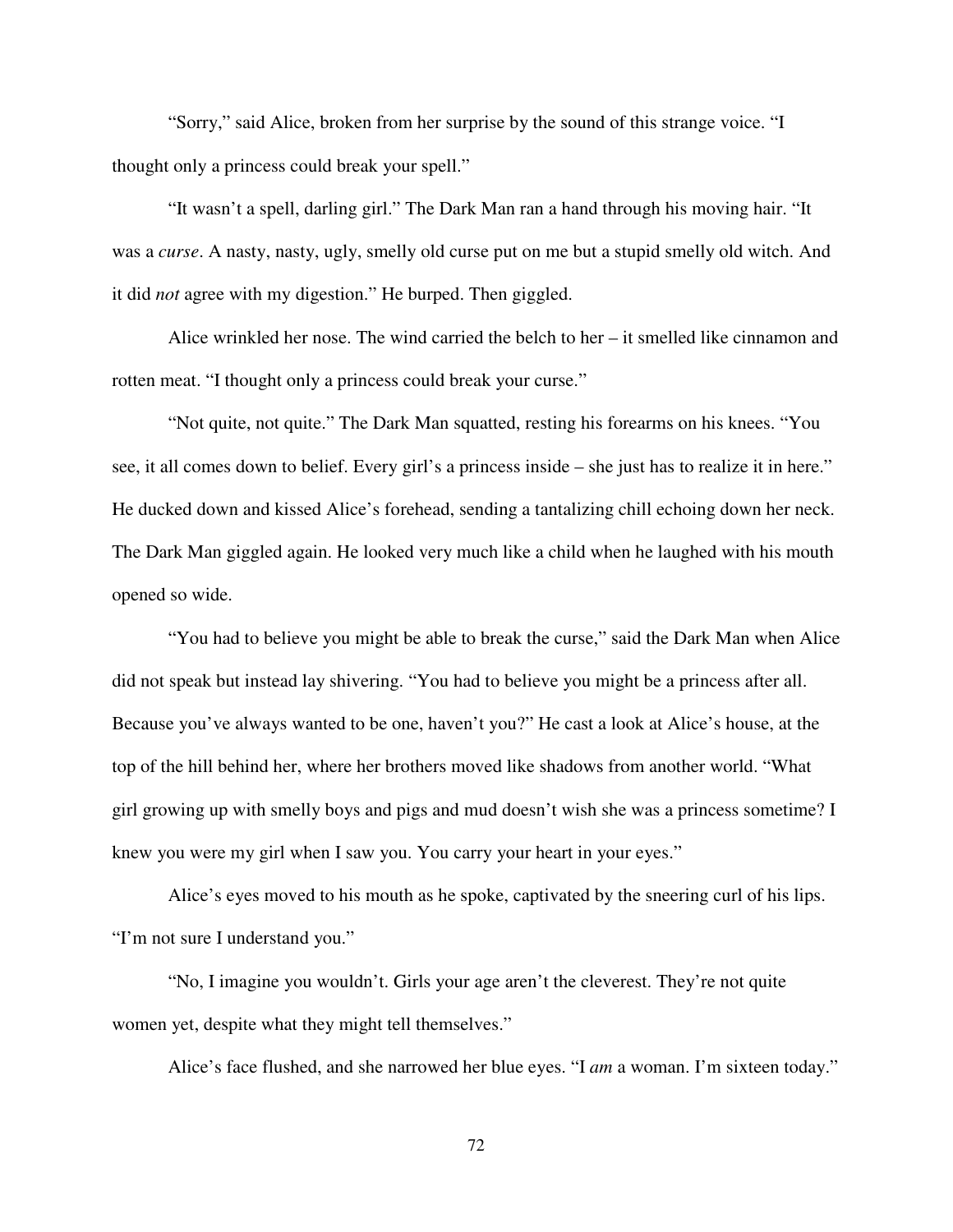"Almost sixteen." The Dark Man lifted his bulging eyes to the immovable sun. "That places you on the crux of womanhood. You have the desires of a woman, but your smell isn't quite right. Yet."

At this, Alice wondered what the "right" smell might be. She hoped it wasn't cinnamon. The Dark Man's smell had intensified when he transformed from toad to man. She didn't want to smell so strong the rest of her life.

"Girls just before they are women possess the most magic. You're on the edge of something truly life-changing, my darling, darling girl. And contained within your lips," here he pressed his gloved thumb to her slightly parted mouth, "is enough to break the strongest, most powerful curses."

Alice could hear her blood moving in her veins, a small hurricane burrowing into her ears. But in the rush of all that sound she realized, for the first time, how faint her own heartbeat sounded. She could barely hear it. And with his thumb pressed so forcefully against her mouth, she struggled to breathe too.

"So then," she said, her own breathless voice grating her nerves, "I *am* a princess?"

The Dark Man laughed, clicking his tongue at her gently. Alice could not take her eyes from the pursing and relaxing of those thin, dark lips.

"Let me explain because, though you're almost a woman, you still think like a girl. And girls are not known for their intelligence."

As easily as the spell had dropped over her, it broke. Alice pulled her face back, away from his touch, and sat up all the way, tucking her legs beneath her. "Excuse me," she said, "but I hardly think that's true. We--"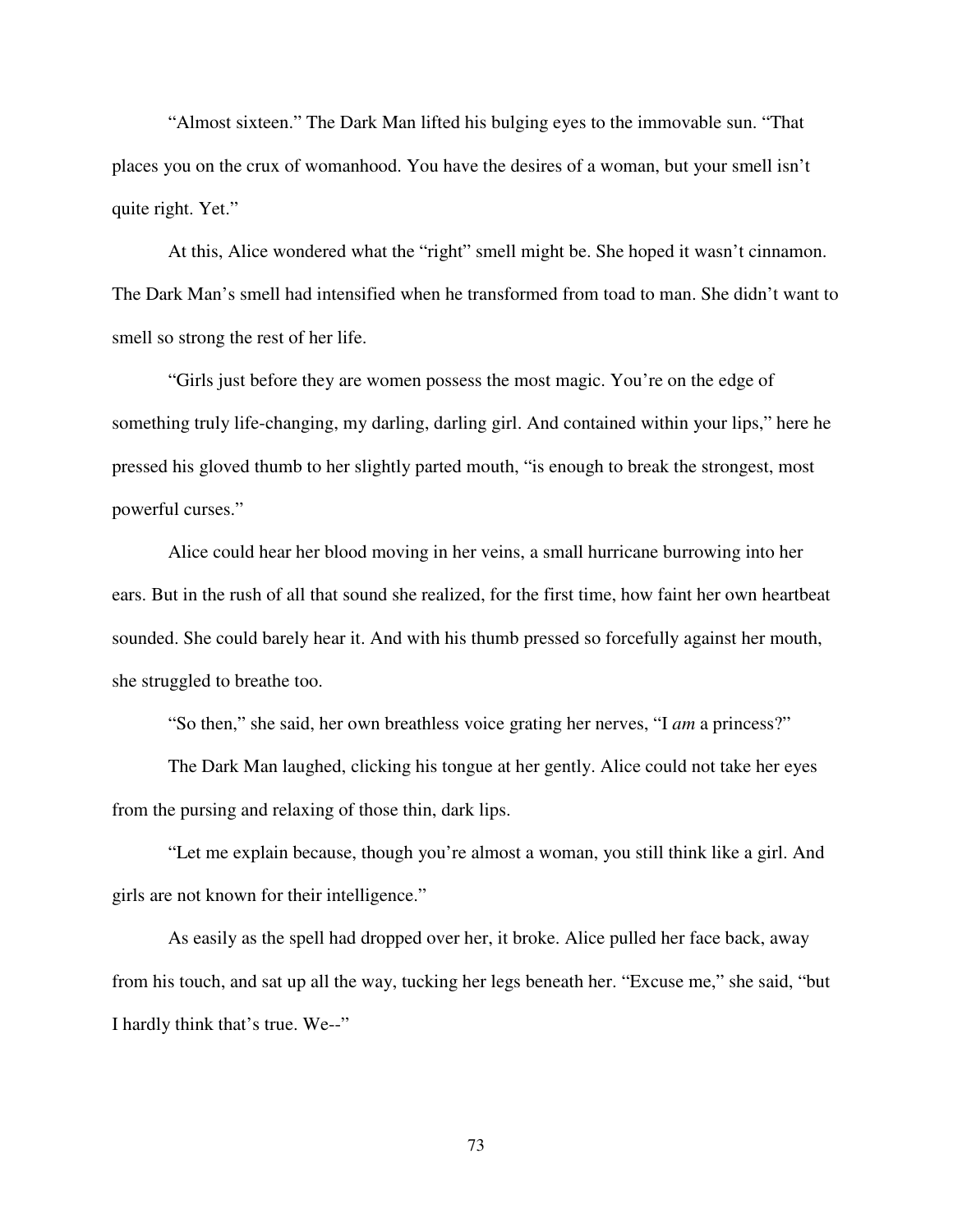"You were able to break my curse for two reasons." The Dark Man spoke as if Alice had said nothing, holding up two fingers. He curled one down. "First, you have the heart of a princess. That is, you believe it fully possible that you are, in reality, a princess. A girl in a family of boys, you grew up in dirt and mud and mess. You never had enough to eat. Your heart, knowing much better than you, always longed for something more. So when you heard that only a princess could break my curse, you let your heart believe, if just for a moment, that you might be princess enough to undo the magic. That, in turn, turned you into a princess. So when you kissed me, the magic of your belief set me free.

"Second," he let the other finger drop, "you are a girl on the verge of womanhood. Women are not likely to think themselves to be princesses, but the maturity you seek to obtain with the dawning of your birthday blends with the magic of childhood you cling to. You sit between two worlds, a girl in transition. And there is magic in transition. That magic also allowed you to break my curse.

"So there you have it! You believed yourself a princess and, as a girl in transition to womanhood, you had magic enough to set me free. And I," he spread a wide hand on his thin chest, "am very grateful."

Alice's mind struggled to knit all of this information together. The Dark Man spoke very quickly, without pausing much for breath, and she often had to replay whole sentences just to absorb what he was saying. When he finished, he let silence hang in the air between them. The fall breeze shuffled by and Alice could feel it changing.

She said, "Now what?"

The Dark Man lifted one dark eyebrow. "What do you mean, 'now what'?" "I mean, what do we do now?"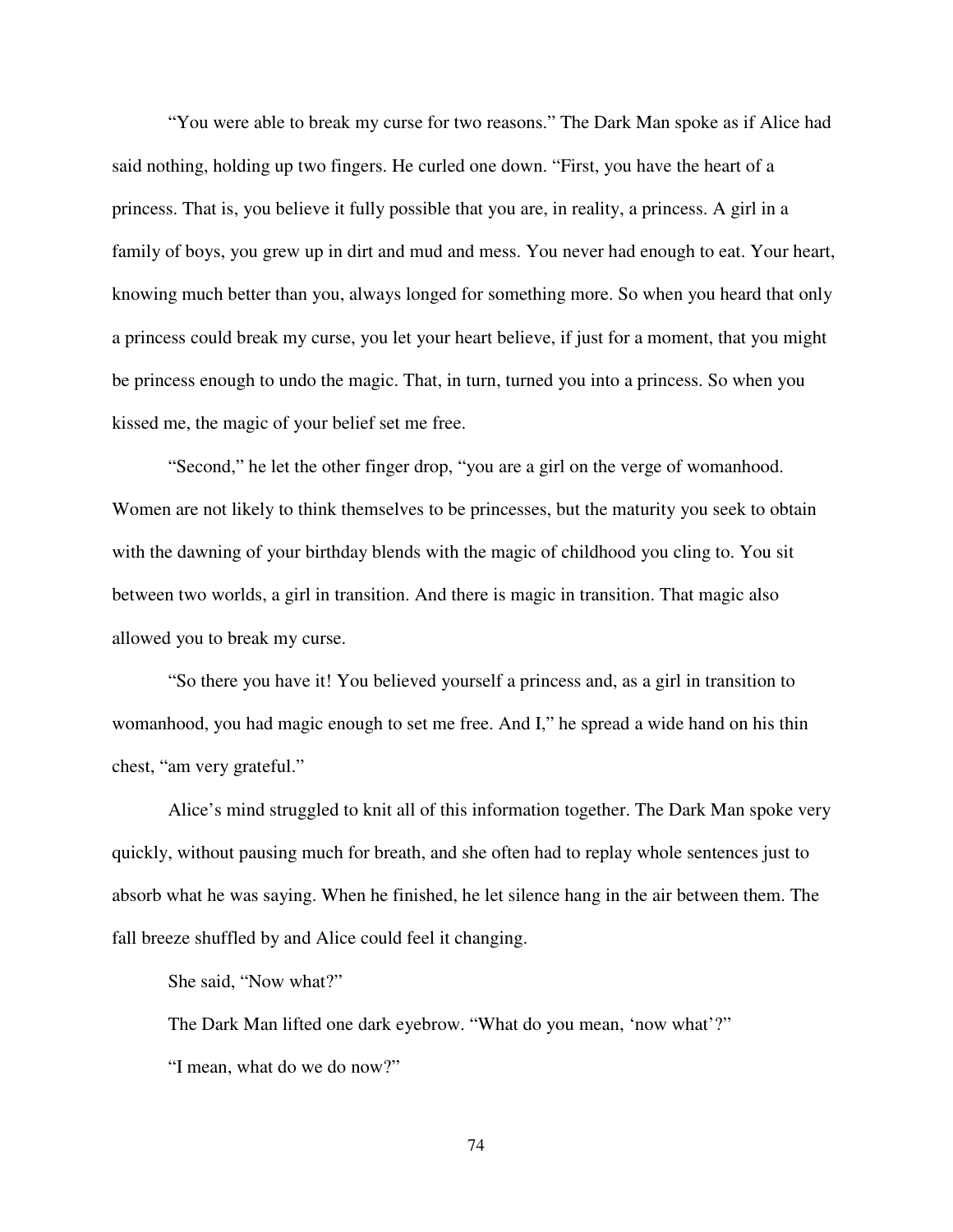His smile grew very wide. "*We*?"

Alice refused to be cowed by the condescension in his face. She reminded herself that this impossible man was the same toad who, moments ago, she had spoken to in very much the same way he spoke to her now. So she drew herself up, lifting her chin as she responded. "In all of the stories, after the princess releases the prince from his curse, they get married."

The Dark Man's eyes grew very wide. His lips, pressed together, began to tremble. His cheeks bulged. He rose up on his heels, his Adam's apple bobbing, before he let out a great loud guffaw and fell backwards on his butt. He laughed and he laughed, his jaws widening and popping, his long fingers digging into the black fabric covering his frail stomach. Alice watched as tears, like dirty well water, trickled down his face. She felt herself growing more embarrassed and tried to make herself more annoyed, to cover the embarrassment.

When at last the Dark Man calmed himself, he leaned back on one hand, using the others to wipe the tears from his face. "Oh my," he said, still gasping a little, "that was really very funny. You're a very funny girl, you know that?"

"No," said Alice, reaching up to scratch an itch on her forehead. It made her skin burn a little, to dig into it with her fingernails, using more force than she intended. But at least the itching went away. "No, I don't know that."

"We're not going to get married, my darling girl. Of course we're not. And do you know why?"

"No." Alice knew she was blushing again. It made her angry. Her blue eyes narrowed, and her fingers dug into the fabric bunched around her thighs.

"Because though I am a prince, I can't say I'm a good one." He laughed again, his whole body shaking. "In fact, if we were to cast roles in this story of ours, I would be the villain." He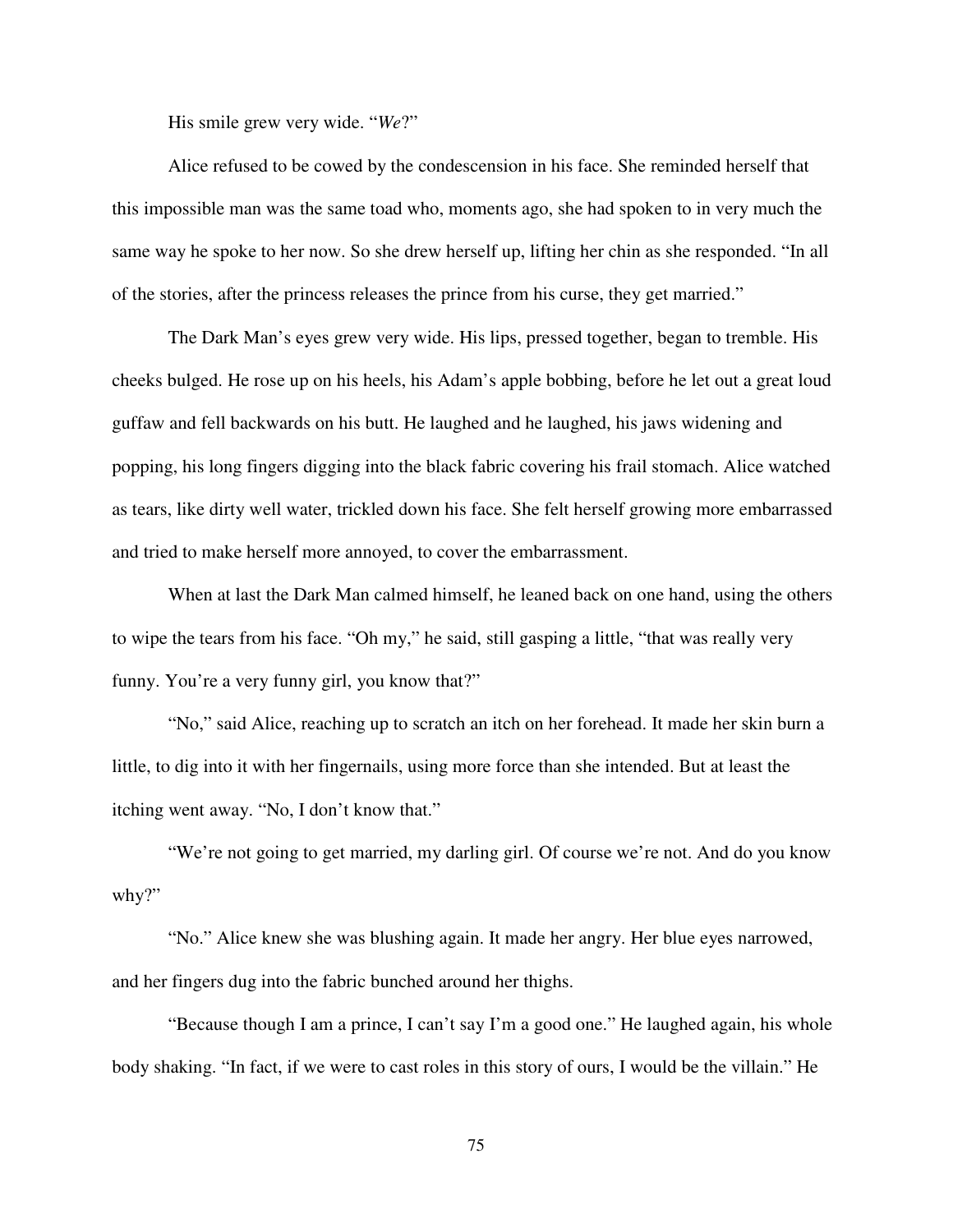wiggled his fingers at her, snorting. "You see, the witch that turned me into a toad all those years ago wasn't an evil witch at all. She was a good witch, a kind old woman who had served as caretaker for a king's orphaned daughter. I managed to get that daughter to fall in love with me, see, and I was about to, ah, steal her heart when I was discovered and transformed into a frog. I've been roaming the land for ages, but it wasn't until you that I found a heart pure enough and sweet enough and eager enough to break my curse."

"Oh," said Alice as her forehead began to itch again.

"So I must say, I am very grateful for you, my darling girl."

Alice looked above them at the sun still suspended in the sky, then at her brothers, still shadows setting the table for her birthday dinner. She longed suddenly, violently, to be back with him. This Dark Man confused her and scared her, and he smelled too strongly of cinnamon. And her forehead itched so terribly. She turned back around to tell the Dark Man that she had to hurry along to wash up for dinner. But as she faced him she found him very close, his nose inches from her own.

The black eyes seemed to expand, and Alice stared at her reflection in the empty black orbs. She knew he was smiling, though she could not see his mouth, knew it from the lines framing the dark eyes. The folds in his inky skin were so charming she almost began to cry.

"You freed me with a kiss," the Dark Man whispered, his voice almost lost on the wind that rushed between them. The breeze lifted pale hair from Alice's face. She noticed the black eyes were not framed by eyelashes. "I suppose I shall return the favor."

He leaned forward and her eyes fluttered closed, her lips parting in expectation of her first real kiss. She'd kissed her father, before he died, and her brother after his confirmation, but she had never been kissed on the mouth. She had never been kissed by a man, a man kissing her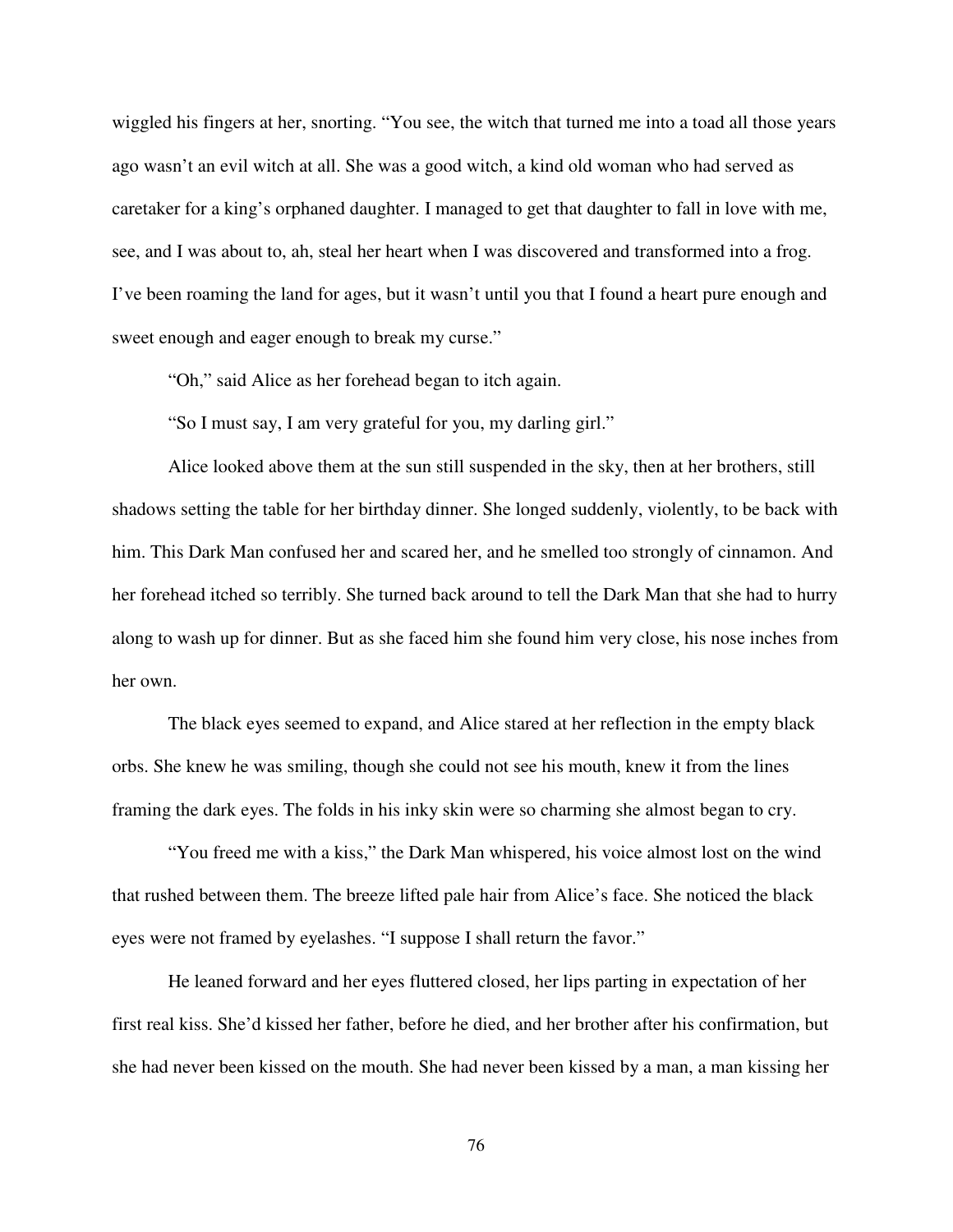like she was a woman. But the lips did not touch to her mouth. Instead she felt the warmth of them on her cheek, where they lingered for so long her skin began to burn. When the pain became unbearable Alice jerked her head away, eyes opening as one trembling hand reached up to cover the stinging spot.

The Dark Man was laughing, only she couldn't hear him. She knew he was laughing because of the grin splitting the dark face, revealing a mouth like a dark hole, with teeth that blended into the nothingness. He covered his mouth with one hand, shaking silently, as he watched her with the large, never blinking eyes.

"Just once more," he said when he dropped his hand. "Three times the charm, yes?"

"Third time's the charm," Alice said. Speaking meant moving her mouth and moving her mouth made the cheek twitch painfully. "The saying is 'the third time's the charm.'"

"Ah, my mistake." His thin mouth laughed at her. "Just once more," he said again, "let me kiss you once more."

"Why?" Alice wanted to go home, to her mother and her brothers and her bedroom. She was sick of this place where the sun never set and strange men made out of ink laughed at her and teased her and tried to kiss her.

"Just once more, on your mouth." The black eyes shifted, and she knew they were focused on her lips, covered partly by her thumb as she cradled her cheek.

"But why?"

"Most magic works in threes," said the Dark Man.

Alice tried to take a deep breath, but the air, very cold now despite the shining sun, skittered around in her throat.

"Magic," she said. "You're doing magic on me?"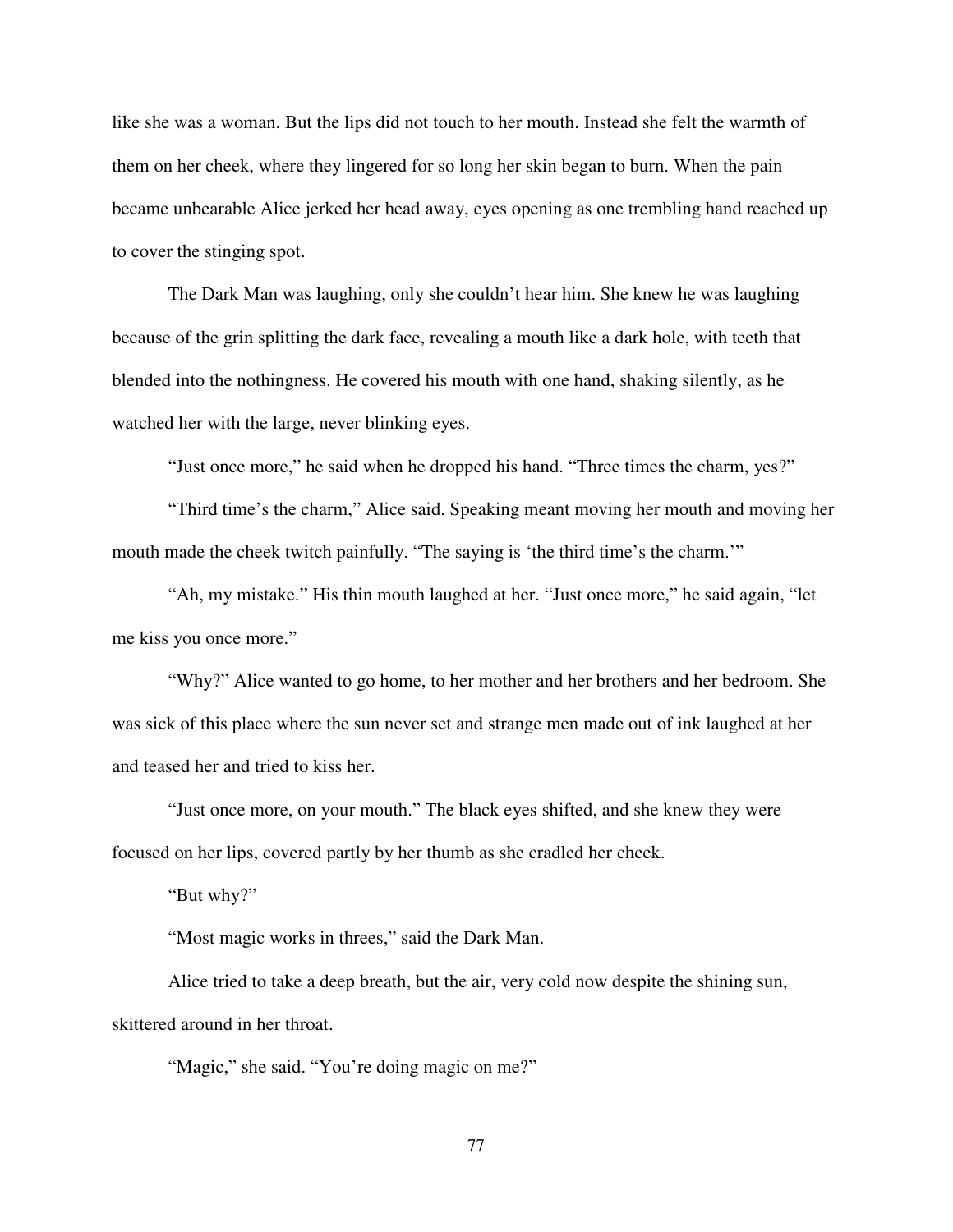"Of course," said the Dark Man, still watching her mouth. "I'm a magical sort of man."

"I want to run away from you," Alice said. "But I find I have trouble making my legs work."

"Yes," said the Dark Man. "I imagine you would."

Alice said nothing. She watched him, her face throbbing in time with her fading heartbeat, her forehead itching terribly. She did not have the energy to reach up and scratch it.

"My magic is like a web," said the Dark Man. "And I find that even after all those years as a toad, I am still very good at weaving."

"What is it you want?"

"Something I admire very much." He smiled again and this time teeth shown in the folds of shadow, tombstones looking stark and white. "Your heart, my dear, my darling girl."

To hear him say the word aloud only drew to Alice's attention how quiet her heartbeat had become.

"My heart?" The words were breathless, almost soundless.

"Oh yes." The Dark Man leaned forward, the tip of his dark, crooked nose brushing her own. "There is something about hearts I love. And there is something about hearts with just a touch of magic in them," he tapped her lips with one finger, "that I simply adore. And your heart, my dear, has everything I crave. Innocence corrupted by desire, by temptation. Magic that is growing old. Magic that is about to expire. I would love a bite of that." The tombstones in his mouth seemed to grow in size. He leaned closer, bulging black eyes fixated on her mouth and Alice knew, she knew, that if this man were to kiss her she would fall down a dark hole, unable to ever find her way out.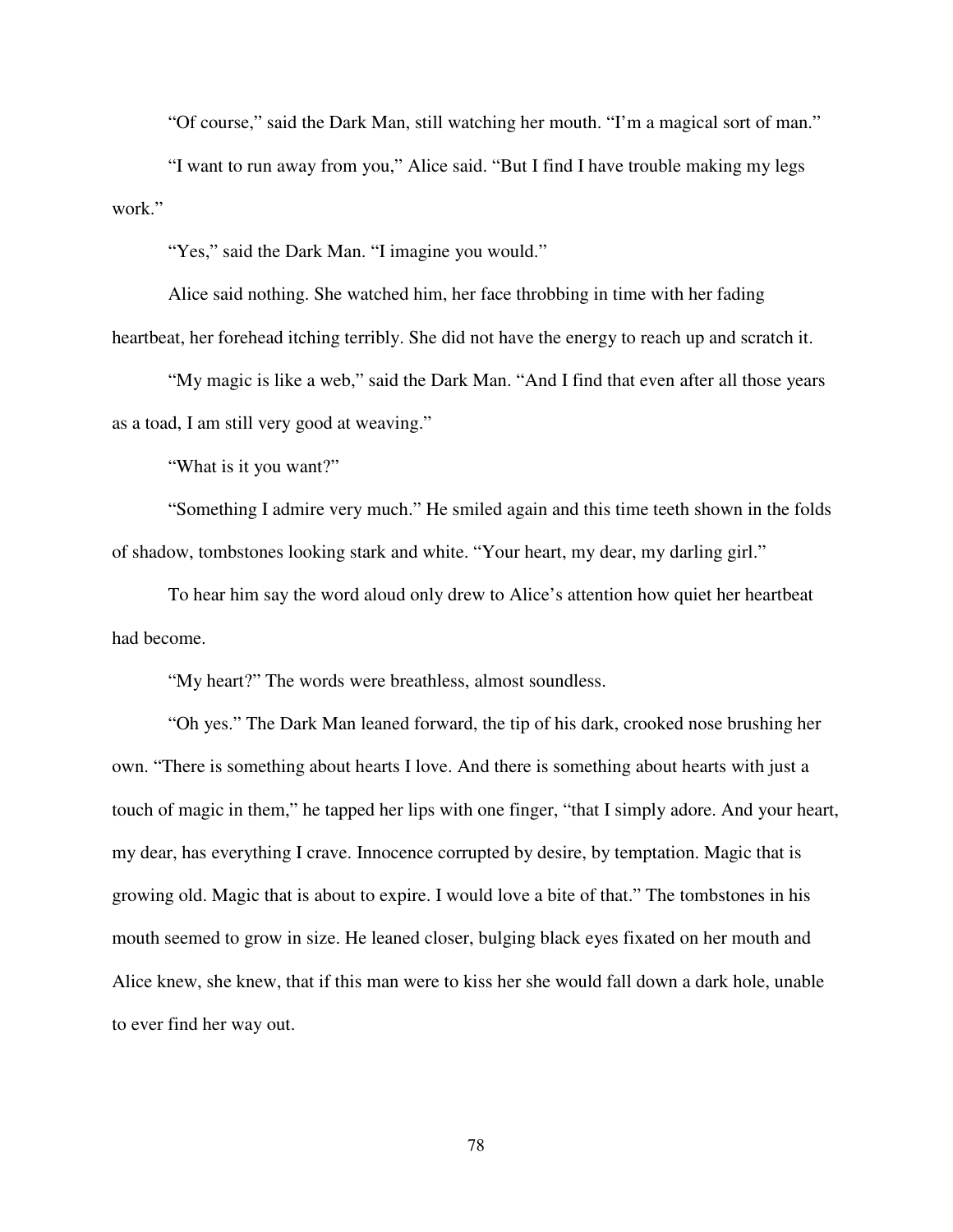"Excuse me," she said, though she barely had the breath to speak. "I don't want to kiss you."

The Dark Man giggled, still leaning closer. "That's never stopped me before."

"I don't want to kiss you," Alice said again, working her jaw, trying to make the words louder, stronger. "And so I don't think I will."

"And what, exactly, will you do?"

Alice thought of her brothers in the house up the hill, setting the table for her birthday. She thought of her mother bent over the oven, skin drying in the heat. She thought of how much she wanted to be kissed but not by a man swirled from ink and shadow. She'd rather be kissed by the boy down the road, the boy with the gum constantly in his teeth, who told stupid jokes that made her laugh. She thought of that boy and her heart flared, a thunderous drumbeat in her head. She thought about his mouth moving around that gum, his lips smacking, his cheeks bulging and his tongue lolling around behind his teeth, a distraction when he spoke. She thought about this boy she had never thought of before because he was colored like the fields at dusk, in browns and golds and tans. Because he was the opposite of the monster bearing down on her now, Alice thought about the boy and clung to him like she'd never thought to do before.

Just like that, her legs lit on fire. Needles dug into every inch of her, the sudden pain overwhelming her senses and tearing whatever webs that Dark Man had weaved to hold her in place. She leapt upward, the motion of her legs catching the Dark Man's face in her knee. He drew back, pressing a hand to his nose, letting out a string of old words that burned like bee stings on Alice's ears. She clamped her hands over her ears and stepped backward. Each collision of bare foot with the soft, solid earth sent a shock of electricity up her legs and through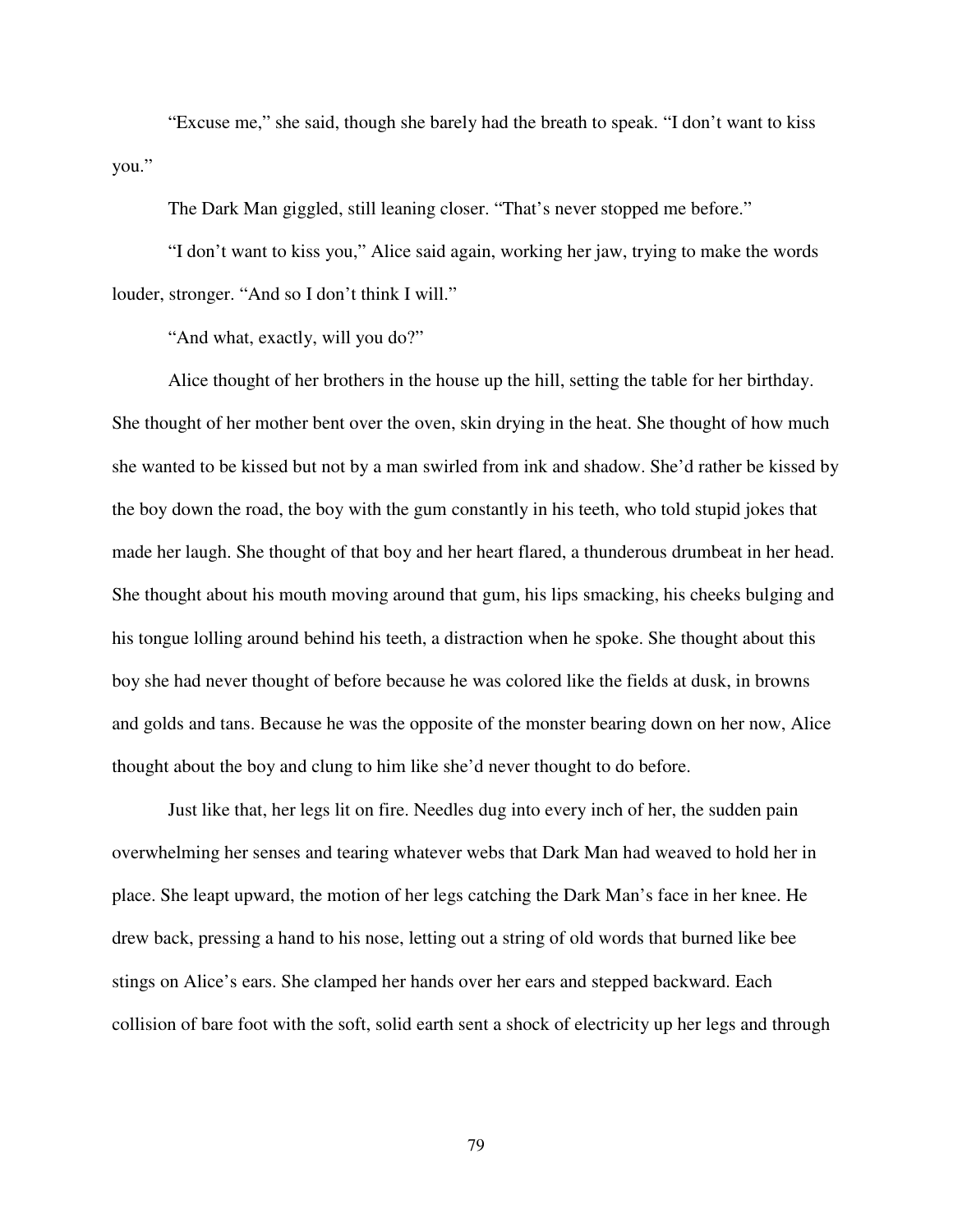her body. It wasn't an unpleasant sensation so much as a primal one. Alice knew that if she'd been conscious and aware during her birth, being born would have felt something like this.

She kept moving backward, watching the Dark Man kneeling by the pond, ink dribbling out past his fingers and down his long chin. He looked so strange, so out of time and place. The air grew cold, the light leaked from the sky as the sun, as if to make up for lost time, sped toward the horizon. The Dark Man disappeared in the shadows, and Alice, when her eyes could no longer discern him from the pool of darkness surrounding the pond, turned on her heel and sprinted for the house.

She burst into the warm yellow kitchen with a nightmare on her heels. Alice slammed the door and locked it, pressing her back to the firm wood. Her breath came in ragged gasps, her forehead and cheek throbbing. Her mother's head appeared from the dining room, the pale blue eyes widening at the sight of her oldest child.

"Dear," she said, "what's happened to your face? You look as though someone's burned you."

Alice's aching feet carried her to the mirror on the wall. An unfamiliar face stared back. The gray eyes looked hooded and wild, too old for the young face that held them. Her lips were chapped, parted as breath ripped in and out of her mouth. On her forehead and on her cheek were two bright red marks, red like raw meat or like blood. When she touched them, the sensitive skin twitched.

Those marks would eventually fade to purple.

"I married that boy," Grandma Alice said as Delia dried the last of the dinner dishes. "That boy with the gum – that was your grandfather."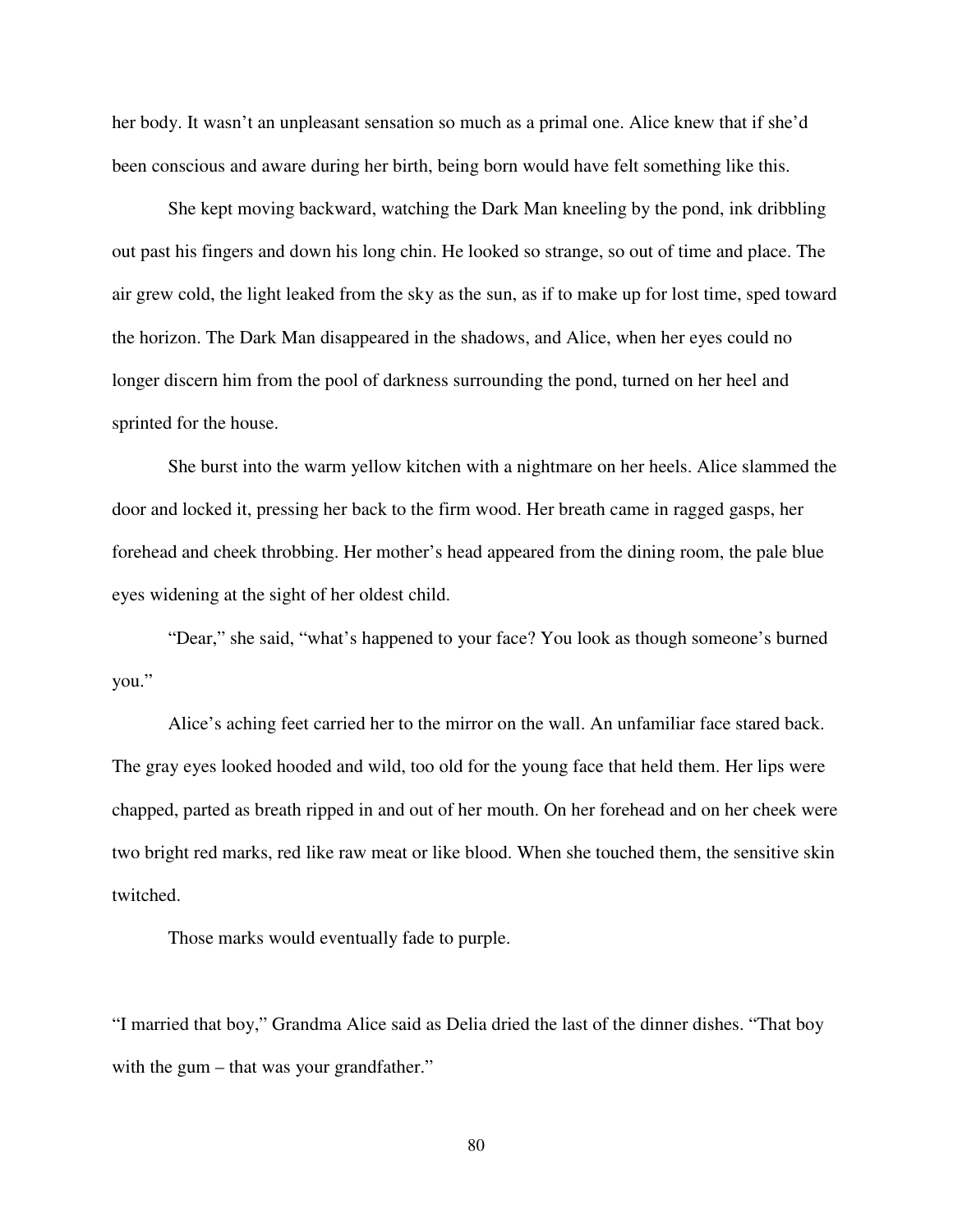Delia set the plate on the stack in the cupboard, wiping her fingers on the cloth in her hands.

Grandma said, "My heart experienced a woman's love. And that allowed me to break away from the Dark Man's spell and run free."

"It's true?" Delia asked, though she knew the answer. This truth vibrated in her bones, made them click together like the chattering of a skeleton in one of those old black and white movies.

Her grandma nodded.

"Why are you telling me?"

"Because you're a girl on the edge of sixteen, about become a woman."

Delia said nothing, just leaned against the kitchen sink. Her fingers worried the rag, twisting and untwisting it.

Grandma Alice watched her. "He might not appear. I haven't seen him or heard of him in

years. He's no doubt somewhere far away, harvesting hearts from other girls."

"That's what he does? He steals hearts?"

Grandma Alice pursed her wrinkled lips. "I've guessed at that. He never told me outright, of course, but he alluded to it. And he'll want your heart. I'm sure of it."

"But why?"

"You've been an orphan your whole life. You've spent so much time living inside your head. If ever there was a girl aching for magic, it's you."

"What do I do?"

"Don't go wishing tonight. Don't yearn for anything or long for anything or hope for anything. It's the wishing that draws him, the desire to be something other than what you are.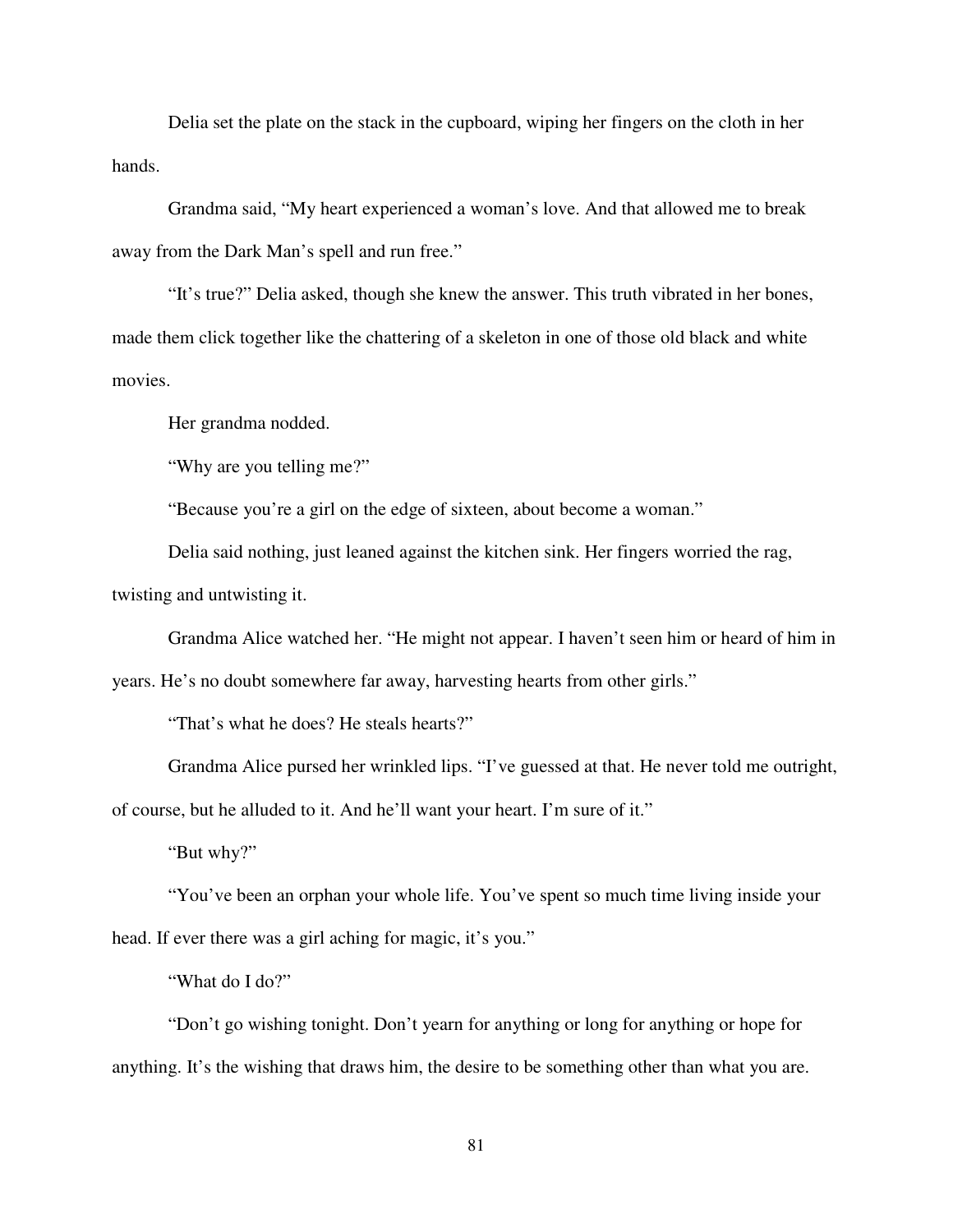Don't wish, and let him pass you by. Can you promise me you won't waste your time doing that?"

Delia nodded. She swallowed. "But… what if he *does* appear?"

Grandma Alice rose from the table, her wrinkled fingers flexing against the worn wooden surface. "Well, then, I suppose you'll need to grow up." She left her granddaughter in the kitchen with the tangled the dish rag.

Delia had spent her whole life wishing. To suddenly stop now, on the eve of her transition to womanhood, seemed impossible. She sat on her bed in the glow of the full moon and tried to think about neutral things, topics that wouldn't start her heart wishing.

On the nightstand beside the clock was a photograph of Delia's parents. The only photograph she had. Alice said there weren't any others. In her darkest moments, Delia became convinced that her Alice lied to her, hoarding memories of people Delia knew only as shades in the farthest corners of her dreams.

In the photo, her father stood with his arm around her mother's waist, grinning at the camera, while Delia's mother turned into his shoulder, glancing at the camera through her hair, her face split wide open in a candid, breathtaking smile. They were young, barely out of high school, but already so comfortable with each other. An engagement ring glistened on her mother's hand. Looking at the photo, Delia wanted desperately to be friends with her parents.

She could sit for hours and stare at that picture. She would try to imagine what her mother's laughter sounded like. Was it deep and hoarse, like her Alice's on the rare occasion the old woman laughed? Or was it like Delia's own: high pitched and loud and filled with snorting? What did her father smell like? She figured he probably smelled like every man ever – like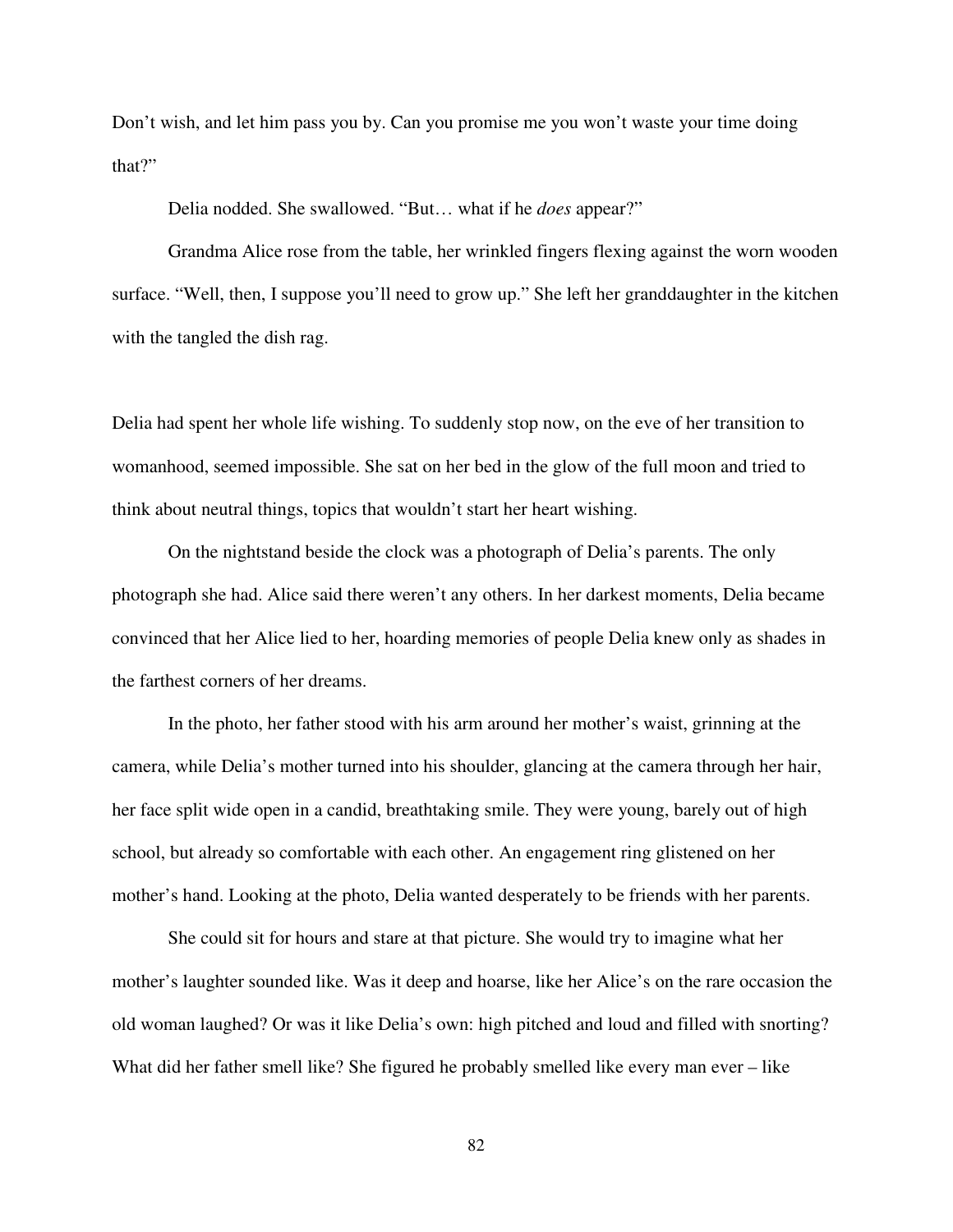cologne that clung to his clothes long after he washed them. Her father wore glasses, and she wondered how well he could see without them. She wondered what his voice sounded like when he yelled, if it cracked with his rising emotions or if it dropped an octave and came out deadly slow. She would often imagine conversations between her parents – his proposal, her pregnancy announcement, their wedding vows. Her favorite, though, was how they cooked. She invented a memory that felt so real Delia was half convinced it was a scene from her impossible-toremember infancy.

Her mother stood cooking, stirring something in a pot on the stove. Her father turned on the radio, cranked it loud, and her mother turned, laughing, her eyes the same stormy gray as Alice's. Delia's father strode across the kitchen, bowed, and held out a hand. Her mother took it, and together they waltzed around the kitchen, her mother laughing uncontrollably, her father with his face buried in her mother's blond hair. On the stove the pot smoked, but they ignored it and kept dancing.

Delia, lying in bed on the night of her sixteenth birthday, stared at that picture and laughed, tears rolling down her cheeks. Her heart ached with desperate, fierce desire. And that's when she felt his hand on her cheek.

Delia shrieked, jerking upward and backward, falling off her bed. She lay panting on the floor, her feet still propped up on the unmade bed. Her heart hammered in her throat. She imagined it, Delia told herself, it was figment of her imagination, simple as that, her head getting the better of her after that horrible story her grandma told her. It probably wasn't even a true story, anyway, just some weird grandmotherly warning about sex before marriage or something.

The Dark Man leaned over the bed and said, "Hi." He smiled with his black hole mouth.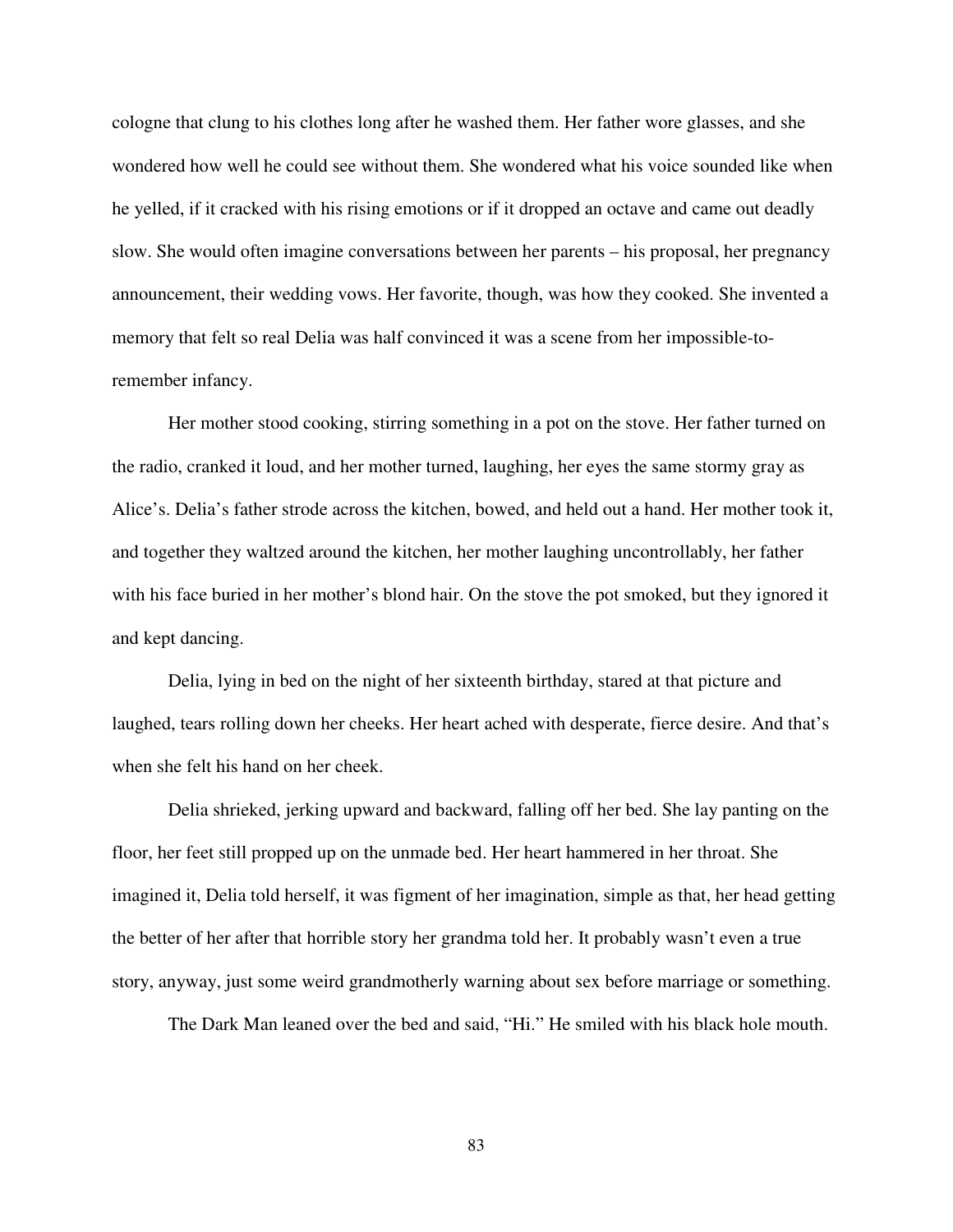The tears on Delia's cheeks felt cold. Her heart pumped incessantly in her throat. Blood rushed in her ears. She couldn't move her gaze from his eyes, the big black bulging orbs so dense, she could see herself reflected in them. The expression on her face, mouth open, colored in ink by his eyes, looked stretched, elongated, like a scream that went on for years.

The Dark Man watched her watch him with a delighted smile on his face. His licked his lips, and her eyes leapt downward, captivated as he leaned closer and whispered, "I hear congratulations are in order."

Delia swallowed. Her fingers scraped at the beige carpet. "For what?"

The Dark Man stroked his pointed, dark chin. Then he dropped his hand and grinned very wide, impossibly wide, so wide Delia worried she might be swallowed whole.

"Why, for your birthday, of course. Sixteen. A *very* exciting number."

"Yes." The mention of her birthday brought her Alice's face to mind, scowling around her large purple bruises. The color drained from Delia's face.

When she looked at the Dark Man she lurched backward. His face was inches from hers, frowning so intensely lines appeared in his paper smooth face. Delia tried to shuffle backward to put more distance between them, but he had his long fingers curled around her ankles, holding her in place.

"You look familiar," the Dark Man said, pressing his black lips into a thin line. "Have we met before? Did I take your sister's heart perhaps? And you walked in, happened to see? Terribly awkward for me but, well, what are you going to do? Occupational hazard."

"No," Delia said, swallowing several times in an attempt to force her heart back down her throat. "I don't think we have."

"You haven't got a sister, then?"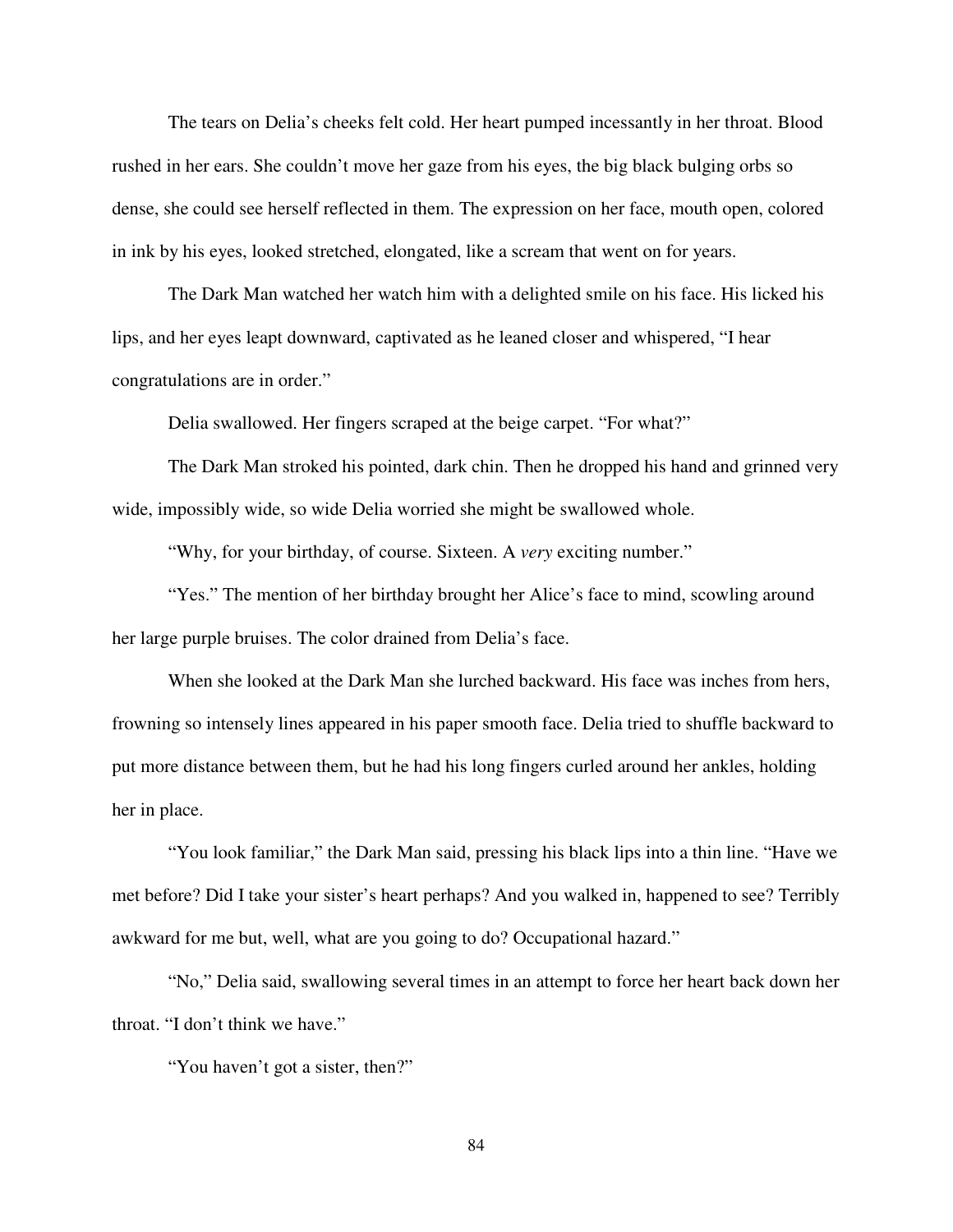"No, no sister."

"A cousin perhaps?"

"Not really."

"Are you sure? Because I am quite confident I've seen your face before."

"Um--"

"Where, where, where?" The Dark Man pulled his face back to glance around her room. With his eyes directed elsewhere, Delia felt a weight in her chest disappear. "Where, where, where? Where are you, where are we, where am I? Hm, hm, hm, what's... this?"

He released one of her ankles to lean toward the bedside table. He pushed aside the photo of her parents, pausing for a just a moment to study it, before plucking another frame from behind the lamp. He held the frame between two fingers, bringing it very close to his nose. Delia knew what photo he was staring at. It was a picture of her grandma, in white, on her wedding day.

"Ah, yes," said the Dark Man with no measure of his former glee. "I remember *her*." He jerked his head back toward Delia, turning the picture to her. "How do you know this woman?"

"She's my grandma." Thinking of the old woman sent a rush of heat through her arms and Delia pushed herself up straighter, lifting her chin as she stared into the Dark Man's face.

"Your grandmother." He looked at the picture again. "And I swear I met her ages ago. She's a favorite of mine," he said with a wistful sigh. "The girl that got away. Still," he shrugged and tossed the picture over his shoulder, "I've moved past it. No need to worry myself over one stubborn girl. She's old now, I imagine, being your grandmother?"

"Yes."

"And is she wrinkly and brown, like an old leather boot?"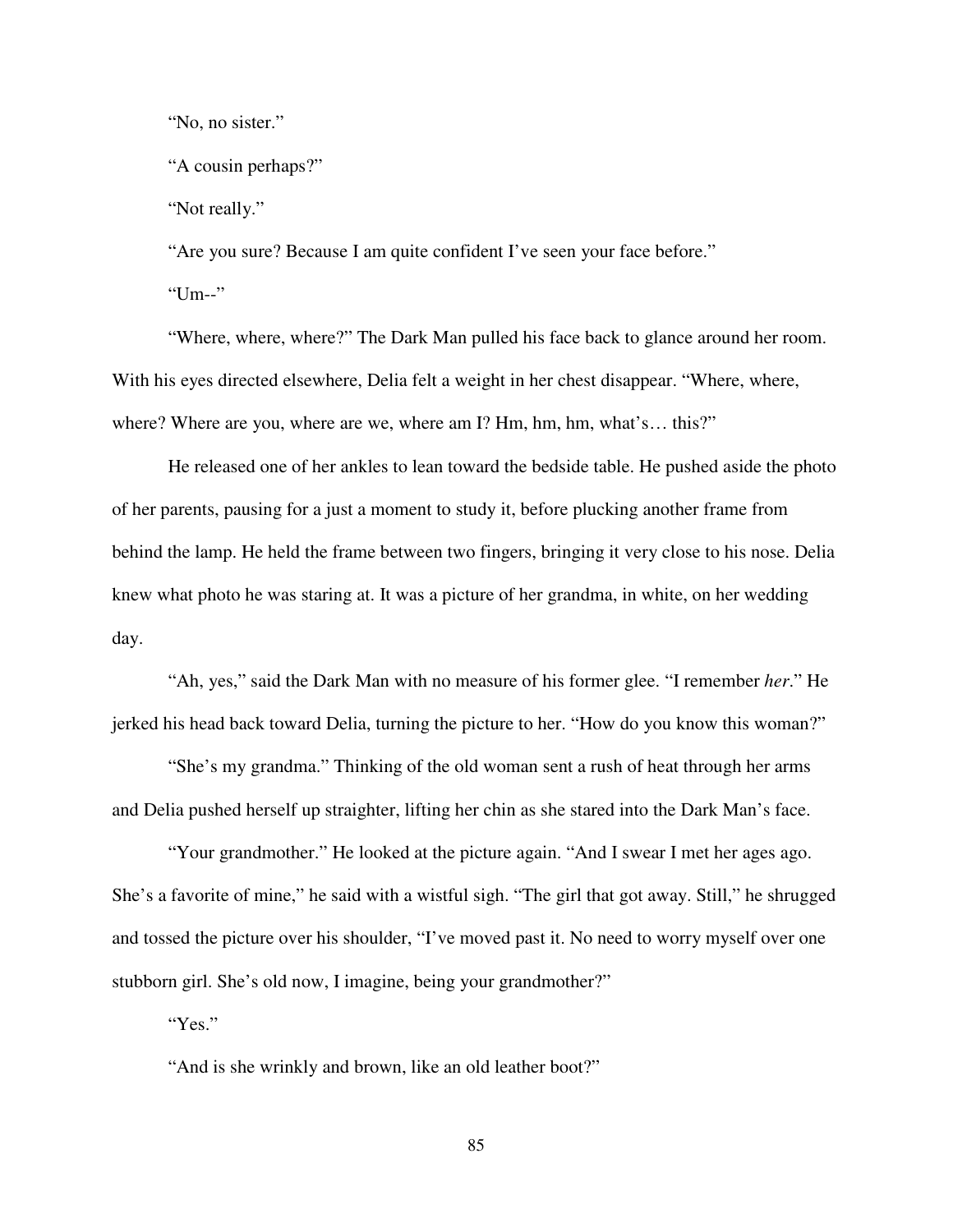Delia made a face but nodded.

The Dark Man let out a whoop. "I knew she'd age terribly. She spent too much time lolling in the sun. She was beautiful once, your grandmother."

Delia's hackles rose, and she snapped, "She's beautiful now."

The Dark Man widened his eyes, letting out an amused, startled giggle. "You look just like her, you know. Well, how she used to look. Only your face isn't quite as sharp. You're not made of as many edges." He leaned forward and tapped her chin once. "She had strength, your grandmother. There was steel in that woman's blood."

Delia tried not to flinch when he touched her. She tried to think of her grandma and of her strength and of her survival. But the Dark Man's smell wafted over to her, the rush of cinnamon so strong that it distracted her almost completely.

"She didn't want to give in. Most girls fall apart straight away. The game is over before it's begun. The conquest takes no time at all. And that," the Dark Man sighed, "is so boring. But your grandmother. She put up a fight. She refused to give in. She was a rare creature, that one."

Delia took shallow, weak breathes, inhaling as little of the Dark Man's scent as possible. She turned her mind toward her Alice, trying but failing to remember how her grandma had broken free from the Dark Man.

"She's the only one I've ever fallen in love with, you know."

This comment took Delia by such surprise that she forgot about her Alice's story. She lifted her gaze to the Dark Man's face to find him watching her with his large eyes. They were so black and shiny they reminded her more of a giant bug than a toad. They stared at each other in silence. Then the Dark Man leaned forward, spreading his hands on her thighs as he lowered his face to be level with her own.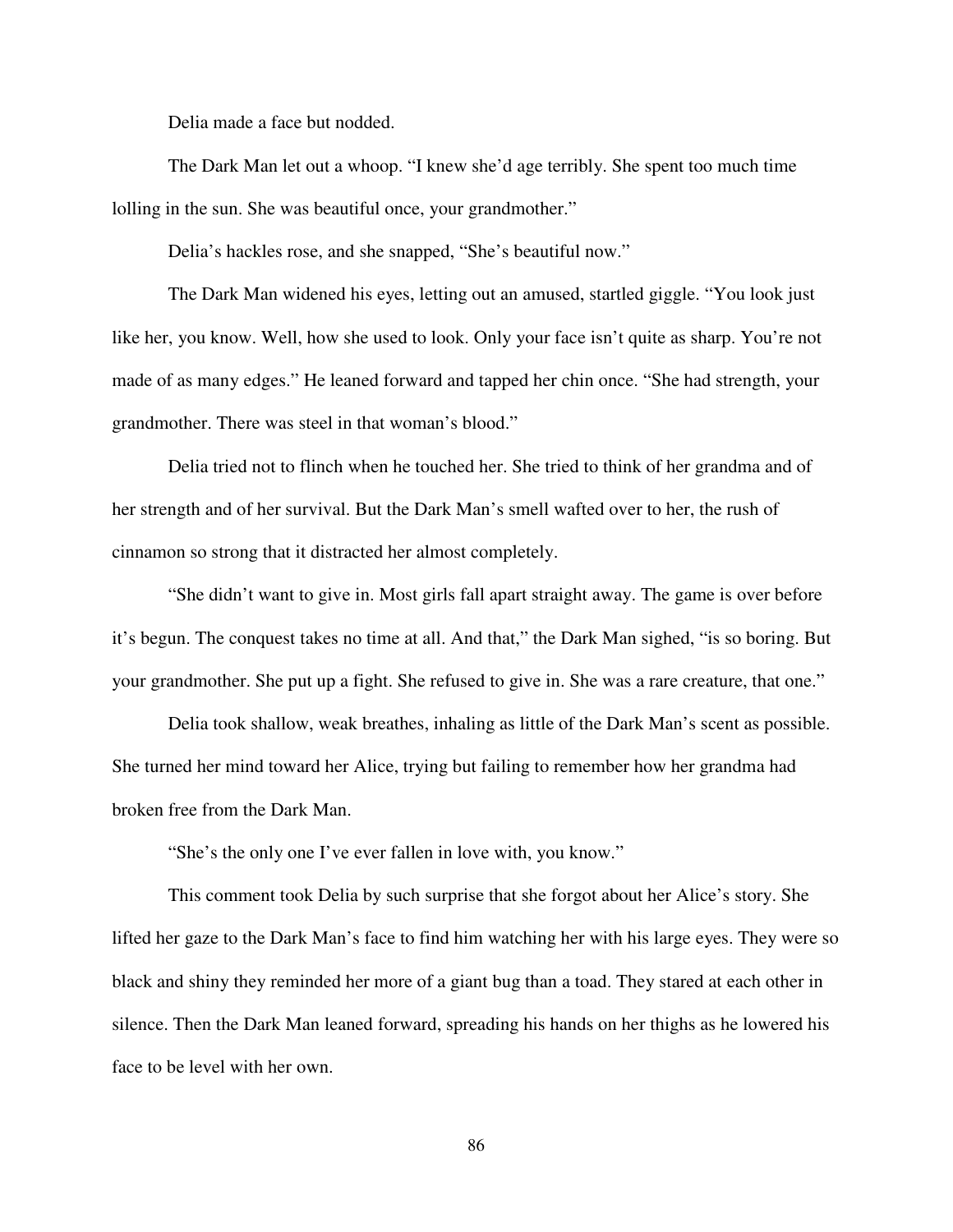"For a moment there, at the end, I didn't want to eat her heart."

She couldn't breathe for the smell of him. Delia swallowed. "Why not?"

"It beat so violently, that heart of hers. It was too beautiful a sound to silence. I haven't heard one half as lovely since."

"Oh?"

He smiled slow and sly. "Shall I give yours a listen?" In a quick, fluid movement the Dark Man ducked down and pressed his inky ear to Delia's chest. She focused on keeping her breathing even, goose pimples rising on her left arm as his breath, warm, wet, touched her skin and then retreated only to touch her again, like ocean waves caressing the shore. Then the Dark Man made a sound with his tongue and lifted his head. He leaned forward and pressed his lips to the corner of Delia's left eye, taking her by surprise.

Heat spread over her face, making her eye throb. The ache became unbearable, and she drew backward. The Dark Man hung his head, staring down at her lap and laughing under his breath.

Delia said, "I won't let you kiss me three times. I know what happens after the third kiss, and I won't let you do it."

Without looking up, the Dark Man said, "Who said you have a choice?"

"My Alice told me the story. She broke free before you could--"

The dark head jerked upward, the large eyes bulbous. They bore down on her with such rabid intensity that Delia feared she might start crying. The terror behind her teeth was almost too great.

"I gave your heart a listen, my pet, and I'm sorry to tell you its song isn't half as lovely as your old grandmamma. Your heart will be mine before the night has even begun."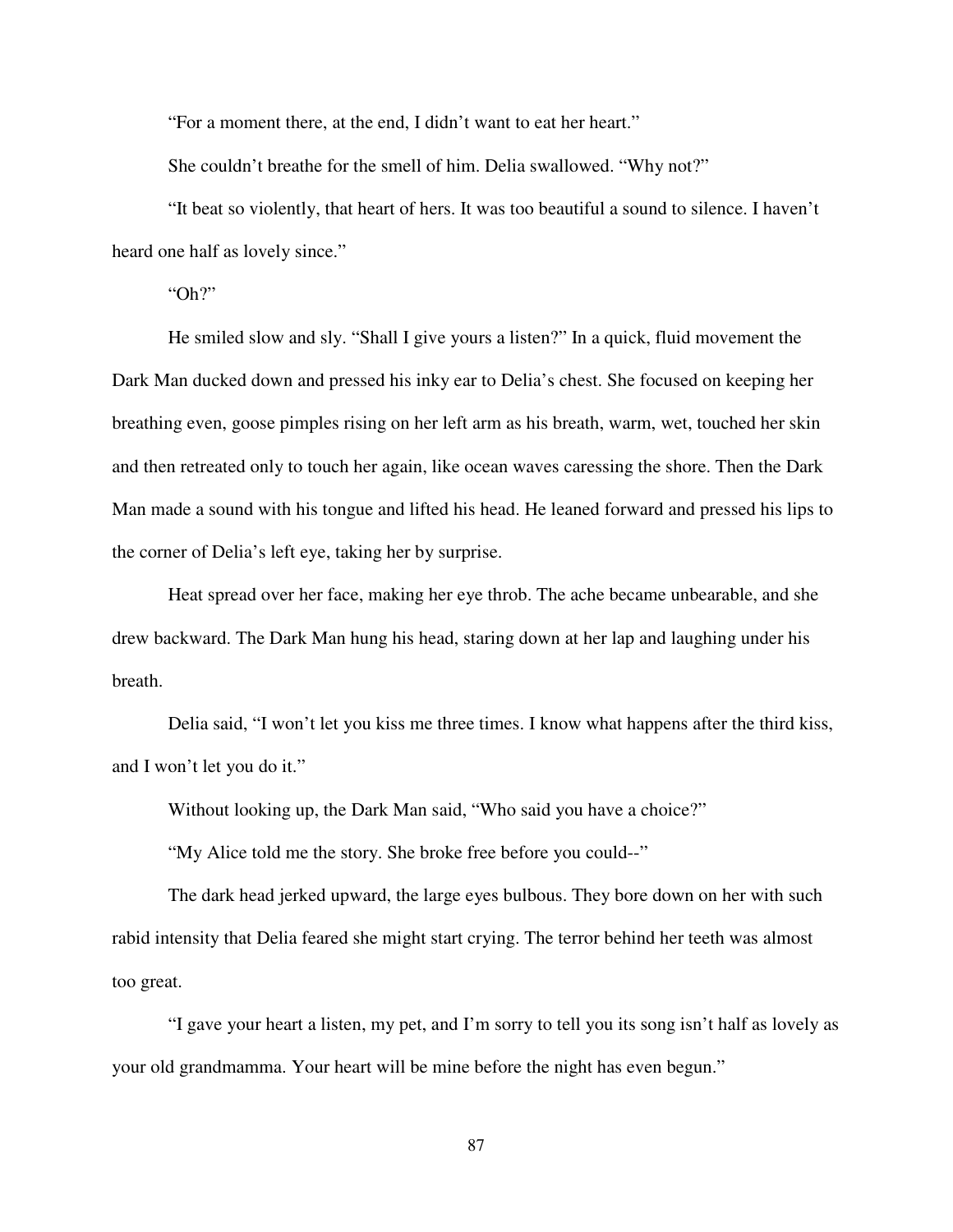Delia's eyes shot around the room, looking for an escape, some way to break free, to avoid a third kiss.

The Dark Man mumbled something, and she turned her head back to him only for him to swoop forward and kiss the corner of her mouth. Delia was overcome. This was the closest she'd ever been to kissing a boy. The cinnamon smell overpowered her; it smelled so sweet, it made her dizzy. Only when her face began to burn did she lurch backward. The Dark Man watched her with unmasked delight, and Delia realized her hand was on the back of his neck, her fingers wrapped tight in the thick dark hair that swayed above his head.

"Not so bad," the Dark Man murmured. "Now is it?"

Her breathing came in rushed, shallow gasps. She tried to remember her grandma's story, the way she had escaped this very moment, when the third kiss was inevitable.

"I won't let you. I'm not a girl anymore. I'm a woman."

"Really?" The Dark Man smiled. "Prove it."

Delia's mouth opened and closed. She tried to think of an escape, of a way to break herself from his spell. But her mind move slow, crawled along, and she couldn't think of anything. She couldn't even remember how her grandma escaped him.

"Love," said the Dark Man, reaching up to brush Delia's mouth with his gloved thumb. She shivered under his touch. "Your grandmother awakened to a woman's love. Her heart stopped yearning for little girl dreams. Tell me, my pet, are you in love?"

Delia cast her mind back, hunting, searching for someone, anyone she could fall in love with and rescue herself. But each casting of the net caught no fish.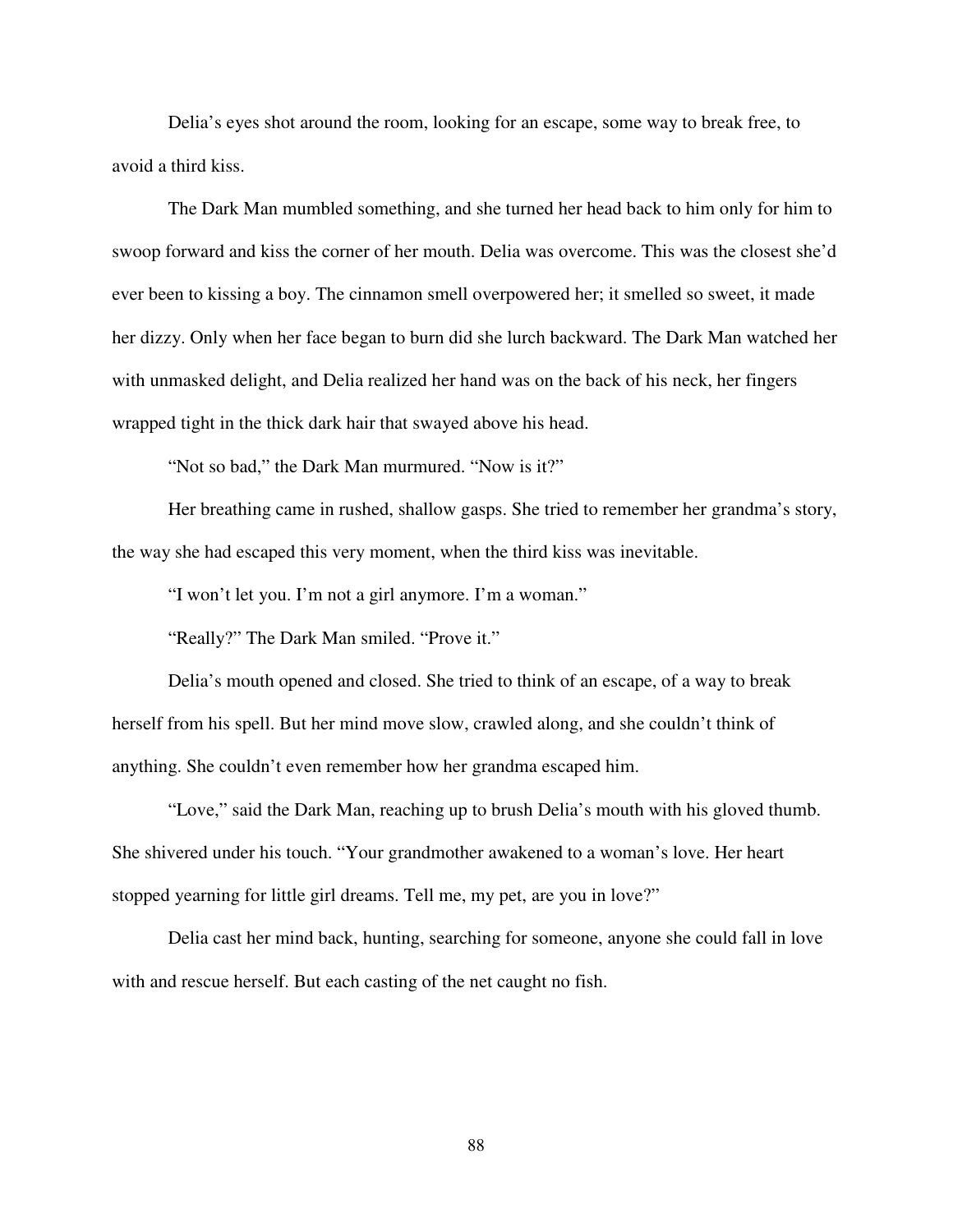The Dark Man pressed harder with his thumb, pressing her lips against her teeth. "If you have to search for someone, it's unlikely you're in love. But, still, I'll give you a moment. Anything?"

Delia's breath fell out of her in a weak rush. Her grandmother had told her that, to save herself, she had to grow up. But she had no one to love. Her eyes left the Dark Man's leering face for the photo of her parents on the table. They lingered there.

The Dark Man brushed her lips with the pad of his thumb. "Ah, yes, there we go. Yearn, wish, desire, dream. It'll make your heart so much sweeter."

A tear slid down Delia's cheek. Her bones felt heavy. The hand in the Dark Man's hair relaxed its grip, but her arm draped across his neck stayed in place. His breath filled her mouth with the taste of cinnamon gum; she could sense his lips inches from her own. When she looked at him, the big black eyes took up her whole vision. They were off-putting so close. It made her stomach roll. She sighed again.

"You're a lovely girl," said the Dark Man. "Really, a very lovely girl."

The Dark Man pressed his mouth to hers and kissed her to death.

Grandma Alice shivered, rubbing her weathered hands together. She glanced at the clock beside her bed and brushed her fingers over her face. She rose from the rocking chair, drew her old bathrobe tighter around her nightgown and started down the hall to her granddaughter's bedroom. Waiting had been agony, but waiting was her only option. When she lived through this the first time, with Delia's mother, giving her daughter the knowledge had been enough. Ruth sat up all night doing math problems, keeping her mind occupied so it had no time to wish or yearn. Ruth had also been in love with the man she would eventually marry, the man she would die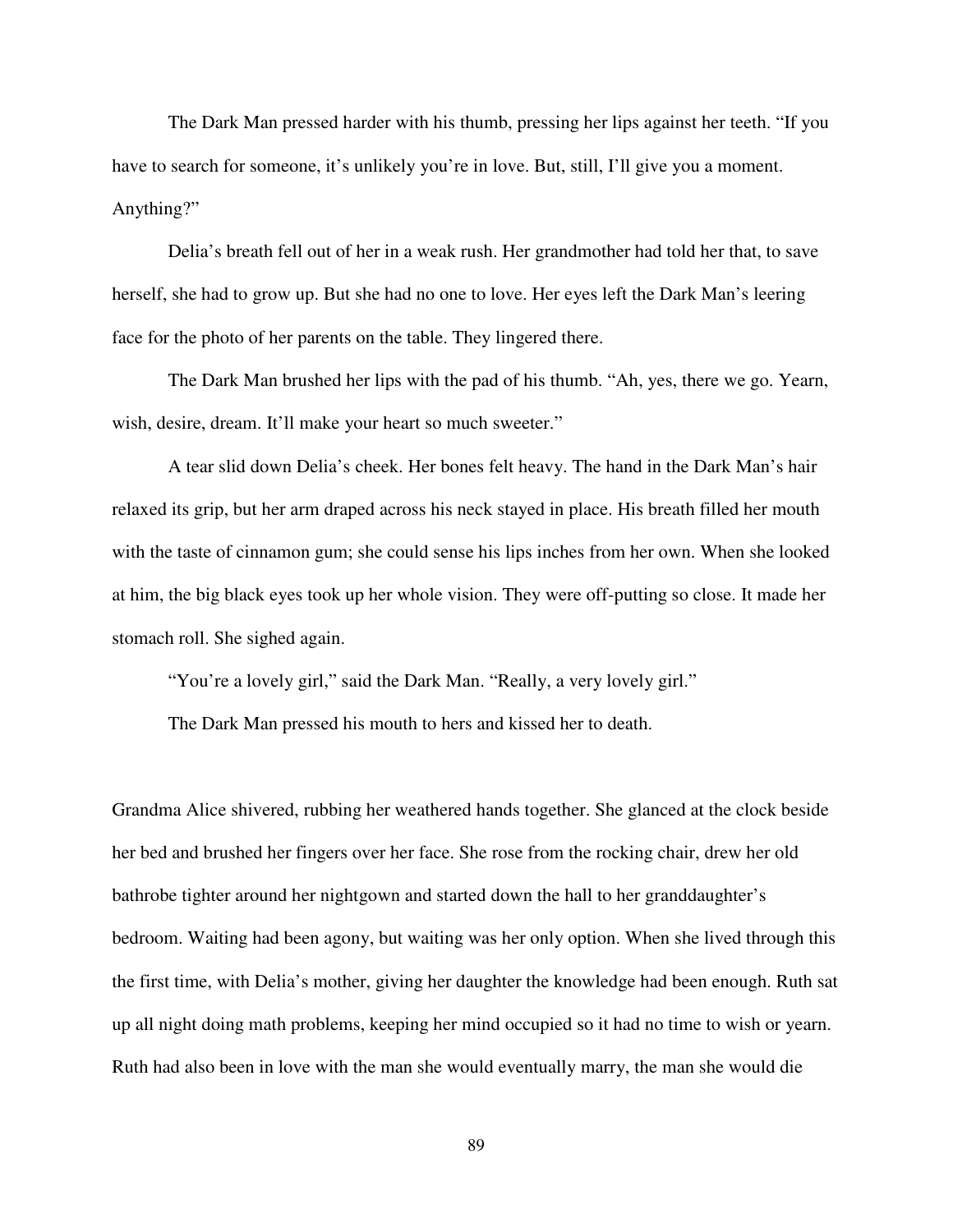alongside in a car crash. That love had kept her doubly safe, and they received no visit from a man made of ink. So, when Delia's birthday dawned gloomy and frowning, Alice had no idea what else she could do but give her granddaughter the warning. And hope.

The walk down the hall was long. Alice felt a decade older when she reached Delia's door. Fingers on the knob, she hesitated to take a deep breath and steel herself. She opened the door.

Delia lay on her back on the floor, her arms spread wide as if expecting a hug, her legs splayed crookedly, half underneath her bed. Her mouth was open, curved in the faintest of smiles. Her eyes stared up at the ceiling, but they were no longer the stormy gray she'd inherited from her mother. They were black pools of unmoving ink. Her chest did not move.

The Dark Man sat cross-legged on the bed, licking his fingers with relish. He looked up when Grandma Alice opened the door. At the sight of her he grinned very wide with all of his luminous teeth.

Grandma Alice's old heart gave a tired wheeze.

The Dark Man spread his hands on his knees, leaning toward her. His black eyes gleamed.

"My darling girl," he said, "have you missed me?"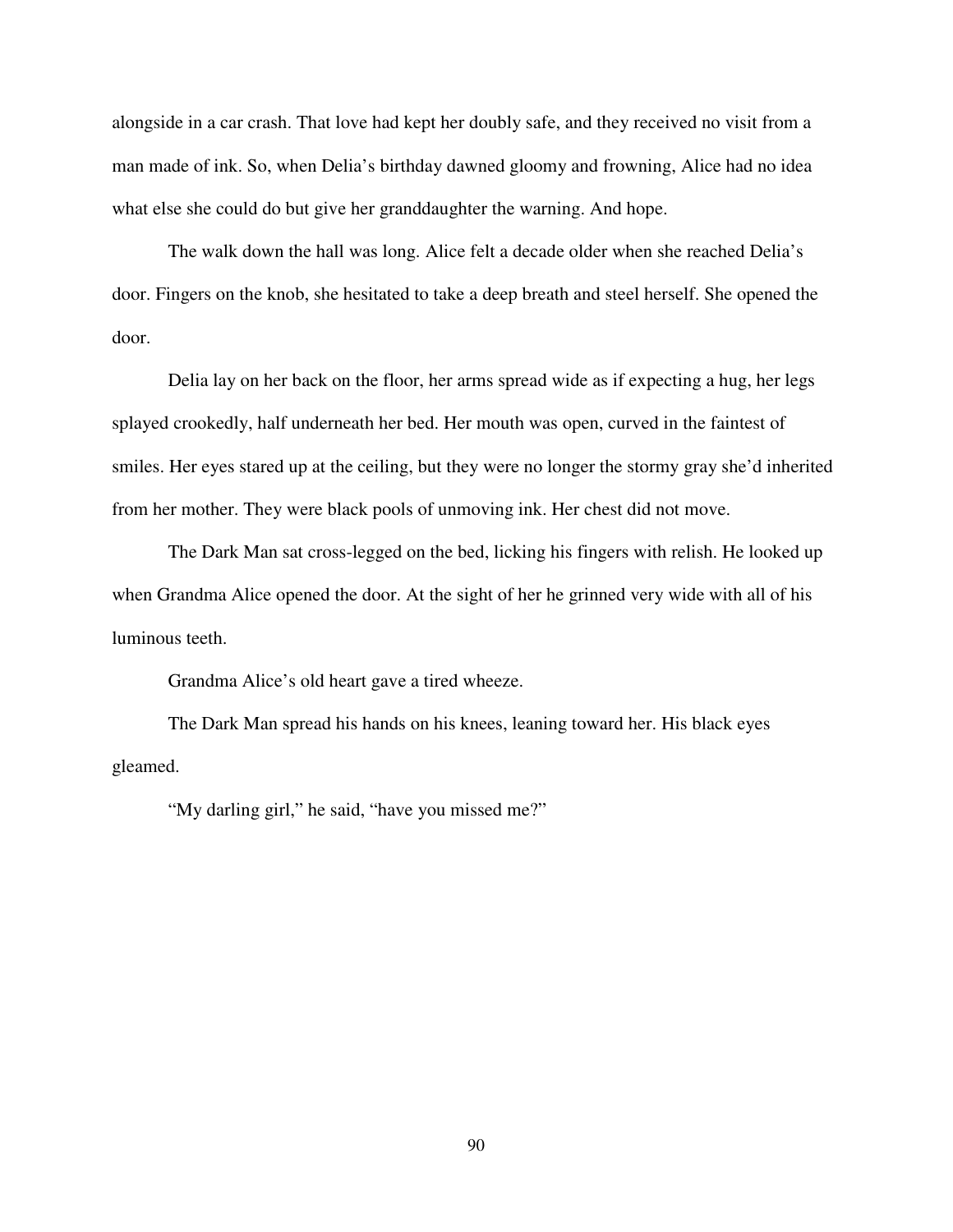## Afterward: "The Dark Man's Kiss"

 "The Dark Man's Kiss" is a story that has been boiling in my head since I was seventeen. It was this age I first created the idea of a "dark man," a villain made of shades of ink, with a disturbing sort of a charm and a dangerous sort of seduction. I wanted to use him in a fairy tale, if only because he'd been asking to be used in some capacity for so long. It wasn't until I read the Grimm's fairy tale, "The Frog Prince," that I figured out the story with which to give the Dark Man life at last.

 "The Frog Prince" involves a princess, a talking frog, and a curse. The frog needs the princess to let him eat from her plate and sleep on her pillow to break his curse and turn him back into a prince (Grimm 2). In my story, I wanted to draw on that idea often seen in pop culture of kissing the frog and turning him into a prince. I liked the idea of encountering the frog, like in the story, and listening to his tale of woe. I wanted my girl to kiss the frog and break the curse—to disastrous results. Fairy tales so often have characters taking the magical and fantastic at face value and turning out to be correct. I wanted to write a story where that trust is misplaced, to turn that common trend on its head. So the man that emerges from the frog is not a prince, but a villain.

 In this story, I also wanted to toy with the idea of the power of the imagination, the idea that magic can be created totally within ourselves. Hence the fact that Alice can convince herself she can break the spell, and thus she does—because she believed she could. It's the same reason why the Dark Man is drawn by desires and yearning—he's attracted to girls wishing to be somewhere or someone else. I often felt this way as a child—and sometimes still do—so I was interested in using this in my story.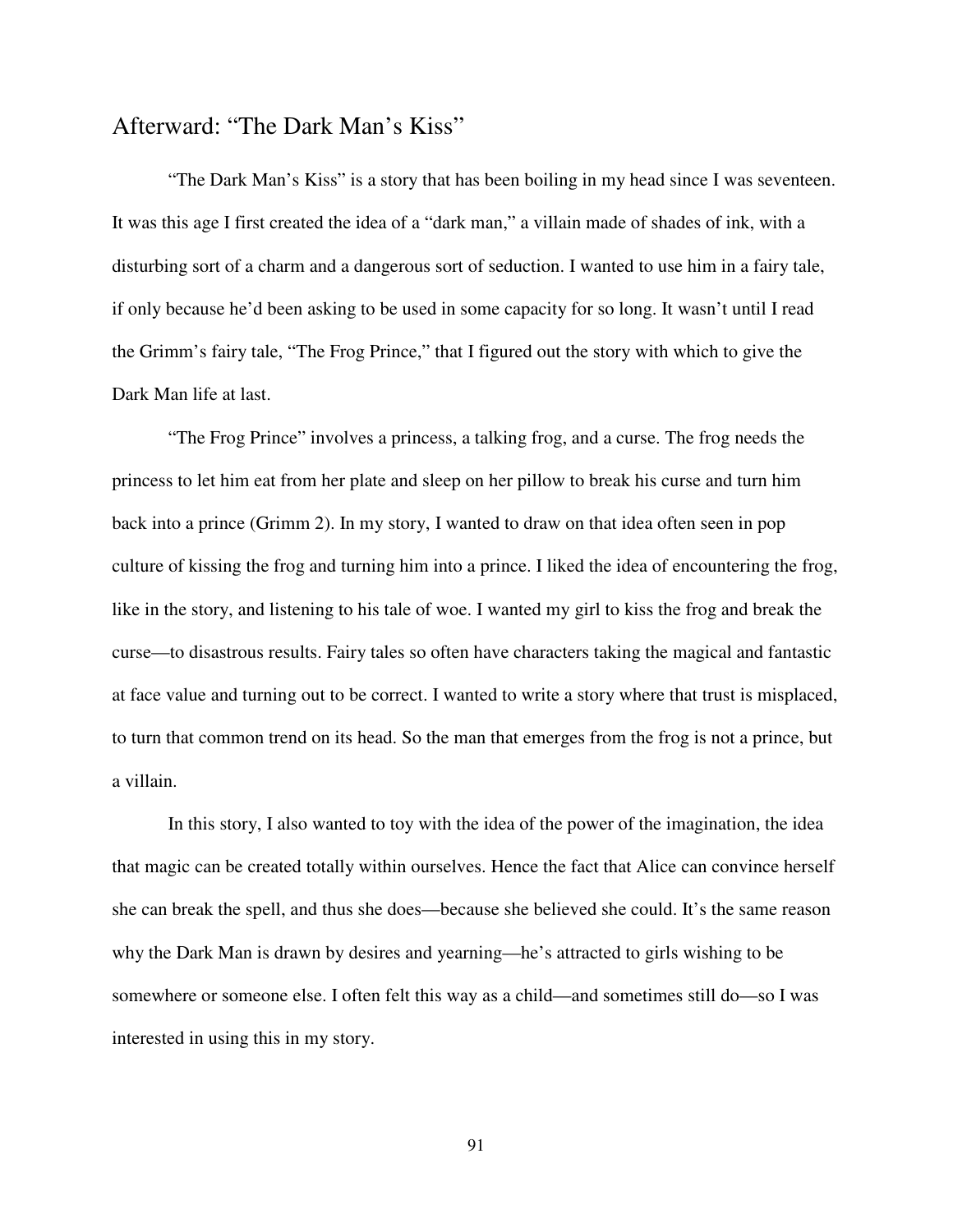"The Dark Man's Kiss" has, again, a sad ending. With this story, I wanted to show the danger of wishing too much, of living too much within one's own head. Alice escapes because she finds the will to stop wishing and grow up. Delia is not so lucky because, in the end, the wishes of her heart are too great to overcome. There's a danger in living inside one's head and I wanted to illustrate that danger, to some capacity, in this story.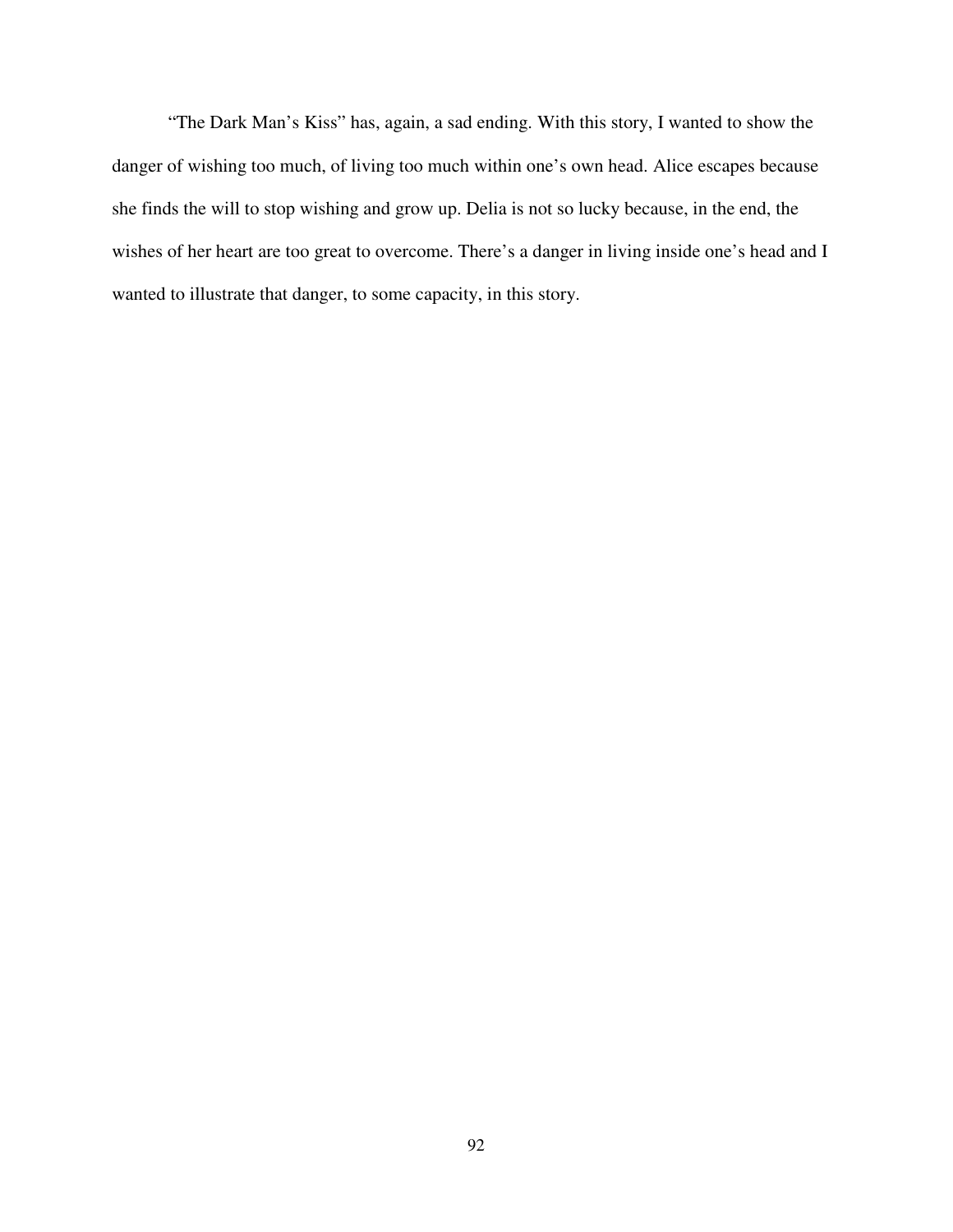## Works Cited:

Grimm, Jacob, and Wilhelm Grimm. *Grimm's Complete Fairy Tales*. New York: Barnes &

Noble, 1993. Print.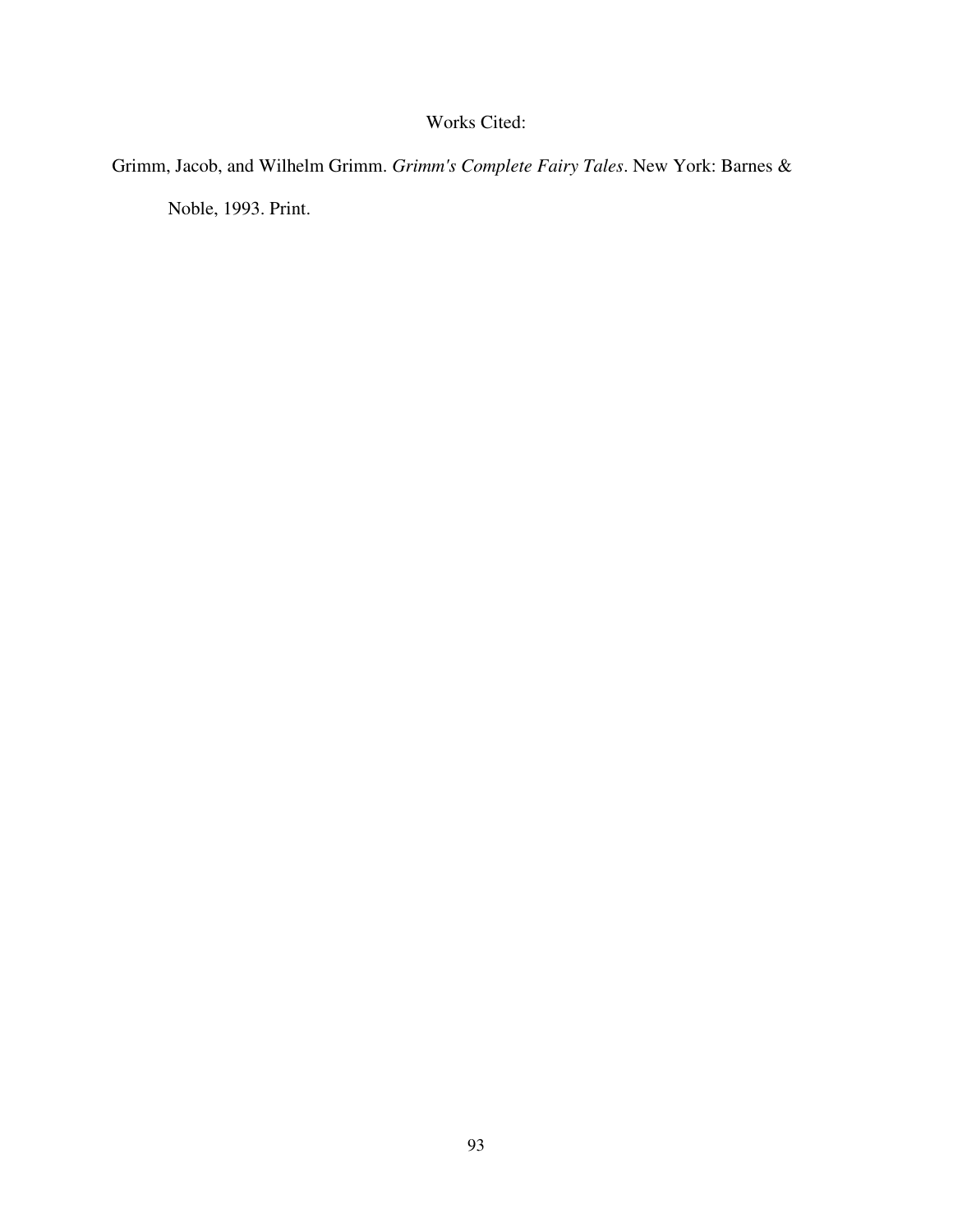## The Mother's Contract

 Once upon a time, at a midnight wedding under a red moon, my mother murdered my father with a steak knife. No one knew why. For all accounts, my married parents had been almost delirious with their happiness. My mother, round with her pregnancy, spent most of the night petting my father's hair, teasing the black curls that rested against his neck. He had his hand on her knee whenever they sat and on her hip whenever they stood. They parted only a few times throughout the whole evening.

 Then, at three after twelve, my mother stiffened at the head table. My father turned toward her, touching her shoulder, leaning his head close as he spoke. A few bridesmaids and groomsmen looked toward them. Then my mother's hand curled into a tight fist around her steak knife. She lifted it. But the steak, nearly raw, remained untouched. Instead, my mother lifted the knife above her head and stabbed my father repeatedly in the back.

 From there the story unravels into chaos. I've heard several different accounts from different people over the years, but almost everyone agrees that while guests ran and screamed, my mother sat there, still. My father's body slumped forward, his face in his plate of meat and potatoes, the steak knife protruding upward from his back, blood oozing thick and slow from his body like molasses. The police came, my mother was arrested, and I was born four months later in a prison.

Something flicked the bottom of my feet, and I groaned, burying my head farther into my pillows. I knew it was Saturday. And on Saturdays my grandmother allowed me to sleep as late as I wanted. I refused to be awakened by anyone's will but my own. But the flicking persisted, like the constant buzzing of a fly, and I lifted my head long enough to croak, "Leave off."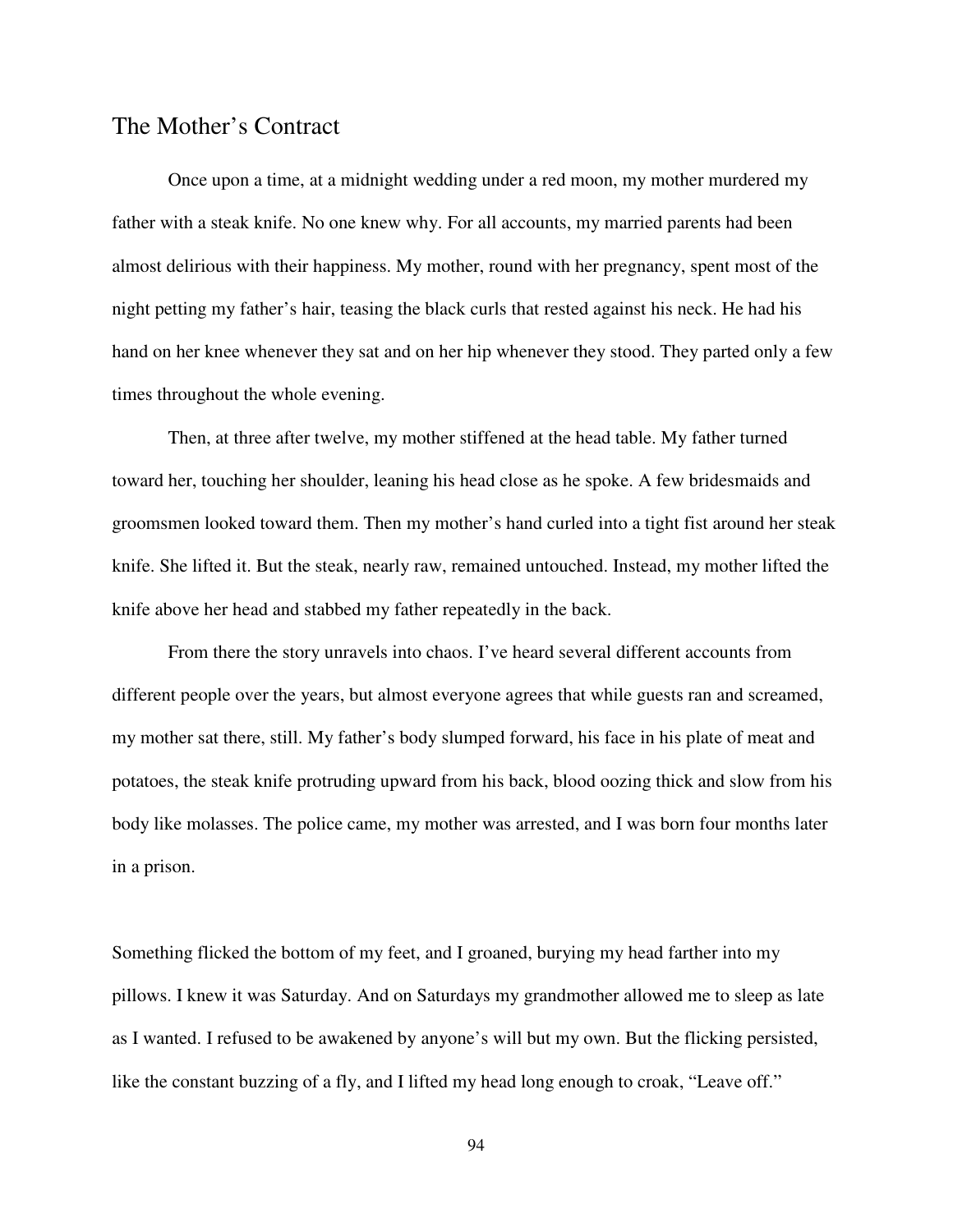There was a smattering of laughter. I opened my eyes, squinting against the sunlight streaming in through my bedroom window. I turned on my bed, glaring through narrowed eyes at my two grandparents crouched at the end of my bed. "What?"

"Scarlett, wake up," my grandfather said.

 I raised an eyebrow, surprised. My grandfather never joined in my grandmother's daily battle to wake me up at a reasonable hour. I turned my head to stare down the bed at the pair of them.

"What's going on?

 "Do you know what today is, dear?" asked my grandmother, and I noticed her twisting her wrinkled hands. "It's Mother's Day."

"Oh." I twisted fully to face them and sat up in bed, drawing my knees to my chest.

 They exchanged another look. My grandparents had been married for a long time, almost fifty years. They had this way of communicating with looks and slight touches. Sometimes, at dinner, when one or both of them was angry with me, we'd eat the whole meal in silence, me shoving food into my mouth as they looked back and forth. It drove me mad. Normally I'd try to interrupt the silent conversation, but today I stayed silent, waiting, my stomach a constant throbbing.

My grandmother forged ahead. "You said you wanted to visit your mother this year. And we figured," my grandparents exchanged another hooded glance, "we thought you might want to go early, so you'd have the rest of the day to spend with your friends, just hang out, relax."

 "You don't have to go," my grandfather said. "This is about you, Scarlett. You're old enough. You get to make this decision."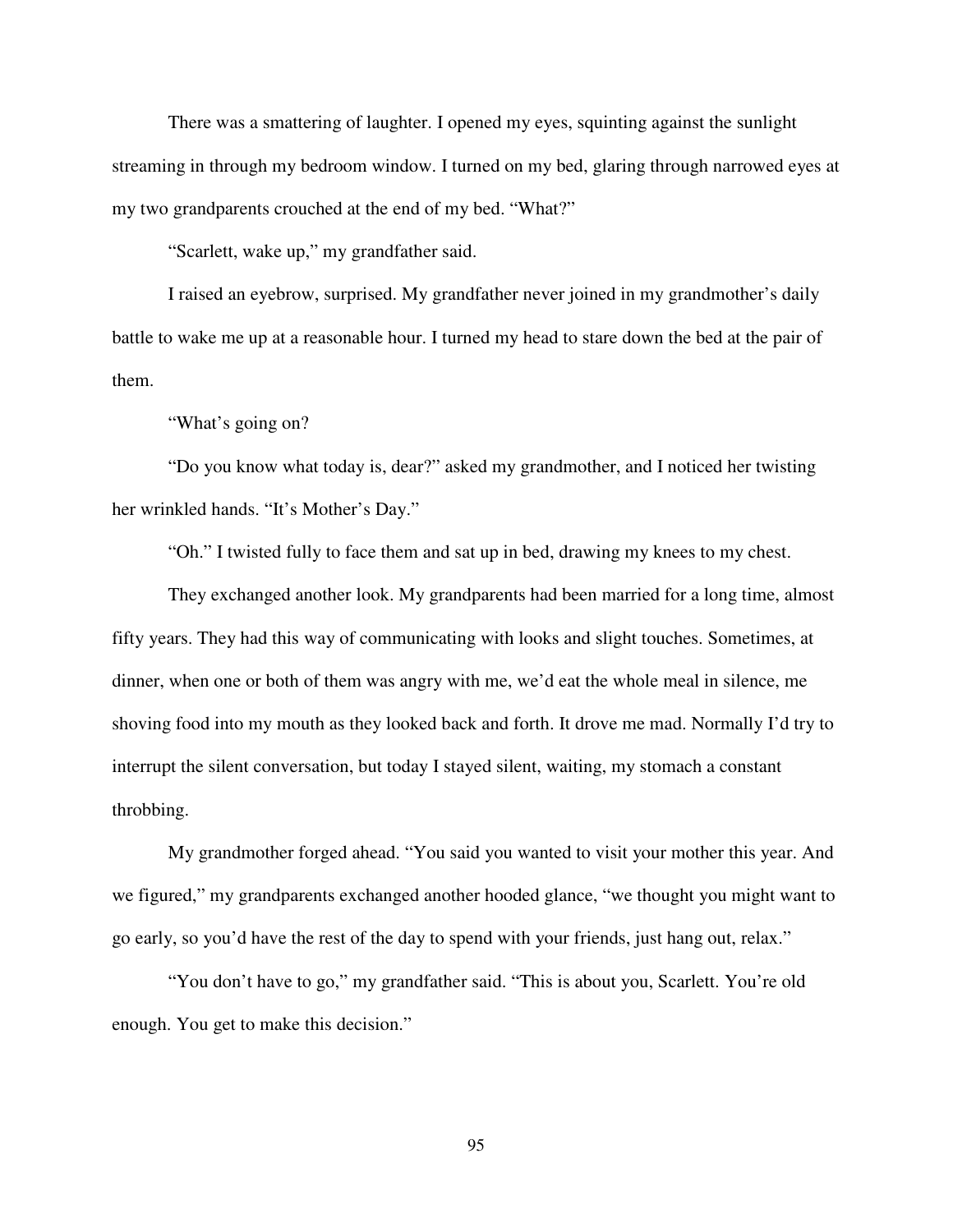I chewed the inside of my cheek. It had been a long time since I last saw my mother, nearly a year. Since my birth, she'd been moved into a psychiatric prison. And at our last visit, she had to wear a straitjacket because she kept attacking the orderlies. She sat across from me at a plastic table, a large male nurse hovering just behind, and didn't speak much. In her silence she stared with light brown eyes wide and focused on my face. In her moments of noise she spoke gibberish I didn't understand.

 That visit had scared me so much and made me so uncomfortable that I hadn't been back to see her since, even though my birthday and her birthday and Christmas all passed in the space between. But now I was almost eighteen, less a month from my birthday. And I had promised myself that this year I'd be brave enough to face her. I just didn't know if I'd really be able to go through with it.

 I sighed, leaning forward and spreading my fingers on the wrinkled green sheets. "I don't know," I said at last. "Do you think I should?"

Another silent look. My grandmother inclined her head slightly to the right.

My grandfather said, "We think it could be very healing for you. The doctors say your mother is more coherent than she's been in months, maybe years. If you have anything to say to her, this may be a good time to talk."

I nodded, tucking some blond hair behind my ear. "Then I want to go alone."

 They didn't even bother to glance at each other. At the same time they burst out with negative exclamations, rising from their crouches to stand. My grandmother put her hands on her hips, and my grandfather crossed his arms over his chest.

When the chaos of jumbled words died down, my grandmother said, "I don't think that's a good idea."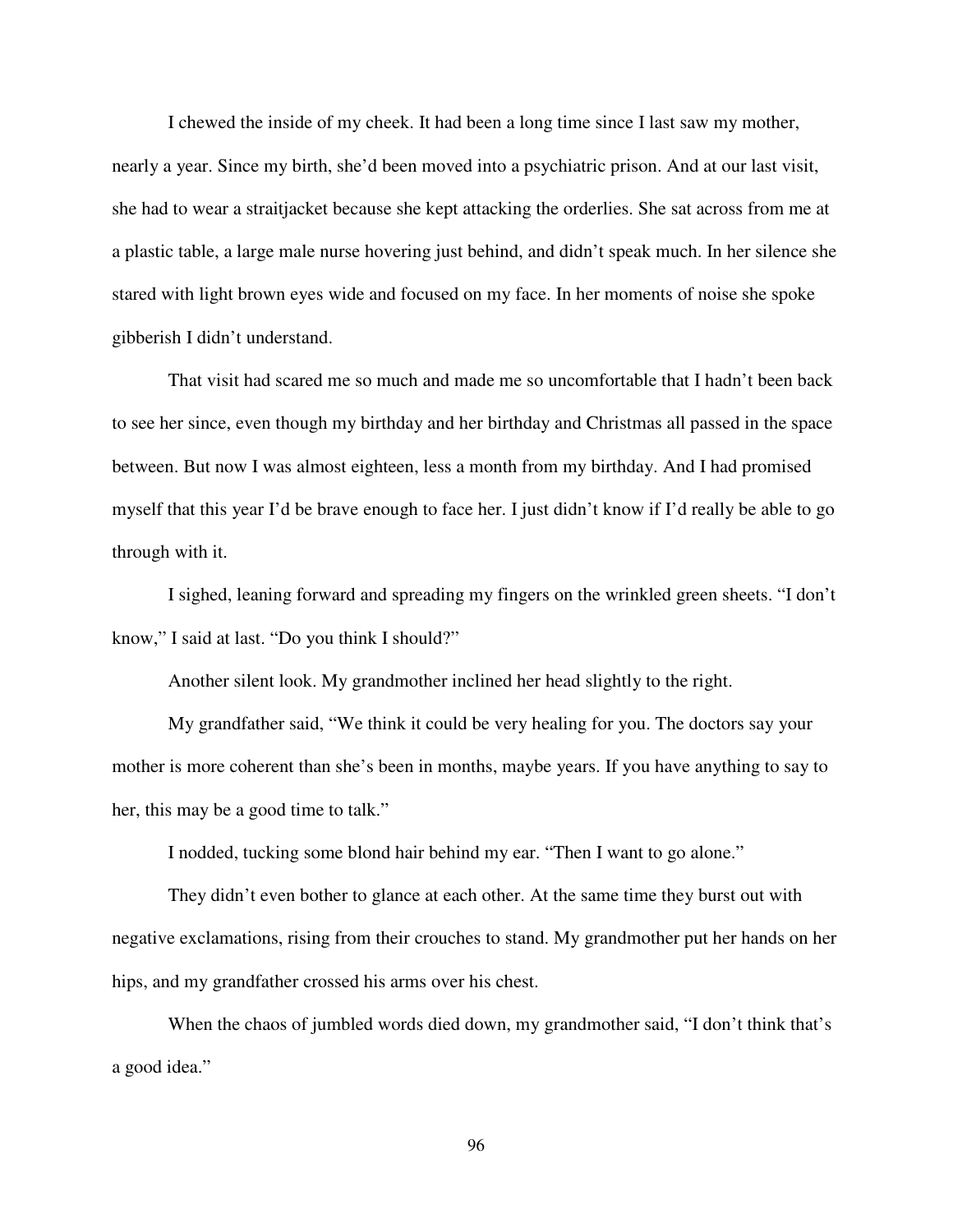"I'll be supervised by a nurse," I said, swallowing. I had to do this. I had to prove to myself that I didn't have to live in the shadow of what she had done. I had to face her. And I had to do it alone. "I'll be safe. I just… This is something I have to do on my own."

"Scarlett--"

"No."

"We just don't think you should--"

"I can handle this."

"But--"

"Come on, Grandpa. I'm not a kid anymore."

 Lips pursed, they studied me in silence. Then my grandfather bumped my grandmother with his shoulder, and she dropped her hands with an exasperated sigh.

"You are so horribly stubborn, Scarlett Annemarie Palmer. Honestly!"

My grandfather nodded in straight-faced agreement. "You get it from your grandmother."

She couldn't help but laugh as she smacked his shoulder.

The morning air, warmer than I expected, allowed me to roll the windows of my car down. After breakfast, my grandparents kissed me fifty times between them and told me to be careful and not get my hopes up and remember that my mother wasn't well, so I shouldn't trust what she says. They stood on the porch and watched me drive away. Every time I glanced back, I could see worry etched like nausea in their faces.

 The drive to my mother's prison wasn't a long one, maybe fifteen minutes. I played the radio loud to distract myself. My stomach threatened to implode.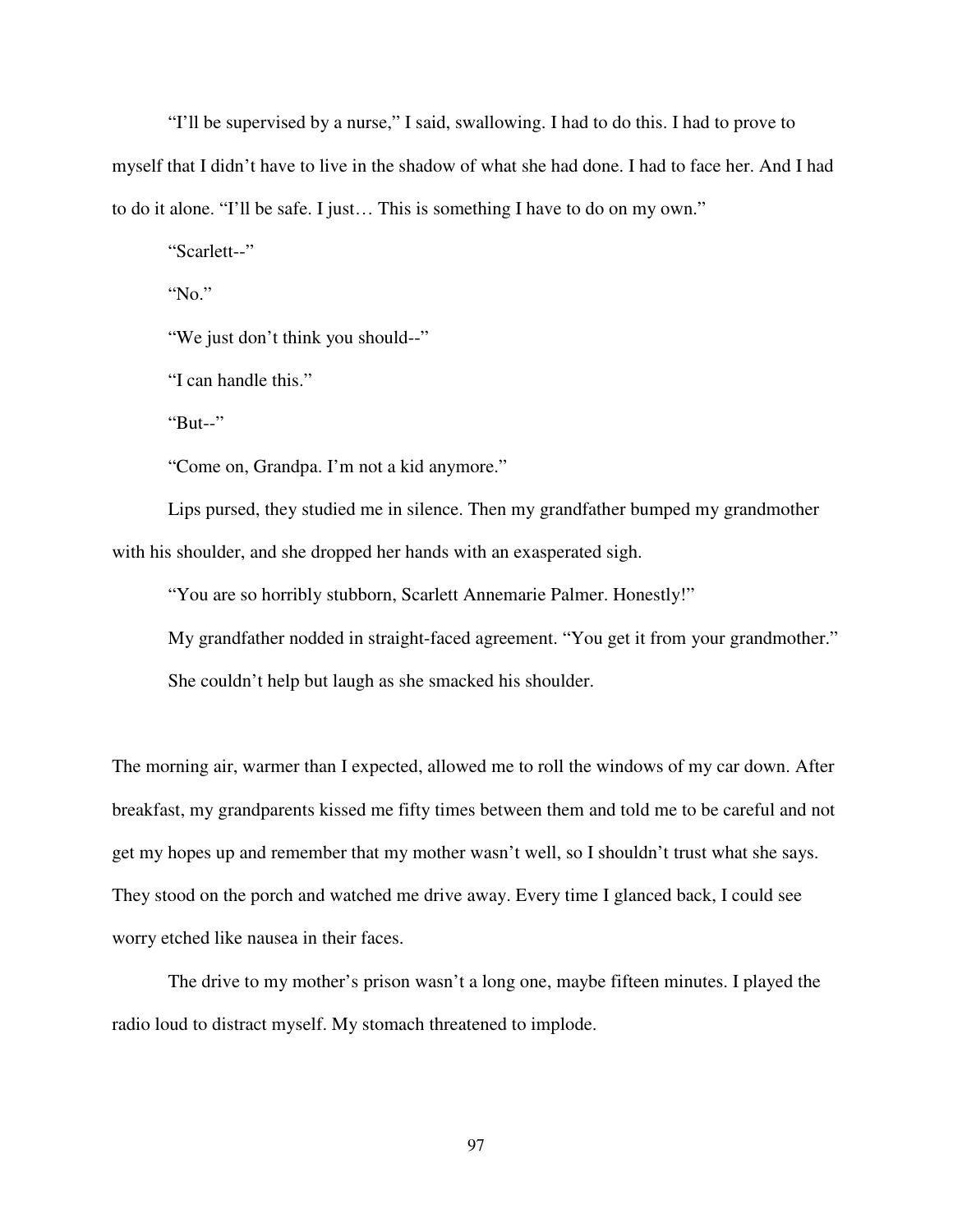I didn't have a good relationship with my mother, for obvious reasons. My father's family never spoke to us, so besides my grandparents, she was the only family I had. When I was younger, I used to want a relationship with her. I would go every Saturday and have a visit, and sometimes they would be great. Other times my mother wouldn't be in her right mind. The latter type of visit became more frequent, and she was eventually moved to a psychiatric prison.

 I used to see her four times a year, like clockwork, and during the visits I'd tell her about school and bring her pictures and papers and crafts I made in class. For the first few years after the move to the psychiatric prison, she was too drugged to really understand what was happening. She would drool and nod and take the gifts at the prompting of her nurse. But as I grew older, she grew more animated. It all accumulated in our last disastrous, uncomfortable visit. I hadn't spoken to her, or really heard anything about her, until this morning.

 My stomach threatened to reproduce my breakfast, so I pulled into an empty gas station for some gum and a pop. When I entered the small store, the only other people was a man standing at the front counter and the cashier he spoke to. I made a beeline for the coolers and grabbed something fizzy, then returned to the counter, where I mulled over the gum.

 I was close enough to hear the conversation between the customer and the cashier. They were discussing the cashier's wife who was pregnant but really struggling. The customer seemed very concerned as he leaned across the counter. He wore dark cowboy boots, the toe of which he tapped against the floor, as well as dark jeans and a black t-shirt, a black cowboy hat pushed back on his head of black hair.

"I'm really sorry to hear that, Willie," the man said.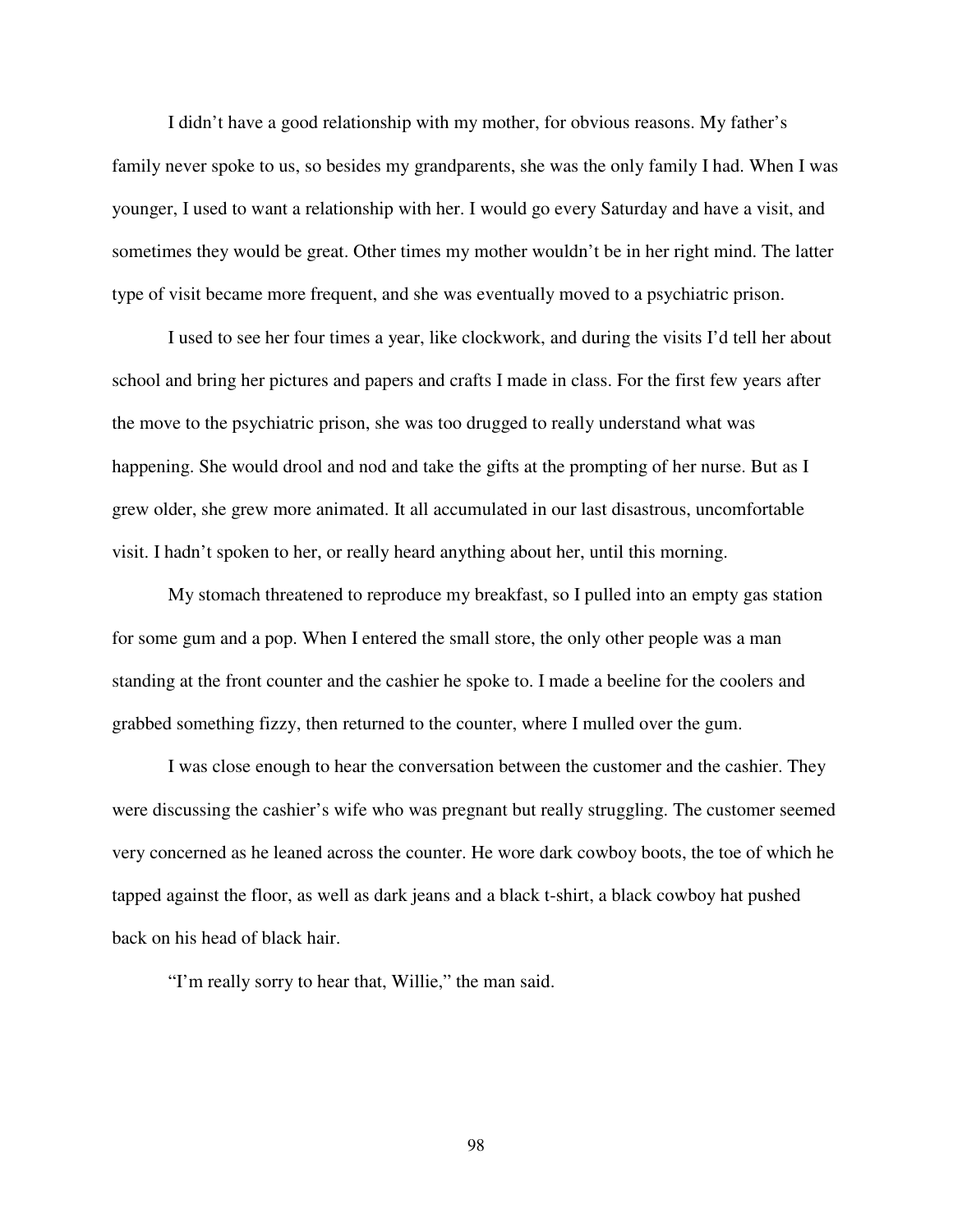Willie the cashier made an awkward ducking motion with his head. "She needs help, of course, but I can't afford to get her any. And Shelia's not working, obviously, and we already got little Mindy."

"Mindy," the man repeated slowly, as if he were tasting the word. "Pretty name."

"It's Shelia's sister's name."

"What about the one on the way? Boy or girl?"

 "We don't know for sure, because we're only two months in and all, but Shelia thinks another girl."

The man made a strange purring sound. "Another girl. How lovely."

 "Yes," said Willie. He noticed me then, standing with my pop and my pack of Big Red. He made no move to acknowledge me.

 The man in the cowboy hat turned toward me, enough for me to see his face. I was surprised to see him look so young, surely not any older than me, with a square jaw and large, pale eyes. He gave me an appraising once-over and turned back to Willie.

"Listen, Will," he said, lowering his voice. "I can help your wife out."

Willie raised his eyebrows. "Yeah?"

 "I know a guy who can help you on the cheap with the morning sickness and stuff. You want me to talk to my guy?"

"Oh, yeah, thank you, that would be great, Styles, thank you."

 Styles tipped his hat. "Anything for a friend. Just remember you owe me," he made a gun with his fingers, smiling, and pointed it at Willie. "I may come collecting."

"Yeah, yeah," said Willie, jerking his head up and down. "Of course, of course."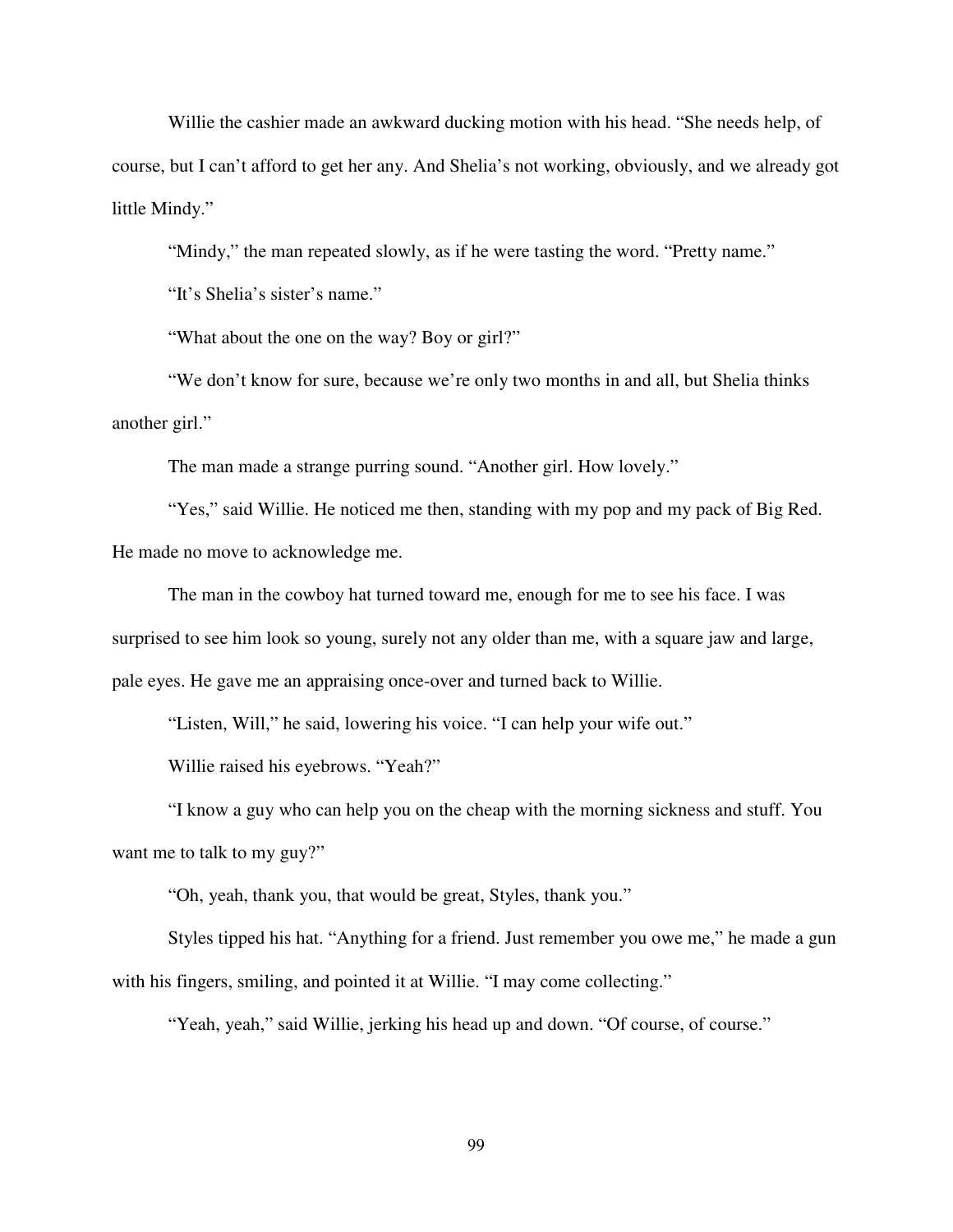Styles glanced at me again and left the counter. I watched him clomp across the store and push open the doors, reaching into his back pocket for his sunglasses as he went. Then I stepped up to the counter and set down my pop and gum, pulling some dollars out of my pocket.

"Find everything all right, ma'am?"

I nodded, glancing toward the doors, where Styles had gone. "Yes, sir, I did. Thank you."

When I went outside, Styles was leaning against the pump next to my car smoking a cigarette. His sunglasses perched on the edge of his nose, he watched me from beneath the rim of his cowboy hat as I walked to my car and unlocked it, pulling the door open.

I leaned down to put the pop and gum in a cup holder and was about to climb inside when he said, "Do I know you?"

 I looked back at him, keeping the door between us. "No," I said, after a minute studying his eyes above the glowing cigarette. They were large and black, seemingly bottomless. "I don't think so."

 "Huh," he said. "I could have sworn that I… ah, well." He took a long, heavy drag on his cigarette.

 Not liking the feel of his eyes on me, I said, "Right," and shifted my weight toward my car, preparing to climb in.

 But Styles stopped with me another word. "So," he said blowing smoke at me. "Where ya headed?"

 I fiddled with my key ring. I knew I should get in my car and drive, but something about this voice, about the sweet smell of his cigarette, the casual tilt of his hat, all of it kept me standing there, holding my keys.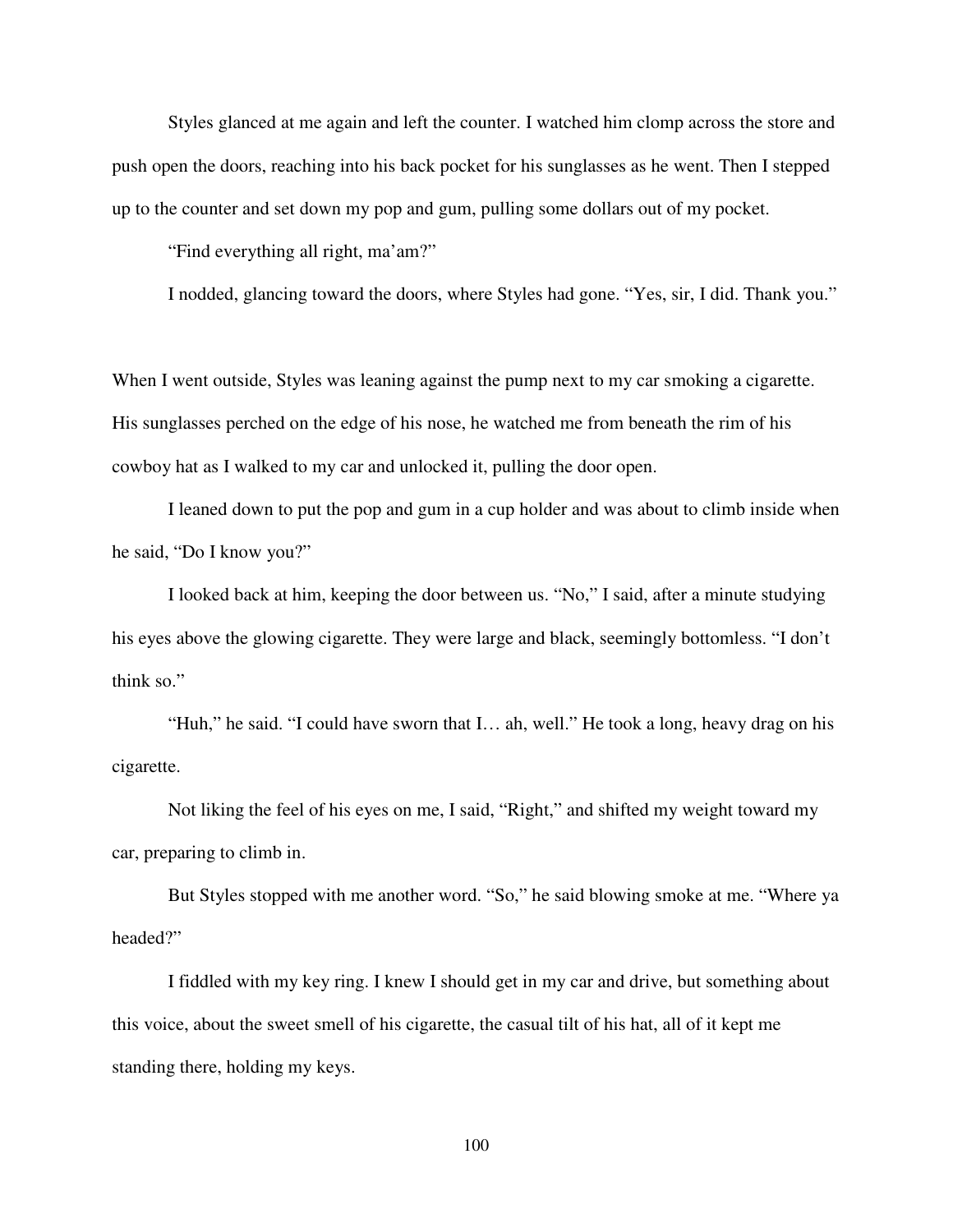I said, "I'm going to see my mother."

Styles nodded, as if this was expected. "You don't see her often?"

"No."

"Why not?"

I hesitated. "She's not very well."

"She's sick?"

I nodded.

 "Well, damn," said Styles. "That's too bad." He flicked ash from his cigarette. "Hope she gets better."

 "Thanks," I said and figured that was the end of the conversation. It needed to be the end of the conversation. If I didn't leave now, who knew if I ever would? The cloud of smoke seemed to be growing, expanding, swallowing us. Any longer and I wouldn't be able to find my way out.

I climbed into my car and, just before I shut the door, Styles said, "What's your name?"

"Scarlett," I said, after three heavy heartbeats.

"Scarlett," he repeated in that same strange purr he'd used in the convenience store.

"Pretty name." He smiled behind his cigarette.

"Thanks," I said and slammed the door closed.

I had to wait for my mother. Seated at a plastic table with a visitor ID badge clipped to my sweater, I tried not to look at any of the other patients because if I looked I'd end up staring, and my grandmother had taught me that staring was rude. So I fiddled, picked my nails and waited, and chewed on the inside of my cheek and waited, and checked my watch and waited.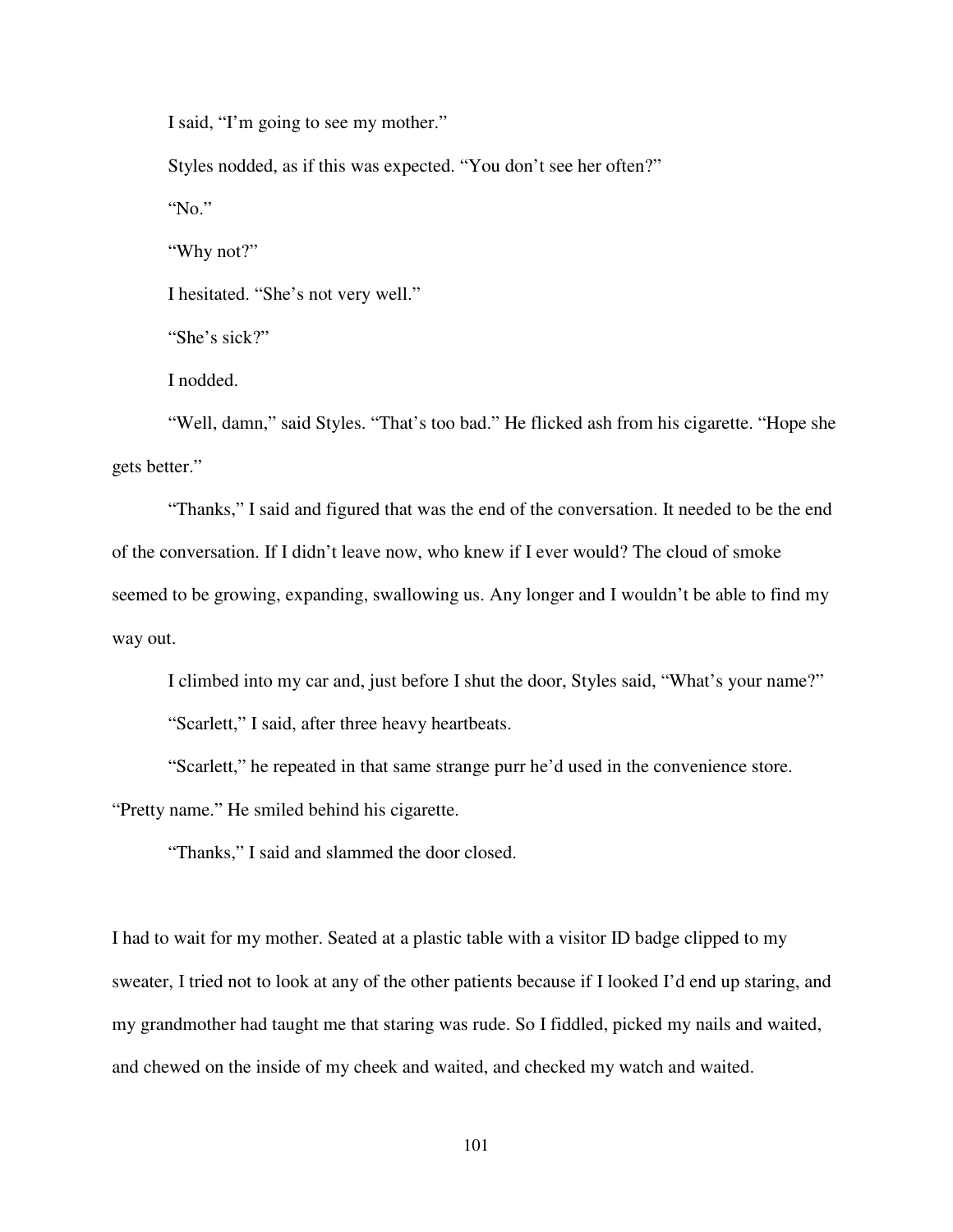A door to my left opened, and I glanced up to see my mother, wearing a long white hospital gown and a worn robe, shuffle out, a male nurse holding her elbow. She held a box tight against her chest, both hands bent around it, and kept her eyes on the ground as she walked. Her long blond hair was stringy and greasy, and healing scabs littered her arms. The nurse prodded her to where I sat and helped her lower into the chair.

Then he bent down and said softly, in her ear, "Your daughter is here, Melody. Why don't you show her what you brought?" Then he smiled at me and took a seat at the table behind my mother.

 My mother sat in silence. She lifted the lid of her box, chewing violently on her lips, and then slammed the lid closed. Then she started picking at the table.

I said, softly, "Hey, Mom. Happy Mother's Day."

 She jerked her head upward, dark eyes widening. She looked over her shoulder at the nurse, who gave her a small nod. Turning back to me, she leaned across the table. When she spoke, her breath smelled of mint and something rotten underneath.

"The devil made me do it, Scarlett."

 I couldn't help it; I recoiled, pulling my hands from the table. Her eyes, so wide and bright, made my skin itch. It was like she was staring through me into some dark place I didn't like to go.

 Without waiting for a reply, or appearing bothered by my withdrawal, my mother nodded her head several times and pulled the lid from her box. She took out a small ball of red yarn, an origami crane and several pictures in faded black and white. She shifted through the pictures until she found the one she wanted. She set it on the table between us and nodded again. When I made no move to take it, she pushed it toward me.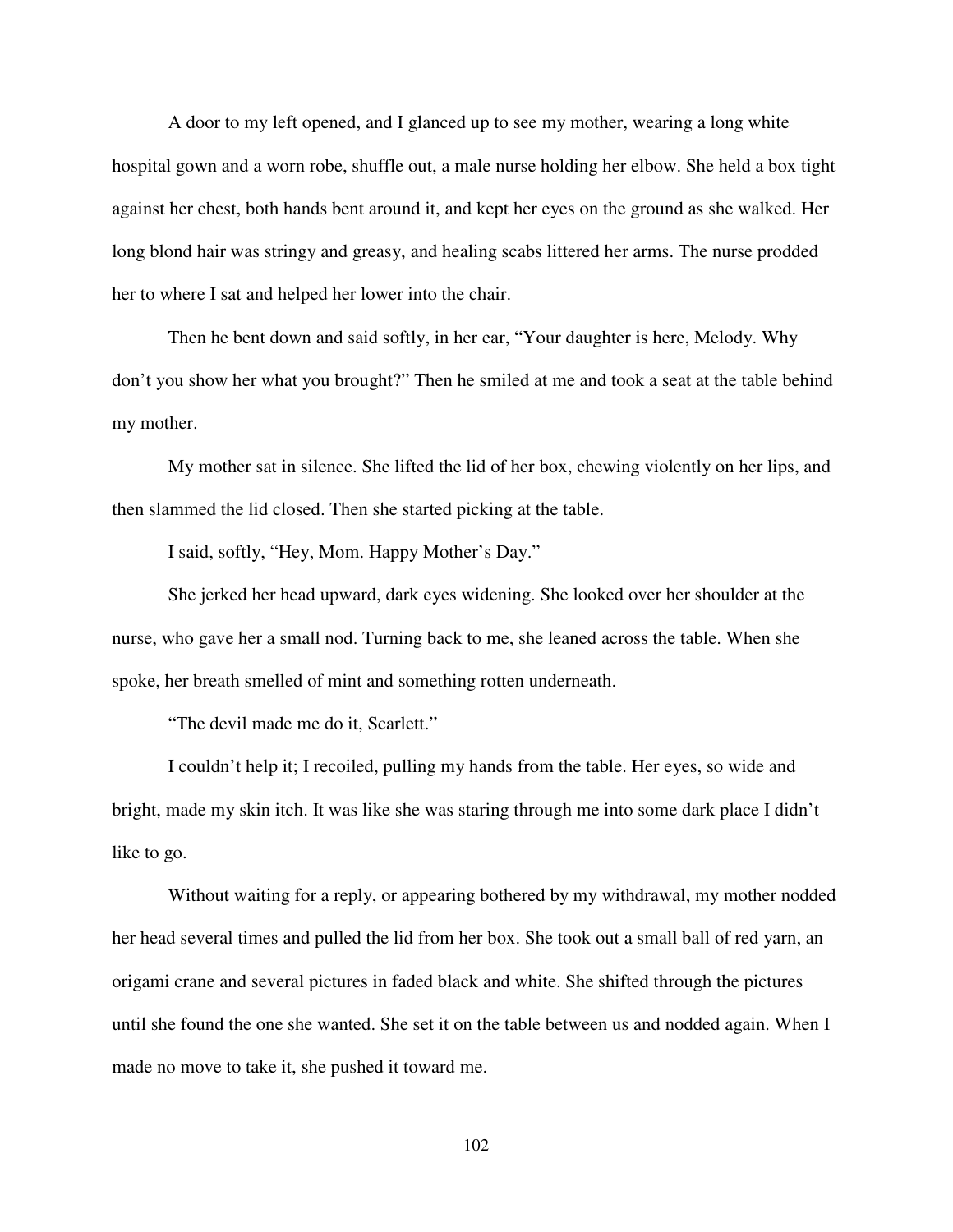"The devil made me do it," she said again. "There he is, right there, beside your father."

 Mention of my father piqued my interest. My grandparents didn't have many pictures of him. Just a few of my parents together before their wedding and a smattering of wedding photos. They didn't like to display those.

 I shifted forward to study the picture. It was black and white like the others. Three people grinned up at me, seated beneath a tree. My mother, on the far left, wearing a pretty sundress with flowers, my father beside her in a buttoned-up shirt halfway undone and swim trunks, his dark hair sticking to his forehead, and a man beside him, wearing swim trunks and no shirt. The sun and tree cast his face in shadow, and I squinted, trying to make out the features.

 My mother said, "We met him the summer before we got married. Your father knew him, vaguely, from law school, and he became a good friend. I didn't like him, not really, never ever did I like him. He was always too charming, too sleek, slick, wet, like oil and grease. He used to say things, whisper things, and once he made me promise a terrible, terrible thing."

 I glanced at her, expecting to see her hands pulling at her hair. Instead she sat very still, her hands twisted together beside the box, her shoulders back and head up. She seemed to be staring past me. I looked at the photograph.

 "He told me we'd be rich and safe and happy and I was so nervous, with the baby on the way and your father struggling to find work, and I did *not* want to go back and live with my parents, and he'd shown me he could do wonderful things, magical things, things that bent my mind all around and confused me. So I promised him, I promised him the horrible, terrible thing in exchange for wonderful, glamorous things.

 "But the wedding came, it dawned, and the moon was red, and we were so happy your father and I, so lovely and so happy, and I couldn't go through with it. I had time, still, before the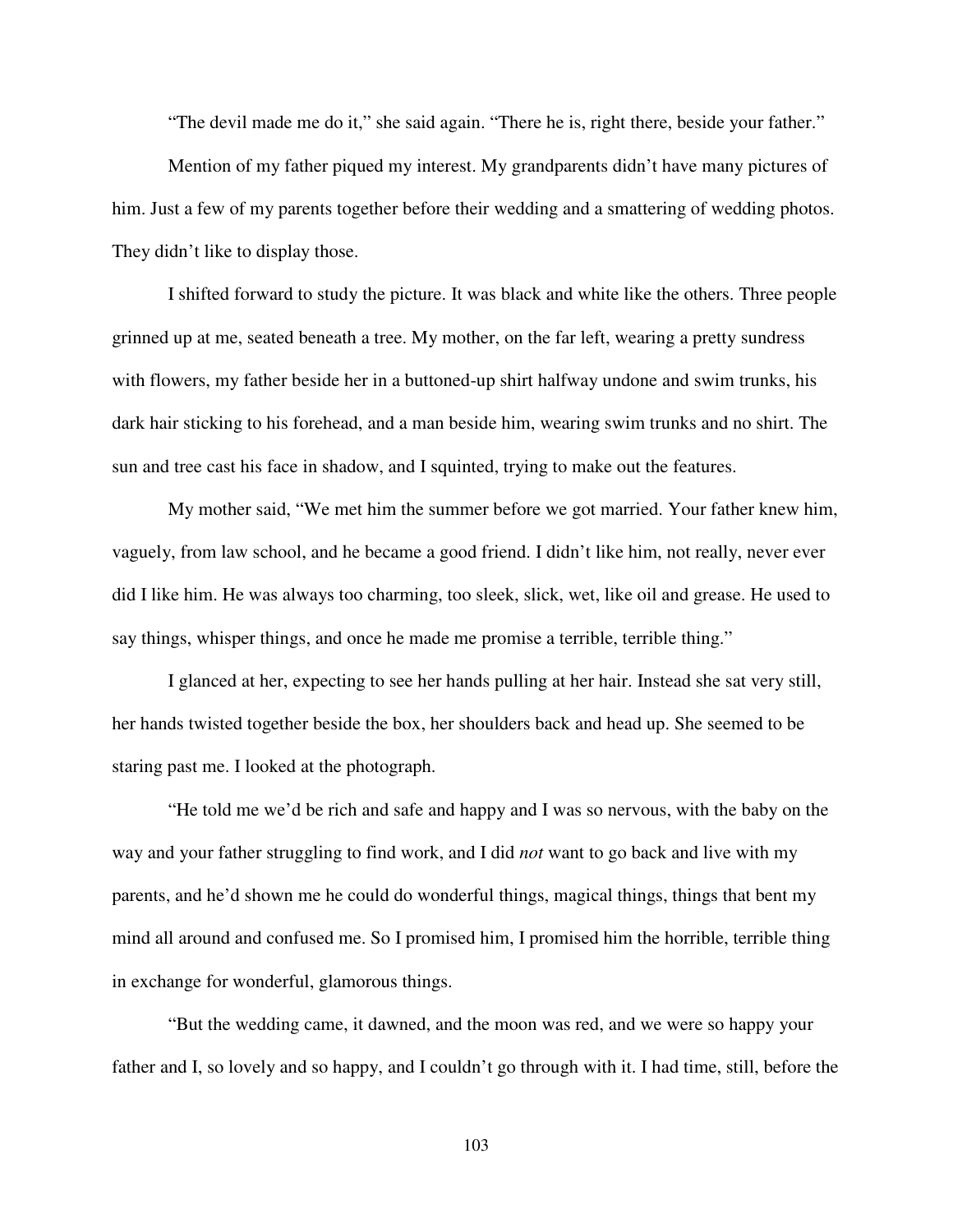terrible, horrible thing was due but I told him, I told him that night, I said, 'no. No,' I said, 'no I will not give you the thing you want in exchange for the things I want because the thing you want is too much and the things I want are not enough.' I told him no, and he was very angry, and he threatened me, but I didn't care because I was marrying your father, and he'd gotten a job at a firm, and we were going to be safe and happy.

 "But he was mad. He was so mad. And so he made me do it that night, the night of our wedding, he made me do the thing I did. The devil made me do it, Scarlett."

She let out a long breath and sat gasping, as if she'd run a marathon.

 I looked up at her through my bangs. "You're telling me that 'the devil,' this man," I tapped his shadowy face with a finger, "made you kill my father?"

My mother looked at me, then away, chewing her cheek. She nodded.

 I leaned around her to catch the nurse's eye. He nodded too, a small, gentle smile on his face. I sighed, straightening, fingering the picture.

"Well," I said at last, "I'm sorry that happened to you, Mom."

 She studied my face for a moment frozen in time, then she let out a cry and picked up the origami crane, folded with sun-faded red paper, and slid it across the table to me.

"Happy Mother's Day," she said with the sort of wide smile that made her eyes expand and showed all of her yellowing teeth.

"Thank you," I said and took the crane.

The nurse stood up. "I think it's time we said goodbye to your daughter, Melody."

 My mother busied herself with packing up her box. She didn't look at me again. I watched her fingers reach for the picture and hover before she drew them back. She placed the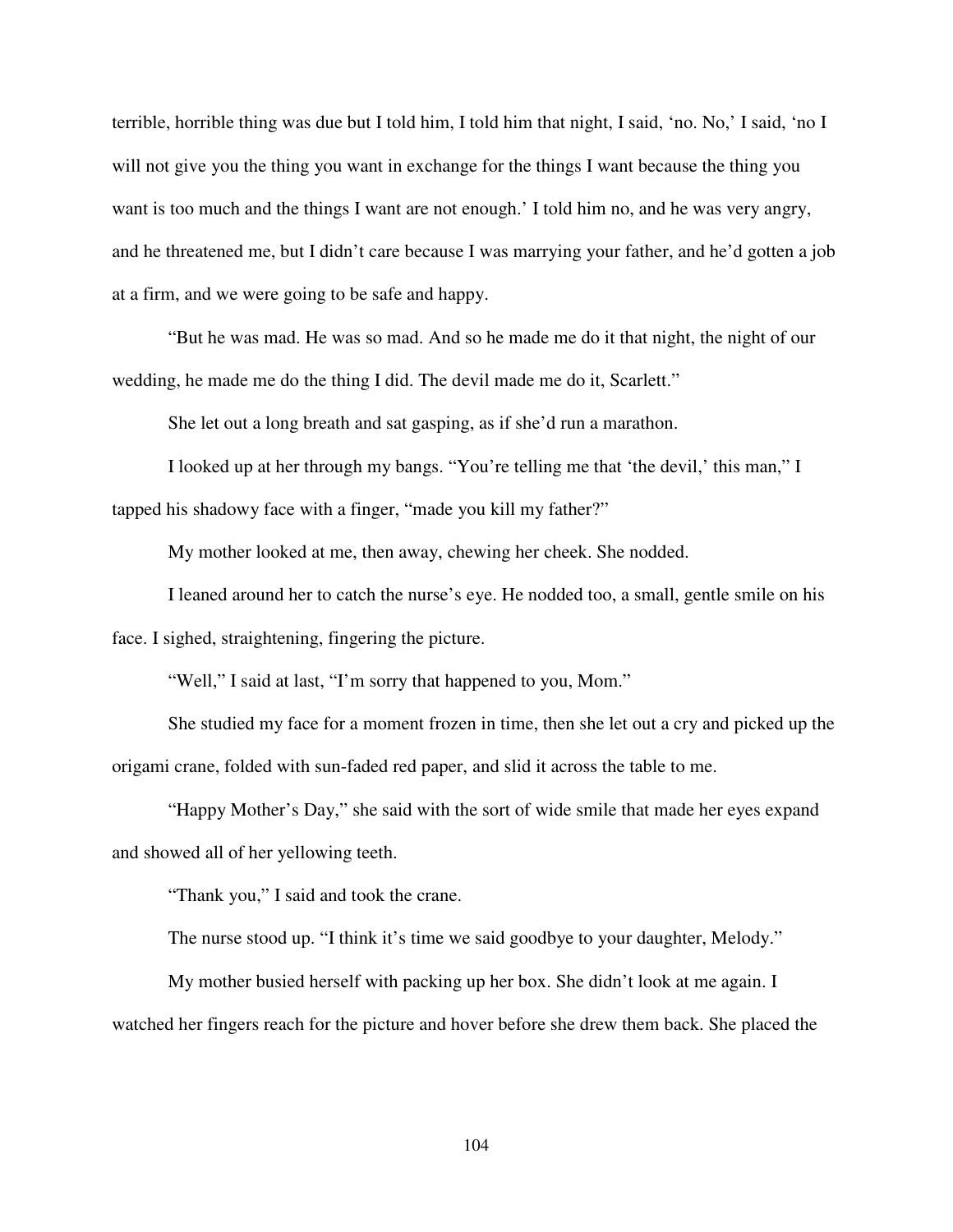lid on her box and left the picture on the table between us. She stood without another word and floated a few feet away, then waited, as if on command.

 The nurse looked down at me with that understanding smile of his. He said, "I know it doesn't make any sense, but she's been wanting to tell you for weeks. She wanted to explain. I felt it would help her in the healing process. Thank you, Scarlett. Your visit was the best present she could've asked for."

He took my mother by the elbow and guided her away.

 I brushed the corner of the picture with my thumb. I shouldn't just leave it here, on this table, for some other crazy person to take. Besides, it had my father in it, and we had precious few pictures of him. So, as I stood, I picked up the picture as well as the red paper crane.

 My mother stopped at the doorway and looked over her shoulder at me, her eyes rolling and wild like a startled horse.

"Be careful, Scarlett," she shrieked. The male nurse pulled harder on her arm but she wouldn't move. "He'll want the terrible, horrible thing I promised him. He'll come to see you, Scarlett, he'll come to see you, and don't let him have what he wants."

I sat for a long time in my car in the parking lot of the hospital. I held the photograph against the steering wheel, staring at it, my eyes drawn almost unwillingly from my father to the man in shadow beside him. The man with his face mostly obscured, save for the large, white toothed smile falling halfway below the shadow. He had one hand on his cocked hip, the other thrown around my father's shoulders. I followed the movement of his arm to see that his hand rested firmly on my mother's shoulder, fingers pressed into her skin.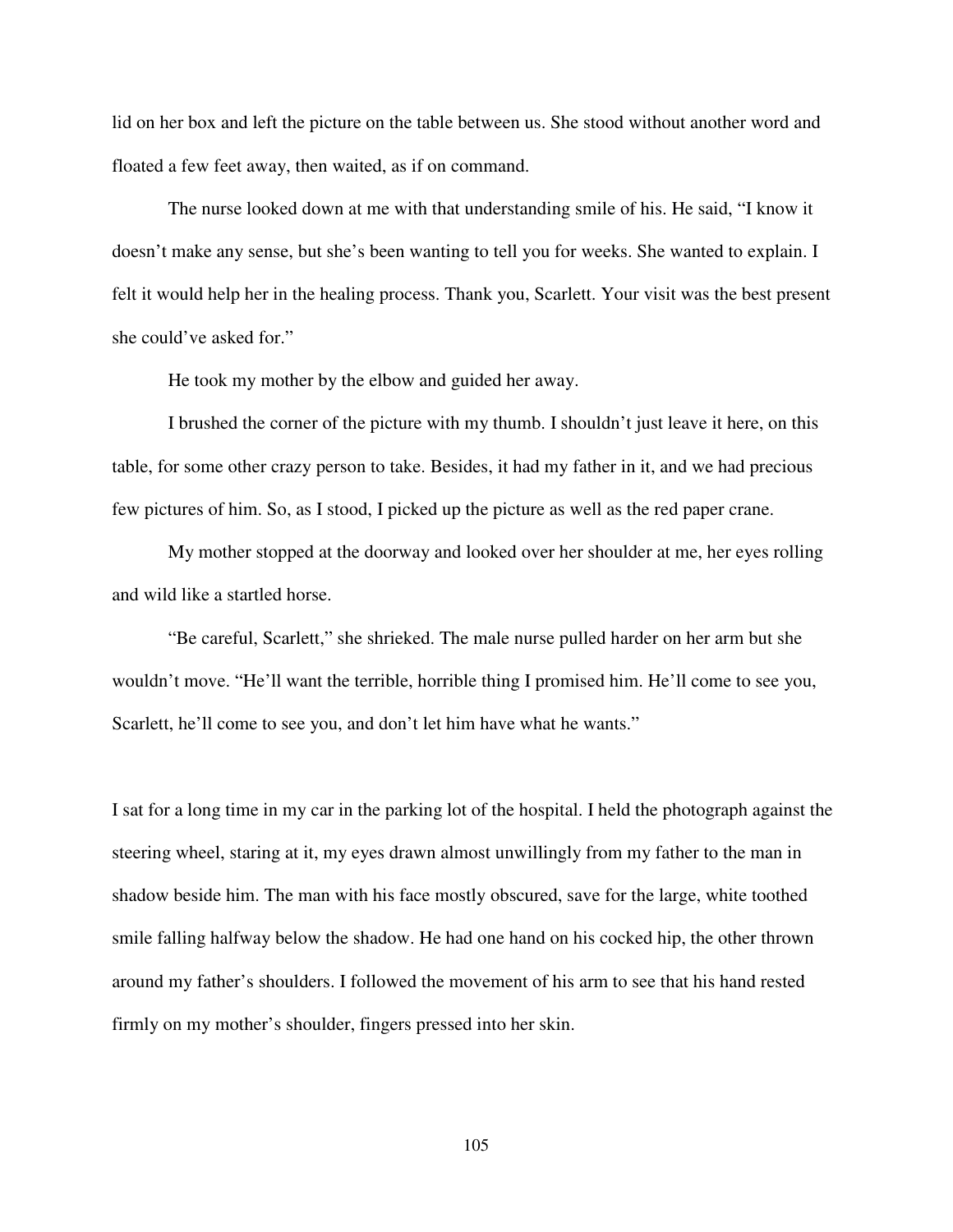I let out a breath and reached up to slide the photograph into the visor above my head.

Then I pulled my cell phone out of my pocket and called my grandmother. She answered before the second ring.

"Scarlett," she said, sounding breathless. "How did it go? Is everything okay?"

 "Yes," I said, feeling miserable. It felt like my stomach kept trying to eat itself, and my throat constricted. I was close to crying. But I didn't want to cry on the phone to my grandmother. I didn't want my grandparents to worry about me any more than they already did. I took a deep breath.

"It was hard," I said after a moment, "seeing her. But she was really coherent. I could actually understand her. We talked."

"About what?" My grandmother sounded eager and a little relieved.

 I bit my lip. After a moment, I said, "The weather. You believe that? She kept telling me about this cloud she saw, but she wouldn't stop changing the shape. It started out as a snake, then a rabbit. It ended up as a zebra." I laughed, hoping it didn't sound strained. "Strips and all."

My grandmother laughed too.

"She gave me a present," I added. "For Mother's Day, I guess. A red paper crane."

"How lovely," said my grandmother. Her voice was slow and thick, weighed down by

tears. "Are you glad you went, Scarlett?"

 "Yeah," I lied. "Really glad. I'm going to call Al, go grab some food, force him to treat me. We'll come by the house after, all right?"

"Of course," said my grandmother, outright crying now. "We can play some games."

 "Not *Clue*," I said, trying not to cry either. "Al and Grandpa always use those terrible British accents."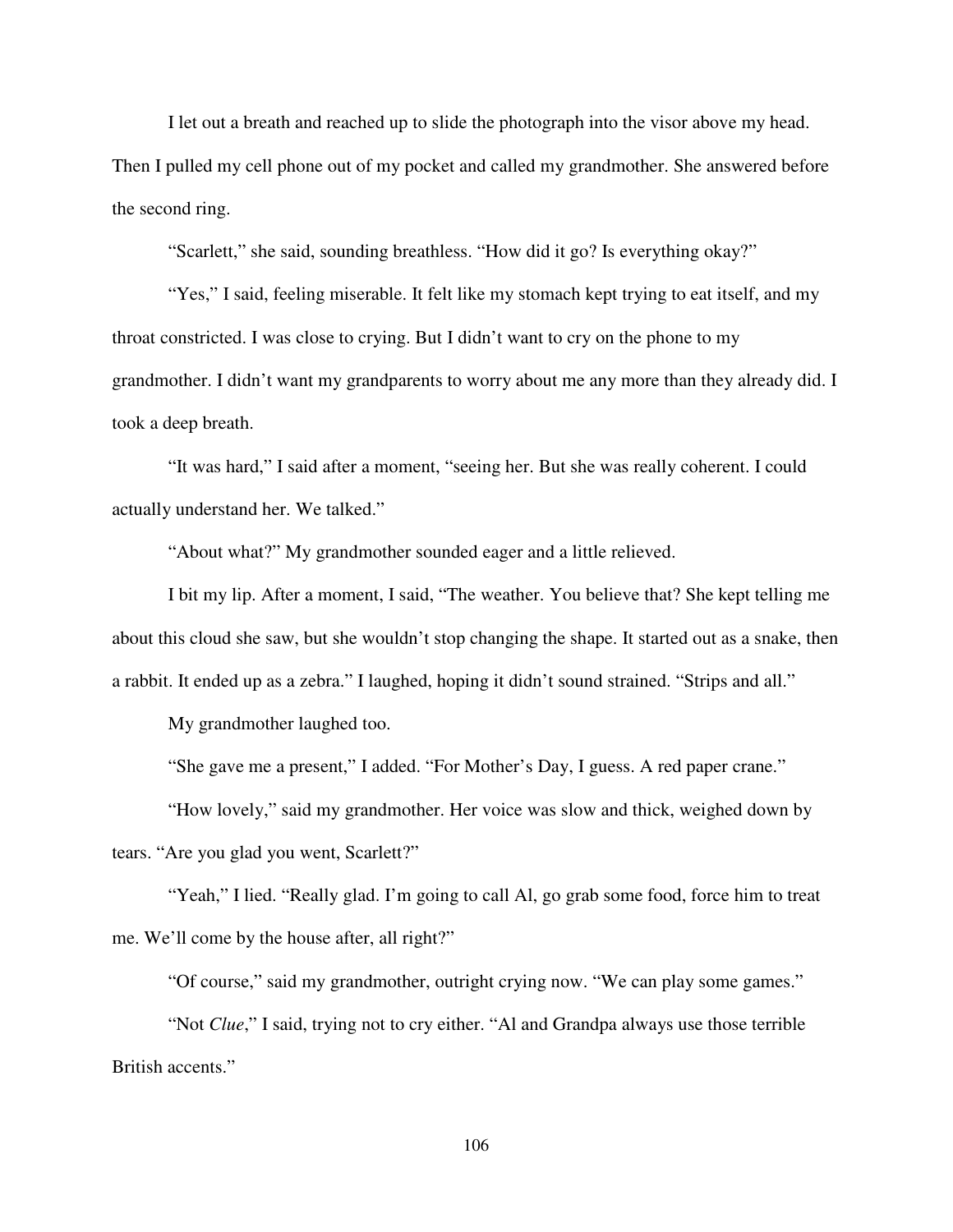"Not *Clue*, then. Whatever you want."

I smiled. "We'll see you soon."

"Have fun. I love you very much, Scarlett."

"I love you too, Grandma." I hung up, took five slow breaths, and called my boyfriend.

Al's voice was thick when he answered. "Scar?"

I picked at the steering wheel. "Still sleeping?"

 "No." His breathing slowed, then he cleared his throat and added, "I was waiting for you to call."

"I just visited my mom," I said.

There was a pause then he spoke and his voice was louder, closer, "How'd it go?"

"Miserable." I sighed. "You want to meet me at Roadie's? Buy me a misery burger?"

 "Sure," he said and I heard rustling. "Let me shower and brush my teeth and I'll meet you there in twenty minutes?"

Al took longer than twenty minutes. Not that I was surprised. My boyfriend had a tendency to make me wait. He took longer getting ready than I did, and I had three times as much hair. Most girls probably would have found it annoying. Who wants to be kept waiting all the time? But my grandfather taught me that there are things in life worth waiting a long time for, and Al was one of those things.

 So I sat alone in a booth in Roadie's and sipped lemonade and waited, staring out the window and trying not to think about my mother. The picture of my parents and the "devil" sat on the sticky table in front of me. I kept tapping my finger on the man beside my parents.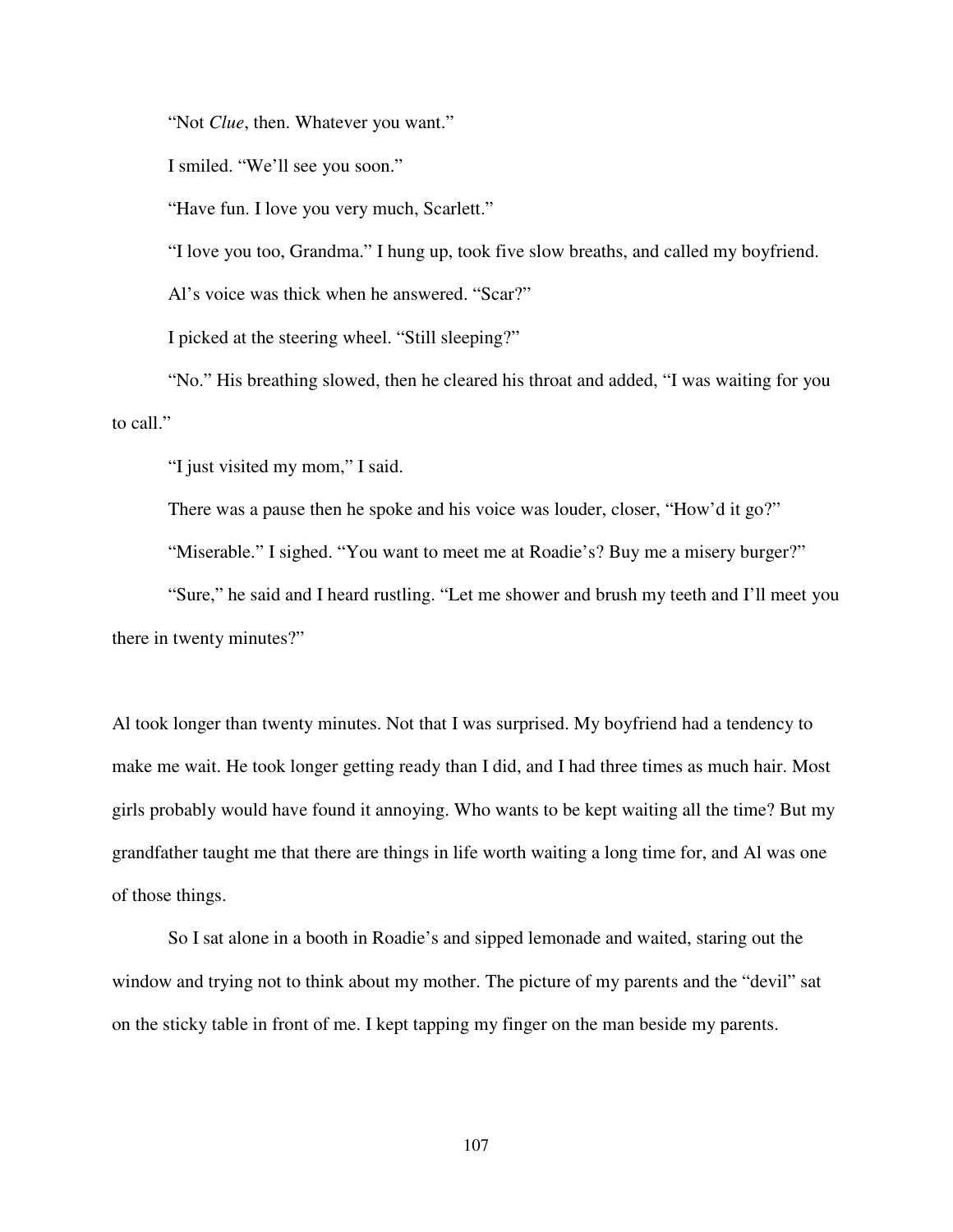Someone slid into the booth across from me and I turned, expecting to see Al. Instead the man from the gas station, Styles, sat with his elbows on the table, grinning at me. He had his cowboy hat pushed back, giving me a good view of his rugged face with a few scars. His smile, so wide and luminous, took up half his face.

"Scarlett!" He said the name like a caress, as if we shared some intimate secret.

 I shivered. "Can I help you?" I tried to make my voice sound hard, unwelcoming. I didn't have patience, or time, to spend on this weird stranger. I was tired, I was upset and I just wanted a burger smothered in Roadie's secret recipe barbeque sauce.

 "You waiting for someone?" Styles smelled like cigarettes and something else, something thick and heavy and pungent that I recognized but couldn't name.

 "Yes," I said, crossing my arms over my chest. "My *boyfriend*. He should be here any minute." I glanced toward the front counter, where Luanne, the only waitress, stood folding napkins. She glanced up at us and raised an eyebrow. I shook my head and she nodded, going back to her work but keeping one eye turned toward us.

 It was probably Luanne's presence, and the knowledge of Calvin, the huge cook, back in the kitchen, that prevented me from being afraid of Styles. Besides, he didn't exactly give off a threatening vibe. Not a skinny guy like him. The man was a charmer, it practically oozed out of his pores.

"Boyfriend, huh?" He rubbed at his square chin, a scar like a dimple in the center. "Makes sense a pretty girl like you'd have a boyfriend, doesn't it?"

I didn't know quite how to answer that. "I guess," I said at last.

Styles nodded. I watched his eyes as they moved over my face slowly, leisurely, then flickered down to my neck, then down farther to the photograph on the table. He reached out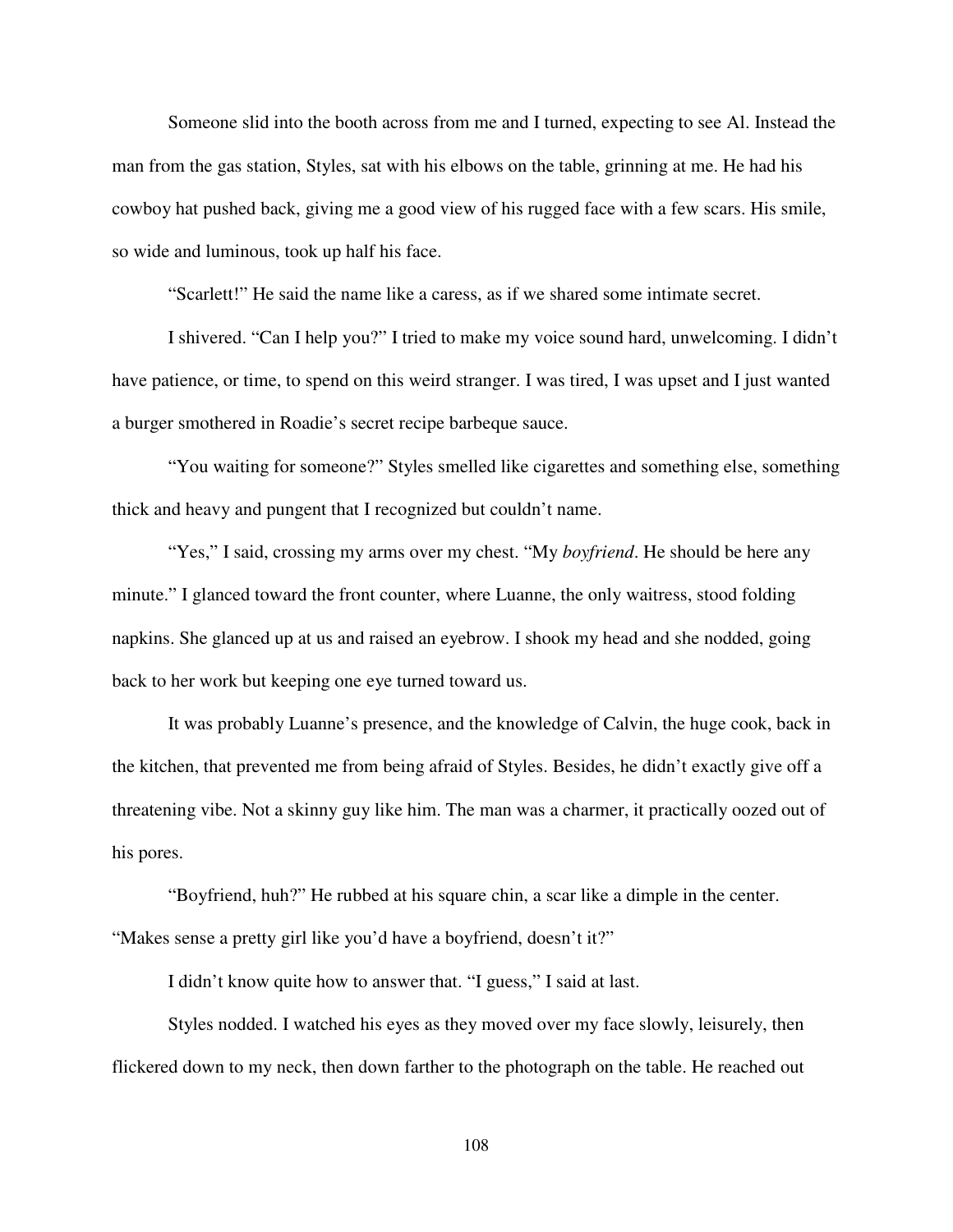and, before I could stop him, turned it toward him and dragged it across the table. I opened my mouth to say something, but the look that crossed his face, a look of pure and uncensored joy, gave me pause. He let out a little whoop and clapped his big, leathery hands together.

"Oh my," he said in a strange little hiss, "that is really very excellent indeed." When he looked back up at me, his eyes looked hungry, and his wide mouth leered.

I felt like throwing up. I reached out and snatched the photo from him. I pulled out my wallet and opened it on the table, sliding the photo inside.

Styles leaned forward to study my license and said under his breath, "Only seventeen? Excellent."

I closed the wallet and shoved it back into my pocket, skin crawling.

Styles said, "And how was your visit with your mother?" His voice sounded different, the heavy southern accent fallen away from his syllables. He steepled his fingers in front of him, elbows on the table. Even his face looked different, less rugged, and the cowboy hat didn't really seem to fit him anymore.

"Fine," I said, more uncomfortable and confused than before.

"And did she, uh, say anything very interesting?"

"No," I said, trying to lie with a straight face, hoping my ears weren't turning red.

"Nothing of note."

Styles leaned closer. I could smell him, the cigarettes and the other smell, the heavy one that reminded me of sweet things, like a cake baking in the oven.

"How did your mother look, Scarlett? Just the same?"

"No," I said, brows drawing together, shifting back in my seat. "Not at all. She's--" "Scar?"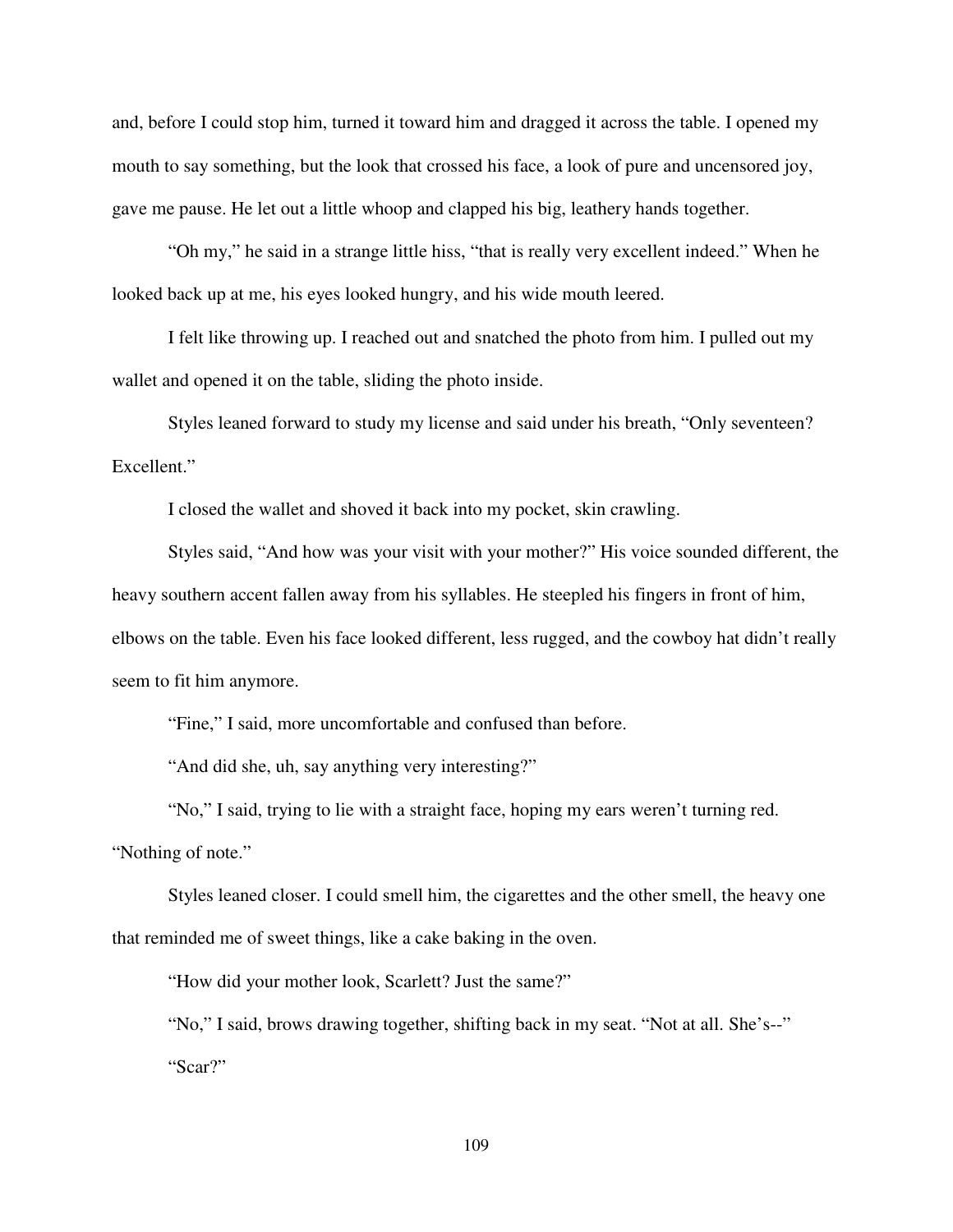I looked up to see Al standing there, his blond hair still wet, wearing his letterman jacket and a green t-shirt. He looked like the best thing I'd ever seen. With his arrival, Styles lost whatever strange power he'd held over me. The man in the cowboy hat sat back, surveying Al with a curious expression, a mixture between dislike and disinterest.

"Who's this?" Al said. He drew his hands out of his pockets, crossing his arms over his broad chest.

"An old family friend," said Styles with a slick grin. He slid out of the booth. When he stood, he was as tall, if not taller, than Al. But he was thin and willowy, like a branch on a dying tree within moments of being broken off by the wind. Styles gave Al another strange, dismissive look than turned back to me. He smiled his cowboy smile and tipped his hat.

"Pleasure seeing you again, Miss Scarlett." His southern accent was back. "Next time you see your mother, you tell her how much I miss her. Tell her I haven't forgotten her or what she promised me. You'll tell her that, Scarlett, won't you?" He tipped his hat again and left, hands in his pockets, whistling.

Al slid into the seat Styles had just vacated. He looked after the man, his face twisted. "Who the hell was that guy?"

"Some weirdo I met at that old gas station, off Dixie Highway? I was on my way to the hospital to see my mother."

Al turned his head to watch Styles cross the parking lot and circle the building, out of sight. "He followed you here?"

"I don't know." The thought had never occurred to me. I just assumed he'd also happened to be in Roadie's. But it did seem like a strange coincidence. "I doubt it though."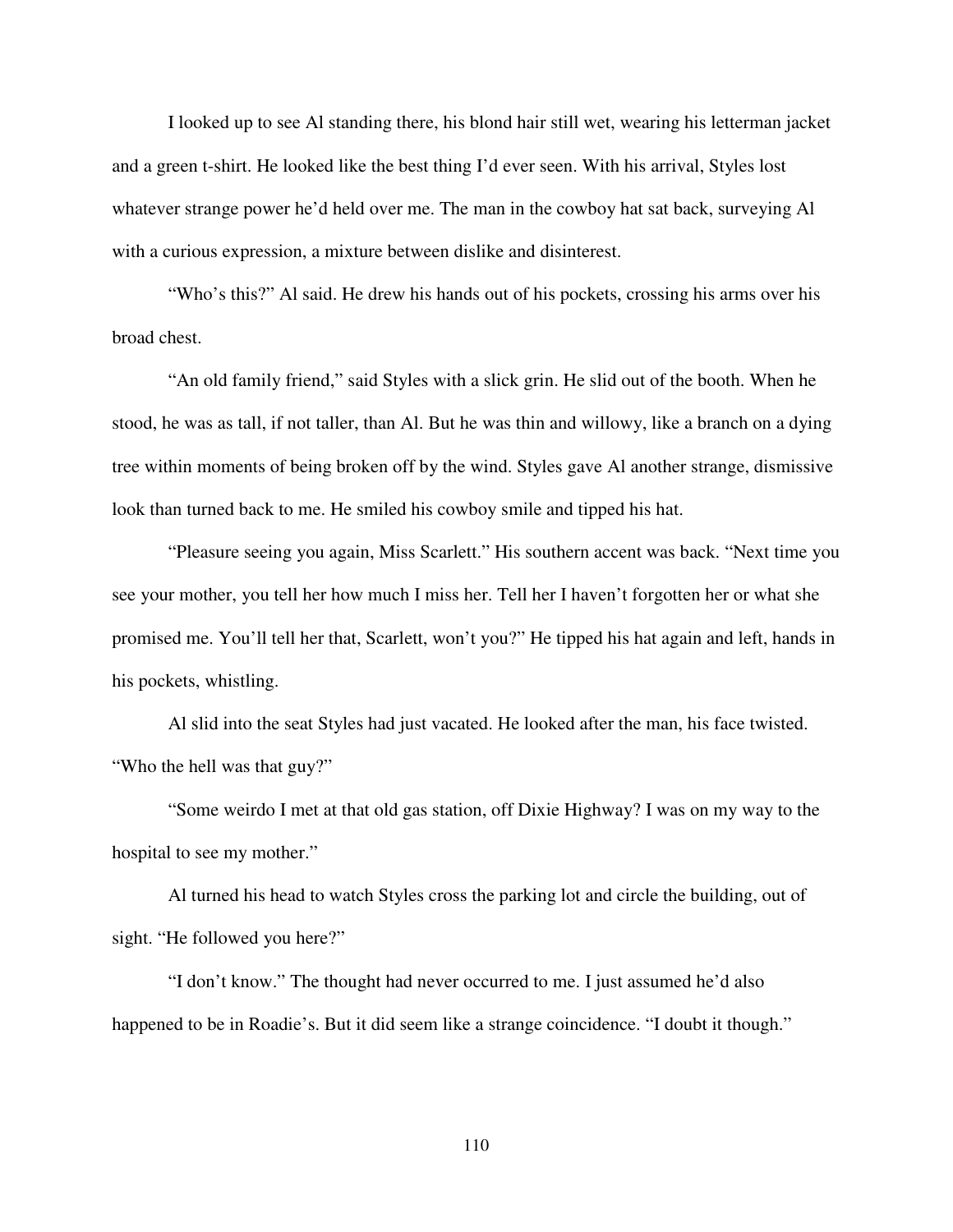"What a weirdo." Al shook his head, facing me. "You know he smelled really gross. Like cigarettes. You could tell he smoked them just by looking at his teeth. Some people need to take better care of themselves." He glanced down at the plastic menu on the table then up at me. "How are you, Scar?"

"Better, now that you're here." I leaned across the table and kissed him on his full pink mouth.

My grandmother had created a spread of food for our "game party," with chips and guac and various other dips and finger foods spread across the table. When we entered the kitchen, I stopped in the doorway, mouth agape. Al stepped around me and made a beeline for the chips.

I shook my head, staring at the overloaded kitchen table. "Grandma," I said, "there are only four of us!"

"I know how our boys like to eat," she said. Her face shined, and she moved with a quickness to her step that I hadn't seen in a long time. "They count for three men at least."

"True," said Al, with some chips and buffalo chicken dip in his mouth.

"Hey, watch it," I said and poked his stomach. "You keep it up, and you're going to the size of a refrigerator."

"All the better to block with, my dear."

I rolled my eyes. "Life isn't all about football, Al. The bigger you are, the more single you will find yourself."

My grandparents had gotten out literally every game we owned. We played *Twister* and charades and *Clue* and *Monopoly* and *Pictionary*. We played some games more than once. We laughed a lot. It felt good, after such a strange and trying day, to be goofing off and having fun.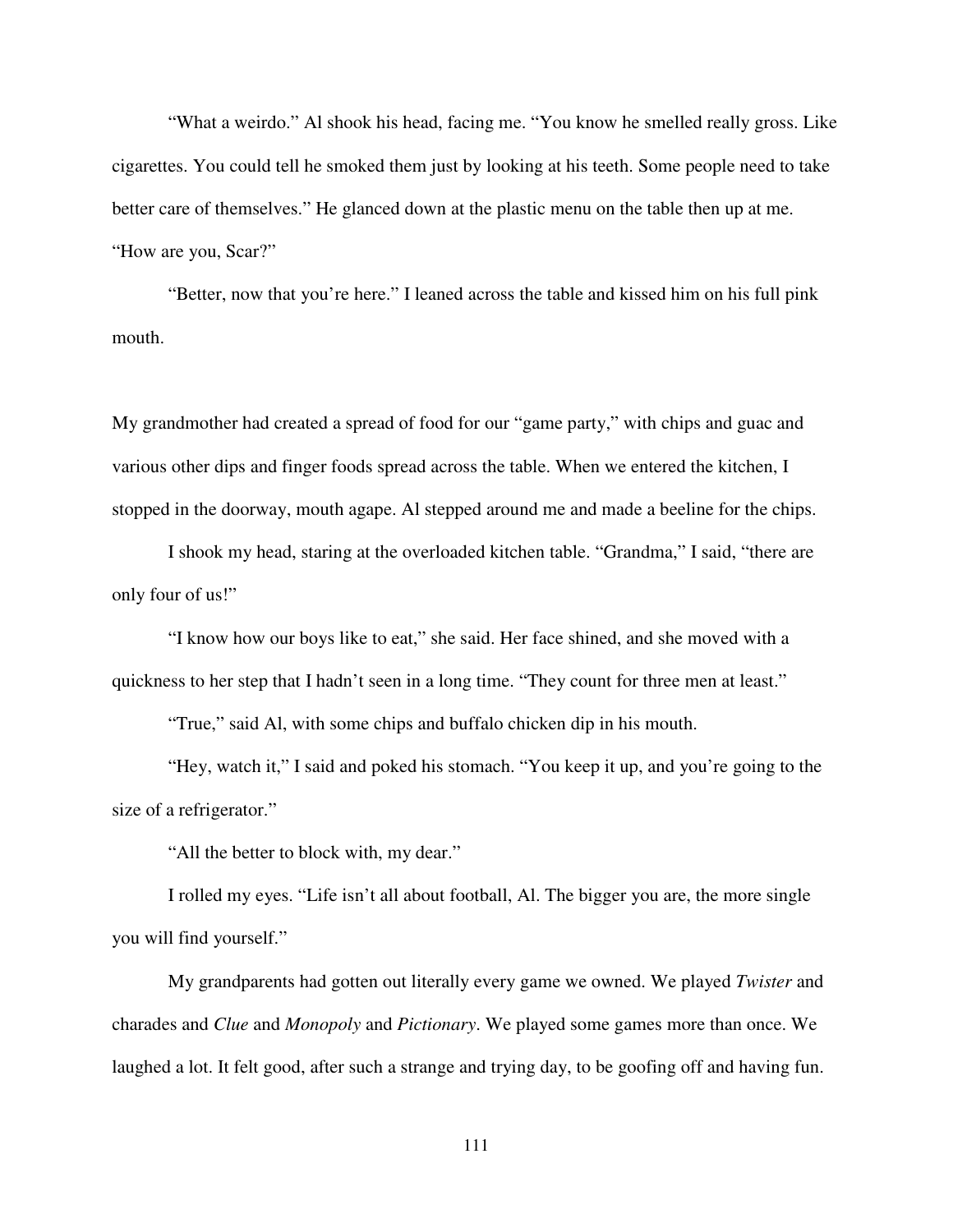The three people in that room with me were the three people I loved more than anyone else in the world. I felt safe and warm and really, truly happy.

And yet the shadow of my mother's words, of her strange warning, clung to me. I could still see her face as she spoke, with her eyes splayed open wide, bulging unnaturally, the darkness of her irises threatening to swallow me, like Styles' smoke at the gas station. The thought of him made me sick to my stomach, thinking of the way his voice changed and how he smelled and the way he watched me, like he was memorizing something.

After a heated game of *Pictionary*, in which Grandpa and I owned Al and my grandmother, I escaped to the porch. Al wouldn't admit his loss, and he and my grandfather had started arguing, albeit playfully. My grandmother and I rolled our eyes. The men in our lives were way too competitive.

I sat with my bare feet resting on the second step, my hands wedged between my knees. I stared out at the darkening yard. Above, stars were beginning to wink and shiver and dance, and the moon, so orange it almost looked red, began to rise from behind the trees.

I shifted my weight and felt my wallet dig into my butt. I pulled it out and flipped it open, reaching inside to find the picture my mother had given me. I studied it under the yellow porch light, looking first at my mother, then my father, then the third man, her supposed devil, with his shadowy face and his large smile. The wind teased at the ends of my brown hair, carrying with it the faint scent of smoke, and I pushed hair out of my eyes to get a better look at the picture. The unknown man was so familiar. His face looked more visible beneath the shadow and something about his smile picked at my memory, like déjà vu, inches out of the reach of my grabbing fingers.

Where? Where had I seen this man?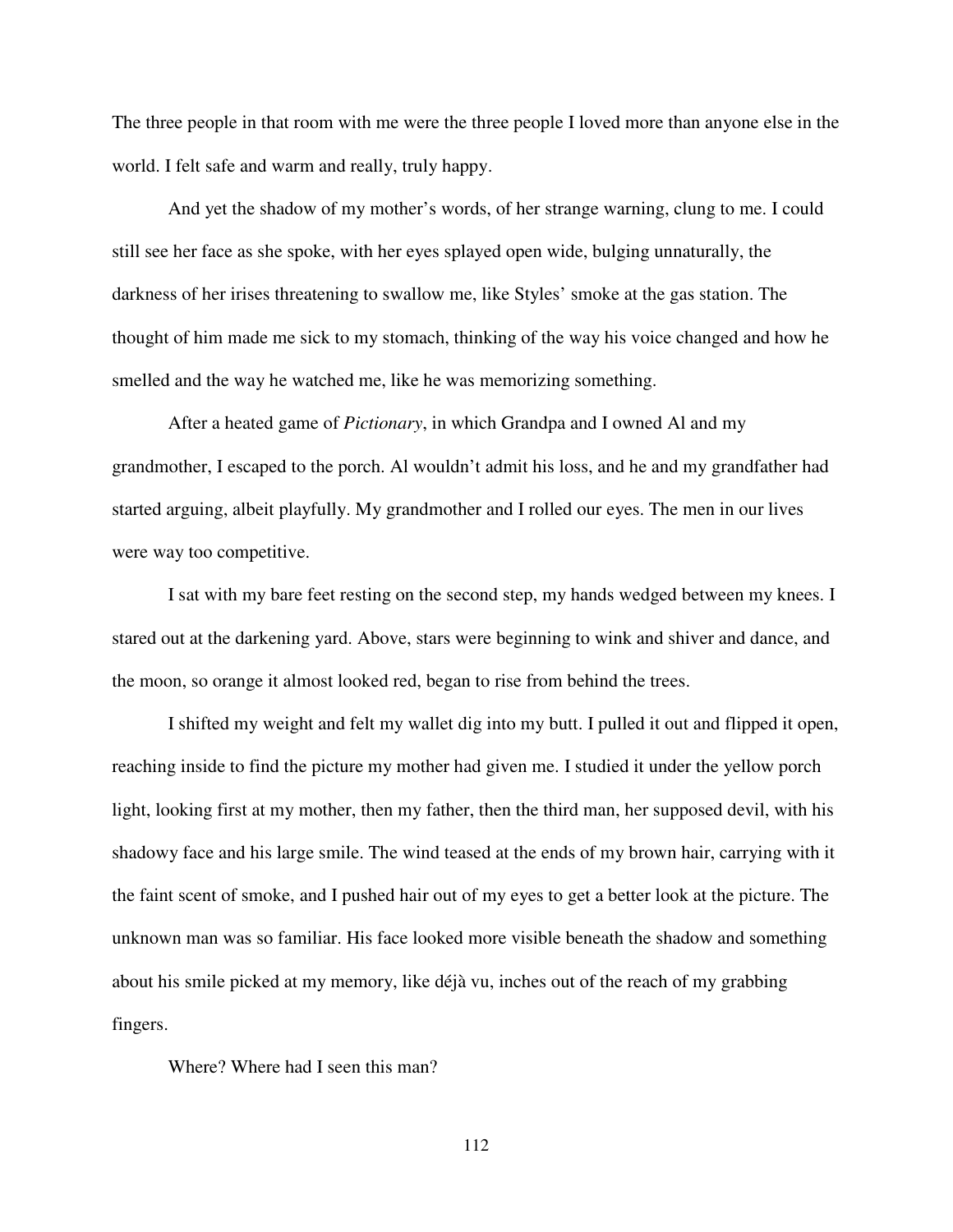The smell of smoke grew stronger, smoke and something sweeter, and I thought maybe our neighbors were barbequing. It was a cool night but still warm enough for grilling. I tapped the photograph with my finger, chewing my cheek. The wind rushed past, the smell of smoke overwhelmed me and I realized, I remembered, I said aloud, "Styles."

"At your service, madam," said a voice from the darkness.

My head shot up. I could see him standing in the grass, just out of the ring of the porch's light. His hat sat far back on his head and his smile looked exactly like the one in the photograph. Seeing him now, again, in person, so soon after making the connection, I noticed he hadn't aged a day since the photograph was taken.

"When you went to see your mother," he said in the same cool voice he used at Roadie's, all trace of a southern accent gone, "she gave you that photograph, didn't she?"

I swallowed. "Yes."

"And she told you about me, didn't she?"

"Yes."

"And what did she say?" I watched as the toe of his boot teased the edge of the circle of light.

"She told me you were the devil," I said. I felt safe in the warmth of the yellow light.

Styles laughed. "Is that all? You mother never had much of imagination. She wasn't a very bright girl, you understand."

I stiffened. I thought of the paper crane on my desk upstairs, folded so meticulously. I thought of her urgency as she told me her story, a story that didn't seem so crazy now with the man from her photograph standing a few feet from me, looking the same. I felt offended for her. I set my mouth.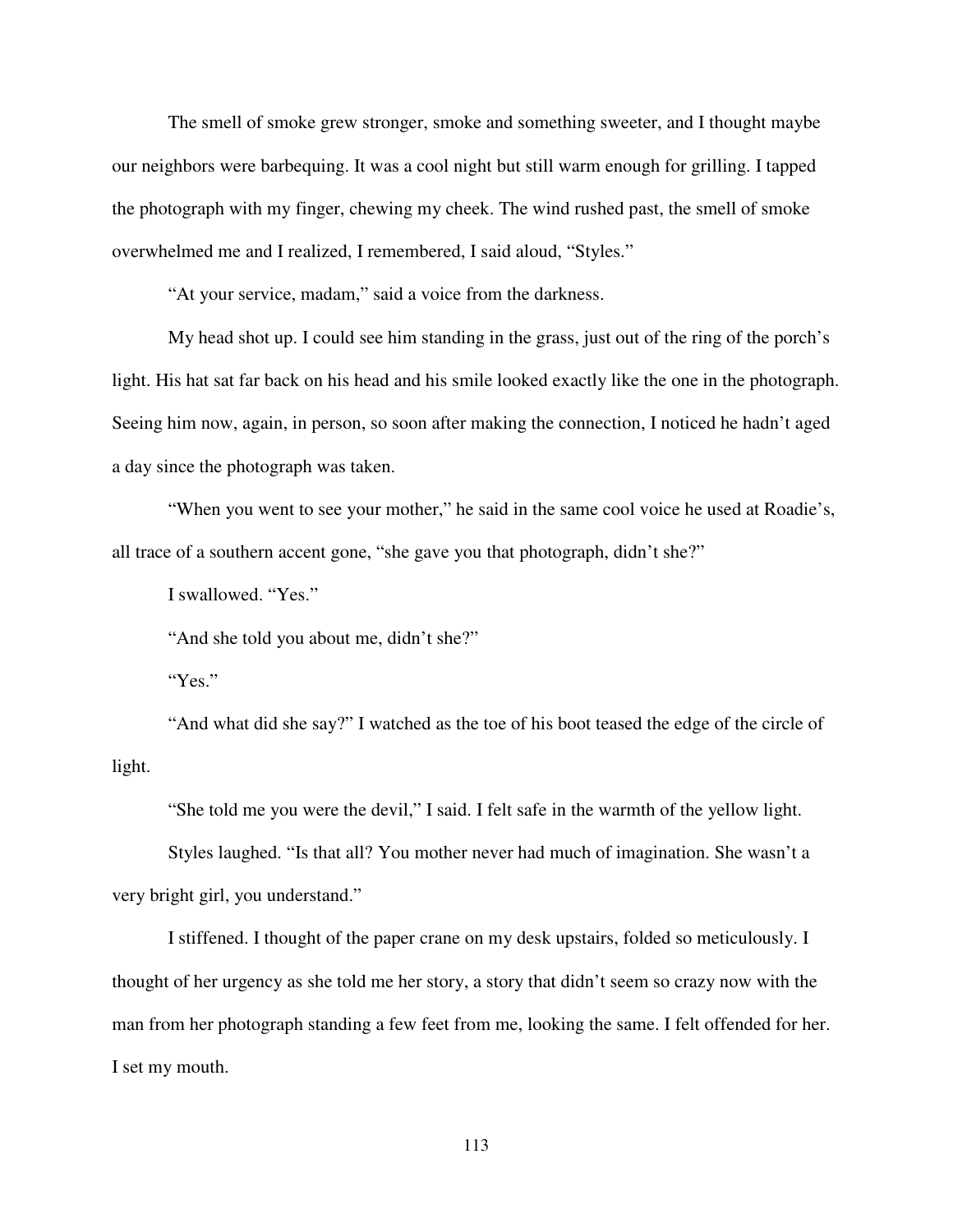"She said she made a deal with you, a good life in exchange for something else. When she changed her mind and tried to go back on the deal, you made her kill my father."

Styles rubbed his chin, watching me. "What your mother didn't seem to realize was that I had already begun to fill my end of the bargain. Her husband-to-be had just landed a job at a very successful firm. Didn't she wonder how a man who barely graduated law school and almost failed the bar exam managed to find work at a top firm? Because of me, of course."

I studied him as he hovered just out of the light. "What did she promise you?"

"You must understand, Scarlett, that I am a business man. I do things for people and they, in turn, owe me payment for what I do. What kind of entrepreneur would I be if I just did things for free?"

I said nothing.

"I am a dealer in miracles, Scarlett. I offer people change. I provide them with renewed lives, better lives, *happier* lives. And, in return, I only ask for one small thing."

My hands curled around the photograph, bending it. "What?"

"Their first-born child." He said it so simply, as if he had just mentioned that it might rain tonight. "Or, if they are unable to have children of their own, a child they adopt or foster."

I couldn't help myself. I laughed. Styles watched me with his face blurred by the encroaching darkness. "Are you serious?"

"As death," the man said, his voice like a hiss. "I take my payment very, very seriously."

"What do you do with the children?"

He smiled at this, a slow burning smile that made my stomach twist. "You don't need to worry about that, Scarlett. You'll know soon enough."

I stiffened, laughter slipping back down my throat. "What?"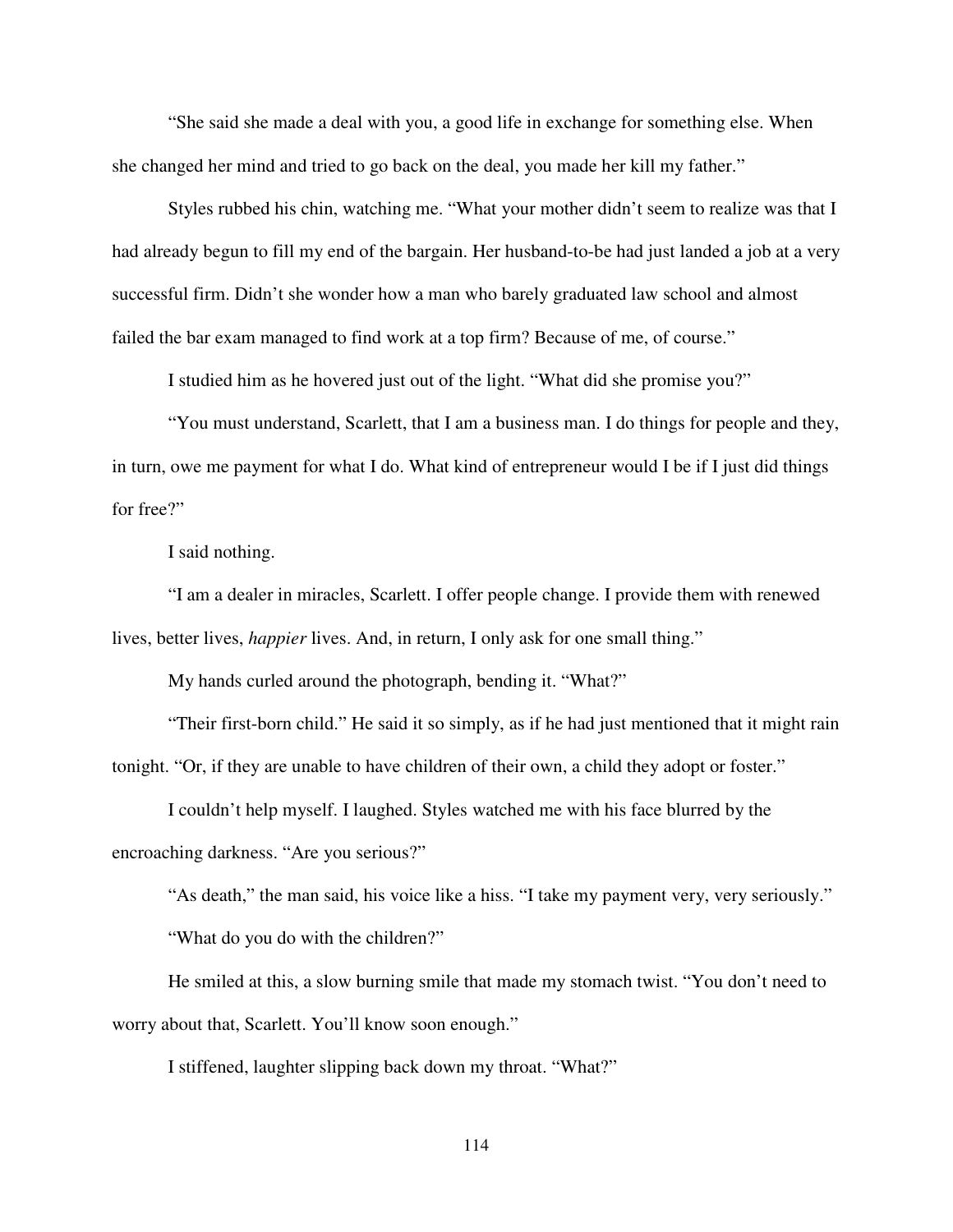"I told you I only accept the payment of a first-born child. Your mother had agreed to pay me in exchange for a better life. She was forced to murder her husband because she refused to pay up. I could not have her reneging on our contract. Bad for business. So I took care of her. Now she's locked away for the rest of her life, driven insane by a story that no one will believe despite its complete and utter truth. All of this happened because she wouldn't pay me with--"

"Her first-born child," I interrupted, my horror mounting. "Me."

"Oh, yes," said Styles with his eel's smile. "Oh, yes, indeed."

I rose to my feet. "She told me to stay away from you."

"Yes," said Styles. "A mother trying to protect her daughter."

I wanted to climb up the stairs and disappear into the house where my grandparents and friends waited with cake and birthday songs. But I couldn't.

"I can't move my feet."

"No," said Styles. "I'm taking what I'm owed, Scarlett. And that's you."

"I won't come with you."

"I'm afraid you have no choice."

My feet took a step forward, down onto the cement walkway. The traitors moved me closer and closer to him.

"What's happening?" I looked over my shoulder, wanting to cry out, but my voice was too weak. My words came out in a rushed, nearly silent whisper.

"I always get what I'm promised," said Styles, hands in his pockets. "My clients sign contracts, you understand, so I can be sure of my payment. There's a magic in that, the signing of contracts. A binding, unbreakable magic."

"No," I said, "please. I don't want to go with you. I--"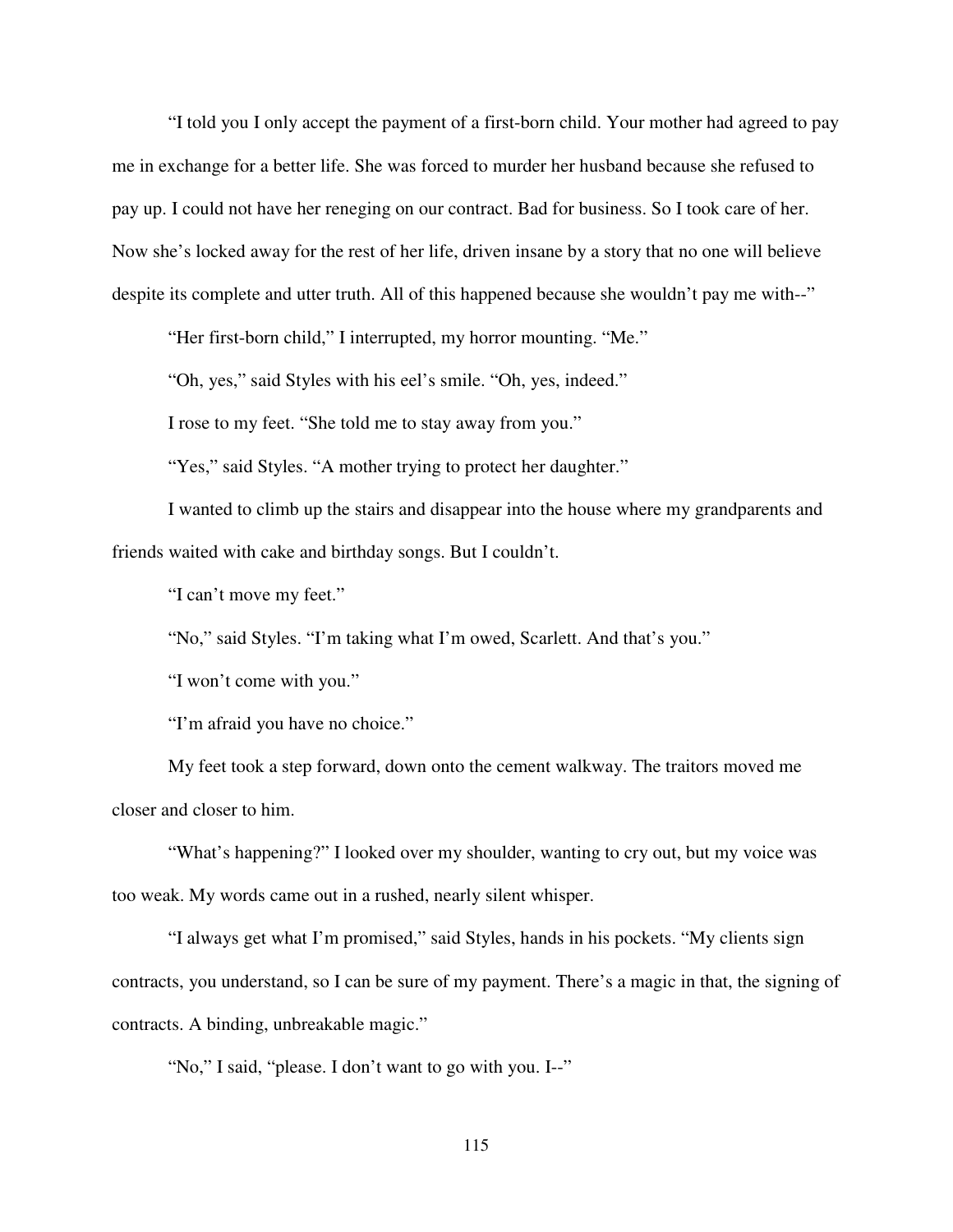"Scar?"

My feet stopped. I stood less than a foot from Styles in his cloak of darkness. I turned to see Al on the porch, squinting at me.

"Scar," he said, "what are you doing?"

"Al," I tried to say, but my voice betrayed me, too.

"A witness," said Styles with a heavy sigh. "I try not to leave those around."

I looked at him, eyes widening.

"Bad for business," he said, shrugging. "How am I supposed to make my deals if I have the police after me because I've 'kidnapped' some children?" He rolled his eyes. "I don't do witnesses. They must be gotten rid of, you understand. Locked away, like your mother, or disposed of in simpler ways."

"No," I said as he reached into his pocket and drew out a long, silver knife. It caught the glare of the blood moon. "No."

Al took a step forward. "Scarlett? What's going on? What's he--"

"Hush now," Styles said. I didn't know if he was talking to me or to Al. He turned the knife in his fingers, presenting me with the handle. "Go on."

Tears dripped down my cheeks. My eyes stung. Yet my trembling fingers reached out and took the blade. Inside I screamed and shrieked and kicked and fought, but my body would not listen to me. I had no control over it. It no longer belonged to me. All the while Styles watched me with his dark eyes, his mouth spread wide in that glowing smile. His teeth, beneath the moonlight, shone red.

I curled my fingers around the knife handle and turned toward Al. He went down the last of the steps and started toward me. His handsome face was set, his light eyes narrowed.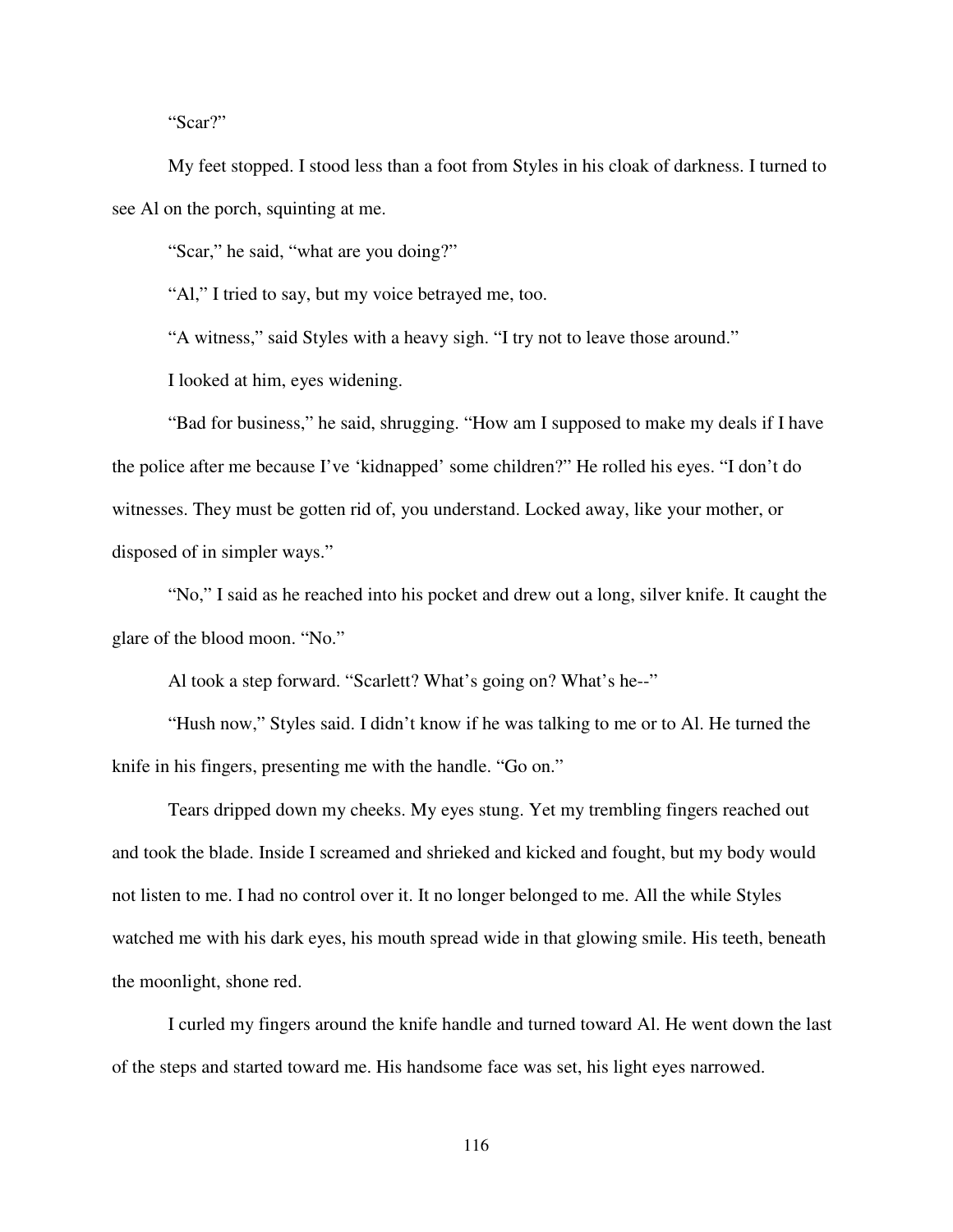"Is this guy bothering you, Scar?" It was like he didn't see the knife. He didn't look at me, instead glaring past me at Styles. "You want me to take care of it?"

"No," I said or tried to say but found I could not. I wanted, desperately, to cast the knife aside, to run for the house and take Al with me, to press myself into the warmth of my grandmother and cry. I wanted to go back to bed and wake up again, before any of this ever happened.

"I don't have all night," said Styles.

Al was within reach. I raised my arm. He still did not look at me.

"Scarlett," he started to say.

With a terrible weight, I brought the knife down. Then up, then down, then up, then down again. Over and over until I was dripping with warmth and my tears ran red.

"Like mother, like daughter," said Styles.

The knife slipped from my fingers to clatter onto the walkway beside the still silhouette at my feet. I stepped backward, from the light into the darkness. Cool hands curled around my shoulders, nails digging into my skin. I bent my head back, resting against Styles' firm chest, gasping up at the inflamed night sky. The air smelled like smoke and sugar.

"That's my girl," Styles said. His fingers stroked my throat. "That's my lovely girl." Above us, the red moon shone.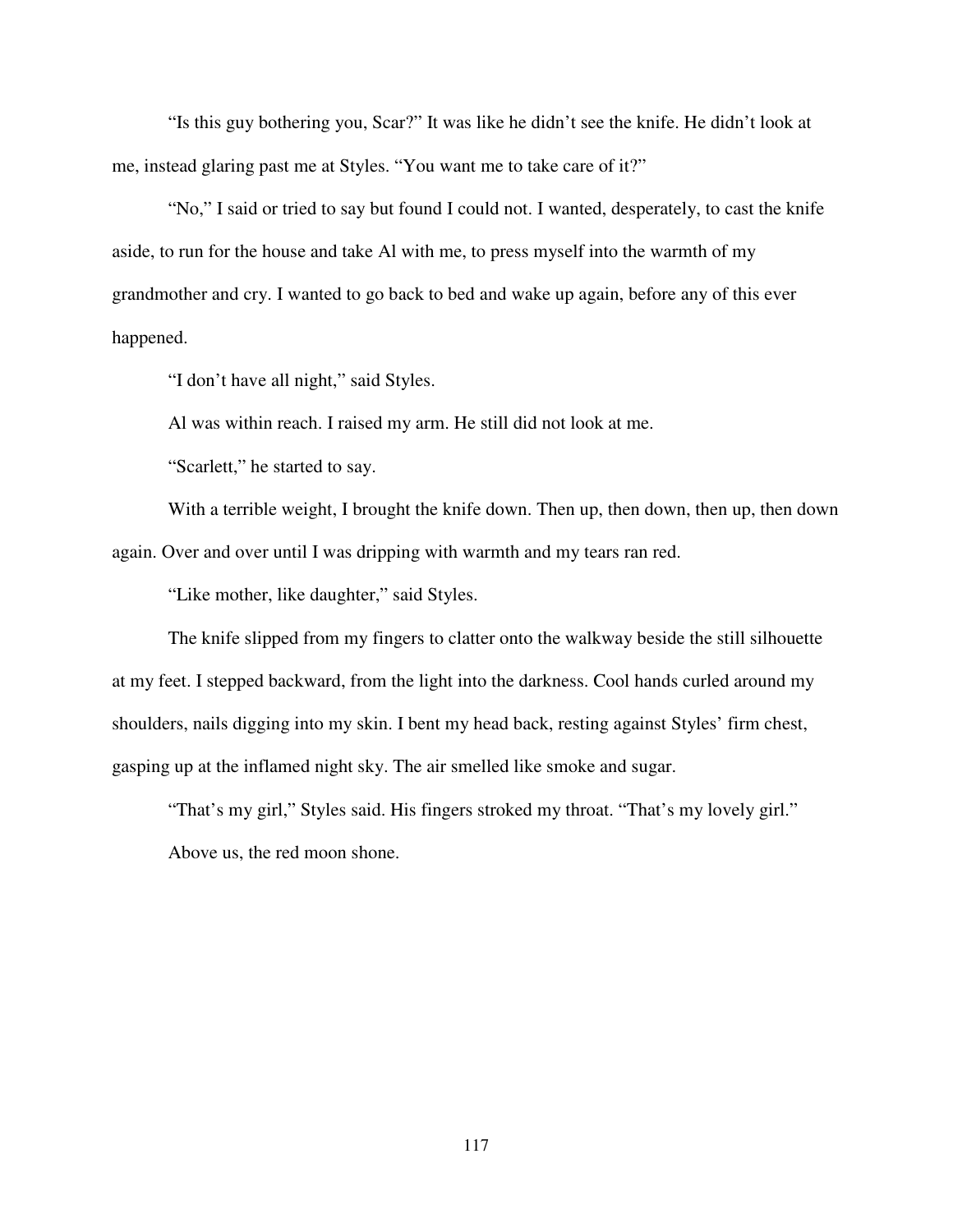## Afterward: "The Mother's Contract"

 "The Mother's Contract" was the last tale I wrote and for it, I drew from the classic Grimm's fairy tale "Rumpelstiltskin." In that story, a woman makes a deal with a little dwarf of a man to spin straw into gold for her and, in return, she makes him promises (Grimm 238-239). The last thing she promises the dwarf is her first born child (Grimm 239). When the time comes, the woman refuses to pay up and, in the end, bests the little dwarf by discovering his true name (Grimm 242). When writing "The Mother's Contract" I was very interested in the child that would be promised to a wicked little man in exchange for her mother's desires. I wondered about that child all grown up, unaware that one day this man would come calling for her.

 Though I deviated wildly from the original tale—the mother in my story does not wish to spin straw into gold and there is no talk of guessing the man's name to rescue the baby—I wanted to update the character of Rumpelstiltskin. In the Grimm's story, he's small and unattractive and made a fool of at the end (Grimm 239). In my story, a more modern retelling, I wrote "Styles" as charming and persuasive because I didn't intend him to do any obvious magic for the mother (such as turn straw into gold). He had to have some way to convince people to enter into foolish gambles with him.

 Like the others in this collection, the ending of this story is tragic. Scarlett loses as Styles gains her: the tragic act of killing her boyfriend mirrors her mother's murder of her father at the beginning of the story, a sort of bookend effect for the story as a whole. It also signals a severing of the innocent life she had before this moment. The Scarlett that ends the story is very different than the Scarlett from the beginning. Once again, I wanted to show the power of a violent trauma to shift our view of the world and, in turn, change our lives.